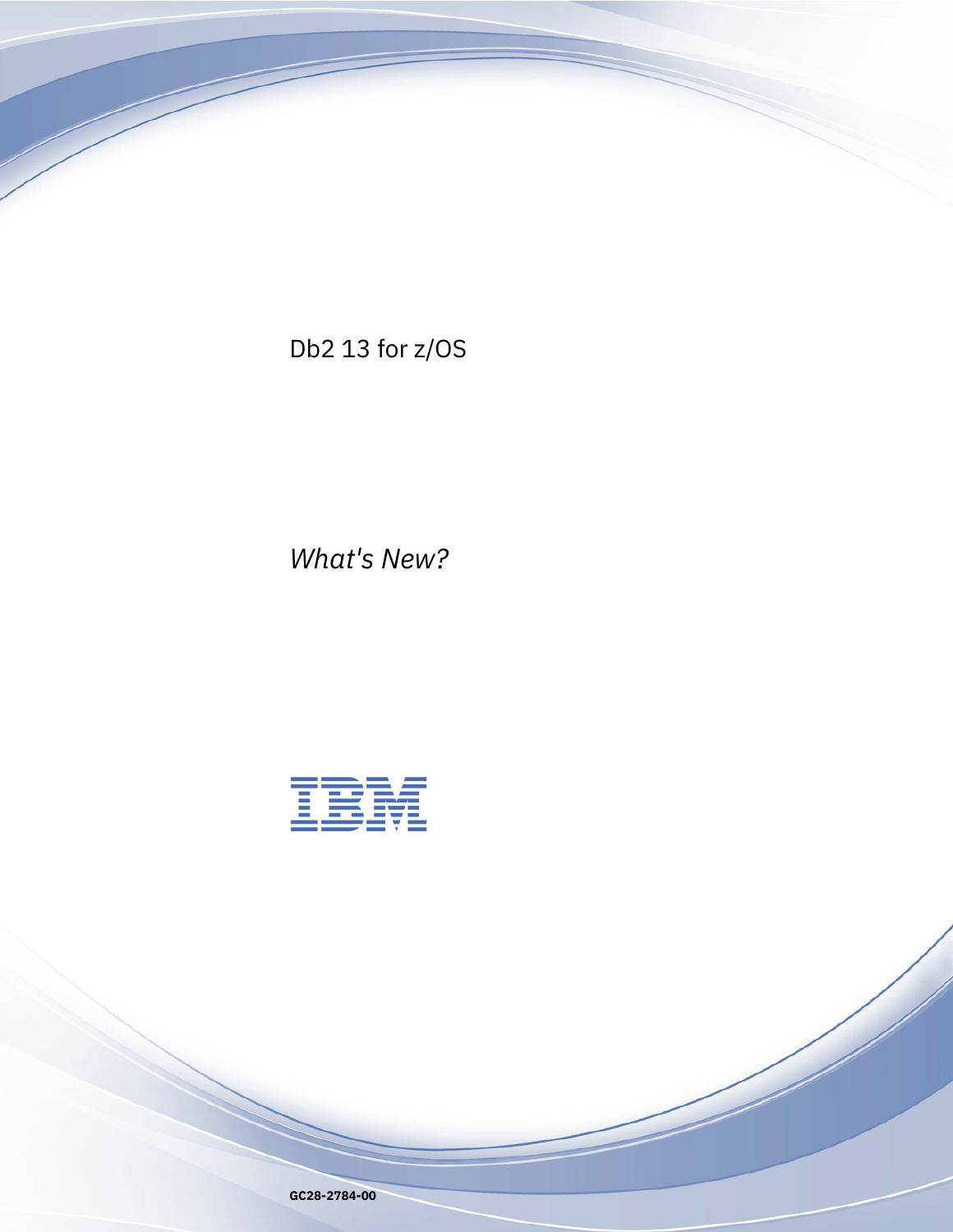### **Notes**

Before using this information and the product it supports, be sure to read the general information under "Notices" at the end of this information.

Subsequent editions of this PDF will not be delivered in IBM Publications Center. Always download the latest edition from [IBM Documentation.](https://www.ibm.com/docs/en/SSEPEK_13.0.0/home/src/tpc/db2z_pdfmanuals.html)

### **2022-06-15 edition**

This edition applies to Db2® 13 for z/OS® (product number 5698-DB2®), Db2 13 for z/OS Value Unit Edition (product number 5698-DBV), and to any subsequent releases until otherwise indicated in new editions. Make sure you are using the correct edition for the level of the product.

Specific changes are indicated by a vertical bar to the left of a change. A vertical bar to the left of a figure caption indicates that the figure has changed. Editorial changes that have no technical significance are not noted.

### **© Copyright International Business Machines Corporation 2022.**

US Government Users Restricted Rights – Use, duplication or disclosure restricted by GSA ADP Schedule Contract with IBM Corp.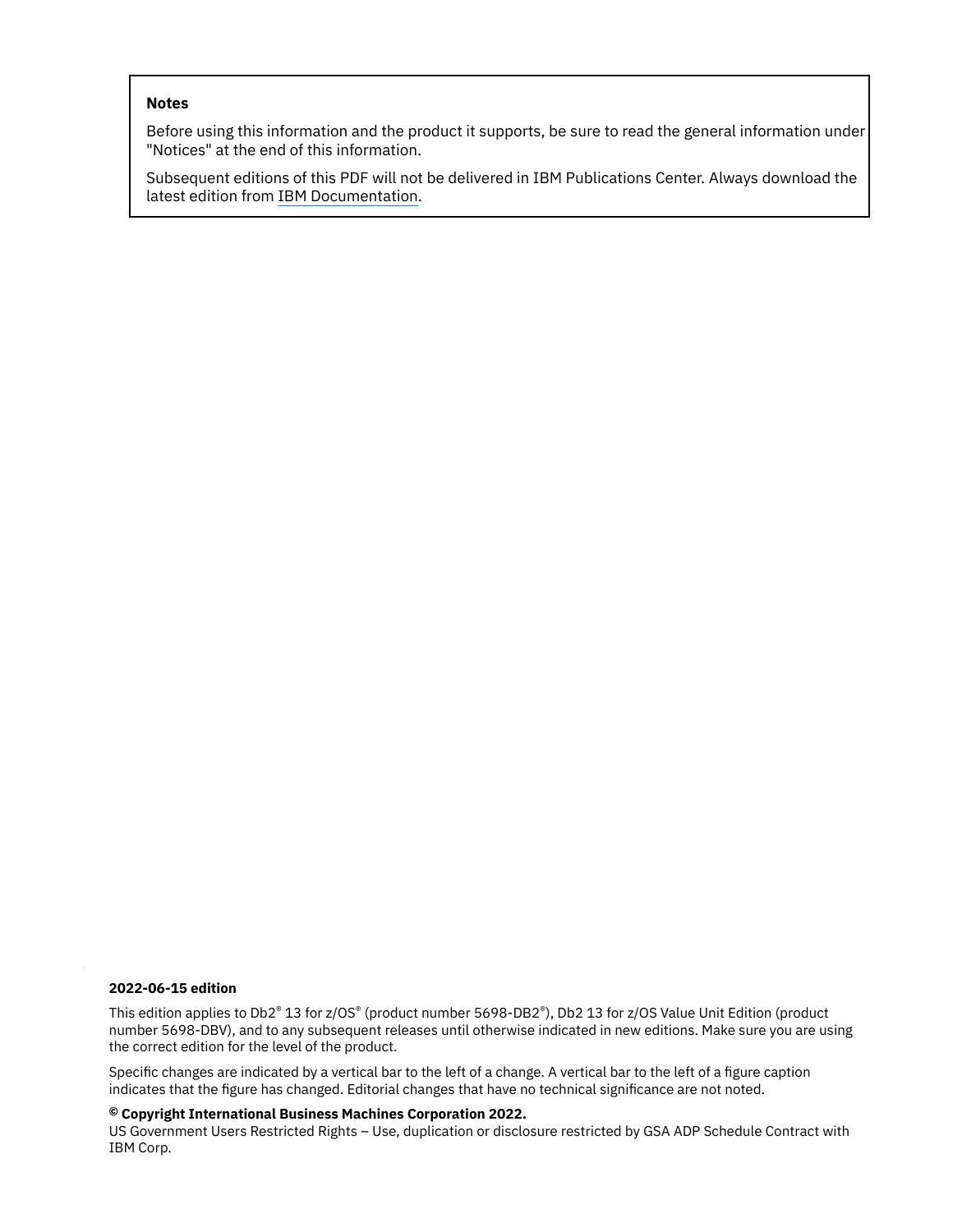# **Contents**

| Part 3. Adopting new capabilities in Db2 13 continuous delivery 69                 |  |
|------------------------------------------------------------------------------------|--|
|                                                                                    |  |
|                                                                                    |  |
|                                                                                    |  |
| Chapter 17. Identifying applications that are incompatible with catalog updates 81 |  |
|                                                                                    |  |
|                                                                                    |  |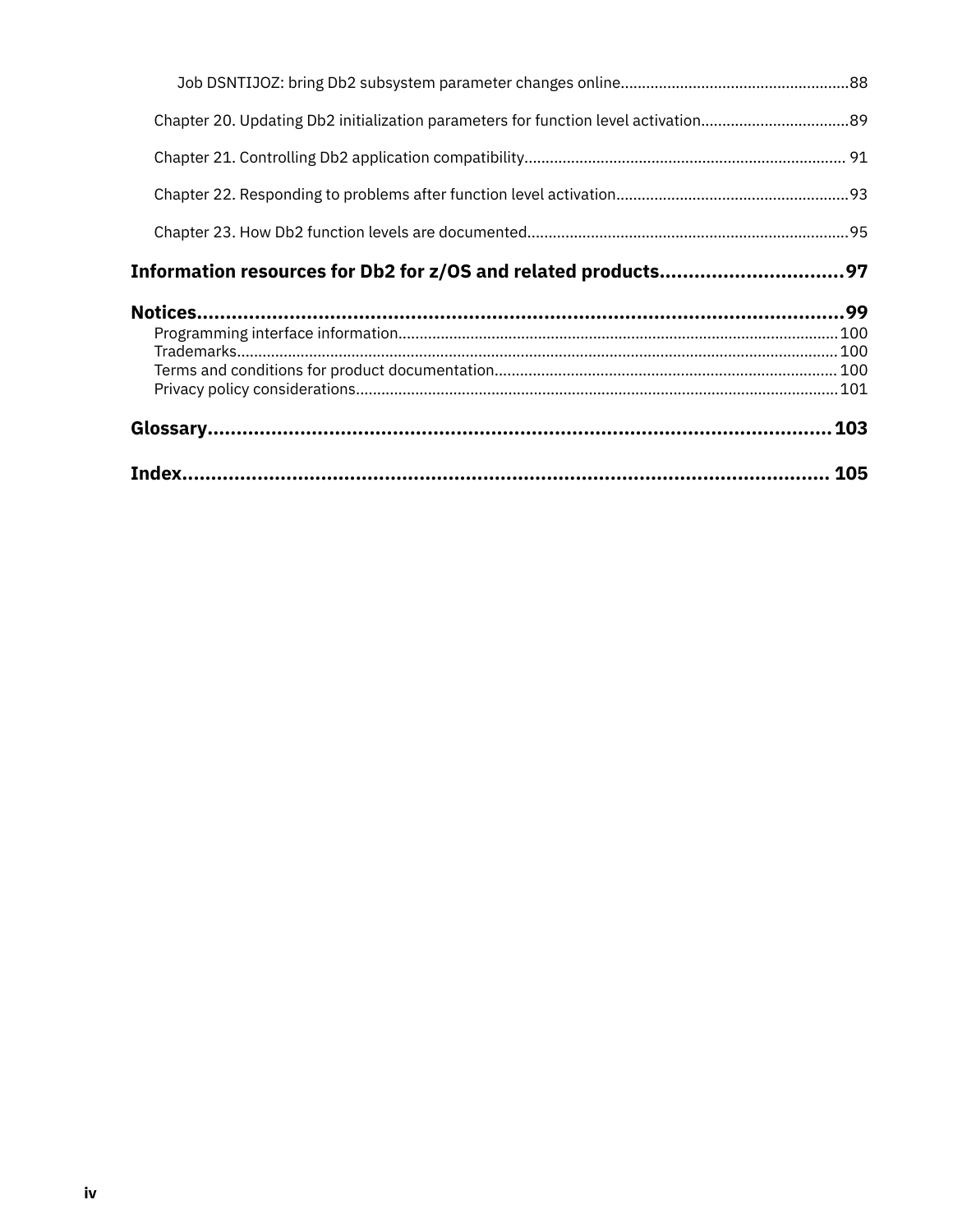# <span id="page-4-0"></span>**About this information**

This information provides an executive overview of new function in Db2 13 for z/OS. The topics in this information provide a framework for describing new function in Db2 for z/OS. New functions are categorized according to user benefits such as information on demand, availability, and performance.

In addition, this information summarizes changes that were introduced in this version for Db2 commands, Db2 utilities, SQL statements, the Db2 catalog, Db2 performance monitoring, and instrumentation facility component identifiers (IFCIDs).

Throughout this information, "Db2" means "Db2 13 for z/OS". References to other Db2 products use complete names or specific abbreviations.

**Important:** To find the most up to date content for Db2 13 for z/OS, always use IBM® [Documentation](https://www.ibm.com/support/knowledgecenter/en/SSEPEK_13.0.0/home/src/tpc/db2z_13_prodhome.html) or download the latest PDF file from [PDF format manuals for Db2 13 for z/OS \(Db2 for z/OS in IBM](https://www.ibm.com/docs/en/SSEPEK_13.0.0/home/src/tpc/db2z_pdfmanuals.html) [Documentation\)](https://www.ibm.com/docs/en/SSEPEK_13.0.0/home/src/tpc/db2z_pdfmanuals.html).

Most documentation topics for Db2 13 for z/OS assume that the highest available function level is activated and that your applications are running with the highest available application compatibility level, with the following exceptions:

- The following documentation sections describe the Db2 13 migration process and how to activate new capabilities in function levels:
	- – [Migrating to Db2 13 \(Db2 Installation and Migration\)](https://www.ibm.com/docs/en/SSEPEK_13.0.0/inst/src/tpc/db2z_migrdb2.html)
	- – [Part 1, "What's new in Db2 13," on page 1](#page-6-0)
	- – [Part 3, "Adopting new capabilities in Db2 13 continuous delivery," on page 69](#page-74-0)
- • [FL 500](#page-24-0) A label like this one usually marks documentation changed for function level 500 or higher, with a link to the description of the function level that introduces the change in Db2 13. For more information, see [Chapter 23, "How Db2 function levels are documented," on page 95](#page-100-0).

The availability of new function in Db2 13 depends on the type of enhancement, the activated function level, and the application compatibility levels of the applications. For a list of all available function levels in Db2 13, see [Chapter 2, "Db2 13 function levels," on page 15.](#page-20-0)

### **Function level 100**

Db2 starts at function level 100 (V13R1M100) during migration to Db2 13, and fallback and coexistence with Db2 12 in data sharing remain possible. Many new capabilities in Db2 13 remain unavailable. For more information, see ["Function level 100 \(for migrating to Db2 13 - May 2022\)" on](#page-29-0) [page 24](#page-29-0).

### **Function level 500**

Activating function level 500 (V13R1M500) prevents coexistence with and fallback to Db2 12. Function level 500 is also the first opportunity for applications to use many of the new capabilities in Db2 13. However, new capabilities that depend on Db2 13 catalog changes remain unavailable. For more information, see ["Function level 500 \(for migrating to Db2 13 - May 2022\)" on page 19](#page-24-0).

### **Function level 501**

Function level 501 (V13R1M501) is the first opportunity after migration to Db2 13 for applications to use new features and capabilities that depend on catalog changes in Db2 13. For more information, see ["Function level 501 \(Db2 13 installation or migration - May 2022\)" on page 15](#page-20-0).

Some virtual storage and optimization enhancements take effect in function level 100. Optimization enhancements become available after full prepare of the SQL statements, depending on the statement type:

- For static SQL statements, after bind or rebind of the package.
- For non-stabilized dynamic SQL statements, immediately, unless the statement is in the dynamic statement cache.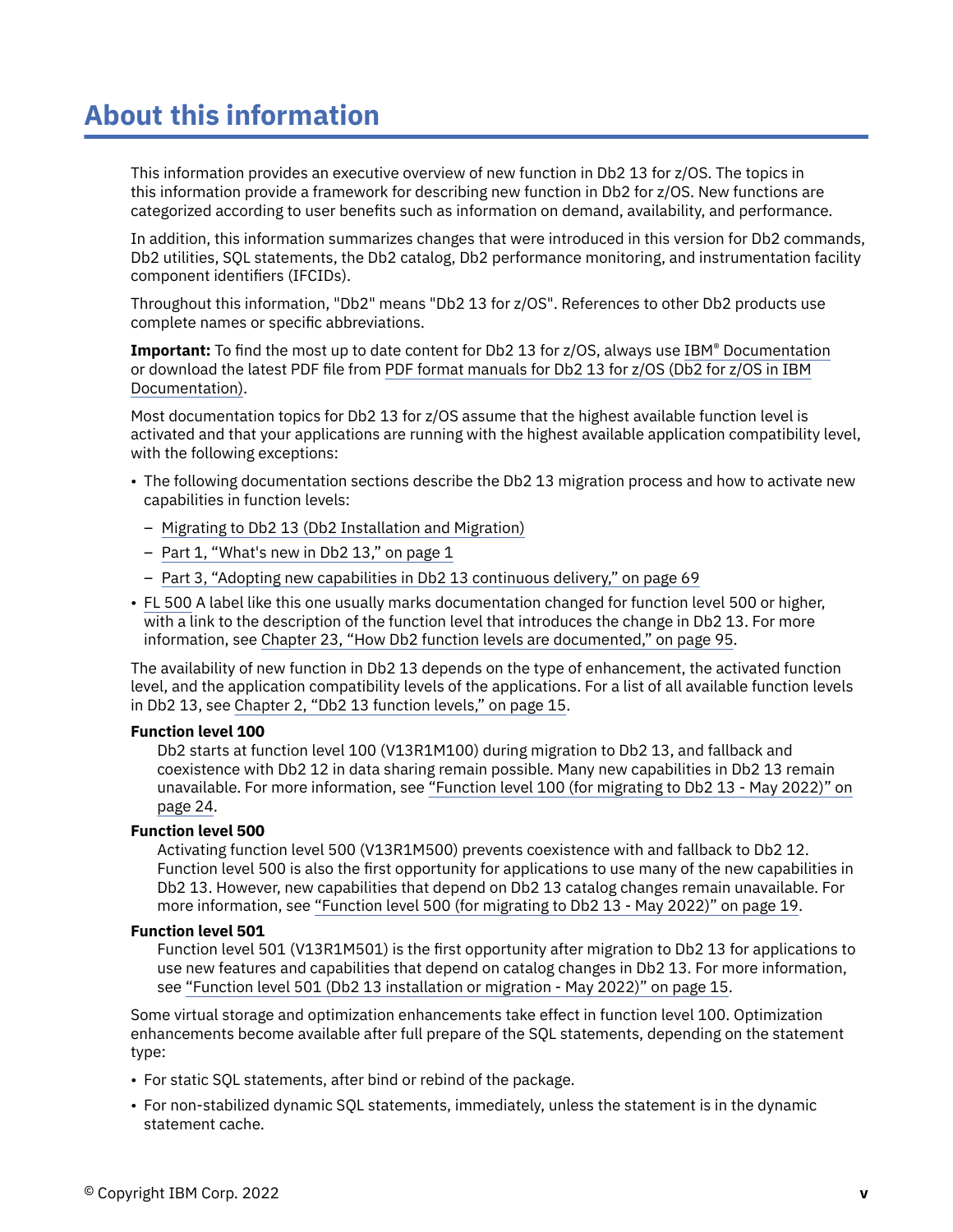<span id="page-5-0"></span>• For stabilized dynamic SQL statements, after invalidation, free, or changed application compatibility level.

## **Who should read this information**

This information is written primarily for people who are evaluating and planning for Db2 for z/OS.

## **Terminology and citations**

When referring to a Db2 product other than Db2 for z/OS, this information uses the product's full name to avoid ambiguity.

The following terms are used as indicated:

### **Db2**

Represents either the Db2 licensed program or a particular Db2 subsystem.

### **IBM OMEGAMON® for Db2 Performance Expert on z/OS**

Refers to any of the following products:

- IBM IBM OMEGAMON for Db2 Performance Expert on z/OS
- IBM Db2 Performance Monitor on z/OS
- IBM Db2 Performance Expert for Multiplatforms and Workgroups
- IBM Db2 Buffer Pool Analyzer for z/OS

### **C, C++, and C language**

Represent the C or C++ programming language.

### **CICS®**

Represents CICS Transaction Server for z/OS.

### **IMS**

Represents the IMS Database Manager or IMS Transaction Manager.

### **MVS™**

Represents the MVS element of the z/OS operating system, which is equivalent to the Base Control Program (BCP) component of the z/OS operating system.

### **RACF®**

Represents the functions that are provided by the RACF component of the z/OS Security Server.

## **How to send your comments about Db2 for z/OS documentation**

Your feedback helps IBM to provide quality documentation.

Send any comments about Db2 for z/OS and related product documentation by email to [db2zinfo@us.ibm.com](mailto:db2zinfo@us.ibm.com).

To help us respond to your comment, include the following information in your email:

- The product name and version
- The address (URL) of the page, for comments about online documentation
- The book name and publication date, for comments about PDF manuals
- The topic or section title
- The specific text that you are commenting about and your comment

### **Related concepts**

[About this information \(Db2 for z/OS in IBM Documentation\)](https://www.ibm.com/docs/en/SSEPEK_13.0.0/home/src/cmn/db2z_cmn_aboutinfo.html)

### **Related reference**

[PDF format manuals for Db2 13 for z/OS \(Db2 for z/OS in IBM Documentation\)](https://www.ibm.com/docs/en/SSEPEK_13.0.0/home/src/tpc/db2z_pdfmanuals.html)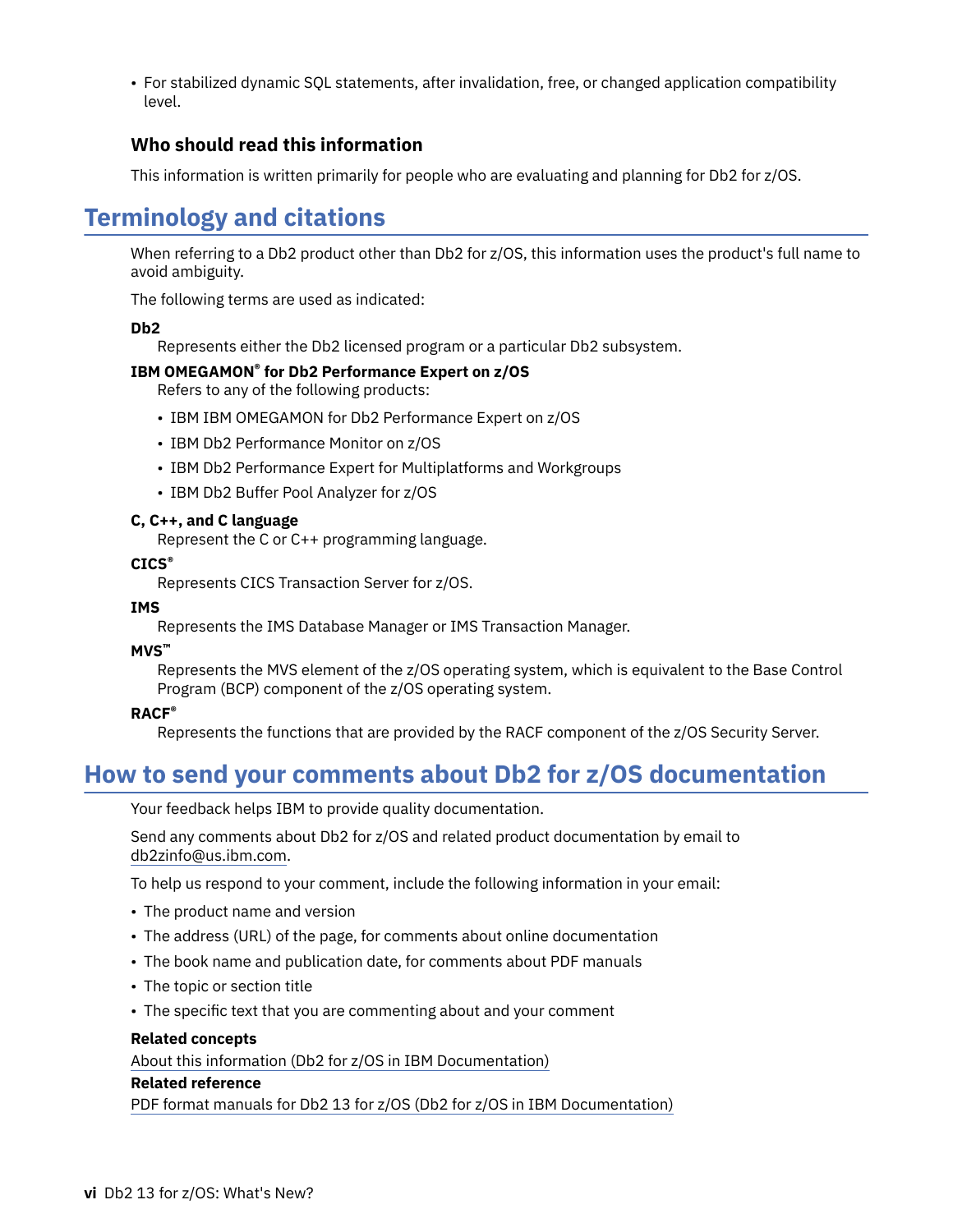# <span id="page-6-0"></span>**Part 1. What's new in Db2 13**

Db2 13 for z/OS brings leading-edge innovation to reinforce Db2 for z/OS as a foundation for enterprise computing within the hybrid cloud world.

Db2 13 for z/OS delivers significant advances in all critical enterprise database success factors: availability, scalability, performance, security, and ease of use. The value of Db2 13 is also maximized by synergy with surrounding tools and technology. The latest advances in IBM Z hardware, new and improved development tooling, and add-on capabilities such as AI infusion and IBM Db2 Analytics Accelerator query acceleration, complement the new capabilities in Db2 13 to provide the most complete, intelligent and intuitive database environment yet.

## **Continuous delivery in Db2 13**

Db2 13 evolves the *continuous delivery* of new capabilities and enhancements in a single service stream as soon as they are ready, which was introduced in Db2 12. The result is that you can benefit from new capabilities and enhancements without waiting for an entire new release. *Function levels* enable you to control the timing of the activation and adoption of new features, with the option to continue to apply corrective and preventative service without adopting new feature function.

New for Db2 13, function level 501 is available immediately at GA, and it activates any new capabilities that require catalog changes in Db2 13. For more information, and a list of all available function levels in Db2 13, see [Chapter 2, "Db2 13 function levels," on page 15](#page-20-0).

**Tip:** For the most current information, view documentation for Db2 continuous delivery and function levels in [IBM Documentation](https://www.ibm.com/support/knowledgecenter/en/SSEPEK_13.0.0/home/src/tpc/db2z_13_prodhome.html), or download the latest PDF edition from [PDF format manuals for Db2 13 for](https://www.ibm.com/docs/en/SSEPEK_13.0.0/home/src/tpc/db2z_pdfmanuals.html) [z/OS \(Db2 for z/OS in IBM Documentation\)](https://www.ibm.com/docs/en/SSEPEK_13.0.0/home/src/tpc/db2z_pdfmanuals.html).

**Db2 for z/OS News from the Lab blog:** See the [Db2 for z/OS News from the Lab blog](https://community.ibm.com/community/user/hybriddatamanagement/communities/community-home/recent-community-blogs?communitykey=621c2a2a-01f9-4b57-992f-36ed7432e3bb) for the latest news about new capabilities and enhancements in Db2 for z/OS continuous delivery, from the IBM experts who design, build, test, and support Db2

[Subscribe today!](https://community.ibm.com/community/user/hybriddatamanagement/viewdocument/db2znews-blog-subscribe?CommunityKey=621c2a2a-01f9-4b57-992f-36ed7432e3bb)

### **Related information** [IBM Db2 13 for z/OS and More \(IBM Redbooks\)](https://www.redbooks.ibm.com/abstracts/sg248527.html)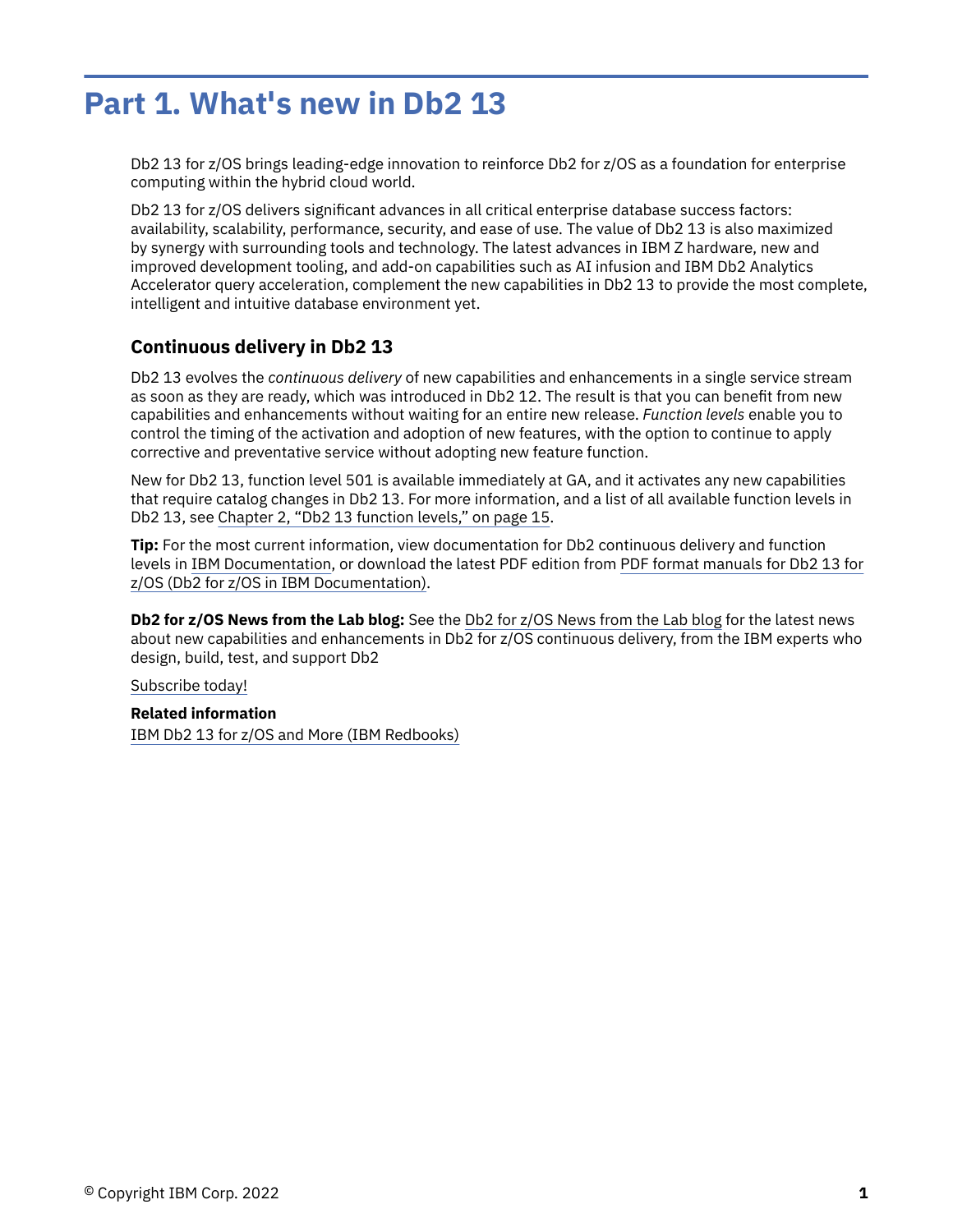Db2 13 for z/OS: What's New?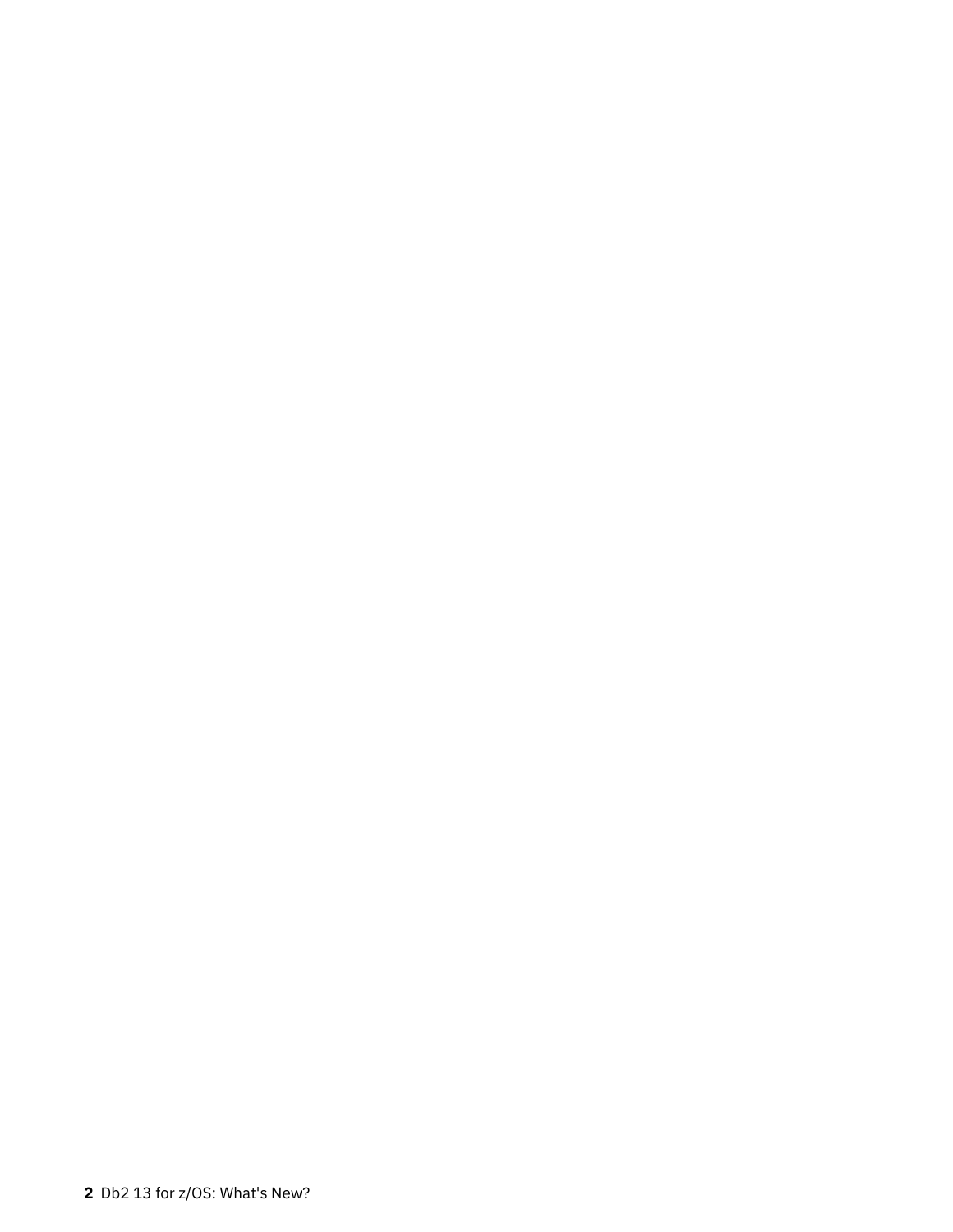# <span id="page-8-0"></span>**Chapter 1. Overview of what's new in Db2 13**

Db2 13 introduces new capabilities and enhancements for simplified migration, SQL enhancements, applications management, IBM Z hardware synergy, availability and scalability, performance, and more!

Many of the new capabilities in Db2 13 take effect when you activate function level 500 or higher in Db2 13. The function level for each new capability is identified here, and you can also find the same descriptions organized by function level in [Chapter 2, "Db2 13 function levels," on page 15](#page-20-0).

### **Contents**

Simplified migration [SQL enhancements and applications management](#page-9-0) [IBM Z hardware synergy](#page-9-0) [Availability](#page-10-0) [Scalability](#page-13-0) [Performance](#page-15-0) [Insight, instrumentation, and serviceability](#page-18-0) [Db2 Utilities](#page-16-0)

### **Simplified migration to Db2 13**

### **Availability of Db2 13 new function**

Migrations to Db2 13 for z/OS use a single phase. As in migrations to Db2 12, you use function levels to control the availability of most new function in Db2 13. For a complete list of available function levels, see [Chapter 2, "Db2 13 function levels," on page 15.](#page-20-0)

At general availability, Db2 13 includes the following function levels:

### **Function level 100**

Db2 starts at function level 100 (V13R1M100) during migration to Db2 13, and fallback and coexistence with Db2 12 in data sharing remain possible. Many new capabilities in Db2 13 remain unavailable. For more information, see ["Function level 100 \(for migrating to Db2 13 - May 2022\)"](#page-29-0) [on page 24.](#page-29-0)

### **Function level 500**

Activating function level 500 (V13R1M500) prevents coexistence with and fallback to Db2 12. Function level 500 is also the first opportunity for applications to use many of the new capabilities in Db2 13. However, new capabilities that depend on Db2 13 catalog changes remain unavailable. For more information, see ["Function level 500 \(for migrating to Db2 13 - May 2022\)" on page 19](#page-24-0).

### **Function level 501**

Function level 501 (V13R1M501) is the first opportunity after migration to Db2 13 for applications to use new features and capabilities that depend on catalog changes in Db2 13. For more information, see ["Function level 501 \(Db2 13 installation or migration - May 2022\)" on page](#page-20-0) [15](#page-20-0).

For more information, see [Activating Db2 13 function levels 500 and 501 \(Db2 Installation and](https://www.ibm.com/docs/en/SSEPEK_13.0.0/inst/src/tpc/db2z_activateflmigrate.html) [Migration\).](https://www.ibm.com/docs/en/SSEPEK_13.0.0/inst/src/tpc/db2z_activateflmigrate.html)

### **Simplified catalog migration**

When migrating to Db2 13, you use the CATMAINT utility invoked by job DSNTIJTC to control the timing of the migration as in earlier releases, but it does not make any structural changes to the Db2 catalog. After the V13R1M100 CATMAINT completes, Db2 is at catalog level and function level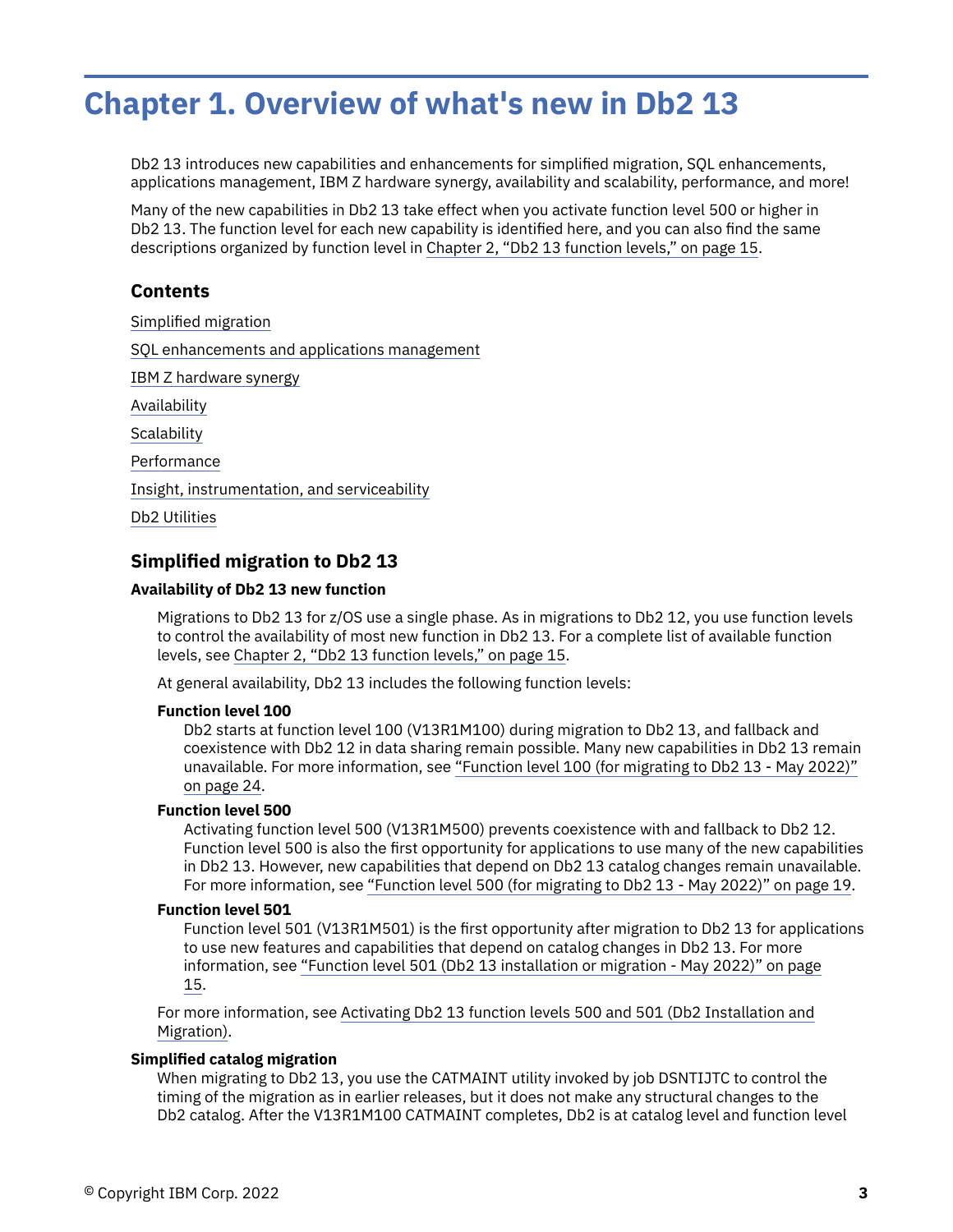<span id="page-9-0"></span>V13R1M100. This is a change from Db2 12, which started with catalog level V12R1M500 at function level 100.

The first changes to catalog objects are delayed until you tailor the Db2 catalog for activation of function level 501.

For more information, see [Migrating your Db2 subsystem to Db2 13 \(Db2 Installation and Migration\).](https://www.ibm.com/docs/en/SSEPEK_13.0.0/inst/src/tpc/db2z_migr2newr.html)

### **Subsystem parameter simplification**

Function level 100 introduces changes to the default values for various subsystem parameters to match current best practices. It also removes a number of obsolete subsystem parameters. For a list of these changes, see [Chapter 10, "Subsystem parameter changes in Db2 13," on page 55.](#page-60-0)

### **SQL enhancements and applications management in Db2 13**

### **SQL Data Insights**

Function level 500 delivers SQL Data Insights, an integrated solution that brings deep learning AI capabilities into Db2. SQL Data Insights uses unsupervised neural networks to generate a specialized vector-embedding model called database embedding, which can be referenced through SQL queries called "cognitive intelligence" queries.

The SQL Data Insights user interface is an optional feature available at no additional charge with Db2 13, which provides the user interface for training models and exploring data insights. Db2 provides the in-database infrastructure for training and model table (vector table) management. Db2 also provides three new built-in cognitive functions to speed up query execution.

For more information, see [Running AI queries with SQL SQL Data Insights.](https://www.ibm.com/docs/en/db2-for-zos/13?topic=SSEPEK_13.0.0/sqldi/src/tpc/sqldi_overview.html)

### **Increased flexibility for package ownership**

Starting at function level 500, you can specify the type of owner for a plan, package, or service, or the type of package owner for an SQL PL routine. The owner can be a role or an authorization ID. The default owner is a role in a trusted context that is defined with the role as object owner and qualifier attributes, otherwise the default owner is an authorization ID.

For more information, see the PACKAGE OWNER clause of [CREATE PROCEDURE \(SQL - native\) \(Db2](https://www.ibm.com/docs/en/SSEPEK_13.0.0/sqlref/src/tpc/db2z_sql_createproceduresqlnative.html) [SQL\)](https://www.ibm.com/docs/en/SSEPEK_13.0.0/sqlref/src/tpc/db2z_sql_createproceduresqlnative.html) and the OWNERTYPE option of the [OWNER bind option \(Db2 Commands\)](https://www.ibm.com/docs/en/SSEPEK_13.0.0/comref/src/tpc/db2z_bindoptowner.html).

### **Column names longer than 30 bytes**

Function level 100 extends the maximum length of a column name from 30 bytes of EBCDIC, up to 128 bytes with limited support for using the longer column names. The longer column names can be used when the TABLE\_COL\_NAME\_EXPANSION subsystem parameter setting is ON. Although you can now define a column with a name up to 128 bytes, column names with a length greater than 30 bytes of EBCDIC might be truncated on a character boundary. Column names returned in an SQLDA contain 30 bytes at most. APIs that do not use the SQLDA to obtain a column name might return complete column names.

For more information, see [Column names longer than 30 bytes \(Db2 SQL\)](https://www.ibm.com/docs/en/SSEPEK_13.0.0/sqlref/src/tpc/db2z_longcolumnnames.html) and [TABLE\\_COL\\_NAME\\_EXPANSION in macro DSN6SPRM \(Db2 Installation and Migration\)](https://www.ibm.com/docs/en/SSEPEK_13.0.0/inst/src/tpc/db2z_ipf_tablecolnameexpansion.html).

### **REBIND simplification**

Function level 100 introduces reduced storage usage during BIND/REBIND for queries that involve many tables. This enhancement optimizes Db2 13 and improves its performance without changing how you configure, monitor, and use Db2.

### **IBM Z hardware synergy in Db2 13**

Db2 13 introduces the following new capabilities that take advantage of the synergy between IBM Z hardware and Db2 for z/OS.

### **Expanded SORTL usage with learning from execution (IBM z15™)**

Function level 100 introduces expanded SORTL usage based on machine learning on the amount of storage and the number of records being sorted, when run on IBM z15 or later processors. This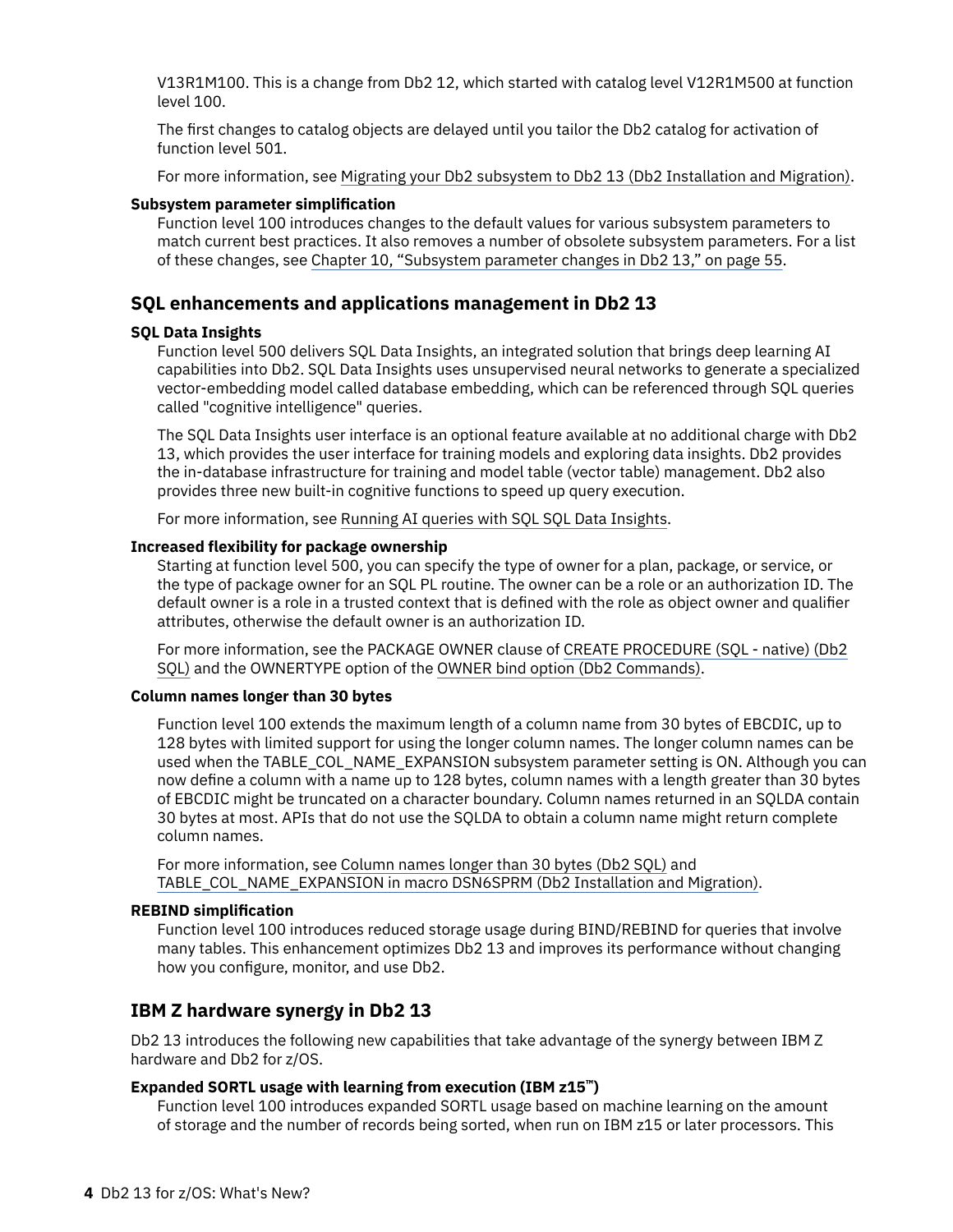<span id="page-10-0"></span>enhancement optimizes Db2 13 and improves its performance without changing how you configure, monitor, and use Db2.

### **Db2 support for z/OS continuous compliance**

Customers are looking for solutions that provide evidence that they can trust the security of z/OS systems. z/OS 2.5 introduces new SMF type 1154 records that provide evidence of security compliance. Participating components and products can collect and write compliance data to their associated SMF 1154 subtype records. Function level 100 adds the capability to collect evidence on Db2 subsystems' compliance by writing SMF 1154 subtype 81 records. For more information, see [Db2](https://www.ibm.com/docs/en/SSEPEK_13.0.0/seca/src/tpc/db2z_zcontinuouscompliance.html) [evidence for z/OS continuous compliance \(Managing Security\)](https://www.ibm.com/docs/en/SSEPEK_13.0.0/seca/src/tpc/db2z_zcontinuouscompliance.html) and [What is new in z/OS \(V2R4 - V2R5\)](https://www.ibm.com/docs/en/zos/2.5.0?topic=guide-what-is-new-in-zos-v2r4-v2r5).

### **IBM z16 group buffer pool (GBP) residency time**

Starting in function level 100, two new statistics are added to relevant group buffer pool statistics storage areas:

- The average time a data area resides in a storage class before it is reclaimed.
- The average time a directory entry resides in a storage class before it is reclaimed.

These new statistics are supported only if Db2 is installed on z/OS 2.4 or later with necessary PTFs applied. Db2 and the coupling facility must be running on IBM z16 or later processors, and the coupling facility must be at CFLEVEL 25 or higher. For more information, see [CFLEVEL and operating](http://www.ibm.com/support/knowledgecenter/SSLTBW_2.5.0/com.ibm.zos.v2r5.ieaf100/r4cfl.htm) [system level coexistence \(z/OS MVS Setting Up a Sysplex\).](http://www.ibm.com/support/knowledgecenter/SSLTBW_2.5.0/com.ibm.zos.v2r5.ieaf100/r4cfl.htm)

You can access these metrics with the IFCID record trace and the -DISPLAY GROUPBUFFERPOOL command. For more information, see "DSNB820I: Average residency times" in [DSNB750I \(Db2](https://www.ibm.com/docs/en/SSEPEK_13.0.0/msgs/src/tpc/dsnb750i.html) [Messages\).](https://www.ibm.com/docs/en/SSEPEK_13.0.0/msgs/src/tpc/dsnb750i.html)

## **Availability in Db2 13**

Db2 13 introduces the following new capabilities that improve the online availability of your data and database applications on Db2 for z/OS.

### **DBAT availability improvements**

Function level 100 introduces changes to Db2 13 DBAT termination processing to support the following objectives:

- Reduction of the overall frequency and number of DBAT terminations.
- Reduction of the number of concurrent DBAT terminations that are caused by a short-term increase in DBAT usage.

This enhancement optimizes Db2 13 and improves its performance without changing how you configure, monitor, and use Db2.

### **Online conversion of tables from growth-based (PBG) to range-based (PBR) partitions**

Function level 500 introduces the capability to convert the partitioning scheme of a table with growthbased partitions (in a PBG table space) to use range-based partitions (in a PBR table space). The conversion can be completed as an online change with minimal impact to your applications.

PBG and PBR universal table spaces (UTS) are the strategic table space types for tables in Db2 for z/OS. PBG table spaces are the default UTS type, and they are well-suited for small to medium-sized tables. However, if an existing table in a PBG table space grows too large, performance degradation or data and index management issues might arise. Consider converting from PBG to PBR when that occurs.

To complete the conversion, you issue an ALTER TABLE statement with the new ALTER PARTITIONING TO PARTITION BY RANGE clause and run the REORG TABLESPACE utility to materialize the pending change. The table space for the table is converted to PBR with relative page numbers (RPN).

For more information, see [Converting tables from growth-based to range-based partitions \(Db2](https://www.ibm.com/docs/en/SSEPEK_13.0.0/admin/src/tpc/db2z_convertpbgtabletopbr.html) [Administration Guide\)](https://www.ibm.com/docs/en/SSEPEK_13.0.0/admin/src/tpc/db2z_convertpbgtabletopbr.html) and "ALTER PARTITIONING TO PARTITION BY RANGE" in [ALTER TABLE \(Db2](https://www.ibm.com/docs/en/SSEPEK_13.0.0/sqlref/src/tpc/db2z_sql_altertable.html) [SQL\)](https://www.ibm.com/docs/en/SSEPEK_13.0.0/sqlref/src/tpc/db2z_sql_altertable.html).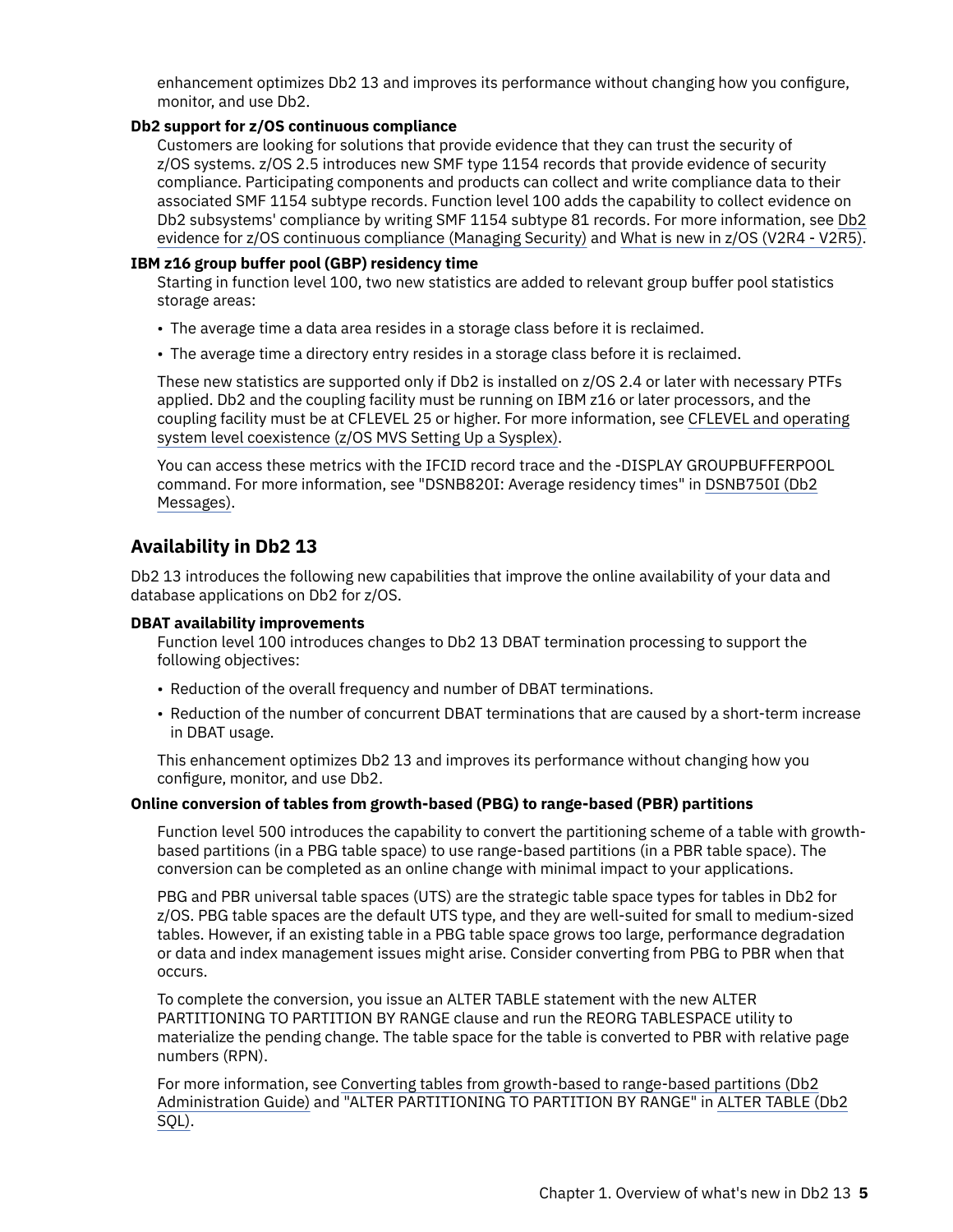### **Increased control for applications over how long to wait for a lock timeout**

Function level 500 introduces the CURRENT LOCK TIMEOUT special register and the SET CURRENT LOCK TIMEOUT SQL statement to allow the lock timeout value to be set at the application level. So, you can set a lock timeout interval that suits the needs of a specific application, or even an individual SQL statement. Doing so minimizes application lock contention and simplifies portability of applications to Db2, without the need to assign the application to a separate Db2 subsystem.

The value of the CURRENT LOCK TIMEOUT special register overrides the value of the IRLMRWT subsystem parameter. It applies to certain processes related to locking, like the claim or drain of an object and cached dynamic statement quiescing.

For more information, see [CURRENT LOCK TIMEOUT \(Db2 SQL\)](https://www.ibm.com/docs/en/SSEPEK_13.0.0/sqlref/src/tpc/db2z_currentlocktimeout.html) and [SET CURRENT LOCK TIMEOUT](https://www.ibm.com/docs/en/SSEPEK_13.0.0/sqlref/src/tpc/db2z_sql_setcurrentlocktimeout.html) [\(Db2 SQL\)](https://www.ibm.com/docs/en/SSEPEK_13.0.0/sqlref/src/tpc/db2z_sql_setcurrentlocktimeout.html).

You can limit use of CURRENT LOCK TIMEOUT by setting the new SPREG\_LOCK\_TIMEOUT\_MAX subsystem parameter. For more information, see [LOCK TIMEOUT MAX \(SPREG\\_LOCK\\_TIMEOUT\\_MAX](https://www.ibm.com/docs/en/SSEPEK_13.0.0/inst/src/tpc/db2z_ipf_spregltom.html) [subsystem parameter\) \(Db2 Installation and Migration\)](https://www.ibm.com/docs/en/SSEPEK_13.0.0/inst/src/tpc/db2z_ipf_spregltom.html).

You can also use Db2 profile tables to specify an assignment for the CURRENT LOCK TIMEOUT special register, for both remote and local threads. See [Setting special registers by using profile tables \(Db2](https://www.ibm.com/docs/en/SSEPEK_13.0.0/admin/src/tpc/db2z_settingspecialregisterprofiles.html) [Administration Guide\)](https://www.ibm.com/docs/en/SSEPEK_13.0.0/admin/src/tpc/db2z_settingspecialregisterprofiles.html).

### **Allow applications to specify a deadlock resolution priority**

Function level 501 introduces the SYSIBMADM.DEADLOCK\_RESOLUTION\_PRIORITY built-in global variable to allow an application to specify a priority to use when resolving a deadlock situation with other threads. When an application sets and uses this built-in global variable (by using a SET *assignment-statement* SQL statement), the Db2 subsystem uses that value as a relative weighting factor to resolve deadlock situations with other threads.

For more information, see [DEADLOCK\\_RESOLUTION\\_PRIORITY \(Db2 SQL\)](https://www.ibm.com/docs/en/SSEPEK_13.0.0/sqlref/src/tpc/db2z_bigv_deadlockresolutionpriority.html).

You can also use Db2 profile tables to specify values for the new SYSIBMADM.DEADLOCK\_RESOLUTION\_PRIORITY built-in global variable for both remote and local applications. See [Setting built-in global variables by using profile tables \(Db2 Administration Guide\)](https://www.ibm.com/docs/en/SSEPEK_13.0.0/admin/src/tpc/db2z_settingglobalvariablesprofiles.html).

### **Profile table enhancements for application environment settings**

Db2 13 introduces the capability to use system profiles for local applications in certain situations. Previously, the initial values for special registers and system built-in global variables can be specified in the Db2 profile tables, but they are used only for initialization with distributed threads. The new Db2 profile table support for local applications requires Db2 to be started with the DDF subsystem parameter set to AUTO or COMMAND. See [DDF STARTUP OPTION field \(DDF subsystem parameter\)](https://www.ibm.com/docs/en/SSEPEK_13.0.0/inst/src/tpc/db2z_ipf_ddf.html) [\(Db2 Installation and Migration\).](https://www.ibm.com/docs/en/SSEPEK_13.0.0/inst/src/tpc/db2z_ipf_ddf.html)

You can use Db2 profiles tables for both local and remote applications in the following situations:

| <b>Db2 function level</b>       | New Db2 profile table support                                                                                                                                                                                                                          |
|---------------------------------|--------------------------------------------------------------------------------------------------------------------------------------------------------------------------------------------------------------------------------------------------------|
| Function level 500 or<br>higher | • You can specify assignments to the new CURRENT LOCK TIMEOUT<br>special register. For more information, see CURRENT LOCK TIMEOUT<br>(Db2 SQL) and Setting special registers by using profile tables (Db2<br>Administration Guide).                    |
|                                 | • You can specify a new RELEASE_PACKAGE keyword with a COMMIT<br>attribute to change the release bind option for a package. See Overriding<br>the RELEASE(DEALLOCATE) option for packages by using profile tables<br>(Db2 Performance).                |
| Function level 501 or<br>higher | • You can specify values for the new<br>SYSIBMADM.DEADLOCK_RESOLUTION_PRIORITY built-in global<br>variable. See DEADLOCK_RESOLUTION_PRIORITY (Db2 SQL) and Setting<br>built-in global variables by using profile tables (Db2 Administration<br>Guide). |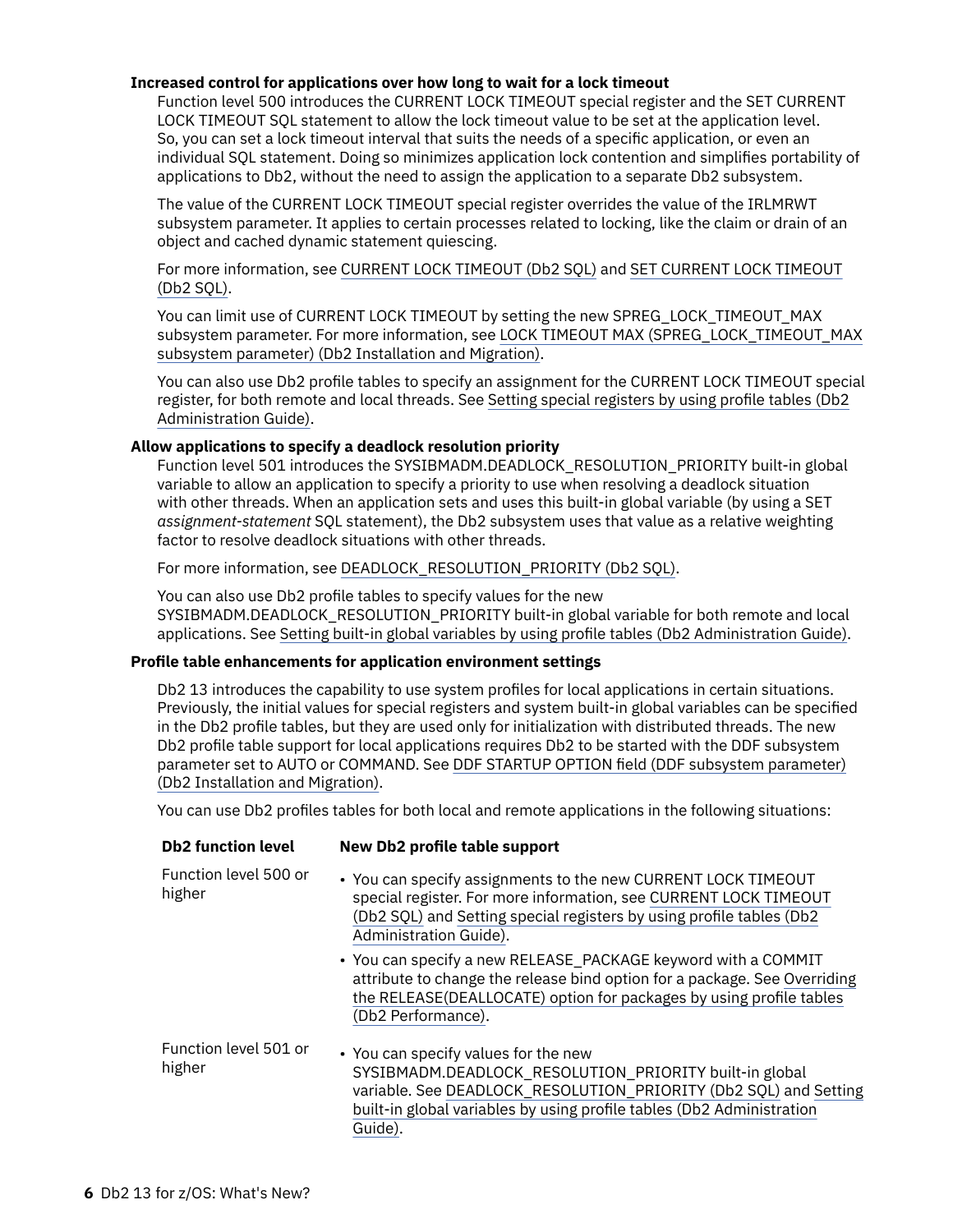### **Ability to delete an active log data set from the BSDS while Db2 is running**

Function level 500 introduces the new REMOVELOG option for the -SET LOG command to support online removal of an active log data set from the BSDS, eliminating the need to stop Db2 to accomplish the task by using the offline utility DSNJU003. The -SET LOG REMOVELOG command deletes the specified log from the BSDS if it is not in use or mark the log REMOVAL PENDING if it is in use.

To provide monitoring of the current active log status for log data sets with REMOVAL PENDING status, function level 500 also introduces the DETAIL option for the -DISPLAY LOG command. It shows information regarding REMOVAL PENDING status for local active log data sets. The output from the utility DSNJU004 also shows the REMOVAL PENDING status where applicable.

For more information, see [Deleting an active log data set from the BSDS with the -SET LOG command](https://www.ibm.com/docs/en/SSEPEK_13.0.0/admin/src/tpc/db2z_deletingactivelogds.html) [\(Db2 Administration Guide\).](https://www.ibm.com/docs/en/SSEPEK_13.0.0/admin/src/tpc/db2z_deletingactivelogds.html)

### **Relative page numbers for new PBR table spaces**

Starting in function level 100, the default value of the PAGESET\_PAGENUM subsystem parameter is changed to RELATIVE. The PAGESET\_PAGENUM subsystem parameter specifies the default value that Db2 uses when you omit the PAGENUM option in CREATE TABLESPACE or CREATE TABLE statement for a partition-by-range (PBR) table space. That is, it specifies whether Db2 creates the table space and associated partitioned indexes to use relative page numbers (RPN) or absolute page numbers (APN) across partitions. RPN is the strategic direction for PBR table spaces in Db2. If you accept the new default and create all new PBR table spaces with relative page numbers, you can avoid costly future conversions. Converting from absolute to relative pages numbers always requires a REORG of the entire table space.

See [PAGE SET PAGE NUMBERING field \(PAGESET\\_PAGENUM subsystem parameter\) \(Db2 Installation](https://www.ibm.com/docs/en/SSEPEK_13.0.0/inst/src/tpc/db2z_ipf_pagesetpagenum.html) [and Migration\).](https://www.ibm.com/docs/en/SSEPEK_13.0.0/inst/src/tpc/db2z_ipf_pagesetpagenum.html)

### **Improved concurrency for altering tables for DATA CAPTURE**

Function level 500 introduces a concurrency improvement for ALTER TABLE statements that change the DATA CAPTURE attribute of tables. With this enhancement, Db2 no longer waits for other statements that depend on the altered table to commit. As a result, the DATA CAPTURE alteration can now succeed even when concurrent statements are running continually against the table.

Earlier Db2 releases quiesce the following objects that depend on the altered table as part of the DATA CAPTURE alteration:

- Static packages
- Cached dynamic SQL statements

Because the DATA CAPTURE alteration waited for applications that depended on the altered table to commit, continuous concurrent activity on the table might cause the ALTER TABLE statements to fail.

The new DATA CAPTURE attribute now takes effect immediately when the processing completes, even before the ALTER statement commits. As a result, concurrent statements on the same Db2 member might write out different log formats in the same transaction. For more information, see [Altering a](https://www.ibm.com/docs/en/SSEPEK_13.0.0/admin/src/tpc/db2z_altertablefordatacapture.html) [table to capture changed data \(Db2 Administration Guide\).](https://www.ibm.com/docs/en/SSEPEK_13.0.0/admin/src/tpc/db2z_altertablefordatacapture.html)

### **CREATE TABLESPACE uses MAXPARITIONS 254 by default**

At application compatibility level V13R1M500 or higher, CREATE TABLESPACE statements use MAXPARTITIONS 254 by default.

When MAXPARTITIONS 256 is explicitly specified, the default DSSIZE varies from 4 G to 32 G depending on the page size. However, starting with application compatibility level V12R1M504, when MAXPARTITIONS is not explicitly specified, Db2 12 use MAXPARTITIONS 256 by default, but the default DSSIZE is always 4 G regardless of the page size.

This apparent inconsistency avoided a risk of failure for existing statements, where the default data set size might be greater than 4 G depending on the page size. The statements might fail with SQLCODE -904 with reason code 00D70008 if the data sets for the table space are not associated with a DFSMS data class that is specified with extended format and extended addressability.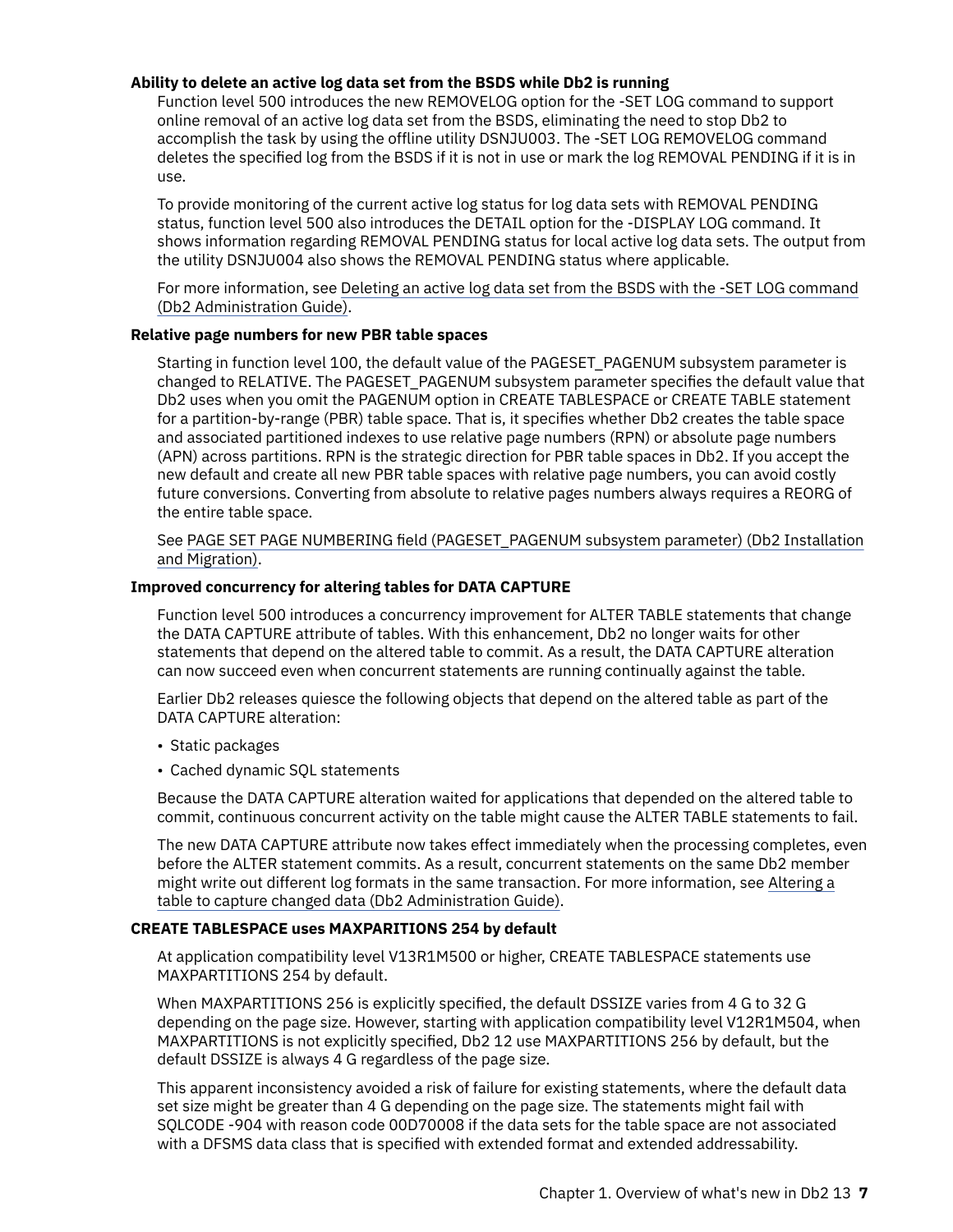<span id="page-13-0"></span>With MAXPARTITIONS 254 as the default, the result is now consistent regardless of whether MAXPARTITONS is explicitly specified. The calculated default DSSIZE is always 4 G.

See the MAXPARITIONS and DSSIZE descriptions in [CREATE TABLESPACE \(Db2 SQL\)](https://www.ibm.com/docs/en/SSEPEK_13.0.0/sqlref/src/tpc/db2z_sql_createtablespace.html).

## **Scalability in Db2 13**

Db2 13 introduces the following capabilities to improve the scalability of your data and database applications on Db2 for z/OS.

### **Reduced ECSA storage for IFI buffers**

Db2 13 reduces the use of ECSA storage for IFI buffers from a maximum of 50 MB to a fixed 8 MB.

Function level 100 reduces the use of ECSA storage for IFI buffers to a maximum of 25 MB. Then, after function level 500 is first activated, it is further reduced to 8 MB. The storage behavior that is introduced in function level 500 continues even if you later activate function level 100\*.

To compensate for the reduction in ECSA storage, you must set aside an extra 50 MB for HVCOMMON and 25 MB for private storage. You can reduce the ECSA storage after function level 500 is activated and Db2 starts using the new storage pools. When Db2 uses the new storage pools, the use of ECSA for the retrieval of IFI records noticeably decreases. You can monitor use of the new storage pools by starting the statistics trace to collect IFCID 0225. Then, you can check the SHARED / COMMON storage summary report in the formatted IDCID 225 SMF trace record.

For more information about ECSA storage requirements, see [Calculating the storage requirement for](https://www.ibm.com/docs/en/SSEPEK_13.0.0/inst/src/tpc/db2z_calcecsastgreq.html) [the extended common service area \(Db2 Installation and Migration\)](https://www.ibm.com/docs/en/SSEPEK_13.0.0/inst/src/tpc/db2z_calcecsastgreq.html).

### **Reduced ECSA storage use for distributed data facility (DDF) processing**

Function level 100 reduces the amount of ECSA storage that is used for processing DDF threads to be equivalent to processing local threads. The previous recommendation was an extra 2 KB per DDF thread. For more information, see [Calculating the storage requirement for the extended common](https://www.ibm.com/docs/en/SSEPEK_13.0.0/inst/src/tpc/db2z_calcecsastgreq.html) [service area \(Db2 Installation and Migration\)](https://www.ibm.com/docs/en/SSEPEK_13.0.0/inst/src/tpc/db2z_calcecsastgreq.html).

### **Reduced agent local below-the-bar (BTB) storage**

Starting in function level 100, Db2 supports a greater number of concurrent threads, by using abovethe-bar (ATB) agent-local storage for statement text and attribute strings for dynamic SQL statements. In earlier releases, Db2 kept a copy of dynamic SQL statement text and attribute strings in agent local below-the-bar (BTB) storage while the statement is being prepared and executed.

For any specific thread, multiple dynamic SQL statements can be executing depending on the nesting level. The maximum length of an SQL statement is 2 MB, but much more storage can be allocated and the consumption of BTB storage could prevent the number of threads from scaling.

This enhancement optimizes Db2 13 and improves its performance without changing how you configure, monitor, and use Db2.

### **Improved storage monitoring and contraction**

Function level 100 introduces the following enhancements to provide storage constraint relief:

- When below-the-bar Db2 storage consumption exceeds 64-percent threshold, Db2 automatically begins contraction of private storage pools.
- When extended common service area (ECSA) storage consumption exceeds the 85-percent threshold, Db2 automatically begins contraction of storage pools that are allocated in the ECSA.

In both cases, the storage contraction stops after storage consumption drops below the threshold.

This enhancement optimizes Db2 13 and improves its performance without changing how you configure, monitor, and use Db2.

### **Improved Db2 installation and migration process for customizing the amount of private storage for the IRLM lock control structure**

In the MAX STORAGE FOR LOCKS field on installation panel DSNTIPJ, you can specify the maximum amount of private storage above the 2 GB bar for the IRLM lock control structure. In earlier Db2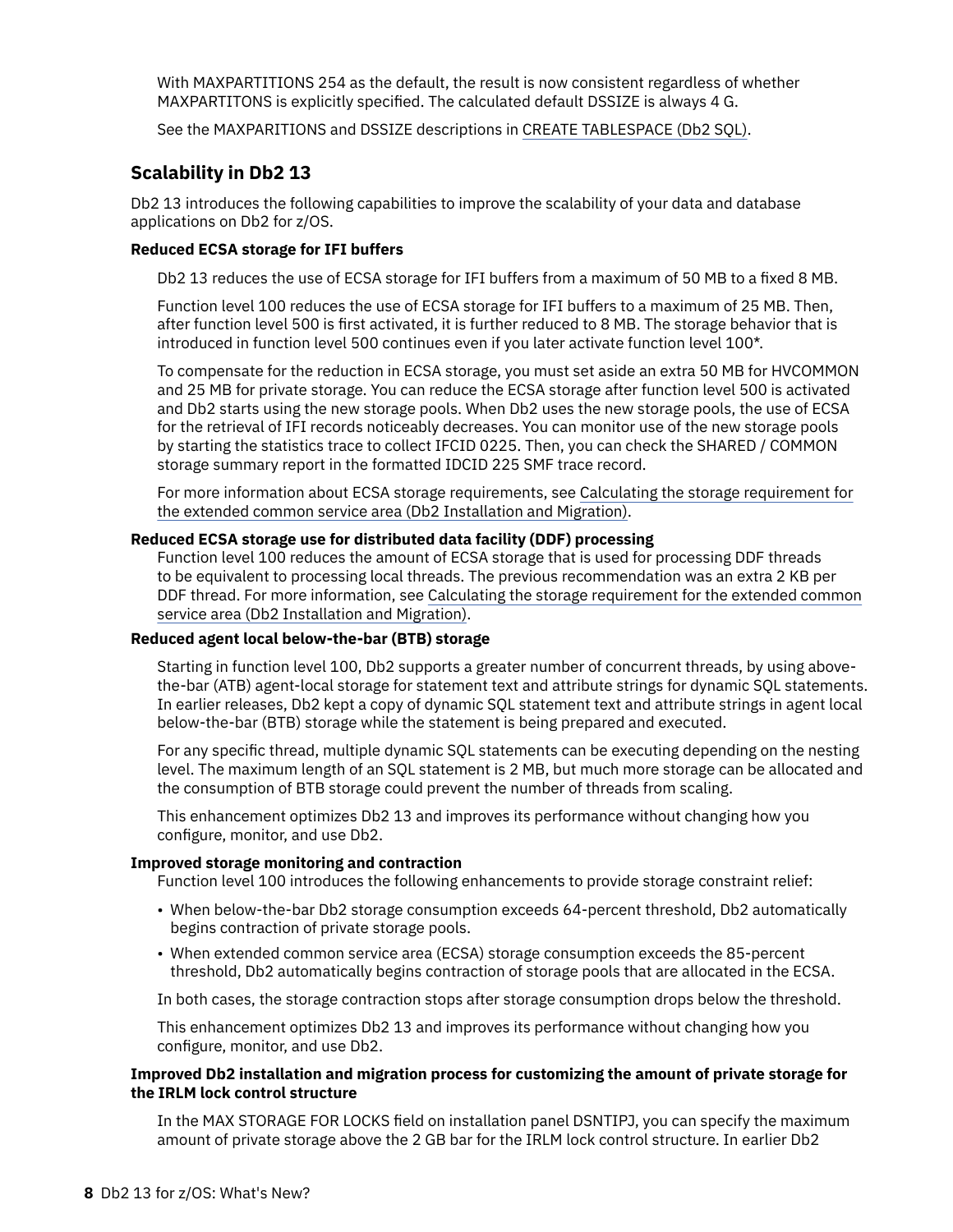releases, you can specify a value of only up to 102400 megabytes. Starting in Db2 13, you can specify a value of up to 16384 petabytes.

For more information, see [MAX STORAGE FOR LOCKS field \(Db2 Installation and Migration\)](https://www.ibm.com/docs/en/SSEPEK_13.0.0/inst/src/tpc/db2z_ipf_maxstorageforlocks.html) and [MAX](https://www.ibm.com/docs/en/SSEPEK_13.0.0/inst/src/tpc/db2z_ipf_maxlockstorageunit.html) [LOCK STORAGE UNIT field \(Db2 Installation and Migration\)](https://www.ibm.com/docs/en/SSEPEK_13.0.0/inst/src/tpc/db2z_ipf_maxlockstorageunit.html).

### **Real-time statistics scalability**

As data volumes become larger, the widths of some columns in the real-time statistics tables are not large enough to accommodate larger values. In addition, during high volume processing, lock escalation might occur on the real-time statistics history table spaces. Lock escalation can negatively affect concurrency and performance.

Starting after function level 501 is activated, the following changes to the real-time statistics tables and table spaces are introduced to provide greater capacity and concurrency:

- In real-time statistics tables SYSIBM.SYSTABLESPACESTATS and SYSIBM.SYSINDEXSPACESTATS, and their associated history tables SYSIBM.SYSTABSPACESTATS\_H and SYSIBM.SYSIXSPACESTATS\_H, some column data types are BIGINT instead of INTEGER, or INTEGER instead of SMALLINT.
- Lock escalation is disabled on the following table spaces: DSNDB06.SYSTSTSS and DSNDB06.SYSTSISS for the RTS tables; and DSNDB06.SYSTSTSH and DSNDB06.SYSTSISH for the RTS history tables

For more information, see [SYSTABLESPACESTATS catalog table \(Db2 SQL\)](https://www.ibm.com/docs/en/SSEPEK_13.0.0/cattab/src/tpc/db2z_sysibmsystablespacestatstable.html) and [SYSINDEXSPACESTATS](https://www.ibm.com/docs/en/SSEPEK_13.0.0/cattab/src/tpc/db2z_sysibmsysindexspacestatstable.html) [catalog table \(Db2 SQL\).](https://www.ibm.com/docs/en/SSEPEK_13.0.0/cattab/src/tpc/db2z_sysibmsysindexspacestatstable.html)

This enhancement optimizes Db2 13 and improves its performance without changing how you configure, monitor, and use Db2.

### **More efficient cleanup for above-the-bar storage**

Function level 100 introduces improvements to how Db2 manages and frees above-the-bar storage, especially to reduce the disruptive impact of issuing excessive IARV64 REQUEST(DISCARDDATA) service requests.

Db2 13 no longer issues the IARV64 REQUEST(DICARDDATA) request during thread deallocation or at certain intervals of COMMIT, and enhanced storage management is no longer controlled by the REALSTORAGE\_MANAGEMENT subsystem parameter, which is also removed. In Db2 13, the storage is returned to the memory object. A system-level timer drives contraction for the memory object to release unused frames back to z/OS. Also, Db2 13 periodically checks the available free frames before the LPAR starts to page (by using the z/OS calculations for available free frames and LO threshold). If this value becomes lower than 5 times the z/OS calculated OK threshold, the memory object contraction is triggered.

### **SPT01 and SYSLGRNX table spaces are converted to DSSIZE 256 GB**

Starting in function level 500, the first time that the REORG TABLESPACE utility runs for the following directory objects, it converts the DSSIZE to 256 GB.

- DSNDB01.SPT01 to resolve issues that are related to the removal of the SPT01\_INLINE\_LENGTH subsystem parameter by APAR PH24358 in Db2 12.
- DSNDB01.SYSLGRNX in anticipation of future growth in this table for increasing workloads and conversions of non-UTS table space to UTS.

The conversion is automatic and does not require any special utility syntax. For more information, see ["Function level 500 \(for migrating to Db2 13 - May 2022\)" on page 19](#page-24-0).

### **Enhanced dynamic allocation processing**

In function level 100 and z/OS 2.5 or later, dynamic allocation processing supports system work blocks (SWBs) for data sets that are in 64-bit storage. This new dynamic allocation function helps reduce below-the-bar storage usage for address spaces that allocate large numbers of data sets.

To enable this feature, complete one of the following actions: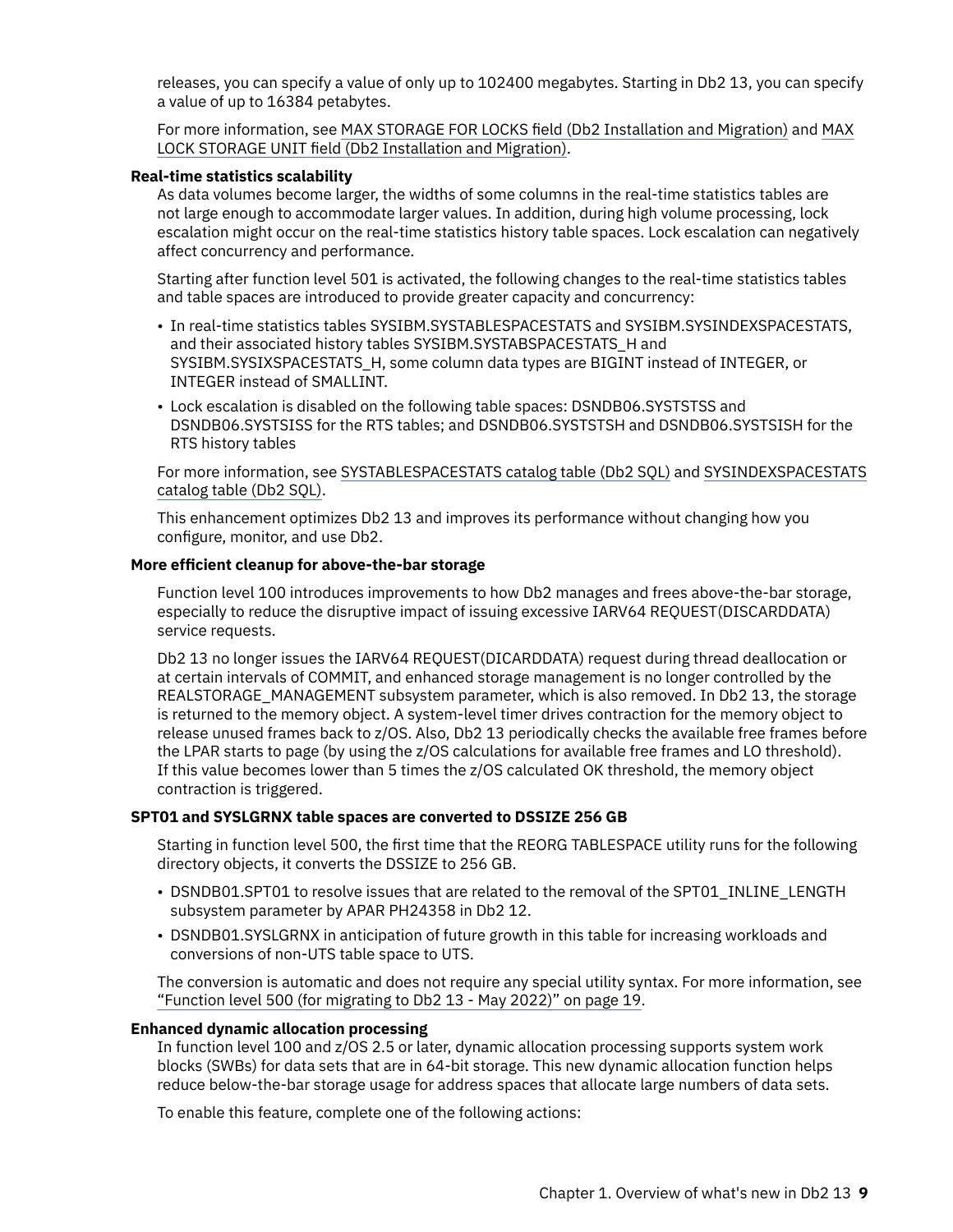- <span id="page-15-0"></span>• Update the ALLOC*xx* parmlib member to set the SYSTEM SWBSTORAGE value to ATB. The default value is SWA, which indicates that SWBs reside in 24-bit storage or 31-bit storage. ATB indicates that SWBs are allowed to reside in 64-bit storage.
- Issue system command SETALLOC SYSTEM,SWBSTORAGE=ATB.

It is best to update the ALLOC*xx* parmlib member because the change remains effective across IPLs. If the SETALLOC command is used to enable SYSTEM SWBSTORAGE, you must restart Db2 for the change to take effect.

Previously, the CLIST calculation for data set storage size used 5 KB per open data set. With the new dynamic allocation function, the storage that is required per open data set is reduced to 4 KB. You must adjust the calculation for data set storage size. For more information, see [Calculating data set](https://www.ibm.com/docs/en/SSEPEK_13.0.0/inst/src/tpc/db2z_calcdsctrlblockstg.html) [control block storage \(Db2 Installation and Migration\)](https://www.ibm.com/docs/en/SSEPEK_13.0.0/inst/src/tpc/db2z_calcdsctrlblockstg.html).

## **Performance in Db2 13**

### **Sort optimization**

Function level 100 introduces enhanced sort optimizations, which were previously introduced for ORDER BY and GROUP BY processing. It applies them to improve the performance of certain operations, such as the following processing enhancements:

- Machine-generated code support for DECFLOAT processing.
- Support for the following enhancements for GROUPING SET, multiple DISTINCT, and PERCENTILE processing:
	- Machine-generated code support.
	- Sort processing can use its own work file.
	- A check for ordered data in the first iteration of a sort.
	- Larger sort trees can be used.
- SUBSTR support for the LISTAGG built-in function, if the start position and length for SUBSTR is a constant.
- Support for avoiding rereading of a single work file, if the sort work file is used, and if IBM Watson $^{\circ}$ Machine Learning for z/OS is enabled.
- Support for reducing the length of long VARCHAR keys, if the last key in an ORDER BY list is a VARCHAR over 100 bytes, and if IBM Watson Machine Learning for z/OS is enabled.

This enhancement optimizes Db2 13 and improves its performance without changing how you configure, monitor, and use Db2.

### **Improved locking for INSERT to partition-by-growth (PBG) table spaces**

Function level 100 introduces retry logic for INSERT operations. An extra attempt is made to obtain a partition lock on a PBG table space after a failed first attempt, thereby increasing the success rate of INSERT operations.

Before this enhancement, only a single attempt was made to obtain a lock on the target partition. If the attempt failed, the target partition was skipped, and the next partition was evaluated. This process would continue until the INSERT operation either successfully obtained a partition lock or it finished searching all existing partitions without obtaining a partition lock.

In most cases, the duration of partition lock contention is short; however, because the INSERT operation did not make another attempt to obtain a lock on a partition after the first failed attempt, the INSERT operation terminated unnecessarily. In many cases, making an extra attempt to obtain a partition lock results in the successful completion of an INSERT operation that otherwise would fail.

This enhancement optimizes Db2 13 and improves its performance without changing how you configure, monitor, and use Db2.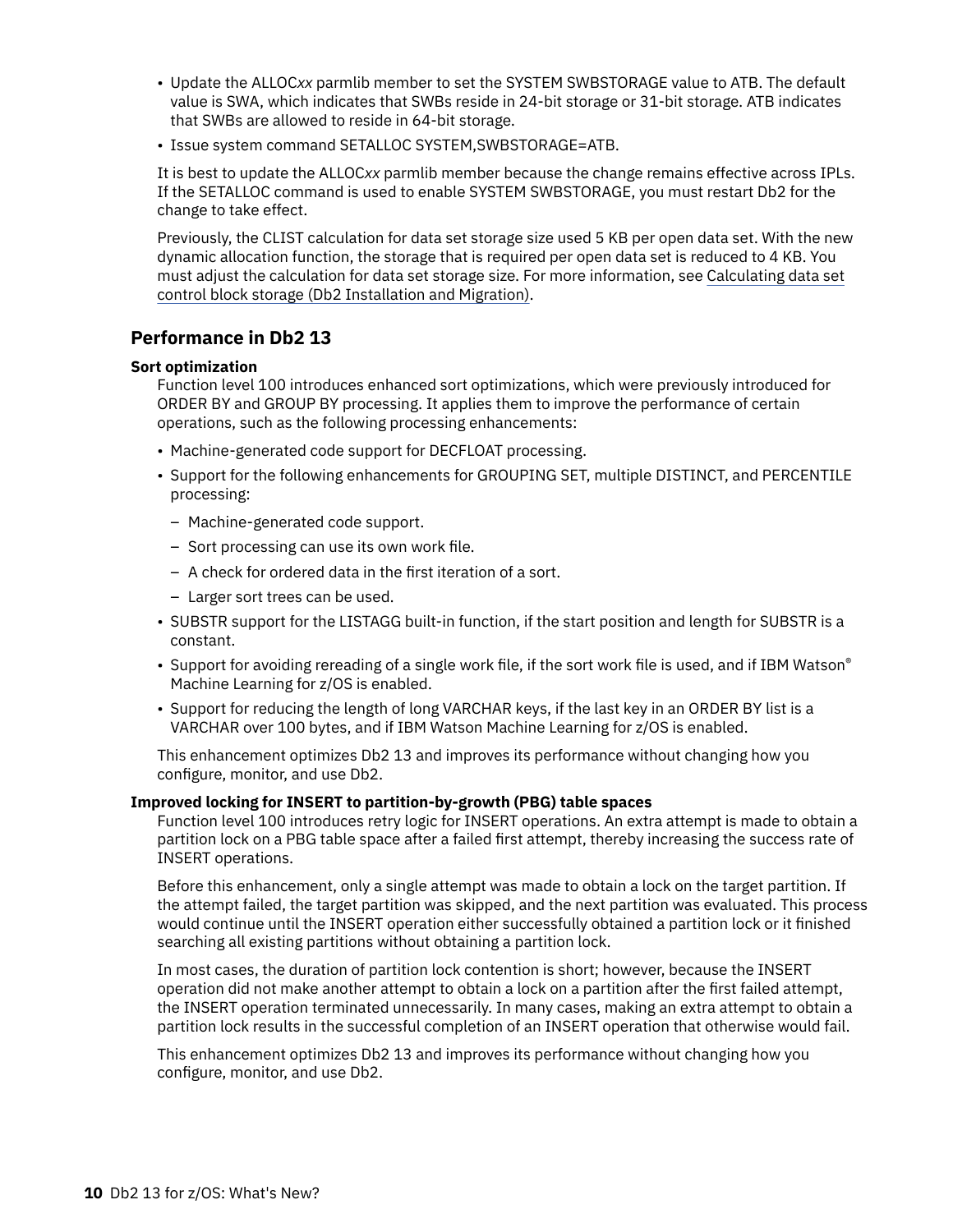### <span id="page-16-0"></span>**Index look-aside optimization**

Function level 100 introduces index look-aside optimizations, to improve performance for insert, update, and delete operations. This enhancement optimizes Db2 13 and improves its performance without changing how you configure, monitor, and use Db2.

### **Improved performance when using external security**

Function level 100 introduces the following enhancements to improve performance for Db2 environments that use external security:

• Db2 caches plan authorization checks that the access control authorization exit (ACAE) routine uses. Previously, successful authorization checks on the EXECUTE privilege for plans were not cached if those checks were completed by the ACAE routine. This enhancement provides consistent behavior in plan authorization cache behavior regardless of whether security is managed with Db2 facilities or with the ACAE.

To enable plan authorization caching when the ACAE routine is being used, the AUTHEXIT\_CACHEREFRESH subsystem parameter must be set to ALL and the z/OS release must be 2.5 or later. Db2 caches the results of authorization checks on the EXECUTE privilege for plans if a profile in the RACF class MDSNPN permits access to the plan. Db2 does not cache the results if access is allowed due to administrative authority, such as the DATAACCESS or SYSADM authorities.

For more information, see [Caching of EXECUTE on plans, packages, and routines \(Managing](https://www.ibm.com/docs/en/SSEPEK_13.0.0/seca/src/tpc/db2z_executecache.html) [Security\).](https://www.ibm.com/docs/en/SSEPEK_13.0.0/seca/src/tpc/db2z_executecache.html)

- Db2 is enhanced to cache more authorization IDs per plan. For more information, see [Caching](https://www.ibm.com/docs/en/SSEPEK_13.0.0/seca/src/tpc/db2z_cacheid4plan.html) [authorization IDs for plans \(Managing Security\).](https://www.ibm.com/docs/en/SSEPEK_13.0.0/seca/src/tpc/db2z_cacheid4plan.html)
- The AUTHCACH subsystem parameter is removed to simplify plan authorization cache management. Use the CACHESIZE bind option on the BIND PLAN subcommand to specify the size of the authorization cache for that plan. The default value is 4K.
- If the AUTHEXIT CACHEREFRESH subsystem parameter is set to ALL, the global authentication cache takes the timestamp into consideration for user IDs that were authenticated by using credentials other than multi-factor authentication (MFA). For more information, see [Global](https://www.ibm.com/docs/en/SSEPEK_13.0.0/seca/src/tpc/db2z_globalauthcache.html) [authentication cache \(Managing Security\).](https://www.ibm.com/docs/en/SSEPEK_13.0.0/seca/src/tpc/db2z_globalauthcache.html)
- When you specify a key label for data set encryption, the specified key label cannot refer to an archived key for decryption operations only. Key labels can be specified by using the ENCRYPTION\_KEYLABEL subsystem parameter or any of the following SQL statements:
	- ALTER STOGROUP
	- ALTER TABLE
	- CREATE STOGROUP
	- CREATE TABLE

If the specified key label refers to a decryption-only archived key, the key label specification fails and returns an error message. For more information on decryption-only archived keys, see [ICSF:](https://www.ibm.com/docs/en/zos/2.5.0?topic=icsf-limit-archived-keys-decrypt-operations-only) [Limit archived keys to decrypt operations only.](https://www.ibm.com/docs/en/zos/2.5.0?topic=icsf-limit-archived-keys-decrypt-operations-only)

### **Fast index traversal (FTB) support for larger index keys**

Function level 500 extends FTB support to unique indexes with a key size for the ordering columns up to 128 bytes and nonunique indexes with a key size up to 120 bytes. For more information, see [Fast](https://www.ibm.com/docs/en/SSEPEK_13.0.0/perf/src/tpc/db2z_fastindextraversal.html) [index traversal \(Db2 Performance\).](https://www.ibm.com/docs/en/SSEPEK_13.0.0/perf/src/tpc/db2z_fastindextraversal.html)

### **Db2 Utilities in Db2 13**

Db2 13 introduces the following new capabilities and enhancements to Db2 Utilities Suite for z/OS:

### **Collection of real-time and historical information about utility execution**

To improve utility management, function level 501 introduces the ability to collect real-time and historical information about utility execution. After you activate utility history collection by setting the UTILITY\_HISTORY subsystem parameter to UTILITY, information about utilities is added to the SYSIBM.SYSUTILITIES catalog table. One row is inserted into the SYSUTILITIES table at the start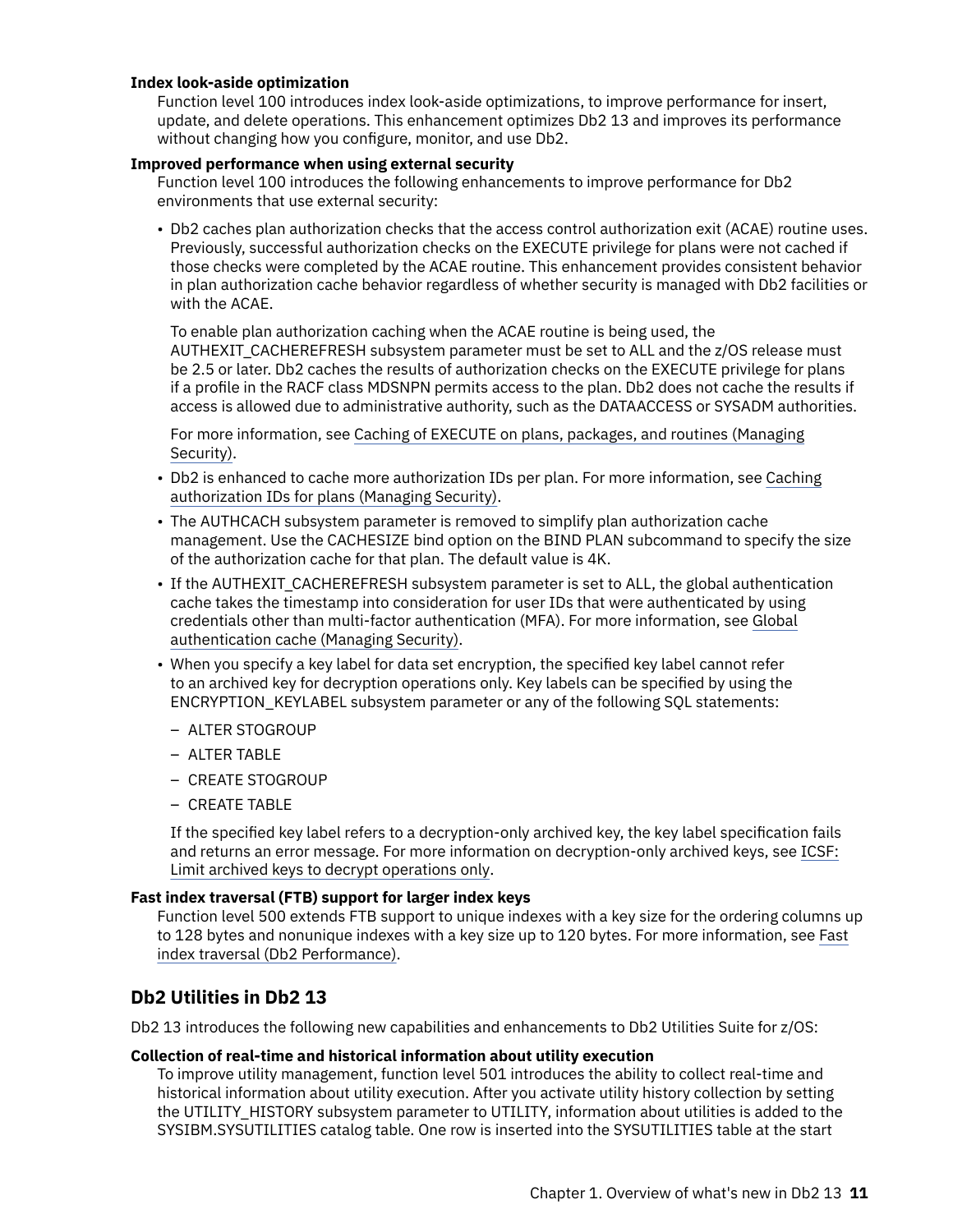of each utility execution. Then, information in the row is updated as the utility progresses, and final information is updated in the row when the utility execution finishes.

For more information, see [Monitoring utility history \(Db2 Utilities\)](https://www.ibm.com/docs/en/SSEPEK_13.0.0/ugref/src/tpc/db2z_utilhistory.html), [UTILITY HISTORY](https://www.ibm.com/docs/en/SSEPEK_13.0.0/inst/src/tpc/db2z_ipf_utilhistory.html) [\(UTILITY\\_HISTORY subsystem parameter\) \(Db2 Installation and Migration\)](https://www.ibm.com/docs/en/SSEPEK_13.0.0/inst/src/tpc/db2z_ipf_utilhistory.html), and [SYSUTILITIES](https://www.ibm.com/docs/en/SSEPEK_13.0.0/cattab/src/tpc/db2z_sysibmsysutilitiestable.html) [catalog table \(Db2 SQL\).](https://www.ibm.com/docs/en/SSEPEK_13.0.0/cattab/src/tpc/db2z_sysibmsysutilitiestable.html)

### **Page sampling for inline statistics**

Beginning in function level 500, the REORG TABLESPACE and LOAD utilities can now use page sampling when they gather inline statistics. Page sampling has the potential to reduce both CPU time and elapsed time. In earlier Db2 releases, the RUNSTATS utility can use page sampling, but inline statistics that are gathered by other utilities can use row sampling only. To use page sampling for inline statistics with REORG TABLESPACE or LOAD, specify the TABLESAMPLE SYSTEM option or ensure that the STATPGSAMP subsystem parameter is set to SYSTEM (the default) or YES. In function level 500, STATPGSAMP is extended to apply to inline statistics. For more information, see the TABLESAMPLE SYSTEM option description in [Syntax and options of the LOAD control statement](https://www.ibm.com/docs/en/SSEPEK_13.0.0/ugref/src/tpc/db2z_loadsyntax.html) [\(Db2 Utilities\)](https://www.ibm.com/docs/en/SSEPEK_13.0.0/ugref/src/tpc/db2z_loadsyntax.html) and [Syntax and options of the REORG TABLESPACE control statement \(Db2 Utilities\).](https://www.ibm.com/docs/en/SSEPEK_13.0.0/ugref/src/tpc/db2z_reorgtablespacesyntax.html)

### **Enhanced space-level recovery with the RECOVER utility**

Starting in function level 100, the RECOVER utility supports space-level recovery (where DSNUM ALL is specified or is the default), even if the image copies were created at the partition or piece level for the following objects:

- Universal table spaces (UTS).
- Index spaces or indexes for a UTS.
- XML UTS with a base table that resides in a UTS.
- Auxiliary index spaces or indexes for an XML UTS with a base table that resides in a UTS.
- LOB table spaces with a base table that resides in a UTS.
- Auxiliary index spaces or indexes for LOB table spaces with a base table that resides in a UTS.

Space-level recovery of these supported object types is processed as partition-level or piece-level recoveries in the RESTORE phase. Db2 catalog and directory objects that meet the criteria above are supported by this enhancement. When the list contains a mixture of supported and unsupported object types, recovery behavior for the unsupported object types is the same as Db2 12 or earlier releases.

When the RECOVER utility is invoked (with DSNUM ALL specified or as the default) in Db2 12 or earlier releases, for space-level recovery of table spaces, index spaces, or indexes, an error message is issued if the image copies were created at the partition or piece level. The DSNU512I (DATASET LEVEL RECOVERY IS REQUIRED) error message indicates that recovery cannot be done at the space level. Recovery must instead be requested at the partition or piece level. Objects with these errors are not recovered and the RECOVER ends with RC8 indicating errors were encountered.

For more information, see [Recovering a data set or partition \(Db2 Utilities\)](https://www.ibm.com/docs/en/SSEPEK_13.0.0/ugref/src/tpc/db2z_recoverdatasetorpartition.html).

### **REPAIR utility WRITELOG for decompression dictionaries**

Function level 100 introduces the capability to write a decompression dictionary log record up to the maximum log record size supported by Db2. This capability can be used after you run an application or utility that builds a new dictionary without writing the old one to the log. So, it is useful for replication products that would otherwise require a refresh of the replication target. After the decompression dictionary is successfully written, the REPAIR utility issues message DSNU3335I with the location of the log record. Applications can then use this information to insert a SYSIBM.SYSCOPY record.

For more information, see the option descriptions for TYPE X'4002 and SUBTYPE 'X'000A' in [Syntax and options of the REPAIR control statement \(Db2 Utilities\)](https://www.ibm.com/docs/en/SSEPEK_13.0.0/ugref/src/tpc/db2z_repairsyntax.html), and [DSNU3335I \(Db2 Messages\)](https://www.ibm.com/docs/en/SSEPEK_13.0.0/msgs/src/tpc/dsnu3335i.html).

### **Change REORG INDEX SHRLEVEL REFERENCE or CHANGE so the NOSYSUT1 keyword is the default** Starting at function level 500, the NOSYSUT1 keyword is the default for the REORG INDEX utility when specified with the SHRLEVEL REFERENCE or CHANGE keywords. So, the utility avoids use of a work data set, which improves performance and allows REORG INDEX to use parallel subtasks to unload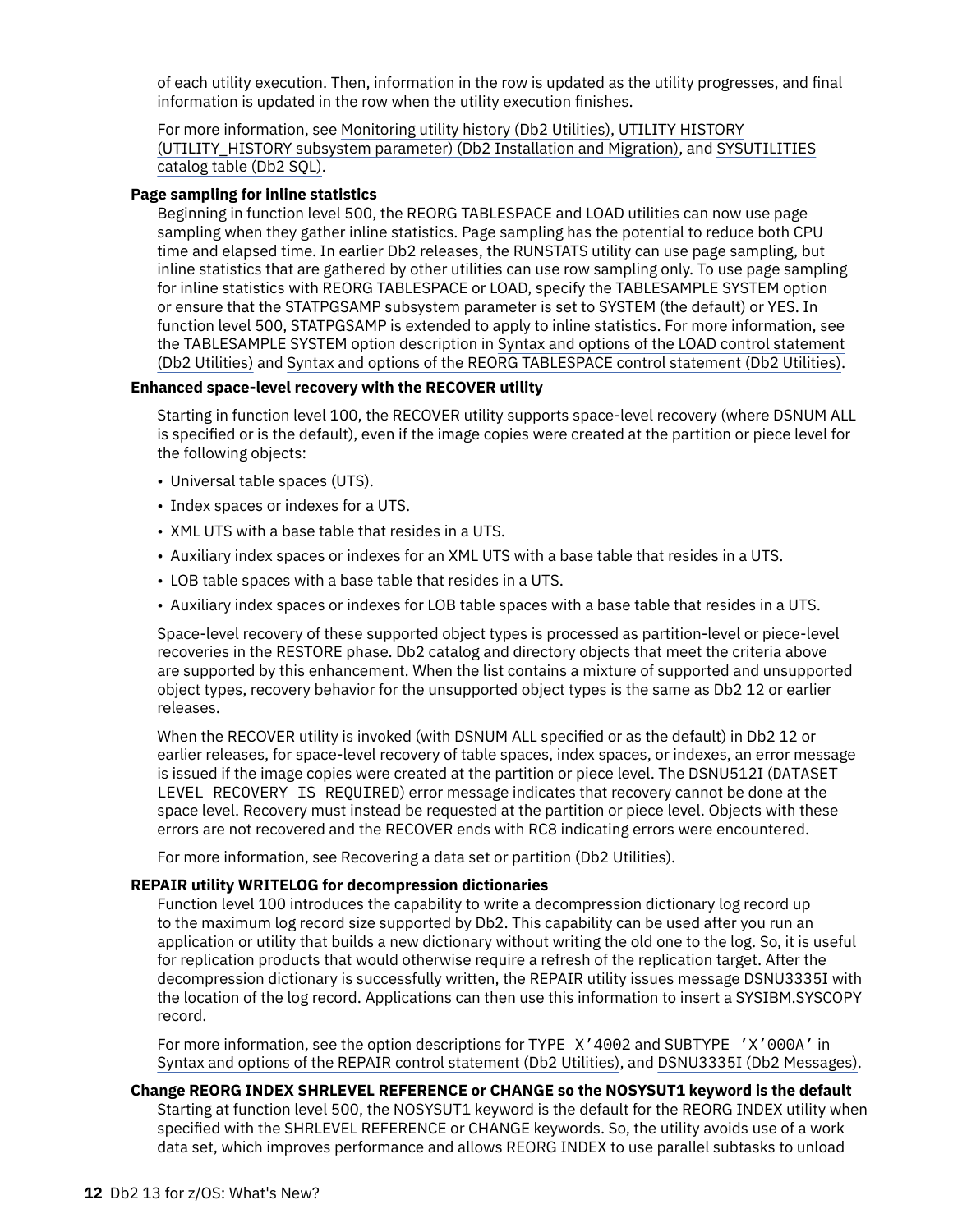<span id="page-18-0"></span>and to build index keys. The default value of the REORG\_INDEX\_NOSYSUT1 subsystem parameter is also changed from NO to YES, and YES is now the only option. So, this subsystem parameter no longer influences the behavior of REORG INDEX.

For more information, see [Syntax and options of the REORG INDEX control statement \(Db2](https://www.ibm.com/docs/en/SSEPEK_13.0.0/ugref/src/tpc/db2z_reorgindexsyntax.html) [Utilities\)](https://www.ibm.com/docs/en/SSEPEK_13.0.0/ugref/src/tpc/db2z_reorgindexsyntax.html) and [REORG TS NOPAD DEFAULT \(REORG\\_TS\\_NOPAD\\_DEFAULT subsystem parameter\) \(Db2](https://www.ibm.com/docs/en/SSEPEK_13.0.0/inst/src/tpc/db2z_ipf_reorgtsnopaddefault.html) [Installation and Migration\)](https://www.ibm.com/docs/en/SSEPEK_13.0.0/inst/src/tpc/db2z_ipf_reorgtsnopaddefault.html).

## **Insight, instrumentation, and serviceability in Db2 13**

### **Improved default statistics collection granularity**

Starting in function level 100, that default value of the STATIME\_MAIN subsystem parameter is changed to 10 seconds. The STATIME\_MAIN subsystem parameter specifies the time interval in seconds, for collection of interval-driven statistics that are not collected at the interval that is specified by the STATIME subsystem parameter. With the default statistics interval set at 60 seconds in earlier releases, Db2 database administrators and system programmers cannot identify true workload peaks by using Db2 statistics for subsystem level performance tuning and planning. Similarly, a slowdown of 5 - 15 seconds is difficult to diagnose with statistics collected at a 60-second interval.

See [MAIN STATS TIME field \(STATIME\\_MAIN subsystem parameter\) \(Db2 Installation and Migration\)](https://www.ibm.com/docs/en/SSEPEK_13.0.0/inst/src/tpc/db2z_ipf_statimemain.html)

### **Index split instrumentation enhancements**

Function level 500 introduces IFCID 0396 to provide detailed information about index splits. When data is inserted into a base table, the corresponding indexes are modified accordingly. As a result, performance of SQL insert operations can be impacted during the *index split* process, where synchronous I/O is required under data sharing and the group buffer pool GBP is dependent on the related index page sets.

The existing IFCID 0359 records already contain information index split events. However, the information that is recorded is not detailed enough to identify the cause of performance issues. IFCID 0359 is also disabled by default, and it can miss capturing some abnormal index split situations.

IFCID 0396 is always enabled by default under statistics trace class 3 and performance trace class 6. An IFCID 396 record is generated when an index split is considered an abnormal split process, such as when the total elapsed time is greater than 1 second. The generated IFCID 0396 record contains information such as the DBID, PSID, member ID, URID, page number, and more. The information is helpful for both customers and IBM Support to identify the root cause of INSERT performance issues.

For more information, see the IFCID 0396 descriptions in [Chapter 9, "IFCID changes," on page 51](#page-56-0) and in the [Trace field descriptions \(Db2 Performance\).](https://www.ibm.com/docs/en/SSEPEK_13.0.0/perf/src/tpc/db2z_tracefields.html)

Starting after the catalog level V13R1M501 update, the following RTS columns in the SYSIBM.SYSINDEXSPACESTATS catalog table are populated. They record and aggregate general index split information since last table reorganization, index rebuild, or load replace:

| <b>Column name</b>          | Data type'    | <b>Description</b>                                                                                                         |
|-----------------------------|---------------|----------------------------------------------------------------------------------------------------------------------------|
| (REORGTOTALSPLITS   INTEGER |               | The number of index splits since last reorganization or rebuild.                                                           |
| REORGSPLITTIME              | <b>BIGINT</b> | Aggregated elapsed time for all index splits since last<br>reorganization or rebuild.                                      |
| <b>REORGEXCSPLITS</b>       | INTEGER       | The number of abnormal index splits (such as elapsed times<br>greater than 1 second) since last reorganization or rebuild. |

Db2 starts populating these RTS columns as soon as the catalog level V13R1M501 update completes, even before function level 501 is activated.

### **Accounting information on the longest wait times for common suspension types**

When Db2 transactions take a long time, it is important to determine: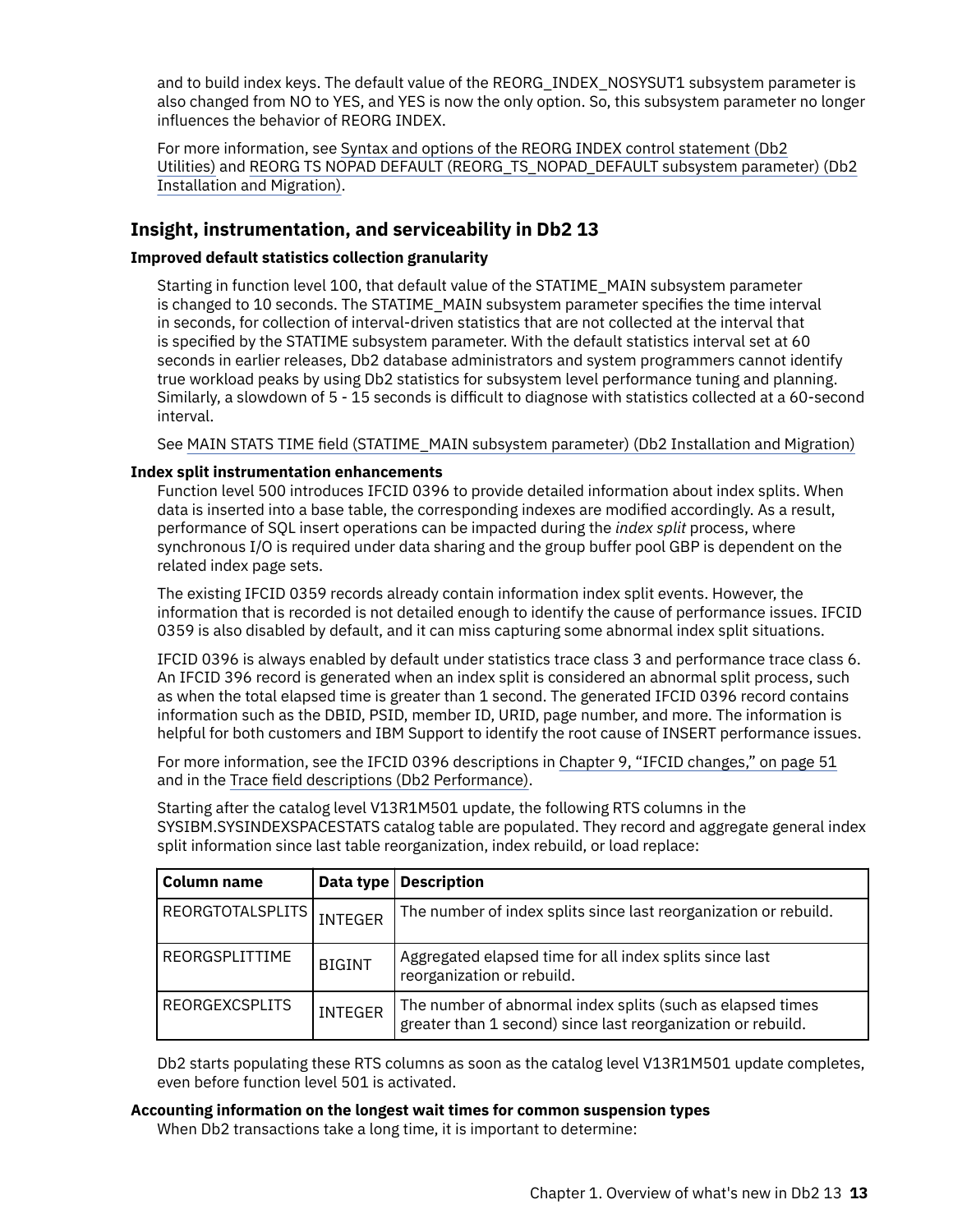- Where the transaction time is spent.
- Whether the problem is many short suspensions or a few long suspensions.
- Which resources the suspensions are for.

Before this enhancement, detailed performance traces were required to find this information. This enhancement simplifies the diagnosis process by providing information in Db2 accounting records for the longest wait time for a number of common suspension types. The following suspension types are included:

- IRLM lock suspensions
- Db2 internal latch suspensions
- Waits for Db2 synchronous or asynchronous I/O
- Waits for Db2 service tasks
- Waits for page latches

For more information, see [Chapter 9, "IFCID changes," on page 51](#page-56-0) and the DSNWMSGS file.

### **Partition range support in IFCID 306 for users of replication applications**

Function level 100 introduces the capability for applications that collect IFCID 306 trace records for the log read process to request filtering on a range of partitions. For more information, see the new WQLSFLG flag and WQLSDBPP mapping in Qualification [fields for READS requests \(Db2 Performance\)](https://www.ibm.com/docs/en/SSEPEK_13.0.0/perf/src/tpc/db2z_quals4ifireadsrequests.html).

### **EDITPROC support in IFCID 306 for users of nonproxy mode replication applications**

Function level 100 introduces the support for any user of IFCID 306 in non-proxy mode to use EDITPROC support as an on-request function. For more information, see the new values X'04', X'05', X'06', and X'07' for the 1-byte WQALLOPT field in Qualification [fields for READS requests \(Db2](https://www.ibm.com/docs/en/SSEPEK_13.0.0/perf/src/tpc/db2z_quals4ifireadsrequests.html) [Performance\)](https://www.ibm.com/docs/en/SSEPEK_13.0.0/perf/src/tpc/db2z_quals4ifireadsrequests.html).

### **Related concepts**

### [Changes to plan for in Db2 13](#page-38-0)

Use this information when you are planning migration to Db2 13 and for planning to adopt new capabilities that Db2 13 introduces.

### **Related reference**

### [Db2 13 function levels](#page-20-0)

New Db2 capabilities and enhancements are continuously delivered in a single maintenance stream as the code becomes ready. You can activate the new capabilities in a data sharing group or Db2 subsystem after a function level is delivered. A *function level* corresponds to a single PTF that enables the activation of a specific set of enhancements that shipped in previous prerequisite or co-requisite PTFs. The activation of a function level results in the activation of all lower function levels.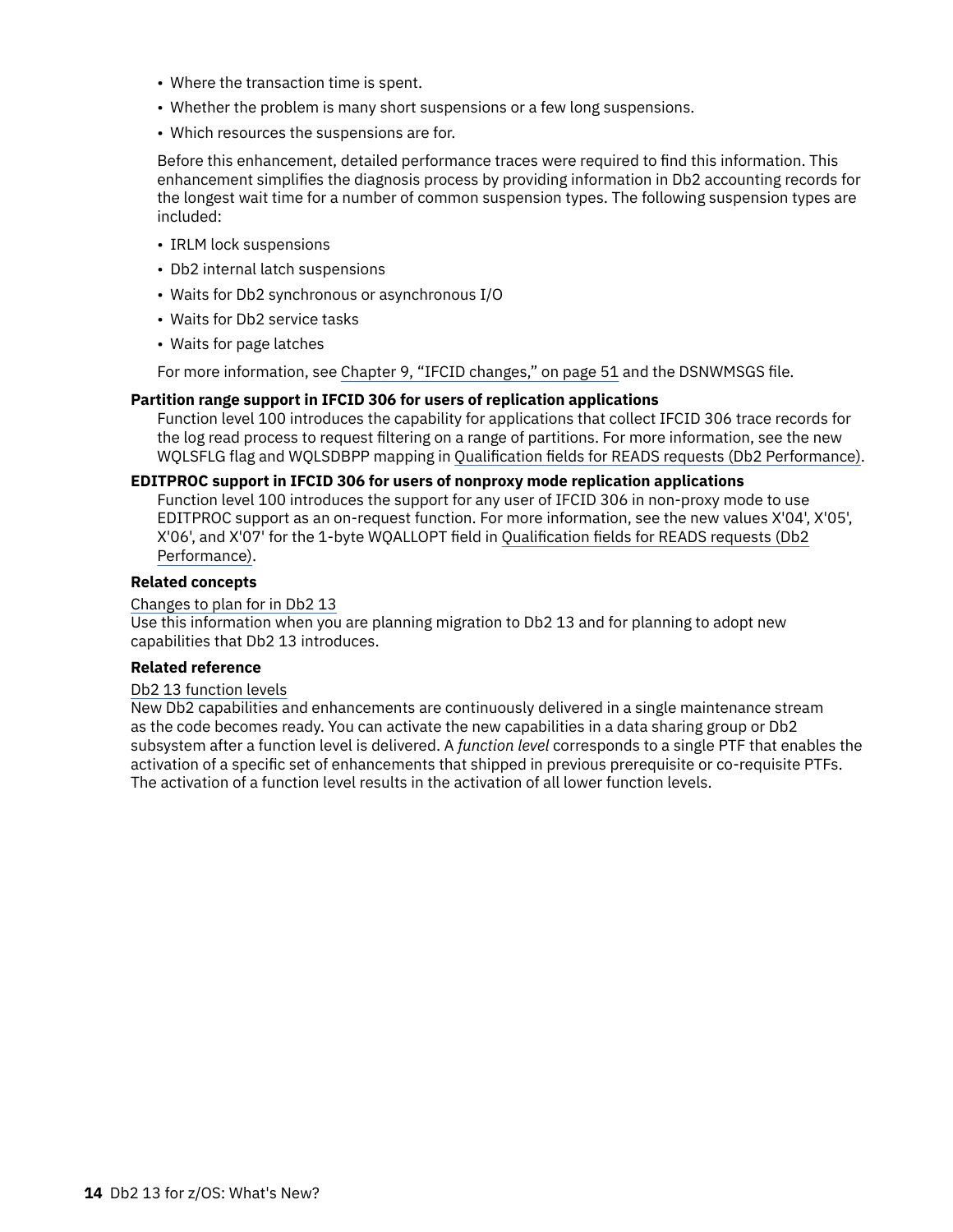# <span id="page-20-0"></span>**Chapter 2. Db2 13 function levels**

New Db2 capabilities and enhancements are continuously delivered in a single maintenance stream as the code becomes ready. You can activate the new capabilities in a data sharing group or Db2 subsystem after a function level is delivered. A *function level* corresponds to a single PTF that enables the activation of a specific set of enhancements that shipped in previous prerequisite or co-requisite PTFs. The activation of a function level results in the activation of all lower function levels.

**Db2 for z/OS News from the Lab blog:** See the [Db2 for z/OS News from the Lab blog](https://community.ibm.com/community/user/hybriddatamanagement/communities/community-home/recent-community-blogs?communitykey=621c2a2a-01f9-4b57-992f-36ed7432e3bb) for the latest news about new capabilities and enhancements in Db2 for z/OS continuous delivery, from the IBM experts who design, build, test, and support Db2

[Subscribe today!](https://community.ibm.com/community/user/hybriddatamanagement/viewdocument/db2znews-blog-subscribe?CommunityKey=621c2a2a-01f9-4b57-992f-36ed7432e3bb)

## **About function levels in Db2 13**

A *function level* enables a particular set of new Db2 capabilities and enhancements that were previously delivered in the single continuous stream of Db2 code. It includes code that supports new capabilities, defect fixes, and preventive service items. Before you can use the new capabilities of a function level, you must activate the function level, or a higher function level. Activation of a function level implies activation of the capabilities that are introduced by all lower function levels.

For more information about function levels, and how to activate them in Db2 13, see [Part 3, "Adopting](#page-74-0) [new capabilities in Db2 13 continuous delivery," on page 69.](#page-74-0)

## **Available function levels**

The following function levels are available in Db2 13. They are listed in release order, beginning with the highest available function level.

## **Function level 501 (Db2 13 installation or migration - May 2022)**

Function level 501 (V13R1M501) is the first opportunity after migration to Db2 13 for applications to use new features and capabilities that depend on catalog changes in Db2 13.

### **Contents**

"New capabilities in function level 501" on page 15

["How to activate function level 501" on page 17](#page-22-0)

| <b>Enabling APAR:</b>              | None      |
|------------------------------------|-----------|
| <b>Full identifier:</b>            | V13R1M501 |
| <b>Catalog level required:</b>     | V13R1M501 |
| <b>Product identifier (PRDID):</b> | DSN13015  |
| <b>Incompatible changes:</b>       | None      |

## **New capabilities in function level 501**

Function level 501 activates the following new capabilities in Db2 13.

### **Allow applications to specify a deadlock resolution priority**

Function level 501 introduces the SYSIBMADM.DEADLOCK\_RESOLUTION\_PRIORITY built-in global variable to allow an application to specify a priority to use when resolving a deadlock situation with other threads. When an application sets and uses this built-in global variable (by using a SET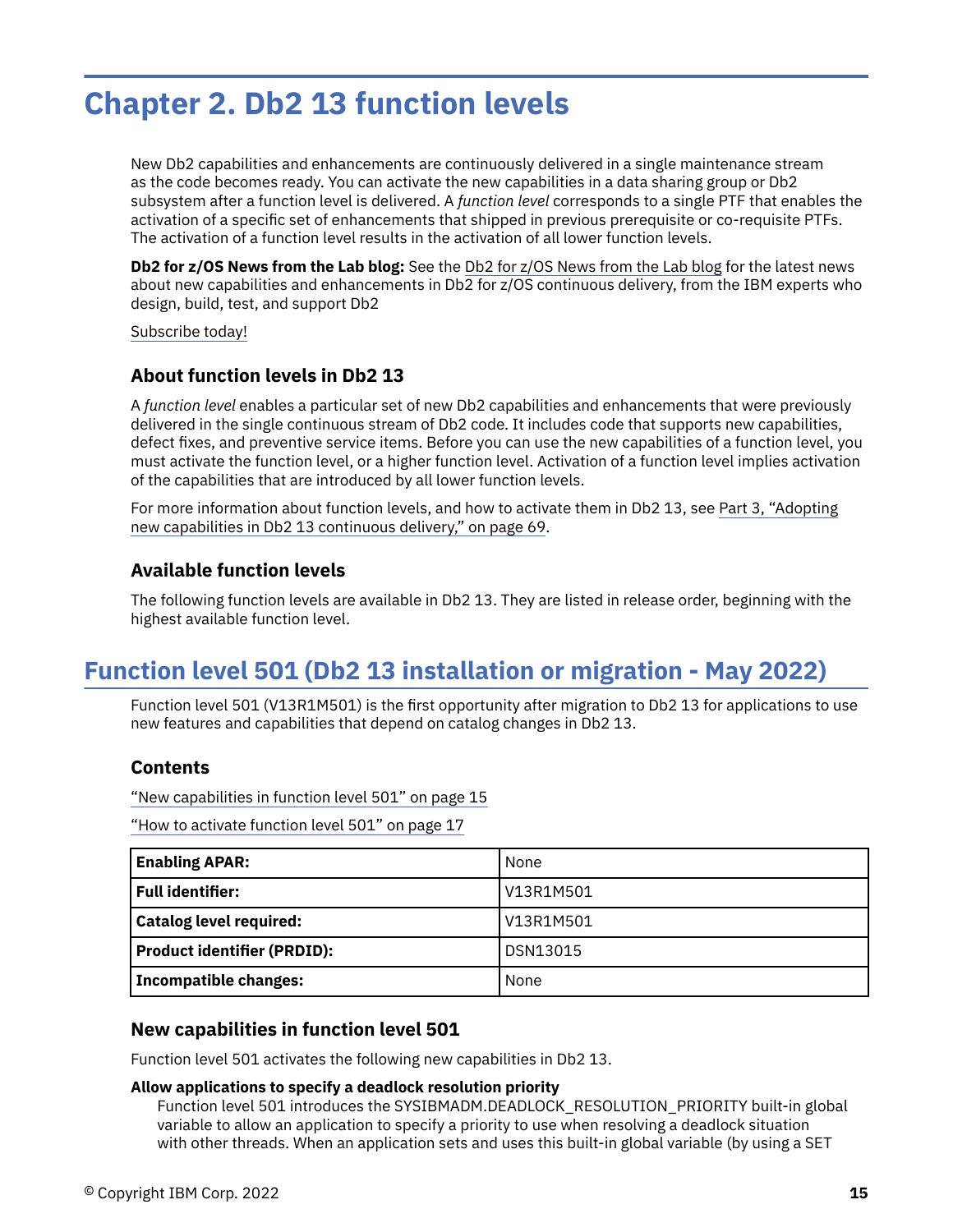*assignment-statement* SQL statement), the Db2 subsystem uses that value as a relative weighting factor to resolve deadlock situations with other threads.

For more information, see [DEADLOCK\\_RESOLUTION\\_PRIORITY \(Db2 SQL\)](https://www.ibm.com/docs/en/SSEPEK_13.0.0/sqlref/src/tpc/db2z_bigv_deadlockresolutionpriority.html).

You can also use Db2 profile tables to specify values for the new SYSIBMADM.DEADLOCK\_RESOLUTION\_PRIORITY built-in global variable for both remote and local applications. See [Setting built-in global variables by using profile tables \(Db2 Administration Guide\)](https://www.ibm.com/docs/en/SSEPEK_13.0.0/admin/src/tpc/db2z_settingglobalvariablesprofiles.html).

### **Profile table enhancements for application environment settings**

Db2 13 introduces the capability to use system profiles for local applications in certain situations. Previously, the initial values for special registers and system built-in global variables can be specified in the Db2 profile tables, but they are used only for initialization with distributed threads. The new Db2 profile table support for local applications requires Db2 to be started with the DDF subsystem parameter set to AUTO or COMMAND. See [DDF STARTUP OPTION field \(DDF subsystem parameter\)](https://www.ibm.com/docs/en/SSEPEK_13.0.0/inst/src/tpc/db2z_ipf_ddf.html) [\(Db2 Installation and Migration\).](https://www.ibm.com/docs/en/SSEPEK_13.0.0/inst/src/tpc/db2z_ipf_ddf.html)

Starting in function level 501, Db2 profile tables can be used for both local and remote applications in the following situations:

• You can specify values for the new SYSIBMADM.DEADLOCK\_RESOLUTION\_PRIORITY built-in global variable. See [DEADLOCK\\_RESOLUTION\\_PRIORITY \(Db2 SQL\)](https://www.ibm.com/docs/en/SSEPEK_13.0.0/sqlref/src/tpc/db2z_bigv_deadlockresolutionpriority.html) and [Setting built-in global variables by](https://www.ibm.com/docs/en/SSEPEK_13.0.0/admin/src/tpc/db2z_settingglobalvariablesprofiles.html) [using profile tables \(Db2 Administration Guide\).](https://www.ibm.com/docs/en/SSEPEK_13.0.0/admin/src/tpc/db2z_settingglobalvariablesprofiles.html)

### **Real-time statistics scalability**

As data volumes become larger, the widths of some columns in the real-time statistics tables are not large enough to accommodate larger values. In addition, during high volume processing, lock escalation might occur on the real-time statistics history table spaces. Lock escalation can negatively affect concurrency and performance.

Starting after function level 501 is activated, the following changes to the real-time statistics tables and table spaces are introduced to provide greater capacity and concurrency:

- In real-time statistics tables SYSIBM.SYSTABLESPACESTATS and SYSIBM.SYSINDEXSPACESTATS, and their associated history tables SYSIBM.SYSTABSPACESTATS\_H and SYSIBM.SYSIXSPACESTATS\_H, some column data types are BIGINT instead of INTEGER, or INTEGER instead of SMALLINT.
- Lock escalation is disabled on the following table spaces: DSNDB06.SYSTSTSS and DSNDB06.SYSTSISS for the RTS tables; and DSNDB06.SYSTSTSH and DSNDB06.SYSTSISH for the RTS history tables

For more information, see [SYSTABLESPACESTATS catalog table \(Db2 SQL\)](https://www.ibm.com/docs/en/SSEPEK_13.0.0/cattab/src/tpc/db2z_sysibmsystablespacestatstable.html) and [SYSINDEXSPACESTATS](https://www.ibm.com/docs/en/SSEPEK_13.0.0/cattab/src/tpc/db2z_sysibmsysindexspacestatstable.html) [catalog table \(Db2 SQL\).](https://www.ibm.com/docs/en/SSEPEK_13.0.0/cattab/src/tpc/db2z_sysibmsysindexspacestatstable.html)

This enhancement optimizes Db2 13 and improves its performance without changing how you configure, monitor, and use Db2.

### **Collection of real-time and historical information about utility execution**

To improve utility management, function level 501 introduces the ability to collect real-time and historical information about utility execution. After you activate utility history collection by setting the UTILITY HISTORY subsystem parameter to UTILITY, information about utilities is added to the SYSIBM.SYSUTILITIES catalog table. One row is inserted into the SYSUTILITIES table at the start of each utility execution. Then, information in the row is updated as the utility progresses, and final information is updated in the row when the utility execution finishes.

For more information, see [Monitoring utility history \(Db2 Utilities\)](https://www.ibm.com/docs/en/SSEPEK_13.0.0/ugref/src/tpc/db2z_utilhistory.html), [UTILITY HISTORY](https://www.ibm.com/docs/en/SSEPEK_13.0.0/inst/src/tpc/db2z_ipf_utilhistory.html) [\(UTILITY\\_HISTORY subsystem parameter\) \(Db2 Installation and Migration\)](https://www.ibm.com/docs/en/SSEPEK_13.0.0/inst/src/tpc/db2z_ipf_utilhistory.html), and [SYSUTILITIES](https://www.ibm.com/docs/en/SSEPEK_13.0.0/cattab/src/tpc/db2z_sysibmsysutilitiestable.html) [catalog table \(Db2 SQL\).](https://www.ibm.com/docs/en/SSEPEK_13.0.0/cattab/src/tpc/db2z_sysibmsysutilitiestable.html)

### **Real-time statistics support for index splits**

Catalog level V13R1M501 introduces three new real-time statistics (RTS) table columns in the Db2 catalog to provide detailed information about index splits.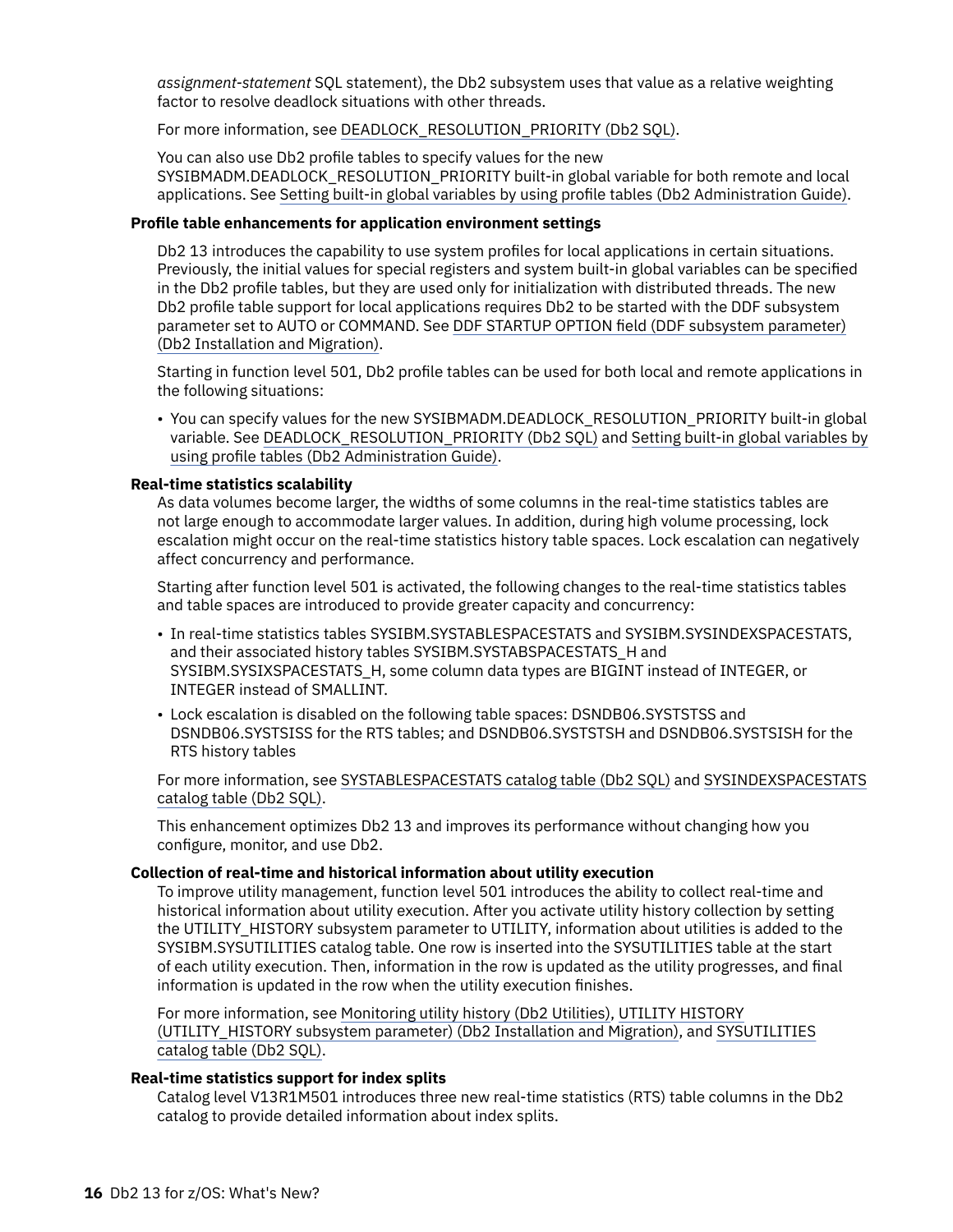<span id="page-22-0"></span>The following RTS table fields are added in the SYSIBM.SYSINDEXSPACESTATS catalog table to record and aggregate general index split information since the last table reorganization, index rebuild or load replace:

| <b>Column</b> name    |                | Data type   Description                                                                                                    |
|-----------------------|----------------|----------------------------------------------------------------------------------------------------------------------------|
| REORGTOTALSPLITS      | INTEGER        | The number of index splits since last reorganization or rebuild.                                                           |
| REORGSPLITTIME        | <b>BIGINT</b>  | Aggregated-elapsed time for all index splits since last<br>reorganization or rebuild.                                      |
| <b>REORGEXCSPLITS</b> | <b>INTEGER</b> | The number of abnormal index splits (such as elapsed times<br>greater than 1 second) since last reorganization or rebuild. |

Db2 starts populating these RTS columns as soon as the catalog level V13R1M501 update completes, even before function level 501 is activated.

## **V13R1M501 application compatibility**

Most new SQL capabilities become available only to applications that use the equivalent application compatibility (APPLCOMPAT) level or higher. For a list, see [Chapter 6, "SQL changes in Db2 13," on page](#page-46-0) [41.](#page-46-0)

For more information about application compatibility levels, see [Chapter 21, "Controlling Db2 application](#page-96-0) [compatibility," on page 91.](#page-96-0)

## **How to activate function level 501**

In new Db2 13 installations, function level 501 is already activated. Use this procedure if you are migrating from Db2 12.

### **Before you begin**

Before you activate function level 500 or higher, complete the following prerequisite tasks:

- 1. In Db2 12, identify and resolve incompatible changes and activate function level 510. You can run the pre-migration job DSNTIJPE in Db2 12 to identify the incompatible changes. For more information, see [Verify Db2 13 premigration activities and activate function level 510 in Db2 12 \(Db2 Installation and](https://www.ibm.com/docs/en/SSEPEK_13.0.0/inst/src/tpc/db2z_verifypremigrate.html) [Migration\).](https://www.ibm.com/docs/en/SSEPEK_13.0.0/inst/src/tpc/db2z_verifypremigrate.html)
- 2. Verify that every member was restarted with the fallback SPE applied in Db2 12.

**Important:** Inactive members that never started in Db2 12 with the fallback SPE applied cannot start after function level 500 is activated in Db2 13.

- 3. Migrate the Db2 subsystem or data sharing group to Db2 13, as described in [Migrating your Db2](https://www.ibm.com/docs/en/SSEPEK_13.0.0/inst/src/tpc/db2z_migr2newr.html) [subsystem to Db2 13 \(Db2 Installation and Migration\)](https://www.ibm.com/docs/en/SSEPEK_13.0.0/inst/src/tpc/db2z_migr2newr.html) or [Migrating an existing data sharing group to](https://www.ibm.com/docs/en/SSEPEK_13.0.0/inst/src/tpc/db2z_migrateexistdsgroup.html) [Db2 13 \(Db2 Installation and Migration\)](https://www.ibm.com/docs/en/SSEPEK_13.0.0/inst/src/tpc/db2z_migrateexistdsgroup.html).
- 4. Verify that you no longer need to fall back to Db2 12.

**Important:** After function level 500 is activated in Db2 13, coexistence and fallback to Db2 12 are no longer possible. You can activate function level 100\* to disable new capabilities in Db2 13, but function level 100\* does not support coexistence or fallback .

5. In data sharing, ensure that the group has no active Db2 12 members. See [Migrating subsequent](https://www.ibm.com/docs/en/SSEPEK_13.0.0/inst/src/tpc/db2z_migratesubsequentmembers.html) [members of a group to Db2 13 \(Db2 Installation and Migration\).](https://www.ibm.com/docs/en/SSEPEK_13.0.0/inst/src/tpc/db2z_migratesubsequentmembers.html)

### **Procedure**

To activate function level 501, complete the following steps:

1. Tailor the CATMAINT and function level activation jobs by running the installation CLIST: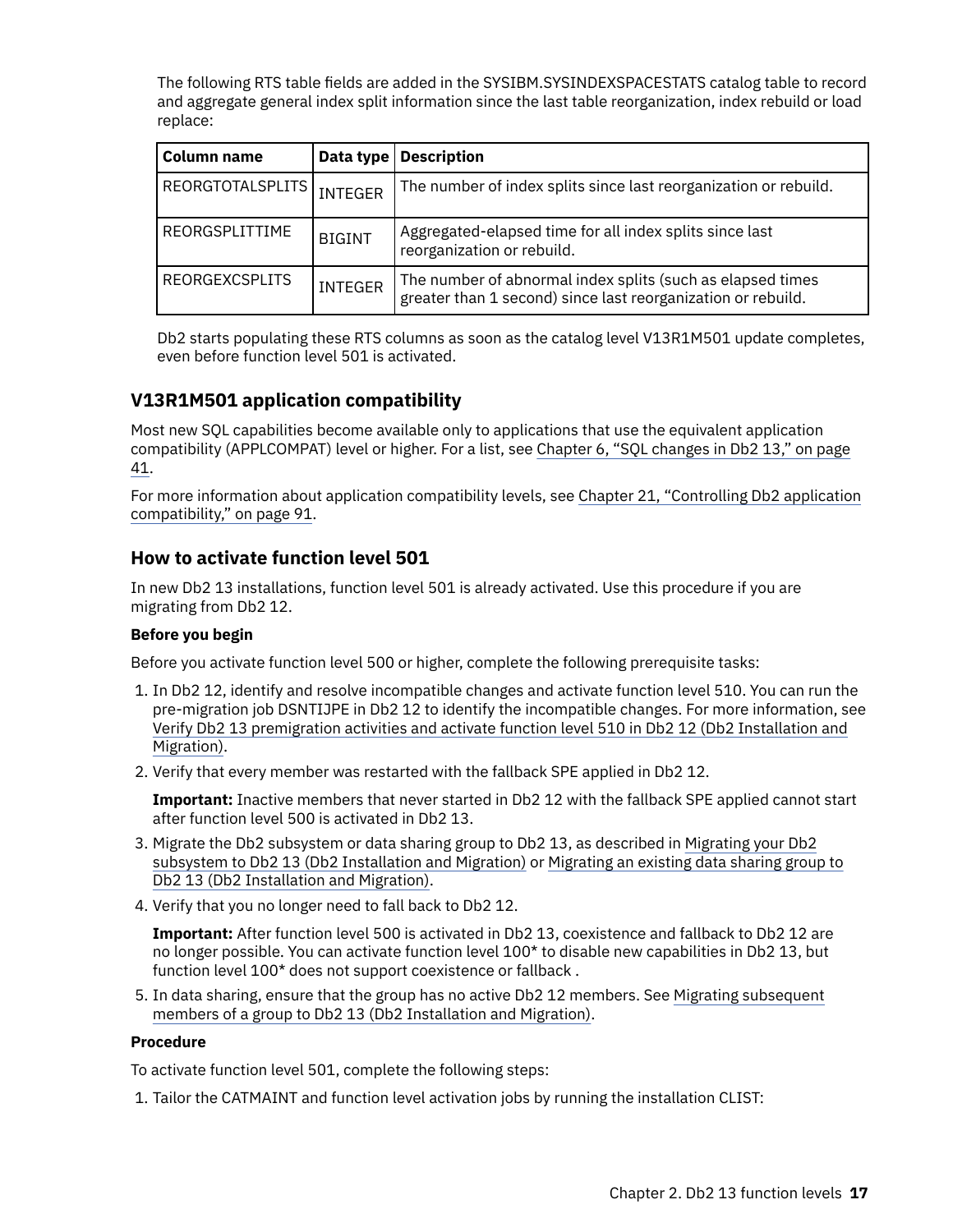- a. In panel DSNTIPA1, specify INSTALL TYPE ===> ACTIVATE. Then, specify the name of the output member from the previous function level activation (or migration) in the INPUT MEMBER field, and specify a new member name in the OUTPUT MEMBER field.
- b. In panel DSNTIP00, specify the current function level and TARGET FUNCTION LEVEL ===> V13R1M501. The CLIST uses this value when it tailors the ACTIVATE command in the DSNTIJAF job and the CATMAINT utility control statement in the DSNTIJTC job.
- c. Proceed through the remaining CLIST panels, and wait for the CLIST to tailor the jobs for the activation process. The output data set contains the tailored jobs for the activation process.
- 2. If the current function level is V13R1M100, activate function level 500 by running the generated DSNTIJA0 job, or by issuing the following ACTIVATE command:

-ACTIVATE FUNCTION LEVEL (V13R1M500)

- 3. Ensure that no incompatible applications can interfere with the catalog update. For more information, see [Chapter 17, "Identifying applications that are incompatible with catalog updates," on page 81.](#page-86-0)
- 4. Update the catalog and verify the changes for function level 501 by completing the following steps:
	- a. Run the tailored DSNTIJTC job, or run the CATMAINT utility with LEVEL V13R1M501, to update the catalog to the appropriate catalog level. If multiple catalog updates are required, the CATMAINT job processes each update in sequential order. If a later update in the sequence fails, the previous successful updates do not roll back, and the catalog level remains at the highest level reached. If that occurs, you can correct the reason for the failure and resubmit the same CATMAINT job.
	- b. Run the generated DSNTIJX2 job to run the CHECK INDEX utility for Db2 catalog and directory indexes for new objects that are created in Db2 13.
- 5. Optionally, check that Db2 is ready for function level activation by issuing the following ACTIVATE command with the TEST option:

-ACTIVATE FUNCTION LEVEL (V13R1M501) TEST

Db2 issues message DSNU757I to indicate the results. For more information, see [Chapter 16, "Testing](#page-84-0) [Db2 function level activation," on page 79.](#page-84-0)

6. Run the tailored DSNTIJAF job, or issue the following ACTIVATE command:

-ACTIVATE FUNCTION LEVEL (V13R1M501)

7. If you are ready for applications to use new capabilities in this function level, rebind them at the corresponding application compatibility level. For more information, see [Chapter 21, "Controlling Db2](#page-96-0) [application compatibility," on page 91](#page-96-0).

Optionally, when you are ready for all applications to use the new capabilities of the target function level, you can run the following jobs:

- a. Run DSNTIJUZ to modify the subsystem parameter module with the APPLCOMPAT value that was specified on panel DSNTIP00.
- b. Run DSNTIJOZ job to issue SET SYSPARM command to bring the APPLCOMPAT subsystem parameter changes online.
- c. Run DSNTIJUA job to modify the Db2 data-only application defaults module with the SQLLEVEL value that was specified on panel DSNITP00.

### **Related tasks**

[Activating Db2 13 function levels 500 and 501 \(Db2 Installation and Migration\)](https://www.ibm.com/docs/en/SSEPEK_13.0.0/inst/src/tpc/db2z_activateflmigrate.html)

[Activating Db2 13 function levels](#page-88-0)

You control the activation and adoption of new features in Db2 13 by activating function levels and specifying the application compatibility level. You can also continue to apply corrective and preventative service without adopting new feature function.

### **Related reference**

[-ACTIVATE \(Db2\) \(Db2 Commands\)](https://www.ibm.com/docs/en/SSEPEK_13.0.0/comref/src/tpc/db2z_cmd_activate.html)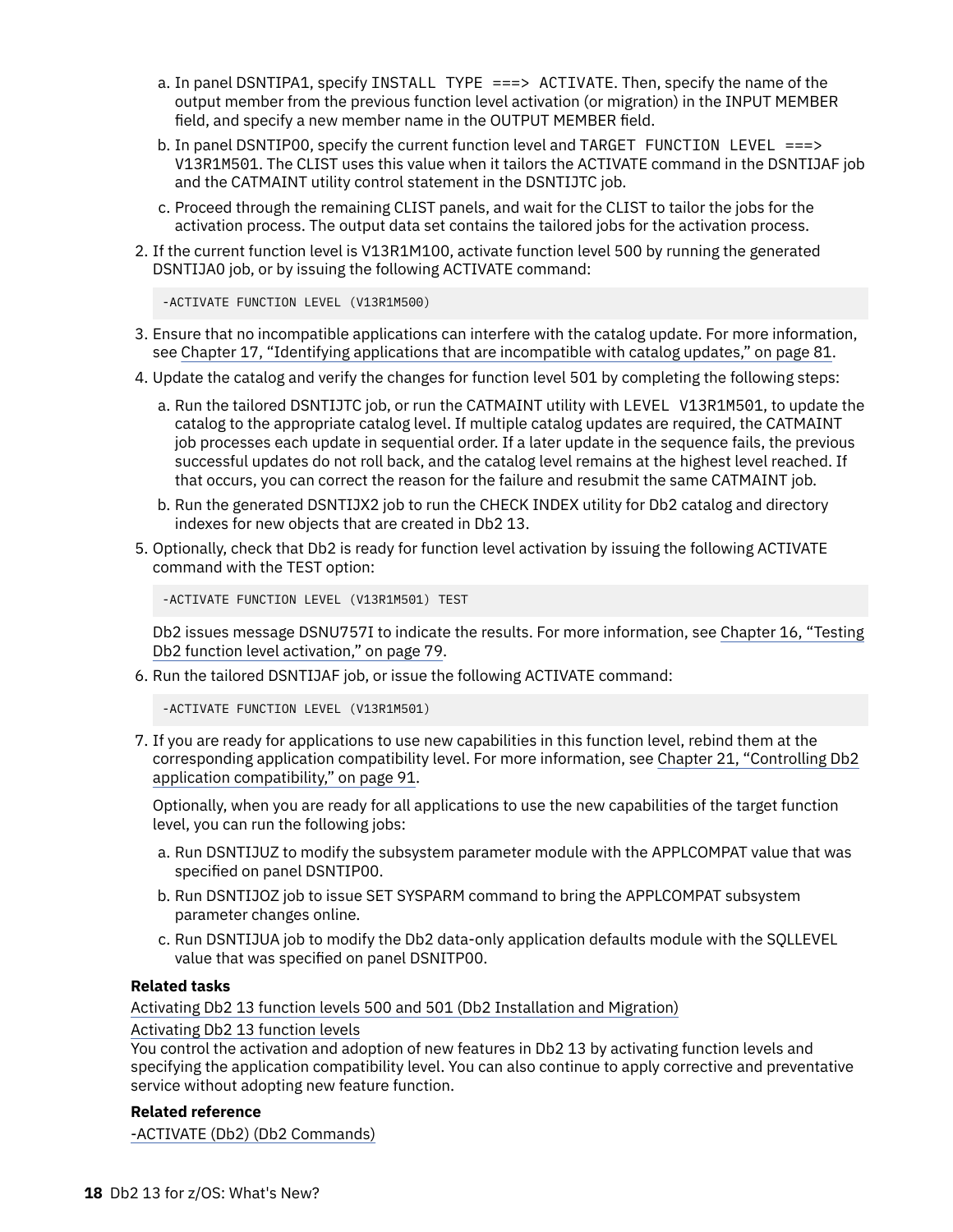## <span id="page-24-0"></span>**Function level 500 (for migrating to Db2 13 - May 2022)**

Activating function level 500 (V13R1M500) prevents coexistence with and fallback to Db2 12. Function level 500 is also the first opportunity for applications to use many of the new capabilities in Db2 13. However, new capabilities that depend on Db2 13 catalog changes remain unavailable.

### **Contents**

"New capabilities in function level 500" on page 19

["How to activate function level 500" on page 23](#page-28-0)

| <b>Enabling APAR:</b>              | None      |
|------------------------------------|-----------|
| <b>Full identifier:</b>            | V13R1M500 |
| <b>Catalog level required:</b>     | V13R1M100 |
| <b>Product identifier (PRDID):</b> | DSN13015  |
| <b>Incompatible changes:</b>       | None      |

## **New capabilities in function level 500**

Function level 500 activates the following new capabilities in Db2 13.

### **Increased flexibility for package ownership**

Starting at function level 500, you can specify the type of owner for a plan, package, or service, or the type of package owner for an SQL PL routine. The owner can be a role or an authorization ID. The default owner is a role in a trusted context that is defined with the role as object owner and qualifier attributes, otherwise the default owner is an authorization ID.

For more information, see the PACKAGE OWNER clause of [CREATE PROCEDURE \(SQL - native\) \(Db2](https://www.ibm.com/docs/en/SSEPEK_13.0.0/sqlref/src/tpc/db2z_sql_createproceduresqlnative.html) [SQL\)](https://www.ibm.com/docs/en/SSEPEK_13.0.0/sqlref/src/tpc/db2z_sql_createproceduresqlnative.html) and the OWNERTYPE option of the [OWNER bind option \(Db2 Commands\)](https://www.ibm.com/docs/en/SSEPEK_13.0.0/comref/src/tpc/db2z_bindoptowner.html).

### **Page sampling for inline statistics**

Beginning in function level 500, the REORG TABLESPACE and LOAD utilities can now use page sampling when they gather inline statistics. Page sampling has the potential to reduce both CPU time and elapsed time. In earlier Db2 releases, the RUNSTATS utility can use page sampling, but inline statistics that are gathered by other utilities can use row sampling only. To use page sampling for inline statistics with REORG TABLESPACE or LOAD, specify the TABLESAMPLE SYSTEM option or ensure that the STATPGSAMP subsystem parameter is set to SYSTEM (the default) or YES. In function level 500, STATPGSAMP is extended to apply to inline statistics. For more information, see the TABLESAMPLE SYSTEM option description in [Syntax and options of the LOAD control statement](https://www.ibm.com/docs/en/SSEPEK_13.0.0/ugref/src/tpc/db2z_loadsyntax.html) [\(Db2 Utilities\)](https://www.ibm.com/docs/en/SSEPEK_13.0.0/ugref/src/tpc/db2z_loadsyntax.html) and [Syntax and options of the REORG TABLESPACE control statement \(Db2 Utilities\).](https://www.ibm.com/docs/en/SSEPEK_13.0.0/ugref/src/tpc/db2z_reorgtablespacesyntax.html)

### **SQL Data Insights**

Function level 500 delivers SQL Data Insights, an integrated solution that brings deep learning AI capabilities into Db2. SQL Data Insights uses unsupervised neural networks to generate a specialized vector-embedding model called database embedding, which can be referenced through SQL queries called "cognitive intelligence" queries.

The SQL Data Insights user interface is an optional feature available at no additional charge with Db2 13, which provides the user interface for training models and exploring data insights. Db2 provides the in-database infrastructure for training and model table (vector table) management. Db2 also provides three new built-in cognitive functions to speed up query execution.

For more information, see [Running AI queries with SQL SQL Data Insights.](https://www.ibm.com/docs/en/db2-for-zos/13?topic=SSEPEK_13.0.0/sqldi/src/tpc/sqldi_overview.html)

### **Reduced ECSA storage for IFI buffers**

Db2 13 reduces the use of ECSA storage for IFI buffers from a maximum of 50 MB to a fixed 8 MB.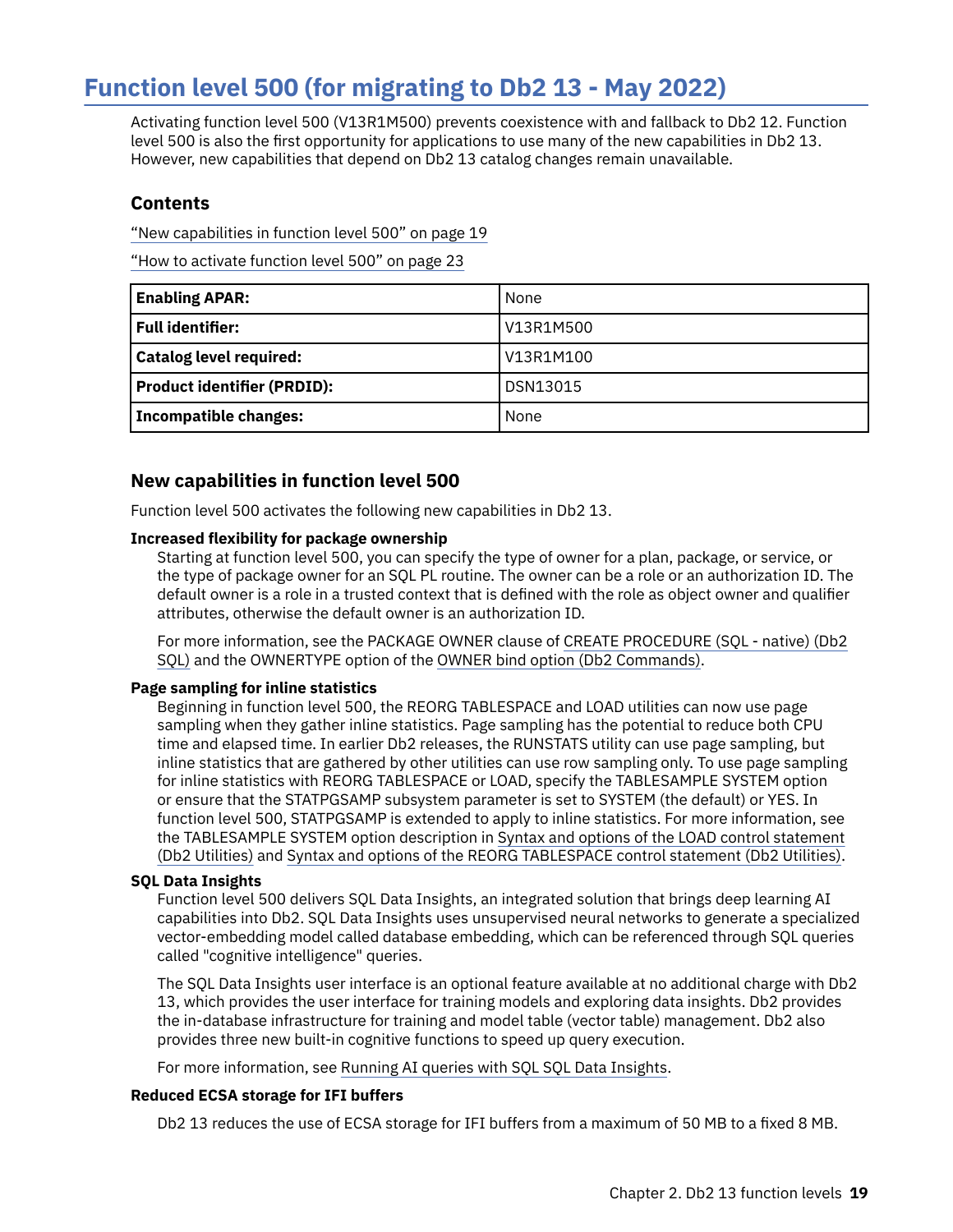Function level 100 reduces the use of ECSA storage for IFI buffers to a maximum of 25 MB. Then, after function level 500 is first activated, it is further reduced to 8 MB. The storage behavior that is introduced in function level 500 continues even if you later activate function level 100\*.

To compensate for the reduction in ECSA storage, you must set aside an extra 50 MB for HVCOMMON and 25 MB for private storage. You can reduce the ECSA storage after function level 500 is activated and Db2 starts using the new storage pools. When Db2 uses the new storage pools, the use of ECSA for the retrieval of IFI records noticeably decreases. You can monitor use of the new storage pools by starting the statistics trace to collect IFCID 0225. Then, you can check the SHARED / COMMON storage summary report in the formatted IDCID 225 SMF trace record.

For more information about ECSA storage requirements, see [Calculating the storage requirement for](https://www.ibm.com/docs/en/SSEPEK_13.0.0/inst/src/tpc/db2z_calcecsastgreq.html) [the extended common service area \(Db2 Installation and Migration\)](https://www.ibm.com/docs/en/SSEPEK_13.0.0/inst/src/tpc/db2z_calcecsastgreq.html).

### **Online conversion of tables from growth-based (PBG) to range-based (PBR) partitions**

Function level 500 introduces the capability to convert the partitioning scheme of a table with growthbased partitions (in a PBG table space) to use range-based partitions (in a PBR table space). The conversion can be completed as an online change with minimal impact to your applications.

PBG and PBR universal table spaces (UTS) are the strategic table space types for tables in Db2 for z/OS. PBG table spaces are the default UTS type, and they are well-suited for small to medium-sized tables. However, if an existing table in a PBG table space grows too large, performance degradation or data and index management issues might arise. Consider converting from PBG to PBR when that occurs.

To complete the conversion, you issue an ALTER TABLE statement with the new ALTER PARTITIONING TO PARTITION BY RANGE clause and run the REORG TABLESPACE utility to materialize the pending change. The table space for the table is converted to PBR with relative page numbers (RPN).

For more information, see [Converting tables from growth-based to range-based partitions \(Db2](https://www.ibm.com/docs/en/SSEPEK_13.0.0/admin/src/tpc/db2z_convertpbgtabletopbr.html) [Administration Guide\)](https://www.ibm.com/docs/en/SSEPEK_13.0.0/admin/src/tpc/db2z_convertpbgtabletopbr.html) and "ALTER PARTITIONING TO PARTITION BY RANGE" in [ALTER TABLE \(Db2](https://www.ibm.com/docs/en/SSEPEK_13.0.0/sqlref/src/tpc/db2z_sql_altertable.html) [SQL\)](https://www.ibm.com/docs/en/SSEPEK_13.0.0/sqlref/src/tpc/db2z_sql_altertable.html).

### **Fast index traversal (FTB) support for larger index keys**

Function level 500 extends FTB support to unique indexes with a key size for the ordering columns up to 128 bytes and nonunique indexes with a key size up to 120 bytes. For more information, see [Fast](https://www.ibm.com/docs/en/SSEPEK_13.0.0/perf/src/tpc/db2z_fastindextraversal.html) [index traversal \(Db2 Performance\).](https://www.ibm.com/docs/en/SSEPEK_13.0.0/perf/src/tpc/db2z_fastindextraversal.html)

### **Increased control for applications over how long to wait for a lock timeout**

Function level 500 introduces the CURRENT LOCK TIMEOUT special register and the SET CURRENT LOCK TIMEOUT SQL statement to allow the lock timeout value to be set at the application level. So, you can set a lock timeout interval that suits the needs of a specific application, or even an individual SQL statement. Doing so minimizes application lock contention and simplifies portability of applications to Db2, without the need to assign the application to a separate Db2 subsystem.

The value of the CURRENT LOCK TIMEOUT special register overrides the value of the IRLMRWT subsystem parameter. It applies to certain processes related to locking, like the claim or drain of an object and cached dynamic statement quiescing.

For more information, see [CURRENT LOCK TIMEOUT \(Db2 SQL\)](https://www.ibm.com/docs/en/SSEPEK_13.0.0/sqlref/src/tpc/db2z_currentlocktimeout.html) and [SET CURRENT LOCK TIMEOUT](https://www.ibm.com/docs/en/SSEPEK_13.0.0/sqlref/src/tpc/db2z_sql_setcurrentlocktimeout.html) [\(Db2 SQL\)](https://www.ibm.com/docs/en/SSEPEK_13.0.0/sqlref/src/tpc/db2z_sql_setcurrentlocktimeout.html).

You can limit use of CURRENT LOCK TIMEOUT by setting the new SPREG\_LOCK\_TIMEOUT\_MAX subsystem parameter. For more information, see [LOCK TIMEOUT MAX \(SPREG\\_LOCK\\_TIMEOUT\\_MAX](https://www.ibm.com/docs/en/SSEPEK_13.0.0/inst/src/tpc/db2z_ipf_spregltom.html) [subsystem parameter\) \(Db2 Installation and Migration\)](https://www.ibm.com/docs/en/SSEPEK_13.0.0/inst/src/tpc/db2z_ipf_spregltom.html).

You can also use Db2 profile tables to specify an assignment for the CURRENT LOCK TIMEOUT special register, for both remote and local threads. See [Setting special registers by using profile tables \(Db2](https://www.ibm.com/docs/en/SSEPEK_13.0.0/admin/src/tpc/db2z_settingspecialregisterprofiles.html) [Administration Guide\)](https://www.ibm.com/docs/en/SSEPEK_13.0.0/admin/src/tpc/db2z_settingspecialregisterprofiles.html).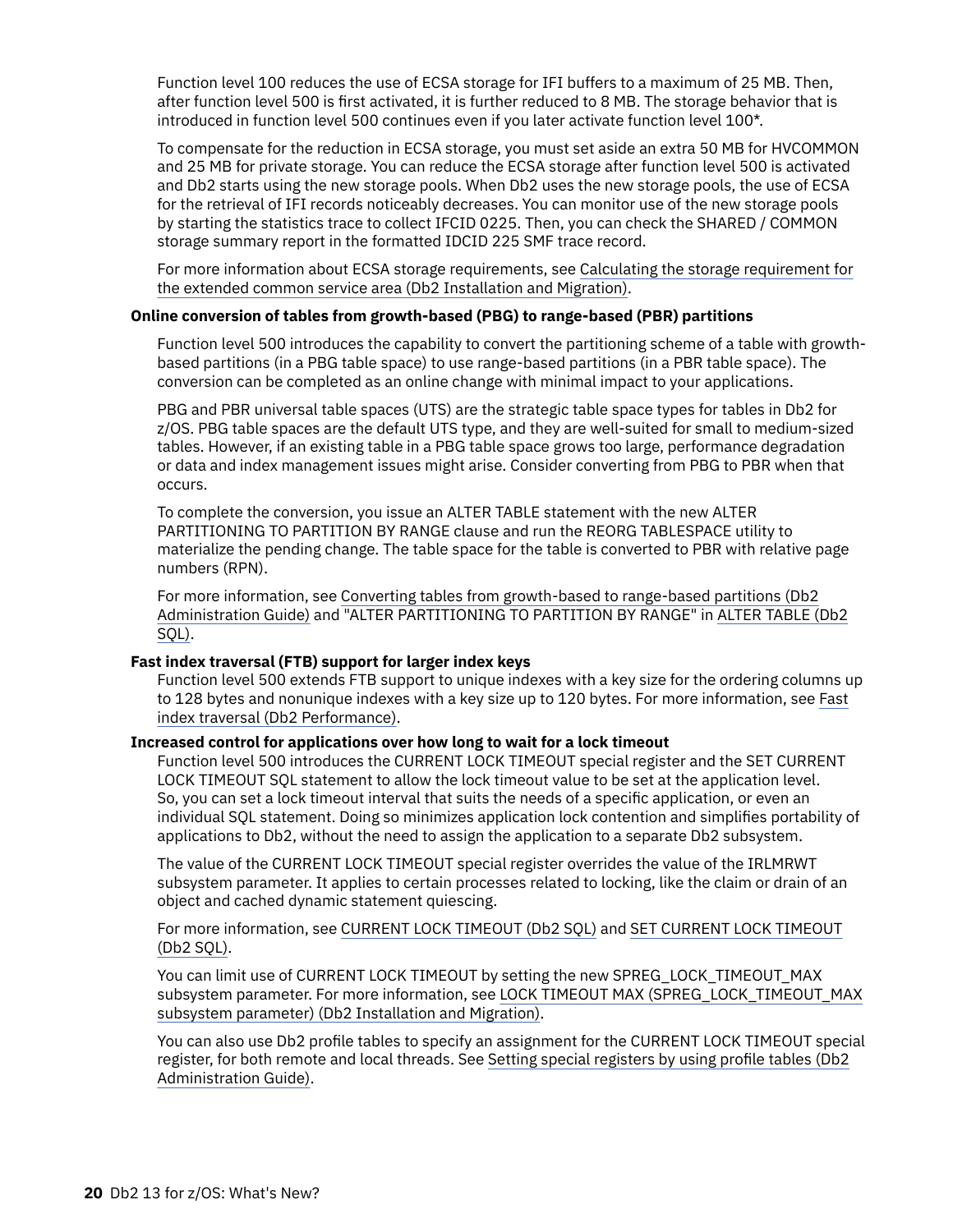### **Profile table enhancements for application environment settings**

Db2 13 introduces the capability to use system profiles for local applications in certain situations. Previously, the initial values for special registers and system built-in global variables can be specified in the Db2 profile tables, but they are used only for initialization with distributed threads. The new Db2 profile table support for local applications requires Db2 to be started with the DDF subsystem parameter set to AUTO or COMMAND. See [DDF STARTUP OPTION field \(DDF subsystem parameter\)](https://www.ibm.com/docs/en/SSEPEK_13.0.0/inst/src/tpc/db2z_ipf_ddf.html) [\(Db2 Installation and Migration\).](https://www.ibm.com/docs/en/SSEPEK_13.0.0/inst/src/tpc/db2z_ipf_ddf.html)

Starting in function level 500, Db2 profile tables can now be used for both local and remote applications in the following situations:

- You can specify assignments to the new CURRENT LOCK TIMEOUT special register. For more information, see [CURRENT LOCK TIMEOUT \(Db2 SQL\)](https://www.ibm.com/docs/en/SSEPEK_13.0.0/sqlref/src/tpc/db2z_currentlocktimeout.html) and [Setting special registers by using profile](https://www.ibm.com/docs/en/SSEPEK_13.0.0/admin/src/tpc/db2z_settingspecialregisterprofiles.html) [tables \(Db2 Administration Guide\)](https://www.ibm.com/docs/en/SSEPEK_13.0.0/admin/src/tpc/db2z_settingspecialregisterprofiles.html).
- You can specify a new RELEASE\_PACKAGE keyword with a COMMIT attribute to change the release bind option for a package. See [Overriding the RELEASE\(DEALLOCATE\) option for packages by using](https://www.ibm.com/docs/en/SSEPEK_13.0.0/perf/src/tpc/db2z_releasepackageprofiles.html) [profile tables \(Db2 Performance\)](https://www.ibm.com/docs/en/SSEPEK_13.0.0/perf/src/tpc/db2z_releasepackageprofiles.html).

### **Ability to delete an active log data set from the BSDS while Db2 is running**

Function level 500 introduces the new REMOVELOG option for the -SET LOG command to support online removal of an active log data set from the BSDS, eliminating the need to stop Db2 to accomplish the task by using the offline utility DSNJU003. The -SET LOG REMOVELOG command deletes the specified log from the BSDS if it is not in use or mark the log REMOVAL PENDING if it is in use.

To provide monitoring of the current active log status for log data sets with REMOVAL PENDING status, function level 500 also introduces the DETAIL option for the -DISPLAY LOG command. It shows information regarding REMOVAL PENDING status for local active log data sets. The output from the utility DSNJU004 also shows the REMOVAL PENDING status where applicable.

For more information, see [Deleting an active log data set from the BSDS with the -SET LOG command](https://www.ibm.com/docs/en/SSEPEK_13.0.0/admin/src/tpc/db2z_deletingactivelogds.html) [\(Db2 Administration Guide\).](https://www.ibm.com/docs/en/SSEPEK_13.0.0/admin/src/tpc/db2z_deletingactivelogds.html)

### **Index split instrumentation enhancements**

Function level 500 introduces IFCID 0396 to provide detailed information about index splits. When data is inserted into a base table, the corresponding indexes are modified accordingly. As a result, performance of SQL insert operations can be impacted during the *index split* process, where synchronous I/O is required under data sharing and the group buffer pool GBP is dependent on the related index page sets.

The existing IFCID 0359 records already contain information index split events. However, the information that is recorded is not detailed enough to identify the cause of performance issues. IFCID 0359 is also disabled by default, and it can miss capturing some abnormal index split situations.

IFCID 0396 is always enabled by default under statistics trace class 3 and performance trace class 6. An IFCID 396 record is generated when an index split is considered an abnormal split process, such as when the total elapsed time is greater than 1 second. The generated IFCID 0396 record contains information such as the DBID, PSID, member ID, URID, page number, and more. The information is helpful for both customers and IBM Support to identify the root cause of INSERT performance issues.

For more information, see the IFCID 0396 descriptions in [Chapter 9, "IFCID changes," on page 51](#page-56-0) and in the [Trace field descriptions \(Db2 Performance\).](https://www.ibm.com/docs/en/SSEPEK_13.0.0/perf/src/tpc/db2z_tracefields.html)

Starting after the catalog level V13R1M501 update, the following RTS columns in the SYSIBM.SYSINDEXSPACESTATS catalog table are populated. They record and aggregate general index split information since last table reorganization, index rebuild, or load replace:

| Column name                | l Data type   Description                                        |
|----------------------------|------------------------------------------------------------------|
| REORGTOTALSPLITS   INTEGER | The number of index splits since last reorganization or rebuild. |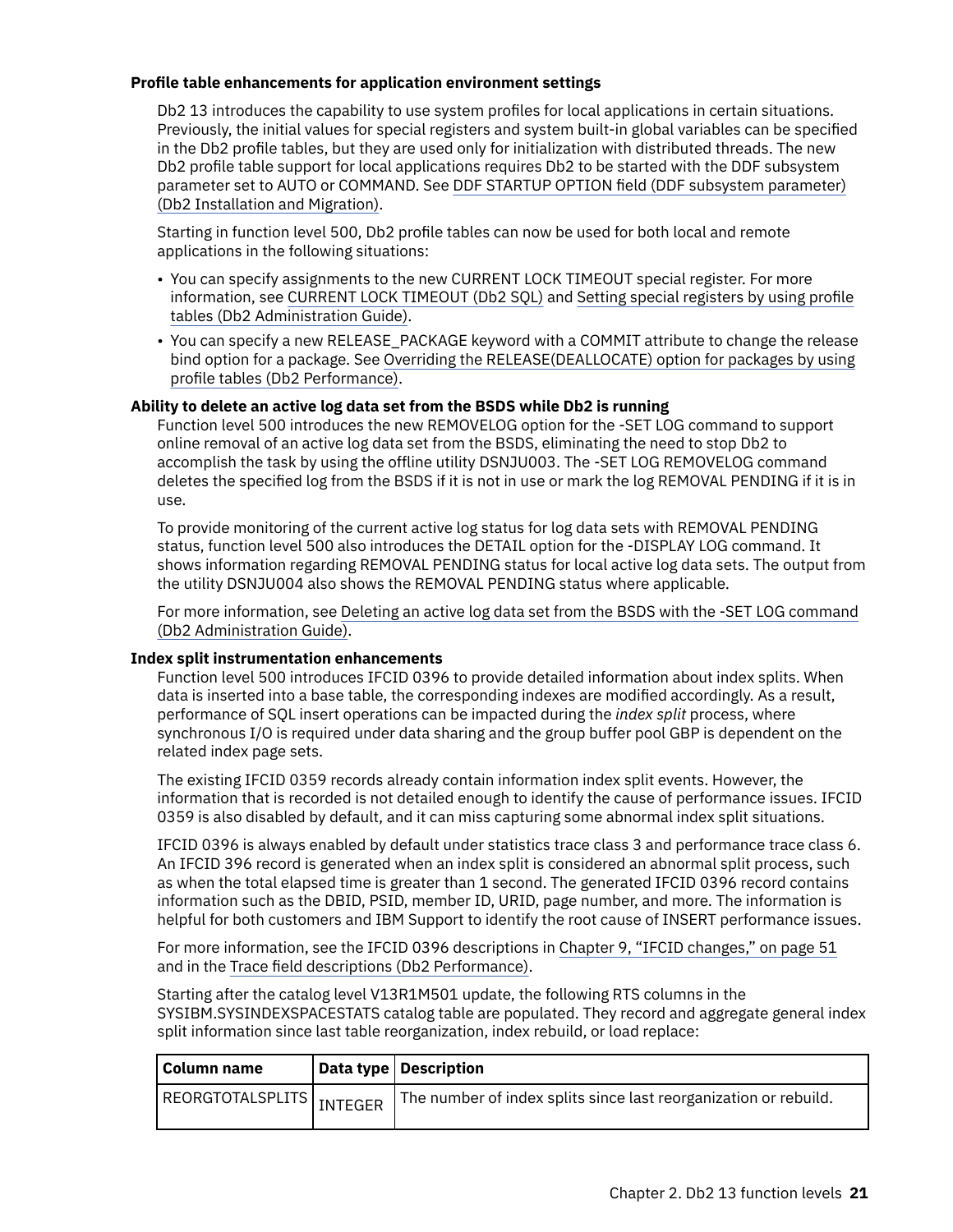| <b>Column name</b>    |                | Data type   Description                                                                                                    |
|-----------------------|----------------|----------------------------------------------------------------------------------------------------------------------------|
| REORGSPLITTIME        | <b>BIGINT</b>  | Aggregated elapsed time for all index splits since last<br>reorganization or rebuild.                                      |
| <b>REORGEXCSPLITS</b> | <b>INTEGER</b> | The number of abnormal index splits (such as elapsed times<br>greater than 1 second) since last reorganization or rebuild. |

Db2 starts populating these RTS columns as soon as the catalog level V13R1M501 update completes, even before function level 501 is activated.

### **SPT01 and SYSLGRNX table spaces are converted to DSSIZE 256 GB**

Starting in function level 500, the first time that the REORG TABLESPACE utility runs for the following directory objects, it converts the DSSIZE to 256 GB.

- DSNDB01.SPT01 to resolve issues that are related to the removal of the SPT01\_INLINE\_LENGTH subsystem parameter by APAR PH24358 in Db2 12.
- DSNDB01.SYSLGRNX in anticipation of future growth in this table for increasing workloads and conversions of non-UTS table space to UTS.

The conversion is automatic and does not require any special utility syntax. It updates the following Db2 catalog table values for each table space:

- The DSSIZE columns in SYSIBM.SYSTABLESPACE and SYSIBM.SYSTABLEPART are updated to 256G.
- A SYSCOPY record is inserted for the table space, with the following values to indicate that REORG changed the DSSIZE: ICTYPE = 'A', STYPE = 'D', TTYPE = '64G'.

If function level 100\* is activated, already converted table spaces continue to use the larger DSSIZE, but the REORG utility does not convert unconverted table spaces.

Recovery to a point-in-time (PIT) before REORG converted the DSSIZE reverts the DSSIZE to 64GB. As always, if any one of the catalog or directory objects are recovered to a prior PIT, it is best to recover all catalog and directory objects to the same PIT.

### **Improved concurrency for altering tables for DATA CAPTURE**

Function level 500 introduces a concurrency improvement for ALTER TABLE statements that change the DATA CAPTURE attribute of tables. With this enhancement, Db2 no longer waits for other statements that depend on the altered table to commit. As a result, the DATA CAPTURE alteration can now succeed even when concurrent statements are running continually against the table.

Earlier Db2 releases quiesce the following objects that depend on the altered table as part of the DATA CAPTURE alteration:

- Static packages
- Cached dynamic SQL statements

Because the DATA CAPTURE alteration waited for applications that depended on the altered table to commit, continuous concurrent activity on the table might cause the ALTER TABLE statements to fail.

The new DATA CAPTURE attribute now takes effect immediately when the processing completes, even before the ALTER statement commits. As a result, concurrent statements on the same Db2 member might write out different log formats in the same transaction. For more information, see [Altering a](https://www.ibm.com/docs/en/SSEPEK_13.0.0/admin/src/tpc/db2z_altertablefordatacapture.html) [table to capture changed data \(Db2 Administration Guide\).](https://www.ibm.com/docs/en/SSEPEK_13.0.0/admin/src/tpc/db2z_altertablefordatacapture.html)

### **Change REORG INDEX SHRLEVEL REFERENCE or CHANGE so the NOSYSUT1 keyword is the default** Starting at function level 500, the NOSYSUT1 keyword is the default for the REORG INDEX utility when specified with the SHRLEVEL REFERENCE or CHANGE keywords. So, the utility avoids use of a work data set, which improves performance and allows REORG INDEX to use parallel subtasks to unload and to build index keys. The default value of the REORG\_INDEX\_NOSYSUT1 subsystem parameter is also changed from NO to YES, and YES is now the only option. So, this subsystem parameter no longer influences the behavior of REORG INDEX.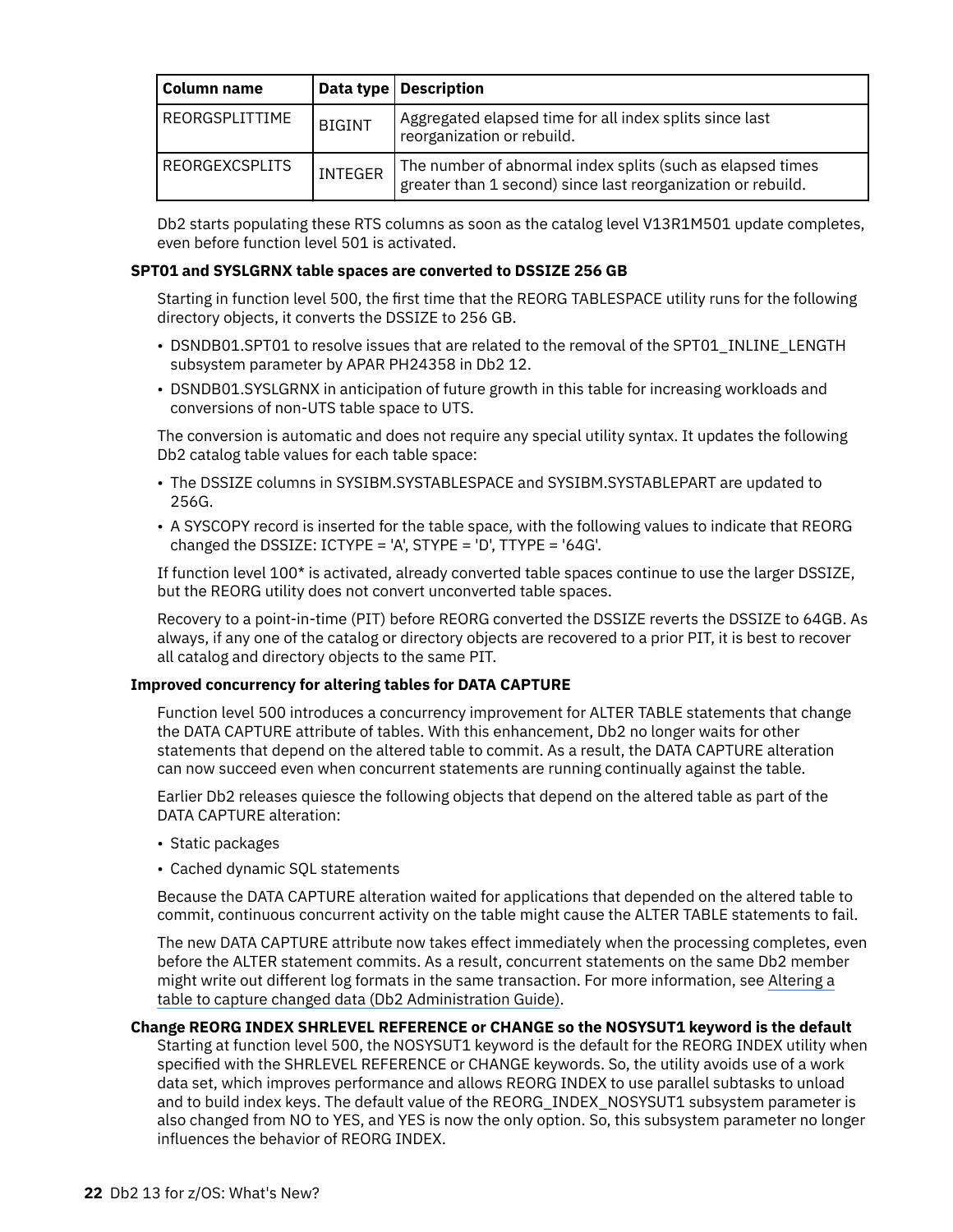<span id="page-28-0"></span>For more information, see [Syntax and options of the REORG INDEX control statement \(Db2](https://www.ibm.com/docs/en/SSEPEK_13.0.0/ugref/src/tpc/db2z_reorgindexsyntax.html) [Utilities\)](https://www.ibm.com/docs/en/SSEPEK_13.0.0/ugref/src/tpc/db2z_reorgindexsyntax.html) and [REORG TS NOPAD DEFAULT \(REORG\\_TS\\_NOPAD\\_DEFAULT subsystem parameter\) \(Db2](https://www.ibm.com/docs/en/SSEPEK_13.0.0/inst/src/tpc/db2z_ipf_reorgtsnopaddefault.html) [Installation and Migration\)](https://www.ibm.com/docs/en/SSEPEK_13.0.0/inst/src/tpc/db2z_ipf_reorgtsnopaddefault.html).

### **CREATE TABLESPACE uses MAXPARITIONS 254 by default**

At application compatibility level V13R1M500 or higher, CREATE TABLESPACE statements use MAXPARTITIONS 254 by default.

When MAXPARTITIONS 256 is explicitly specified, the default DSSIZE varies from 4 G to 32 G depending on the page size. However, starting with application compatibility level V12R1M504, when MAXPARTITIONS is not explicitly specified, Db2 12 use MAXPARTITIONS 256 by default, but the default DSSIZE is always 4 G regardless of the page size.

This apparent inconsistency avoided a risk of failure for existing statements, where the default data set size might be greater than 4 G depending on the page size. The statements might fail with SQLCODE -904 with reason code 00D70008 if the data sets for the table space are not associated with a DFSMS data class that is specified with extended format and extended addressability.

With MAXPARTITIONS 254 as the default, the result is now consistent regardless of whether MAXPARTITONS is explicitly specified. The calculated default DSSIZE is always 4 G.

See the MAXPARITIONS and DSSIZE descriptions in [CREATE TABLESPACE \(Db2 SQL\)](https://www.ibm.com/docs/en/SSEPEK_13.0.0/sqlref/src/tpc/db2z_sql_createtablespace.html).

## **V13R1M500 application compatibility**

Most new SQL capabilities become available only to applications that use the equivalent application compatibility (APPLCOMPAT) level or higher. For a list, see [Chapter 6, "SQL changes in Db2 13," on page](#page-46-0) [41.](#page-46-0)

For more information about application compatibility levels, see [Chapter 21, "Controlling Db2 application](#page-96-0) [compatibility," on page 91.](#page-96-0)

## **How to activate function level 500**

### **Before you begin**

Before you activate function level 500 or higher, complete the following prerequisite tasks:

- 1. In Db2 12, identify and resolve incompatible changes and activate function level 510. You can run the pre-migration job DSNTIJPE in Db2 12 to identify the incompatible changes. For more information, see [Verify Db2 13 premigration activities and activate function level 510 in Db2 12 \(Db2 Installation and](https://www.ibm.com/docs/en/SSEPEK_13.0.0/inst/src/tpc/db2z_verifypremigrate.html) [Migration\).](https://www.ibm.com/docs/en/SSEPEK_13.0.0/inst/src/tpc/db2z_verifypremigrate.html)
- 2. Verify that every member was restarted with the fallback SPE applied in Db2 12.

**Important:** Inactive members that never started in Db2 12 with the fallback SPE applied cannot start after function level 500 is activated in Db2 13.

- 3. Migrate the Db2 subsystem or data sharing group to Db2 13, as described in [Migrating your Db2](https://www.ibm.com/docs/en/SSEPEK_13.0.0/inst/src/tpc/db2z_migr2newr.html) [subsystem to Db2 13 \(Db2 Installation and Migration\)](https://www.ibm.com/docs/en/SSEPEK_13.0.0/inst/src/tpc/db2z_migr2newr.html) or [Migrating an existing data sharing group to](https://www.ibm.com/docs/en/SSEPEK_13.0.0/inst/src/tpc/db2z_migrateexistdsgroup.html) [Db2 13 \(Db2 Installation and Migration\)](https://www.ibm.com/docs/en/SSEPEK_13.0.0/inst/src/tpc/db2z_migrateexistdsgroup.html).
- 4. Verify that you no longer need to fall back to Db2 12.

**Important:** After function level 500 is activated in Db2 13, coexistence and fallback to Db2 12 are no longer possible. You can activate function level 100\* to disable new capabilities in Db2 13, but function level 100\* does not support coexistence or fallback .

5. In data sharing, ensure that the group has no active Db2 12 members. See [Migrating subsequent](https://www.ibm.com/docs/en/SSEPEK_13.0.0/inst/src/tpc/db2z_migratesubsequentmembers.html) [members of a group to Db2 13 \(Db2 Installation and Migration\).](https://www.ibm.com/docs/en/SSEPEK_13.0.0/inst/src/tpc/db2z_migratesubsequentmembers.html)

### **Procedure**

To activate function level 500, complete the following steps:

1. Tailor the function level activation job by running the installation CLIST: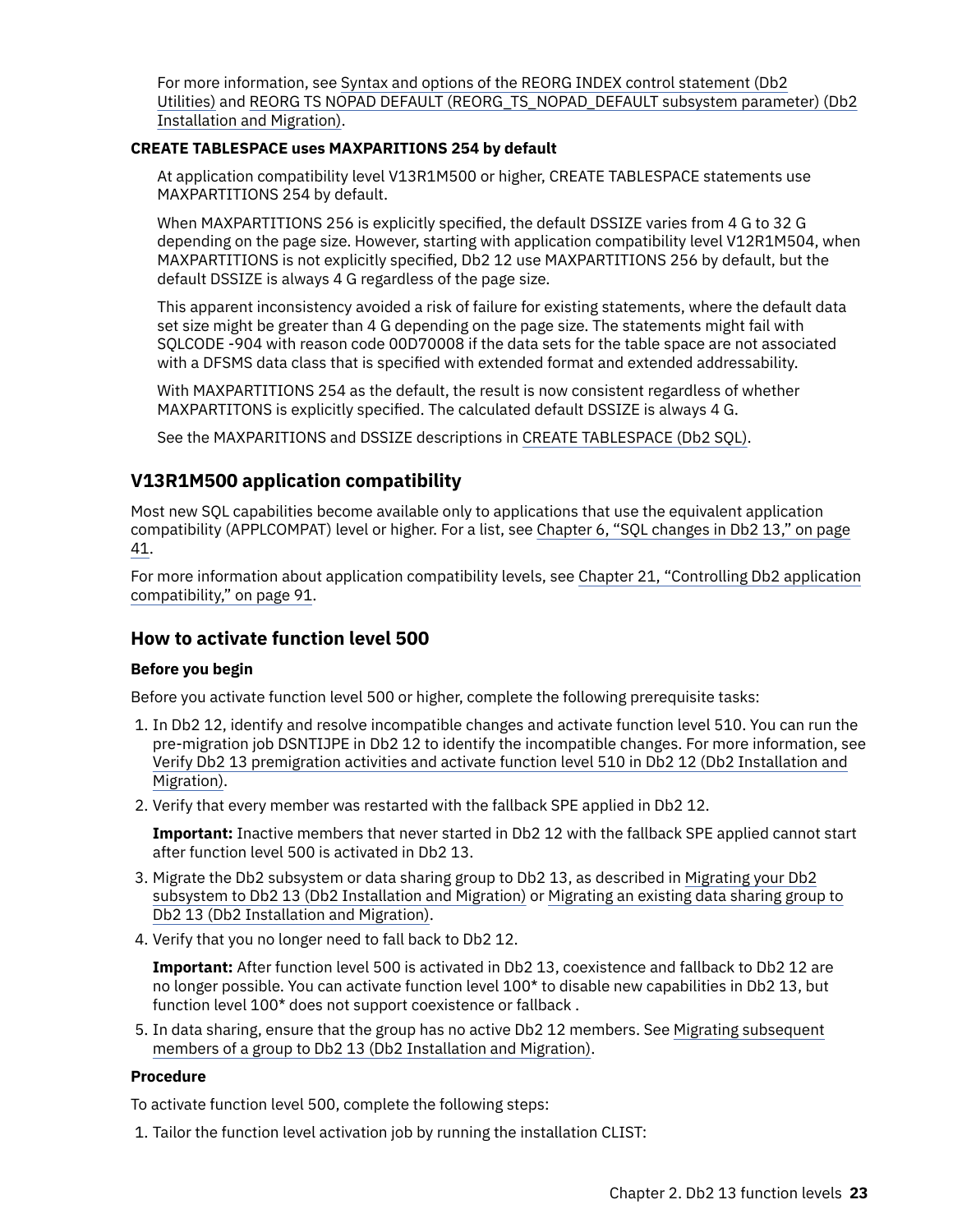- <span id="page-29-0"></span>a. In panel DSNTIPA1, specify INSTALL TYPE ===> ACTIVATE. Then, specify the name of the output member from the previous function level activation (or migration) in the INPUT MEMBER field, and specify a new member name in the OUTPUT MEMBER field.
- b. In panel DSNTIP00, specify TARGET FUNCTION LEVEL ===> V13R1M500. The CLIST uses this value when it tailors the ACTIVATE command in the DSNTIJAF job and the CATMAINT utility control statement in the DSNTIJTC job. (Function level 500 uses catalog level 100, and the tailored DSNTIJTC job is not used.)
- c. Proceed through the remaining CLIST panels, and wait for the CLIST to tailor the jobs for the activation process. The output data set contains the tailored jobs for the activation process.
- 2. Optionally, check that Db2 is ready for function level activation by issuing the following ACTIVATE command with the TEST option:

-ACTIVATE FUNCTION LEVEL (V13R1M500) TEST

Db2 issues message DSNU757I to indicate the results. For more information, see [Chapter 16, "Testing](#page-84-0) [Db2 function level activation," on page 79.](#page-84-0)

3. Run the tailored DSNTIJAF job, or issue the following ACTIVATE command:

-ACTIVATE FUNCTION LEVEL (V13R1M500)

4. If you are ready for applications to use new capabilities in this function level, rebind them at the corresponding application compatibility level. For more information, see [Chapter 21, "Controlling Db2](#page-96-0) [application compatibility," on page 91](#page-96-0).

Optionally, when you are ready for all applications to use the new capabilities of the target function level, you can run the following jobs:

- a. Run DSNTIJUZ to modify the subsystem parameter module with the APPLCOMPAT value that was specified on panel DSNTIP00.
- b. Run DSNTIJOZ job to issue SET SYSPARM command to bring the APPLCOMPAT subsystem parameter changes online.
- c. Run DSNTIJUA job to modify the Db2 data-only application defaults module with the SQLLEVEL value that was specified on panel DSNITP00.

### **What to do next**

To activate new capabilities with catalog dependencies in Db2 13, activate function level 501 or higher. See ["Function level 501 \(Db2 13 installation or migration - May 2022\)" on page 15.](#page-20-0)

### **Related tasks**

[Activating Db2 13 function levels 500 and 501 \(Db2 Installation and Migration\)](https://www.ibm.com/docs/en/SSEPEK_13.0.0/inst/src/tpc/db2z_activateflmigrate.html)

### **Related reference**

[-ACTIVATE \(Db2\) \(Db2 Commands\)](https://www.ibm.com/docs/en/SSEPEK_13.0.0/comref/src/tpc/db2z_cmd_activate.html)

## **Function level 100 (for migrating to Db2 13 - May 2022)**

Db2 starts at function level 100 (V13R1M100) during migration to Db2 13, and fallback and coexistence with Db2 12 in data sharing remain possible. Many new capabilities in Db2 13 remain unavailable.

### **Contents**

["New capabilities in function level 100" on page 25](#page-30-0)

["How to migrate to Db2 13 function level 100" on page 30](#page-35-0)

| <b>Enabling APAR:</b>          | None        |
|--------------------------------|-------------|
| Full identifier:               | l V13R1M100 |
| <b>Catalog level required:</b> | V13R1M100   |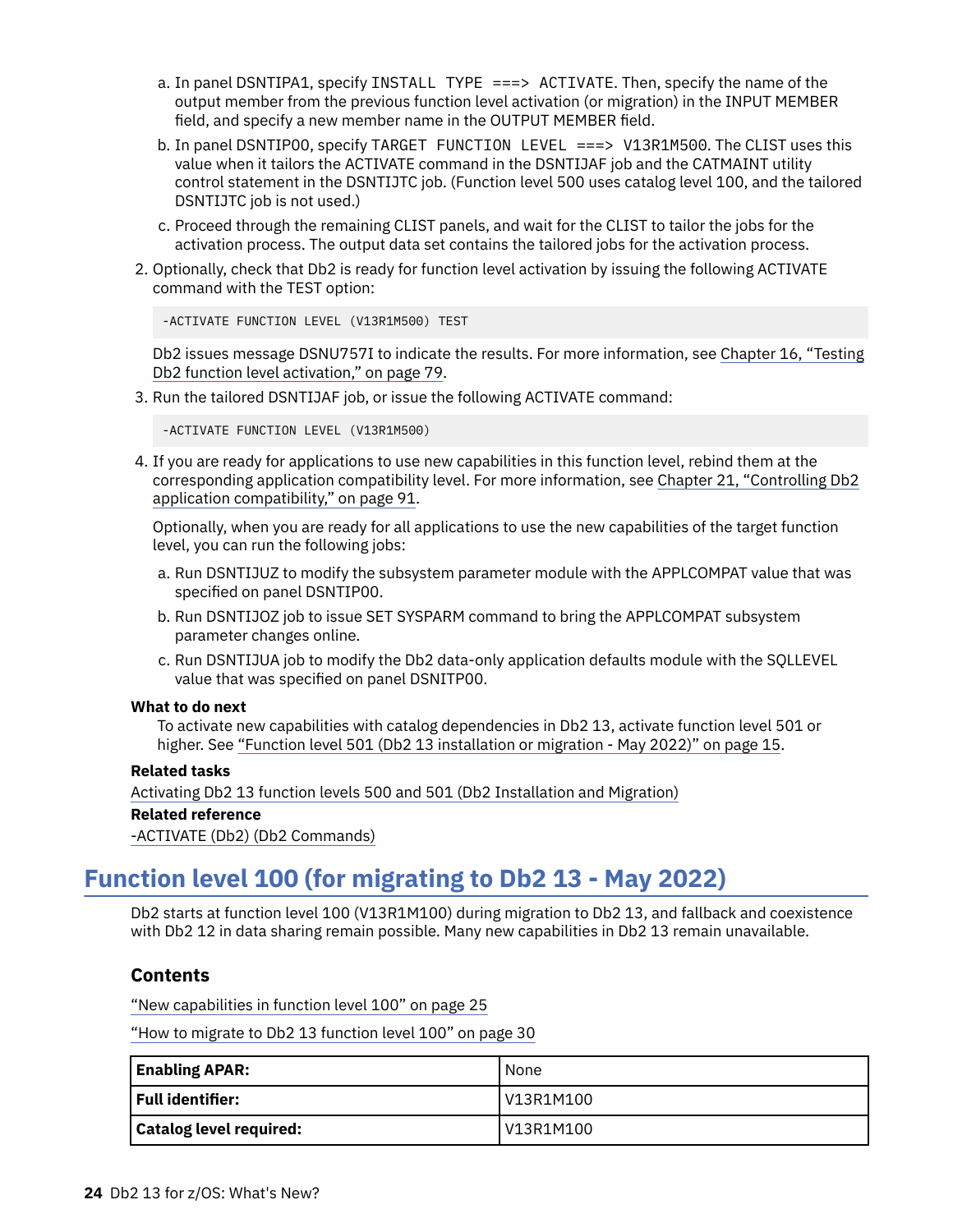<span id="page-30-0"></span>

| Product identifier (PRDID): | l DSN13010                                                      |
|-----------------------------|-----------------------------------------------------------------|
| Incompatible changes:       | See Chapter 3, "Incompatible changes in Db2 13,"<br>on page 35. |

## **New capabilities in function level 100**

In function level 100 (V13R1M100), Db2 runs on Db2 13 code, and virtual storage and many optimization enhancements in Db2 13 become available. However, most new application and SQL capabilities remain unavailable until you activate the function level that introduces them.

The following capabilities and enhancements in Db2 13 become available in function level 100.

### **Index look-aside optimization**

Function level 100 introduces index look-aside optimizations, to improve performance for insert, update, and delete operations. This enhancement optimizes Db2 13 and improves its performance without changing how you configure, monitor, and use Db2.

### **Sort optimization**

Function level 100 introduces enhanced sort optimizations, which were previously introduced for ORDER BY and GROUP BY processing. It applies them to improve the performance of certain operations, such as the following processing enhancements:

- Machine-generated code support for DECFLOAT processing.
- Support for the following enhancements for GROUPING SET, multiple DISTINCT, and PERCENTILE processing:
	- Machine-generated code support.
	- Sort processing can use its own work file.
	- A check for ordered data in the first iteration of a sort.
	- Larger sort trees can be used.
- SUBSTR support for the LISTAGG built-in function, if the start position and length for SUBSTR is a constant.
- Support for avoiding rereading of a single work file, if the sort work file is used, and if IBM Watson Machine Learning for z/OS is enabled.
- Support for reducing the length of long VARCHAR keys, if the last key in an ORDER BY list is a VARCHAR over 100 bytes, and if IBM Watson Machine Learning for z/OS is enabled.

This enhancement optimizes Db2 13 and improves its performance without changing how you configure, monitor, and use Db2.

### **Expanded SORTL usage with learning from execution (IBM z15)**

Function level 100 introduces expanded SORTL usage based on machine learning on the amount of storage and the number of records being sorted, when run on IBM z15 or later processors. This enhancement optimizes Db2 13 and improves its performance without changing how you configure, monitor, and use Db2.

### **Improved locking for INSERT to partition-by-growth (PBG) table spaces**

Function level 100 introduces retry logic for INSERT operations. An extra attempt is made to obtain a partition lock on a PBG table space after a failed first attempt, thereby increasing the success rate of INSERT operations.

Before this enhancement, only a single attempt was made to obtain a lock on the target partition. If the attempt failed, the target partition was skipped, and the next partition was evaluated. This process would continue until the INSERT operation either successfully obtained a partition lock or it finished searching all existing partitions without obtaining a partition lock.

In most cases, the duration of partition lock contention is short; however, because the INSERT operation did not make another attempt to obtain a lock on a partition after the first failed attempt,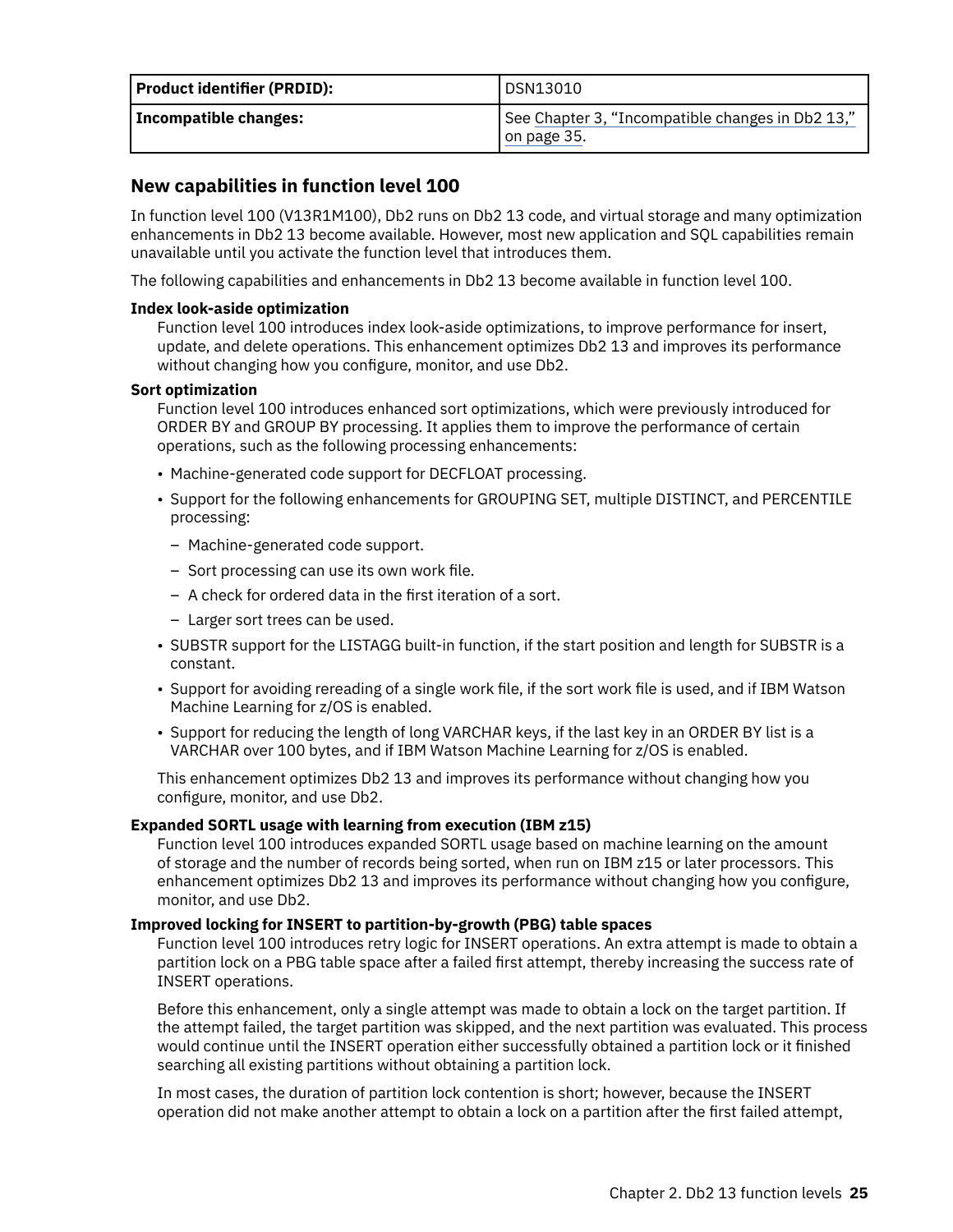the INSERT operation terminated unnecessarily. In many cases, making an extra attempt to obtain a partition lock results in the successful completion of an INSERT operation that otherwise would fail.

This enhancement optimizes Db2 13 and improves its performance without changing how you configure, monitor, and use Db2.

### **Reduced ECSA storage for IFI buffers**

Db2 13 reduces the use of ECSA storage for IFI buffers from a maximum of 50 MB to a fixed 8 MB.

Function level 100 reduces the use of ECSA storage for IFI buffers to a maximum of 25 MB. Then, after function level 500 is first activated, it is further reduced to 8 MB. The storage behavior that is introduced in function level 500 continues even if you later activate function level 100\*.

To compensate for the reduction in ECSA storage, you must set aside an extra 50 MB for HVCOMMON and 25 MB for private storage. You can reduce the ECSA storage after function level 500 is activated and Db2 starts using the new storage pools. When Db2 uses the new storage pools, the use of ECSA for the retrieval of IFI records noticeably decreases. You can monitor use of the new storage pools by starting the statistics trace to collect IFCID 0225. Then, you can check the SHARED / COMMON storage summary report in the formatted IDCID 225 SMF trace record.

For more information about ECSA storage requirements, see [Calculating the storage requirement for](https://www.ibm.com/docs/en/SSEPEK_13.0.0/inst/src/tpc/db2z_calcecsastgreq.html) [the extended common service area \(Db2 Installation and Migration\)](https://www.ibm.com/docs/en/SSEPEK_13.0.0/inst/src/tpc/db2z_calcecsastgreq.html).

### **Reduced agent local below-the-bar (BTB) storage**

Starting in function level 100, Db2 supports a greater number of concurrent threads, by using abovethe-bar (ATB) agent-local storage for statement text and attribute strings for dynamic SQL statements. In earlier releases, Db2 kept a copy of dynamic SQL statement text and attribute strings in agent local below-the-bar (BTB) storage while the statement is being prepared and executed.

For any specific thread, multiple dynamic SQL statements can be executing depending on the nesting level. The maximum length of an SQL statement is 2 MB, but much more storage can be allocated and the consumption of BTB storage could prevent the number of threads from scaling.

This enhancement optimizes Db2 13 and improves its performance without changing how you configure, monitor, and use Db2.

### **DBAT availability improvements**

Function level 100 introduces changes to Db2 13 DBAT termination processing to support the following objectives:

- Reduction of the overall frequency and number of DBAT terminations.
- Reduction of the number of concurrent DBAT terminations that are caused by a short-term increase in DBAT usage.

This enhancement optimizes Db2 13 and improves its performance without changing how you configure, monitor, and use Db2.

### **Improved performance when using external security**

Function level 100 introduces the following enhancements to improve performance for Db2 environments that use external security:

• Db2 caches plan authorization checks that the access control authorization exit (ACAE) routine uses. Previously, successful authorization checks on the EXECUTE privilege for plans were not cached if those checks were completed by the ACAE routine. This enhancement provides consistent behavior in plan authorization cache behavior regardless of whether security is managed with Db2 facilities or with the ACAE.

To enable plan authorization caching when the ACAE routine is being used, the AUTHEXIT\_CACHEREFRESH subsystem parameter must be set to ALL and the z/OS release must be 2.5 or later. Db2 caches the results of authorization checks on the EXECUTE privilege for plans if a profile in the RACF class MDSNPN permits access to the plan. Db2 does not cache the results if access is allowed due to administrative authority, such as the DATAACCESS or SYSADM authorities.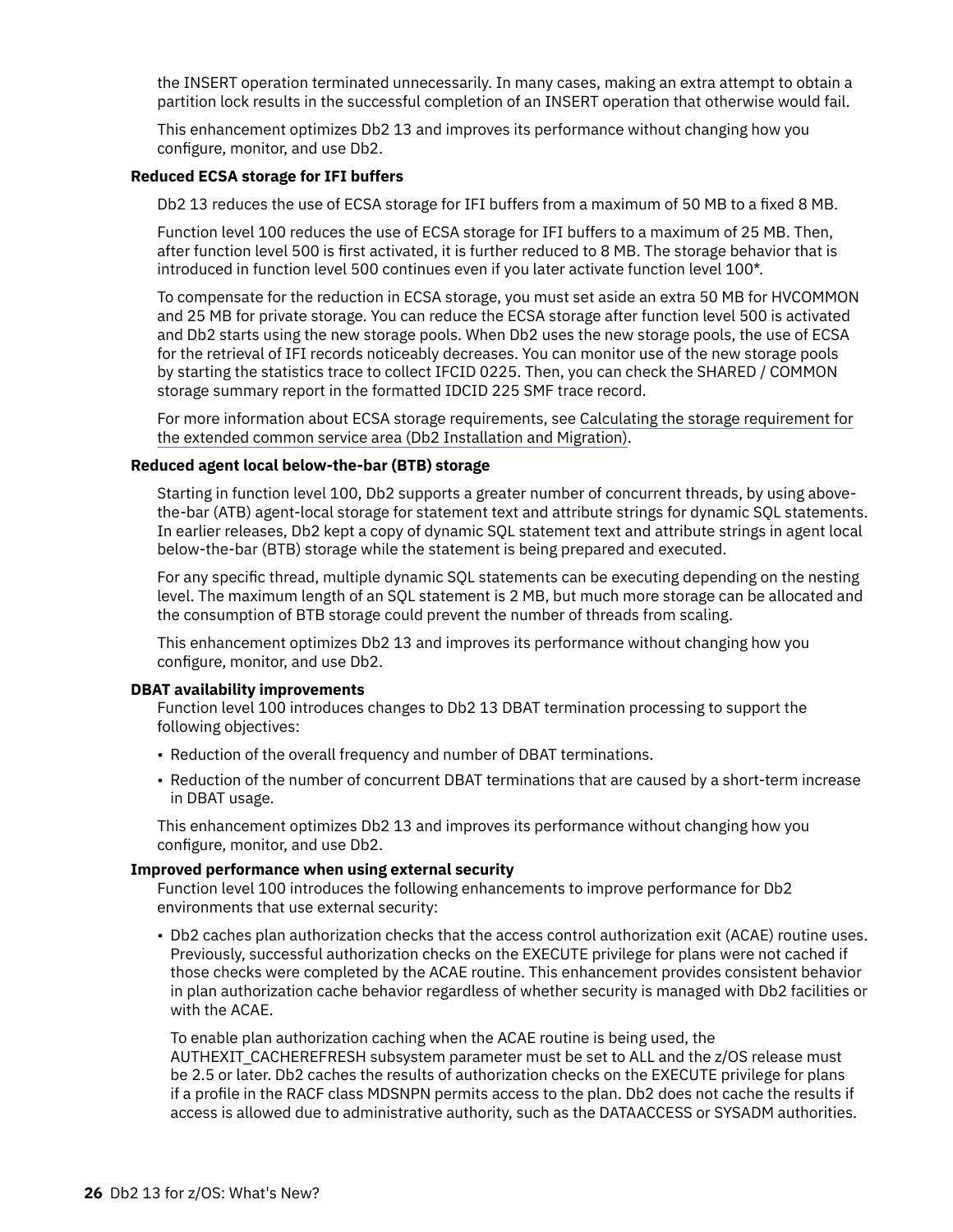For more information, see [Caching of EXECUTE on plans, packages, and routines \(Managing](https://www.ibm.com/docs/en/SSEPEK_13.0.0/seca/src/tpc/db2z_executecache.html) [Security\).](https://www.ibm.com/docs/en/SSEPEK_13.0.0/seca/src/tpc/db2z_executecache.html)

- Db2 is enhanced to cache more authorization IDs per plan. For more information, see [Caching](https://www.ibm.com/docs/en/SSEPEK_13.0.0/seca/src/tpc/db2z_cacheid4plan.html) [authorization IDs for plans \(Managing Security\).](https://www.ibm.com/docs/en/SSEPEK_13.0.0/seca/src/tpc/db2z_cacheid4plan.html)
- The AUTHCACH subsystem parameter is removed to simplify plan authorization cache management. Use the CACHESIZE bind option on the BIND PLAN subcommand to specify the size of the authorization cache for that plan. The default value is 4K.
- If the AUTHEXIT\_CACHEREFRESH subsystem parameter is set to ALL, the global authentication cache takes the timestamp into consideration for user IDs that were authenticated by using credentials other than multi-factor authentication (MFA). For more information, see [Global](https://www.ibm.com/docs/en/SSEPEK_13.0.0/seca/src/tpc/db2z_globalauthcache.html) [authentication cache \(Managing Security\).](https://www.ibm.com/docs/en/SSEPEK_13.0.0/seca/src/tpc/db2z_globalauthcache.html)
- When you specify a key label for data set encryption, the specified key label cannot refer to an archived key for decryption operations only. Key labels can be specified by using the ENCRYPTION\_KEYLABEL subsystem parameter or any of the following SQL statements:
	- ALTER STOGROUP
	- ALTER TABLE
	- CREATE STOGROUP
	- CREATE TABLE

If the specified key label refers to a decryption-only archived key, the key label specification fails and returns an error message. For more information on decryption-only archived keys, see [ICSF:](https://www.ibm.com/docs/en/zos/2.5.0?topic=icsf-limit-archived-keys-decrypt-operations-only) [Limit archived keys to decrypt operations only.](https://www.ibm.com/docs/en/zos/2.5.0?topic=icsf-limit-archived-keys-decrypt-operations-only)

### **Reduced ECSA storage use for distributed data facility (DDF) processing**

Function level 100 reduces the amount of ECSA storage that is used for processing DDF threads to be equivalent to processing local threads. The previous recommendation was an extra 2 KB per DDF thread. For more information, see [Calculating the storage requirement for the extended common](https://www.ibm.com/docs/en/SSEPEK_13.0.0/inst/src/tpc/db2z_calcecsastgreq.html) [service area \(Db2 Installation and Migration\)](https://www.ibm.com/docs/en/SSEPEK_13.0.0/inst/src/tpc/db2z_calcecsastgreq.html).

### **Improved storage monitoring and contraction**

Function level 100 introduces the following enhancements to provide storage constraint relief:

- When below-the-bar Db2 storage consumption exceeds 64-percent threshold, Db2 automatically begins contraction of private storage pools.
- When extended common service area (ECSA) storage consumption exceeds the 85-percent threshold, Db2 automatically begins contraction of storage pools that are allocated in the ECSA.

In both cases, the storage contraction stops after storage consumption drops below the threshold.

This enhancement optimizes Db2 13 and improves its performance without changing how you configure, monitor, and use Db2.

### **Improved Db2 installation and migration process for customizing the amount of private storage for the IRLM lock control structure**

In the MAX STORAGE FOR LOCKS field on installation panel DSNTIPJ, you can specify the maximum amount of private storage above the 2 GB bar for the IRLM lock control structure. In earlier Db2 releases, you can specify a value of only up to 102400 megabytes. Starting in Db2 13, you can specify a value of up to 16384 petabytes.

For more information, see [MAX STORAGE FOR LOCKS field \(Db2 Installation and Migration\)](https://www.ibm.com/docs/en/SSEPEK_13.0.0/inst/src/tpc/db2z_ipf_maxstorageforlocks.html) and [MAX](https://www.ibm.com/docs/en/SSEPEK_13.0.0/inst/src/tpc/db2z_ipf_maxlockstorageunit.html) [LOCK STORAGE UNIT field \(Db2 Installation and Migration\)](https://www.ibm.com/docs/en/SSEPEK_13.0.0/inst/src/tpc/db2z_ipf_maxlockstorageunit.html).

### **REBIND simplification**

Function level 100 introduces reduced storage usage during BIND/REBIND for queries that involve many tables. This enhancement optimizes Db2 13 and improves its performance without changing how you configure, monitor, and use Db2.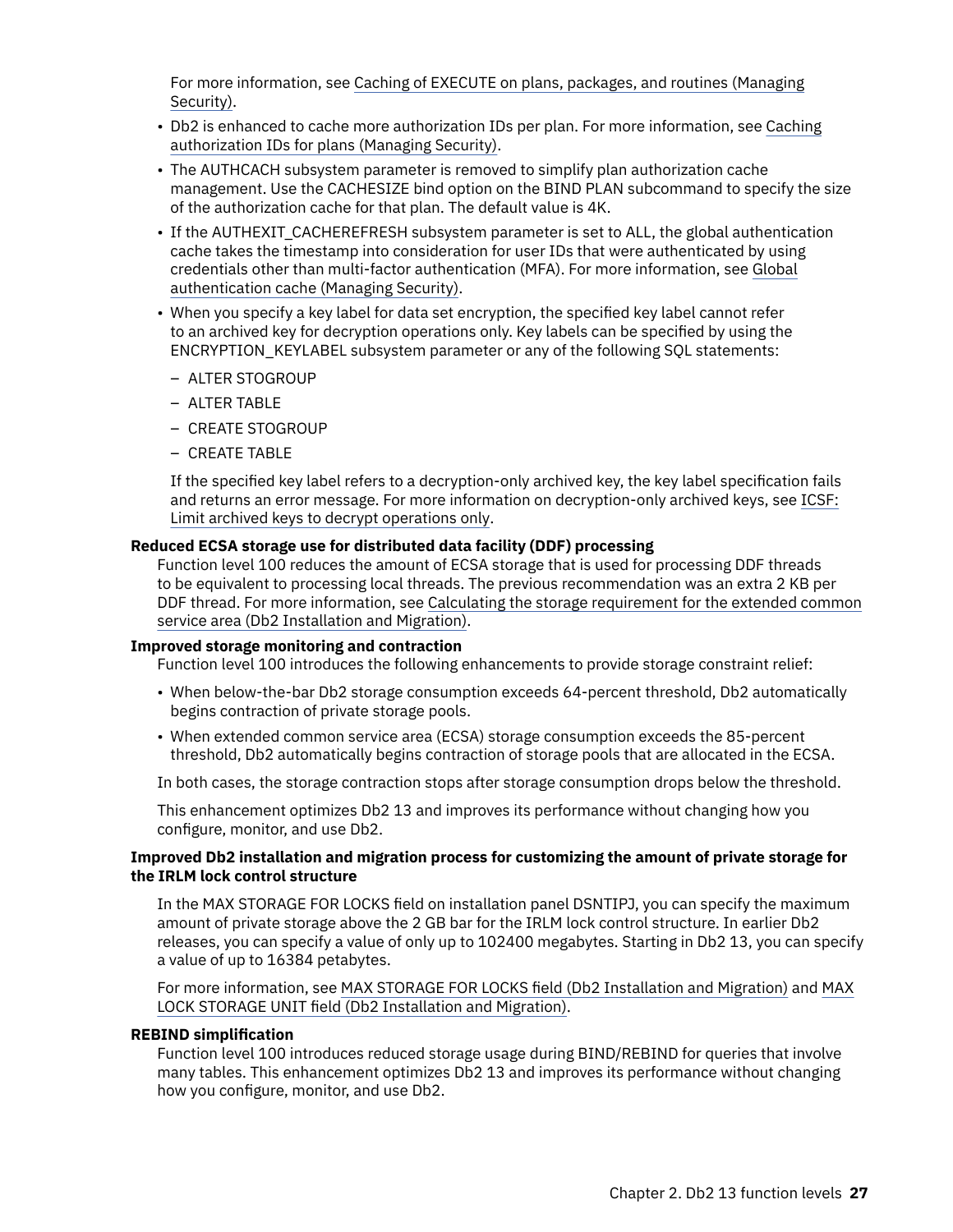### **Partition range support in IFCID 306 for users of replication applications**

Function level 100 introduces the capability for applications that collect IFCID 306 trace records for the log read process to request filtering on a range of partitions. For more information, see the new WQLSFLG flag and WQLSDBPP mapping in Qualification [fields for READS requests \(Db2 Performance\)](https://www.ibm.com/docs/en/SSEPEK_13.0.0/perf/src/tpc/db2z_quals4ifireadsrequests.html).

### **EDITPROC support in IFCID 306 for users of nonproxy mode replication applications**

Function level 100 introduces the support for any user of IFCID 306 in non-proxy mode to use EDITPROC support as an on-request function. For more information, see the new values X'04', X'05', X'06', and X'07' for the 1-byte WQALLOPT field in Qualification [fields for READS requests \(Db2](https://www.ibm.com/docs/en/SSEPEK_13.0.0/perf/src/tpc/db2z_quals4ifireadsrequests.html) [Performance\)](https://www.ibm.com/docs/en/SSEPEK_13.0.0/perf/src/tpc/db2z_quals4ifireadsrequests.html).

### **Relative page numbers for new PBR table spaces**

Starting in function level 100, the default value of the PAGESET PAGENUM subsystem parameter is changed to RELATIVE. The PAGESET\_PAGENUM subsystem parameter specifies the default value that Db2 uses when you omit the PAGENUM option in CREATE TABLESPACE or CREATE TABLE statement for a partition-by-range (PBR) table space. That is, it specifies whether Db2 creates the table space and associated partitioned indexes to use relative page numbers (RPN) or absolute page numbers (APN) across partitions. RPN is the strategic direction for PBR table spaces in Db2. If you accept the new default and create all new PBR table spaces with relative page numbers, you can avoid costly future conversions. Converting from absolute to relative pages numbers always requires a REORG of the entire table space.

See [PAGE SET PAGE NUMBERING field \(PAGESET\\_PAGENUM subsystem parameter\) \(Db2 Installation](https://www.ibm.com/docs/en/SSEPEK_13.0.0/inst/src/tpc/db2z_ipf_pagesetpagenum.html) [and Migration\).](https://www.ibm.com/docs/en/SSEPEK_13.0.0/inst/src/tpc/db2z_ipf_pagesetpagenum.html)

## **Improved default statistics collection granularity**

Starting in function level 100, that default value of the STATIME\_MAIN subsystem parameter is changed to 10 seconds. The STATIME\_MAIN subsystem parameter specifies the time interval in seconds, for collection of interval-driven statistics that are not collected at the interval that is specified by the STATIME subsystem parameter. With the default statistics interval set at 60 seconds in earlier releases, Db2 database administrators and system programmers cannot identify true workload peaks by using Db2 statistics for subsystem level performance tuning and planning. Similarly, a slowdown of 5 - 15 seconds is difficult to diagnose with statistics collected at a 60-second interval.

See [MAIN STATS TIME field \(STATIME\\_MAIN subsystem parameter\) \(Db2 Installation and Migration\)](https://www.ibm.com/docs/en/SSEPEK_13.0.0/inst/src/tpc/db2z_ipf_statimemain.html)

### **REPAIR utility WRITELOG for decompression dictionaries**

Function level 100 introduces the capability to write a decompression dictionary log record up to the maximum log record size supported by Db2. This capability can be used after you run an application or utility that builds a new dictionary without writing the old one to the log. So, it is useful for replication products that would otherwise require a refresh of the replication target. After the decompression dictionary is successfully written, the REPAIR utility issues message DSNU3335I with the location of the log record. Applications can then use this information to insert a SYSIBM.SYSCOPY record.

For more information, see the option descriptions for TYPE X'4002 and SUBTYPE 'X'000A' in [Syntax and options of the REPAIR control statement \(Db2 Utilities\)](https://www.ibm.com/docs/en/SSEPEK_13.0.0/ugref/src/tpc/db2z_repairsyntax.html), and [DSNU3335I \(Db2 Messages\)](https://www.ibm.com/docs/en/SSEPEK_13.0.0/msgs/src/tpc/dsnu3335i.html).

### **Enhanced space-level recovery with the RECOVER utility**

Starting in function level 100, the RECOVER utility supports space-level recovery (where DSNUM ALL is specified or is the default), even if the image copies were created at the partition or piece level for the following objects:

- Universal table spaces (UTS).
- Index spaces or indexes for a UTS.
- XML UTS with a base table that resides in a UTS.
- Auxiliary index spaces or indexes for an XML UTS with a base table that resides in a UTS.
- LOB table spaces with a base table that resides in a UTS.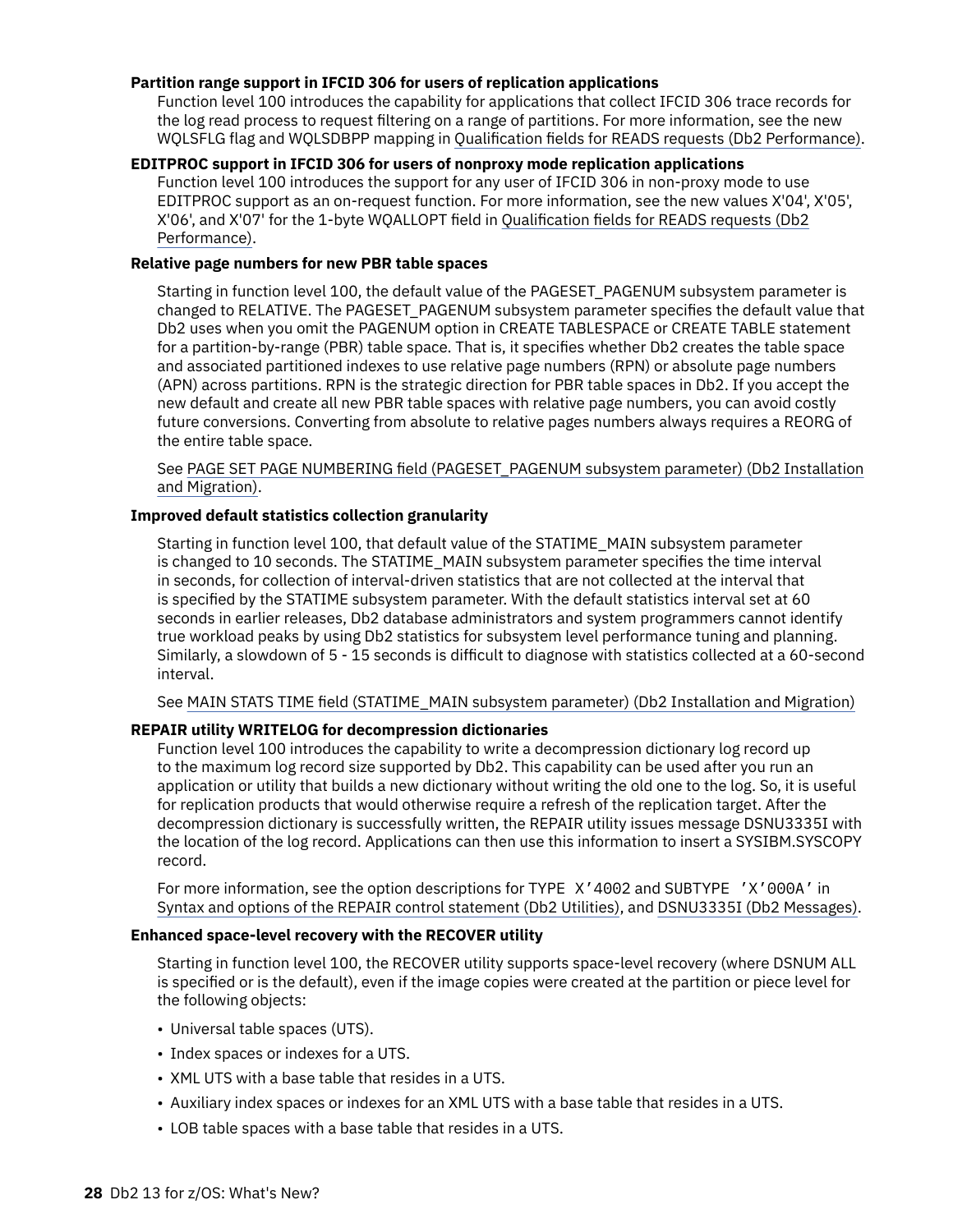• Auxiliary index spaces or indexes for LOB table spaces with a base table that resides in a UTS.

Space-level recovery of these supported object types is processed as partition-level or piece-level recoveries in the RESTORE phase. Db2 catalog and directory objects that meet the criteria above are supported by this enhancement. When the list contains a mixture of supported and unsupported object types, recovery behavior for the unsupported object types is the same as Db2 12 or earlier releases.

When the RECOVER utility is invoked (with DSNUM ALL specified or as the default) in Db2 12 or earlier releases, for space-level recovery of table spaces, index spaces, or indexes, an error message is issued if the image copies were created at the partition or piece level. The DSNU512I (DATASET LEVEL RECOVERY IS REQUIRED) error message indicates that recovery cannot be done at the space level. Recovery must instead be requested at the partition or piece level. Objects with these errors are not recovered and the RECOVER ends with RC8 indicating errors were encountered.

For more information, see [Recovering a data set or partition \(Db2 Utilities\)](https://www.ibm.com/docs/en/SSEPEK_13.0.0/ugref/src/tpc/db2z_recoverdatasetorpartition.html).

### **Column names longer than 30 bytes**

Function level 100 extends the maximum length of a column name from 30 bytes of EBCDIC, up to 128 bytes with limited support for using the longer column names. The longer column names can be used when the TABLE\_COL\_NAME\_EXPANSION subsystem parameter setting is ON. Although you can now define a column with a name up to 128 bytes, column names with a length greater than 30 bytes of EBCDIC might be truncated on a character boundary. Column names returned in an SQLDA contain 30 bytes at most. APIs that do not use the SQLDA to obtain a column name might return complete column names.

For more information, see [Column names longer than 30 bytes \(Db2 SQL\)](https://www.ibm.com/docs/en/SSEPEK_13.0.0/sqlref/src/tpc/db2z_longcolumnnames.html) and [TABLE\\_COL\\_NAME\\_EXPANSION in macro DSN6SPRM \(Db2 Installation and Migration\)](https://www.ibm.com/docs/en/SSEPEK_13.0.0/inst/src/tpc/db2z_ipf_tablecolnameexpansion.html).

### **Db2 support for z/OS continuous compliance**

Customers are looking for solutions that provide evidence that they can trust the security of z/OS systems. z/OS 2.5 introduces new SMF type 1154 records that provide evidence of security compliance. Participating components and products can collect and write compliance data to their associated SMF 1154 subtype records. Function level 100 adds the capability to collect evidence on Db2 subsystems' compliance by writing SMF 1154 subtype 81 records. For more information, see [Db2](https://www.ibm.com/docs/en/SSEPEK_13.0.0/seca/src/tpc/db2z_zcontinuouscompliance.html) [evidence for z/OS continuous compliance \(Managing Security\)](https://www.ibm.com/docs/en/SSEPEK_13.0.0/seca/src/tpc/db2z_zcontinuouscompliance.html) and [What is new in z/OS \(V2R4 - V2R5\)](https://www.ibm.com/docs/en/zos/2.5.0?topic=guide-what-is-new-in-zos-v2r4-v2r5).

### **Enhanced dynamic allocation processing**

In function level 100 and z/OS 2.5 or later, dynamic allocation processing supports system work blocks (SWBs) for data sets that are in 64-bit storage. This new dynamic allocation function helps reduce below-the-bar storage usage for address spaces that allocate large numbers of data sets.

To enable this feature, complete one of the following actions:

- Update the ALLOC*xx* parmlib member to set the SYSTEM SWBSTORAGE value to ATB. The default value is SWA, which indicates that SWBs reside in 24-bit storage or 31-bit storage. ATB indicates that SWBs are allowed to reside in 64-bit storage.
- Issue system command SETALLOC SYSTEM,SWBSTORAGE=ATB.

It is best to update the ALLOC*xx* parmlib member because the change remains effective across IPLs. If the SETALLOC command is used to enable SYSTEM SWBSTORAGE, you must restart Db2 for the change to take effect.

Previously, the CLIST calculation for data set storage size used 5 KB per open data set. With the new dynamic allocation function, the storage that is required per open data set is reduced to 4 KB. You must adjust the calculation for data set storage size. For more information, see [Calculating data set](https://www.ibm.com/docs/en/SSEPEK_13.0.0/inst/src/tpc/db2z_calcdsctrlblockstg.html) [control block storage \(Db2 Installation and Migration\)](https://www.ibm.com/docs/en/SSEPEK_13.0.0/inst/src/tpc/db2z_calcdsctrlblockstg.html).

### **More efficient cleanup for above-the-bar storage**

Function level 100 introduces improvements to how Db2 manages and frees above-the-bar storage, especially to reduce the disruptive impact of issuing excessive IARV64 REQUEST(DISCARDDATA) service requests.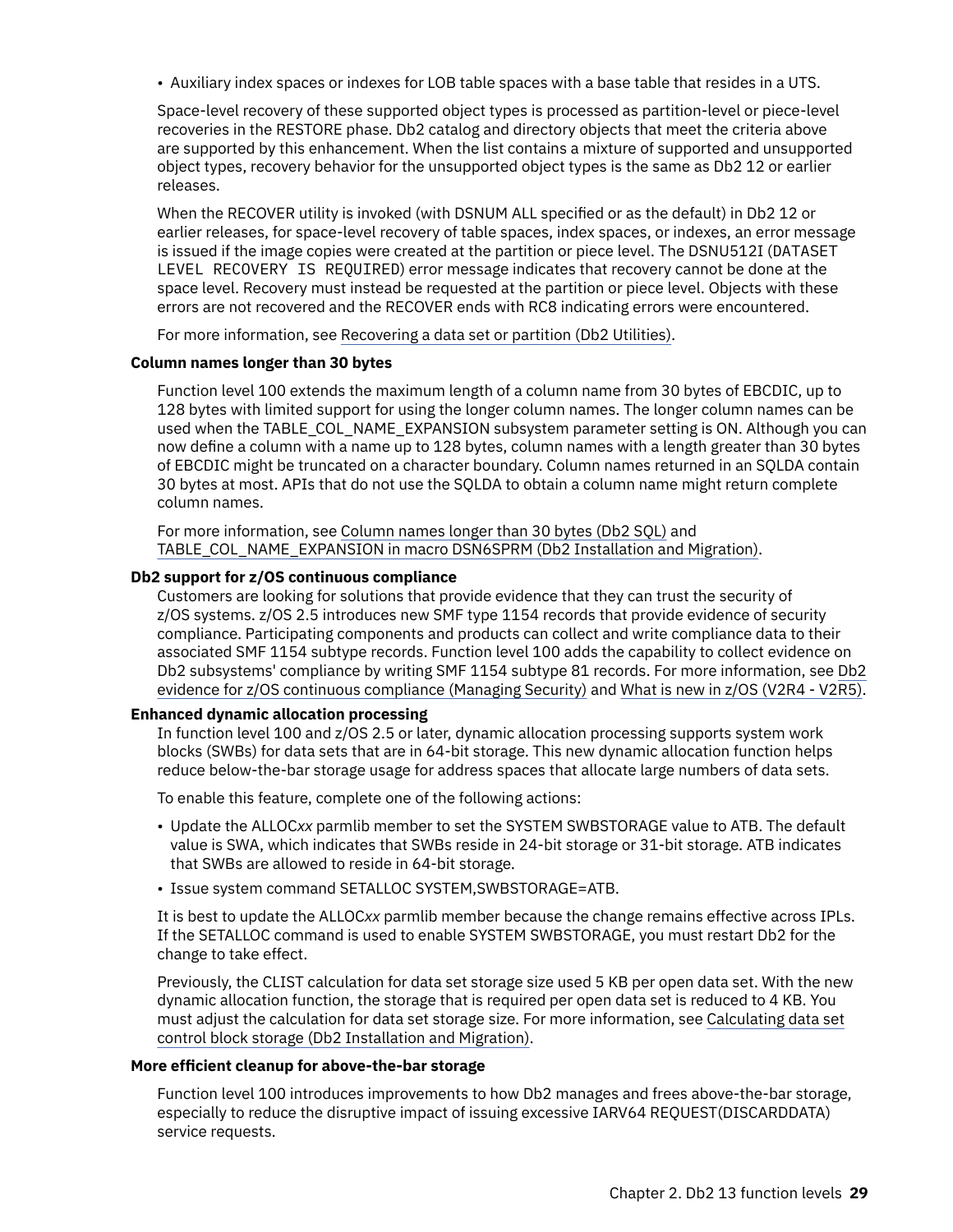<span id="page-35-0"></span>Db2 13 no longer issues the IARV64 REQUEST(DICARDDATA) request during thread deallocation or at certain intervals of COMMIT, and enhanced storage management is no longer controlled by the REALSTORAGE\_MANAGEMENT subsystem parameter, which is also removed. In Db2 13, the storage is returned to the memory object. A system-level timer drives contraction for the memory object to release unused frames back to z/OS. Also, Db2 13 periodically checks the available free frames before the LPAR starts to page (by using the z/OS calculations for available free frames and LO threshold). If this value becomes lower than 5 times the z/OS calculated OK threshold, the memory object contraction is triggered.

### **Accounting information on the longest wait times for common suspension types**

When Db2 transactions take a long time, it is important to determine:

- Where the transaction time is spent.
- Whether the problem is many short suspensions or a few long suspensions.
- Which resources the suspensions are for.

Before this enhancement, detailed performance traces were required to find this information. This enhancement simplifies the diagnosis process by providing information in Db2 accounting records for the longest wait time for a number of common suspension types. The following suspension types are included:

- IRLM lock suspensions
- Db2 internal latch suspensions
- Waits for Db2 synchronous or asynchronous I/O
- Waits for Db2 service tasks
- Waits for page latches

For more information, see [Chapter 9, "IFCID changes," on page 51](#page-56-0) and the DSNWMSGS file.

### **IBM z16 group buffer pool (GBP) residency time**

Starting in function level 100, two new statistics are added to relevant group buffer pool statistics storage areas:

- The average time a data area resides in a storage class before it is reclaimed.
- The average time a directory entry resides in a storage class before it is reclaimed.

These new statistics are supported only if Db2 is installed on z/OS 2.4 or later with necessary PTFs applied. Db2 and the coupling facility must be running on IBM z16 or later processors, and the coupling facility must be at CFLEVEL 25 or higher. For more information, see [CFLEVEL and operating](http://www.ibm.com/support/knowledgecenter/SSLTBW_2.5.0/com.ibm.zos.v2r5.ieaf100/r4cfl.htm) [system level coexistence \(z/OS MVS Setting Up a Sysplex\).](http://www.ibm.com/support/knowledgecenter/SSLTBW_2.5.0/com.ibm.zos.v2r5.ieaf100/r4cfl.htm)

You can access these metrics with the IFCID record trace and the -DISPLAY GROUPBUFFERPOOL command. For more information, see "DSNB820I: Average residency times" in [DSNB750I \(Db2](https://www.ibm.com/docs/en/SSEPEK_13.0.0/msgs/src/tpc/dsnb750i.html) [Messages\).](https://www.ibm.com/docs/en/SSEPEK_13.0.0/msgs/src/tpc/dsnb750i.html)

### **Subsystem parameter simplification**

Function level 100 introduces changes to the default values for various subsystem parameters to match current best practices. It also removes a number of obsolete subsystem parameters. For a list of these changes, see [Chapter 10, "Subsystem parameter changes in Db2 13," on page 55.](#page-60-0)

### **How to migrate to Db2 13 function level 100**

To migrate to Db2 13 function level 100, complete the following tasks:

- 1. In Db2 12, identify and resolve incompatible changes and activate function level 510. You can run the pre-migration job DSNTIJPE in Db2 12 to identify the incompatible changes. For more information, see [Verify Db2 13 premigration activities and activate function level 510 in Db2 12 \(Db2 Installation and](https://www.ibm.com/docs/en/SSEPEK_13.0.0/inst/src/tpc/db2z_verifypremigrate.html) [Migration\).](https://www.ibm.com/docs/en/SSEPEK_13.0.0/inst/src/tpc/db2z_verifypremigrate.html)
- 2. Verify that every member was restarted with the fallback SPE applied in Db2 12.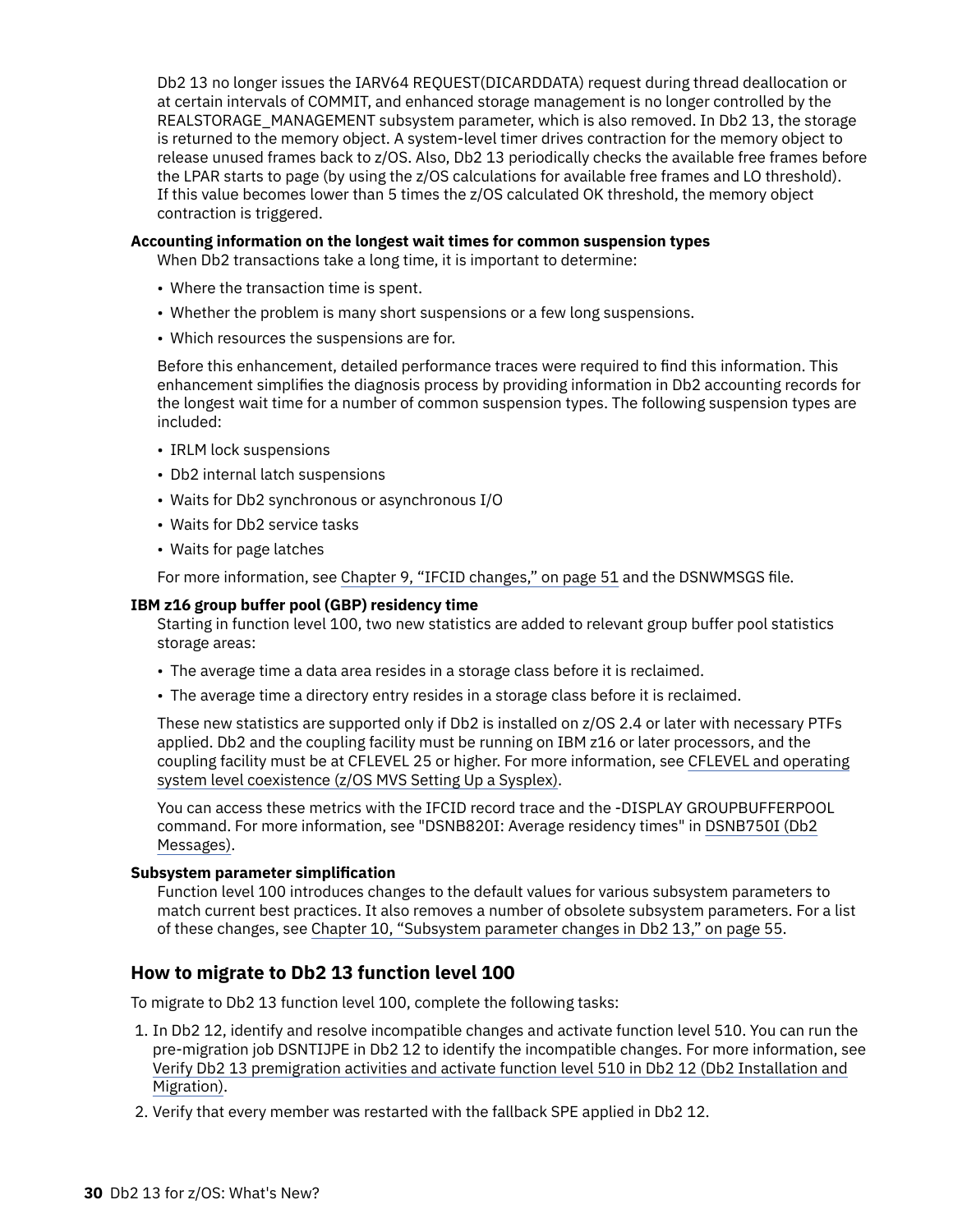**Important:** Inactive members that never started in Db2 12 with the fallback SPE applied cannot start after function level 500 is activated in Db2 13.

3. Migrate the Db2 subsystem or data sharing group to Db2 13, as described in [Migrating your Db2](https://www.ibm.com/docs/en/SSEPEK_13.0.0/inst/src/tpc/db2z_migr2newr.html) [subsystem to Db2 13 \(Db2 Installation and Migration\)](https://www.ibm.com/docs/en/SSEPEK_13.0.0/inst/src/tpc/db2z_migr2newr.html) or [Migrating an existing data sharing group to](https://www.ibm.com/docs/en/SSEPEK_13.0.0/inst/src/tpc/db2z_migrateexistdsgroup.html) [Db2 13 \(Db2 Installation and Migration\)](https://www.ibm.com/docs/en/SSEPEK_13.0.0/inst/src/tpc/db2z_migrateexistdsgroup.html).

#### **Related tasks**

[Activating Db2 13 function levels 500 and 501 \(Db2 Installation and Migration\)](https://www.ibm.com/docs/en/SSEPEK_13.0.0/inst/src/tpc/db2z_activateflmigrate.html)

[Adopting new capabilities in Db2 13 continuous delivery](#page-74-0)

In Db2 13, function levels and application compatibility levels control the adoption of most new capabilities by Db2 subsystems and Db2 applications.

### **Related reference**

[-ACTIVATE \(Db2\) \(Db2 Commands\)](https://www.ibm.com/docs/en/SSEPEK_13.0.0/comref/src/tpc/db2z_cmd_activate.html)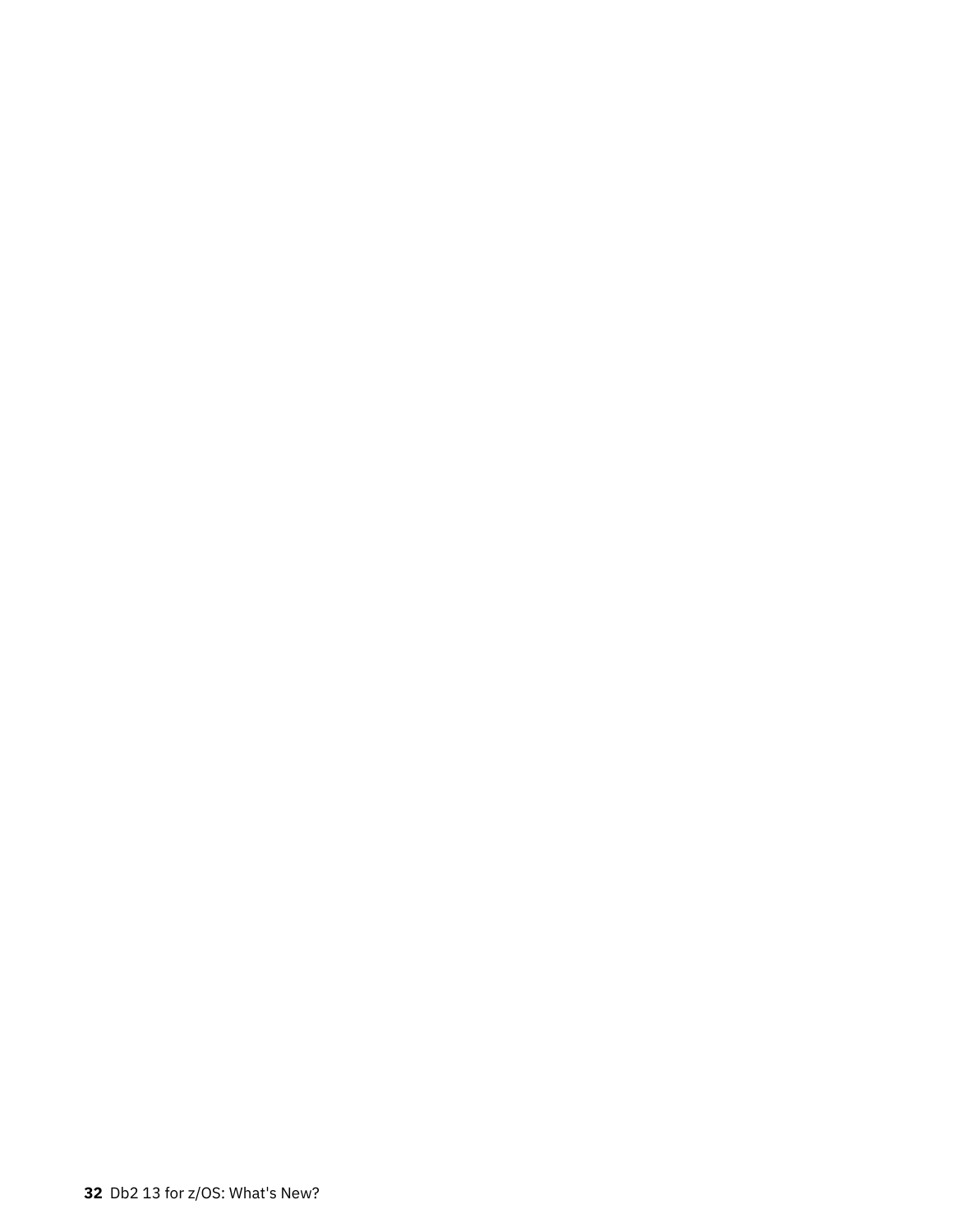# <span id="page-38-0"></span>**Part 2. Changes to plan for in Db2 13**

Use this information when you are planning migration to Db2 13 and for planning to adopt new capabilities that Db2 13 introduces.

**Db2 for z/OS News from the Lab blog:** See the [Db2 for z/OS News from the Lab blog](https://community.ibm.com/community/user/hybriddatamanagement/communities/community-home/recent-community-blogs?communitykey=621c2a2a-01f9-4b57-992f-36ed7432e3bb) for the latest news about new capabilities and enhancements in Db2 for z/OS continuous delivery, from the IBM experts who design, build, test, and support Db2

#### [Subscribe today!](https://community.ibm.com/community/user/hybriddatamanagement/viewdocument/db2znews-blog-subscribe?CommunityKey=621c2a2a-01f9-4b57-992f-36ed7432e3bb)

This section contains information about incompatible changes that might impact your migration to Db2 13 or the activation of Db2 13 function levels. It also contains summaries of the changes that Db2 13 introduces, including separate sections for changes in the Db2 13 initial release and changes in higher function levels. It also summarizes function the Db2 13 no longer supports, and deprecated function that remains supported, but might be removed eventually.

#### **Related reference**

[New, changed, and deleted codes \(Db2 Codes\)](https://www.ibm.com/docs/en/SSEPEK_13.0.0/codes/src/tpc/db2z_codeschangelist.html) [New, changed, and deleted messages \(Db2 Messages\)](https://www.ibm.com/docs/en/SSEPEK_13.0.0/msgs/src/tpc/db2z_msgschangelist.html)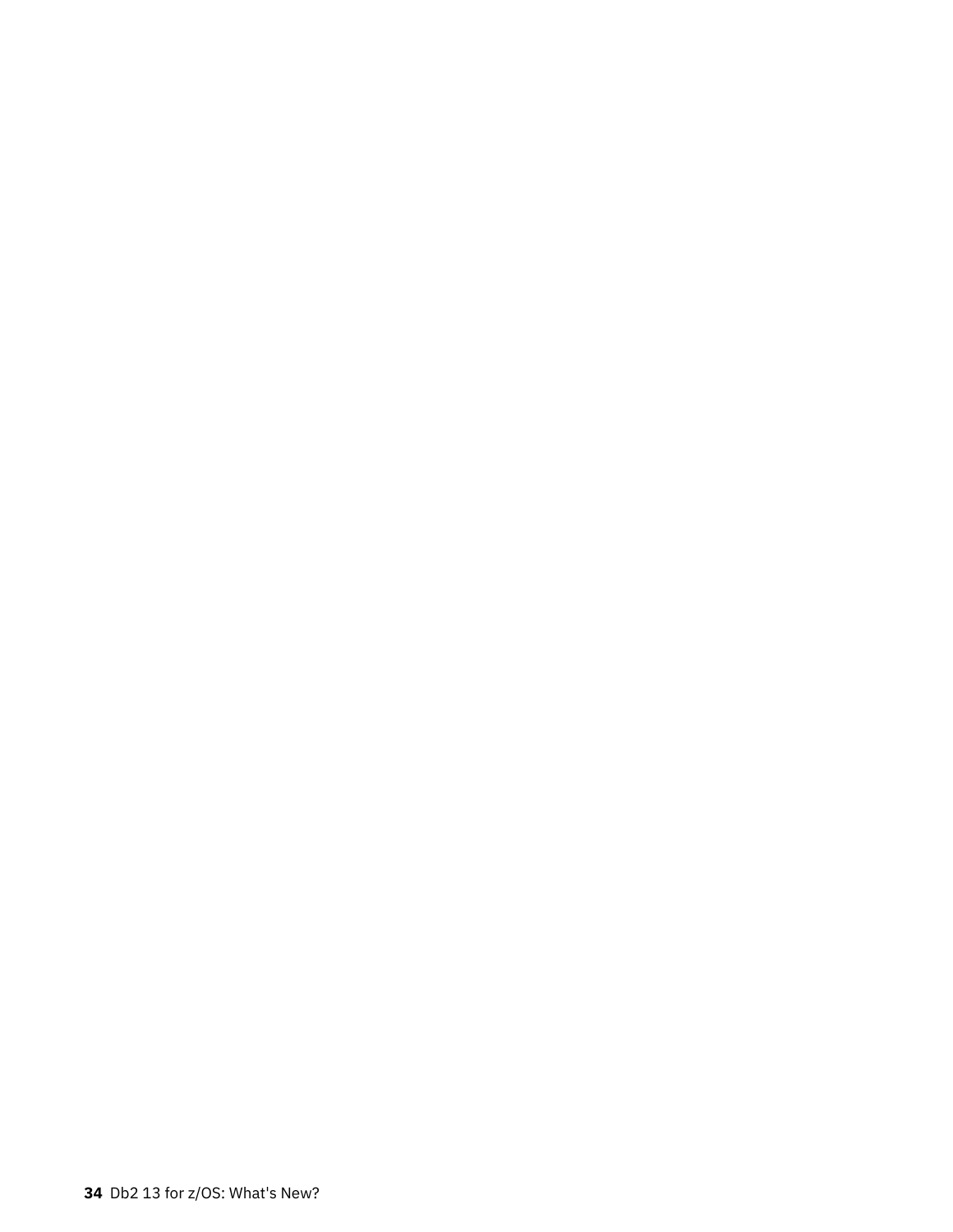# <span id="page-40-0"></span>**Chapter 3. Incompatible changes in Db2 13**

Before migrating your Db2 12 subsystem to Db2 13, applying maintenance in Db2 13, or activating higher function levels, familiarize yourself with incompatible changes that might impact your Db2 environment. Plan to resolve any such applicable incompatible changes that apply to your Db2 environment before or during the Db2 13 migration process, or before applying maintenance.

| <b>Function level</b> | <b>Explanation and possible impact</b>                                                                                                                                                                                                                                                                                                                                                                                                                                                                                                                                                                                                                                                                                                                                                                                                                                                                                                                                                                                                                                       | <b>Actions to take</b>                                                                                                                                                                                                                                                                                                                                                                                                                                                                                                                                                                                                                                                                |
|-----------------------|------------------------------------------------------------------------------------------------------------------------------------------------------------------------------------------------------------------------------------------------------------------------------------------------------------------------------------------------------------------------------------------------------------------------------------------------------------------------------------------------------------------------------------------------------------------------------------------------------------------------------------------------------------------------------------------------------------------------------------------------------------------------------------------------------------------------------------------------------------------------------------------------------------------------------------------------------------------------------------------------------------------------------------------------------------------------------|---------------------------------------------------------------------------------------------------------------------------------------------------------------------------------------------------------------------------------------------------------------------------------------------------------------------------------------------------------------------------------------------------------------------------------------------------------------------------------------------------------------------------------------------------------------------------------------------------------------------------------------------------------------------------------------|
| V13R1M100             | Automatic rebind of plans and<br>packages created before Db2 11<br>Migration-related automatic binds (also<br>called "autobinds") occur in Db2<br>13 because it cannot use runtime<br>structures from a plan or package that<br>was last bound in a release earlier than<br>Db2 11. Plans and packages that were<br>bound in Db2 12 can run in Db2 13,<br>without the risk of migration-related<br>autobinds. However, plans and packages<br>that are bound in Db2 13 cannot run on<br>Db2 12 members without an autobind in<br>Db2 12.<br>If you specify YES or COEXIST for<br>the ABIND subsystem parameter, Db2<br>13 automatically rebinds plans and<br>packages that were bound before Db2<br>11 when Db2 executes the packages.<br>If you specify NO for the<br>ABIND subsystem parameter, negative<br>SQLCODEs are returned for each<br>attempt to run a package or plan that<br>was bound before Db2 11. SQLCODE<br>-908, SQLSTATE 23510 is returned<br>for packages, and SQLCODE -923,<br>SQLSTATE 57015 is returned for plans<br>until they are rebound in Db2 13. | Rebind all packages that were last<br>bound before Db2 11 in Db2 12, before<br>you migrate to Db2 13. This action is<br>required for any packages run in the<br>last 18 months, before you can migrate<br>to Db2 13. For more information, see<br>Verify Db2 13 premigration activities<br>and activate function level 510 in Db2<br>12 (Db2 Installation and Migration).<br>For more information about the impacts<br>that migration-related automatic<br>rebinds can have in your Db2<br>environment and actions that you can<br>take to avoid them, see Rebind old<br>plans and packages in Db2 12 to avoid<br>disruptive autobinds in Db2 13 (Db2<br>Installation and Migration). |
| V13R1M100             | <b>Removed subsystem parameters</b>                                                                                                                                                                                                                                                                                                                                                                                                                                                                                                                                                                                                                                                                                                                                                                                                                                                                                                                                                                                                                                          | Before migrating to Db2 13:                                                                                                                                                                                                                                                                                                                                                                                                                                                                                                                                                                                                                                                           |
|                       | Db2 13 enforces use of the default<br>setting for several removed subsystem<br>parameters. For the list of these<br>subsystem parameters, see Chapter 10,<br>"Subsystem parameter changes in Db2<br>13," on page 55.<br>A Db2 12 environment that uses a<br>different setting than is enforced in<br>Db2 13 might encounter problems at a<br>migration, especially in Db2 data sharing<br>coexistence, where some members run<br>on Db2 12 while others are already<br>migrated to Db2 13.                                                                                                                                                                                                                                                                                                                                                                                                                                                                                                                                                                                   | 1. Review the list of removed<br>subsystem parameters, and the<br>settings enforced by Db2 13.<br>2. If your Db2 12 environment uses<br>different settings, evaluate the<br>potential impact of the new setting<br>to your environment, and make any<br>necessary changes.<br>3. Ensure that your subsystem<br>parameters module runs with the<br>new settings before migrating to Db2<br>13.                                                                                                                                                                                                                                                                                         |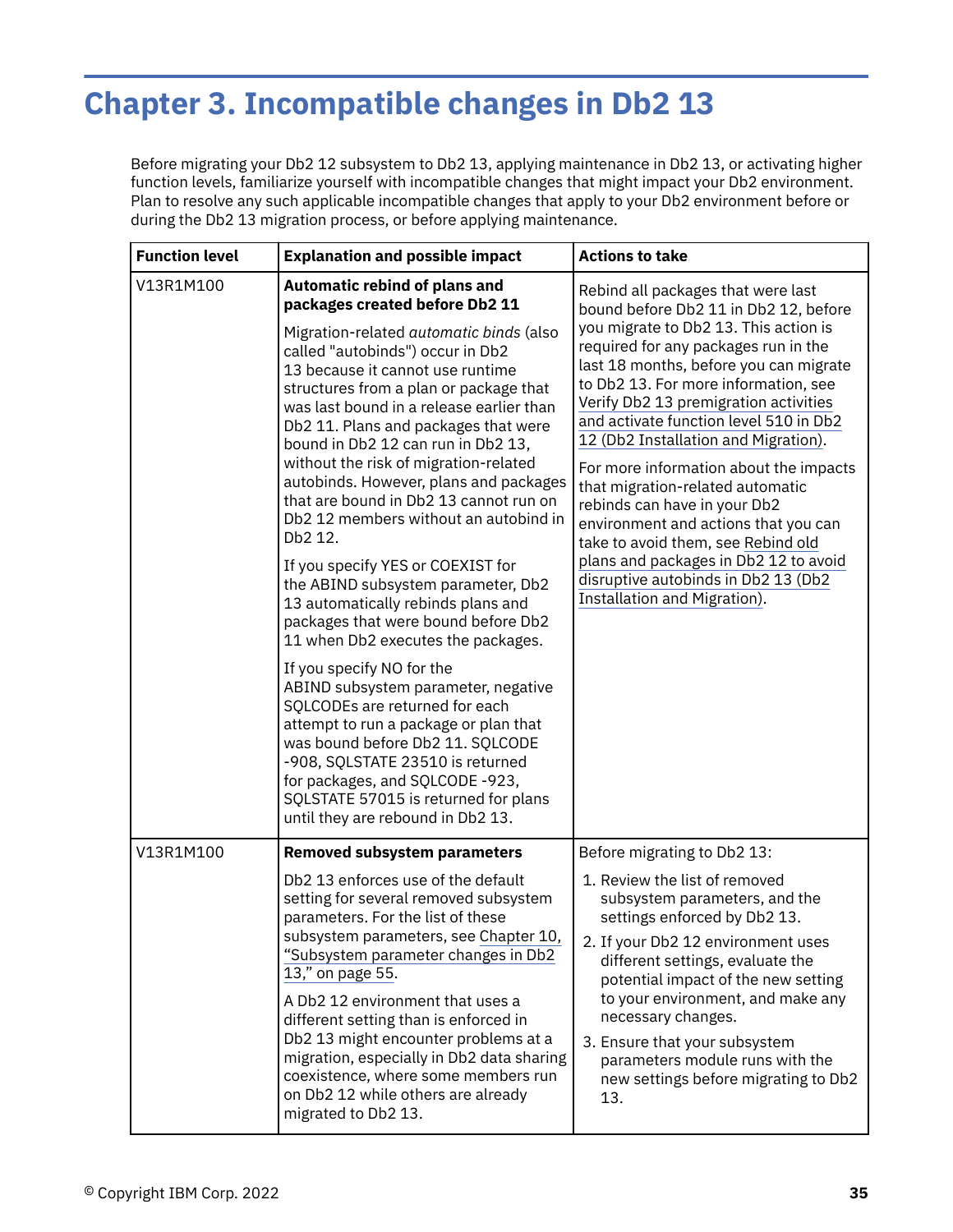| <b>Function level</b> | <b>Explanation and possible impact</b>                                                                           | <b>Actions to take</b>                                                                                                                                                                              |
|-----------------------|------------------------------------------------------------------------------------------------------------------|-----------------------------------------------------------------------------------------------------------------------------------------------------------------------------------------------------|
| V13R1M100             | <b>Removal of DDF COMPATIBILITY</b><br>Db2 13 always operates as if this<br>subsystem parameter setting is null. | If the DDF COMPATIBILITY subsystem<br>parameter is set to any non-null value<br>in Db2 12, evaluate and make any<br>necessary changes so that you can set<br>it to null before migrating to Db2 13. |

#### **Related concepts**

[Changes to plan for in Db2 13](#page-38-0)

Use this information when you are planning migration to Db2 13 and for planning to adopt new capabilities that Db2 13 introduces.

### **Related reference**

[Deprecated function in Db2 13](#page-70-0)

Certain capabilities that Db2 13 for z/OS supports are *deprecated*, meaning that their use is discouraged. Although they remain supported except as noted below in Db2 13, support is likely to be removed eventually.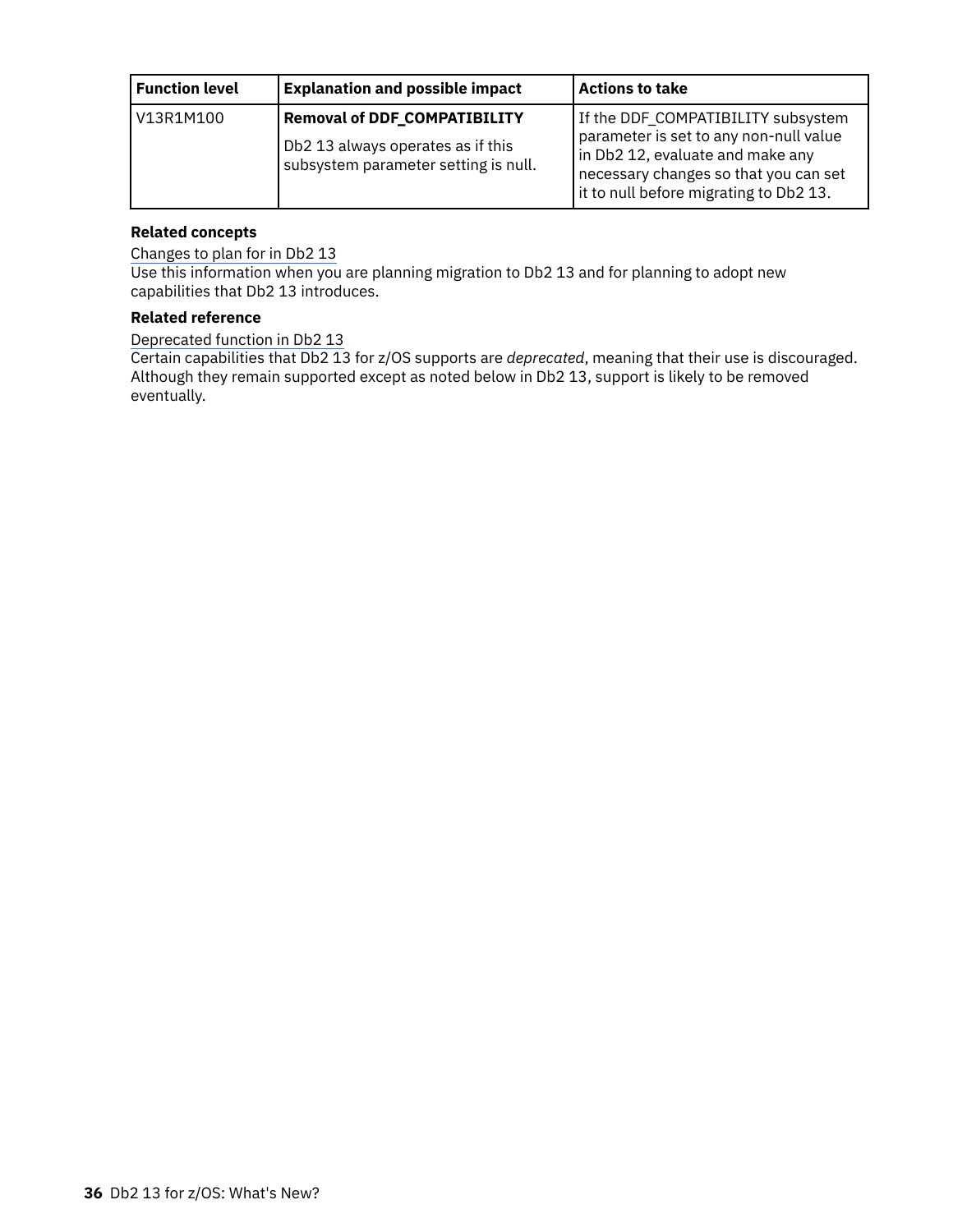# **Chapter 4. Storage changes in Db2 13**

Db2 13 introduces changes to the storage configuration for a Db2 for z/OS installation.

#### **More efficient cleanup for above-the-bar storage**

Function level 100 introduces improvements to how Db2 manages and frees above-the-bar storage, especially to reduce the disruptive impact of issuing excessive IARV64 REQUEST(DISCARDDATA) service requests.

Db2 13 no longer issues the IARV64 REQUEST(DICARDDATA) request during thread deallocation or at certain intervals of COMMIT, and enhanced storage management is no longer controlled by the REALSTORAGE\_MANAGEMENT subsystem parameter, which is also removed. In Db2 13, the storage is returned to the memory object. A system-level timer drives contraction for the memory object to release unused frames back to z/OS. Also, Db2 13 periodically checks the available free frames before the LPAR starts to page (by using the z/OS calculations for available free frames and LO threshold). If this value becomes lower than 5 times the z/OS calculated OK threshold, the memory object contraction is triggered.

#### **Improved storage monitoring and contraction**

Function level 100 introduces the following enhancements to provide storage constraint relief:

- When below-the-bar Db2 storage consumption exceeds 64-percent threshold, Db2 automatically begins contraction of private storage pools.
- When extended common service area (ECSA) storage consumption exceeds the 85-percent threshold, Db2 automatically begins contraction of storage pools that are allocated in the ECSA.

In both cases, the storage contraction stops after storage consumption drops below the threshold.

This enhancement optimizes Db2 13 and improves its performance without changing how you configure, monitor, and use Db2.

#### **Reduced ECSA storage use for distributed data facility (DDF) processing**

Function level 100 reduces the amount of ECSA storage that is used for processing DDF threads to be equivalent to processing local threads. The previous recommendation was an extra 2 KB per DDF thread. For more information, see [Calculating the storage requirement for the extended common](https://www.ibm.com/docs/en/SSEPEK_13.0.0/inst/src/tpc/db2z_calcecsastgreq.html) [service area \(Db2 Installation and Migration\)](https://www.ibm.com/docs/en/SSEPEK_13.0.0/inst/src/tpc/db2z_calcecsastgreq.html).

#### **Reduced ECSA storage for IFI buffers**

Db2 13 reduces the use of ECSA storage for IFI buffers from a maximum of 50 MB to a fixed 8 MB.

Function level 100 reduces the use of ECSA storage for IFI buffers to a maximum of 25 MB. Then, after function level 500 is first activated, it is further reduced to 8 MB. The storage behavior that is introduced in function level 500 continues even if you later activate function level 100\*.

To compensate for the reduction in ECSA storage, you must set aside an extra 50 MB for HVCOMMON and 25 MB for private storage. You can reduce the ECSA storage after function level 500 is activated and Db2 starts using the new storage pools. When Db2 uses the new storage pools, the use of ECSA for the retrieval of IFI records noticeably decreases. You can monitor use of the new storage pools by starting the statistics trace to collect IFCID 0225. Then, you can check the SHARED / COMMON storage summary report in the formatted IDCID 225 SMF trace record.

For more information about ECSA storage requirements, see [Calculating the storage requirement for](https://www.ibm.com/docs/en/SSEPEK_13.0.0/inst/src/tpc/db2z_calcecsastgreq.html) [the extended common service area \(Db2 Installation and Migration\)](https://www.ibm.com/docs/en/SSEPEK_13.0.0/inst/src/tpc/db2z_calcecsastgreq.html).

#### **Reduced agent local below-the-bar (BTB) storage**

Starting in function level 100, Db2 supports a greater number of concurrent threads, by using abovethe-bar (ATB) agent-local storage for statement text and attribute strings for dynamic SQL statements. In earlier releases, Db2 kept a copy of dynamic SQL statement text and attribute strings in agent local below-the-bar (BTB) storage while the statement is being prepared and executed.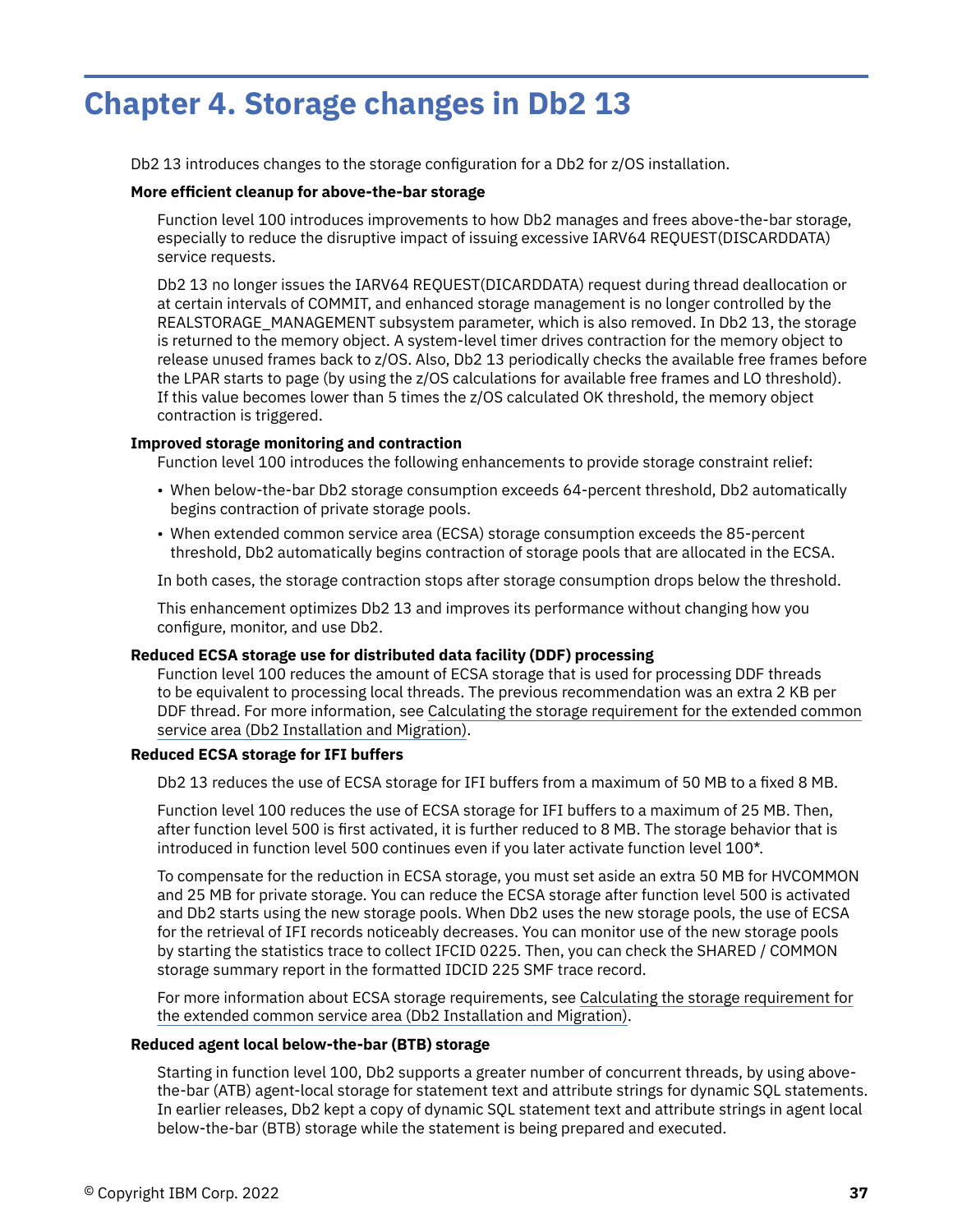For any specific thread, multiple dynamic SQL statements can be executing depending on the nesting level. The maximum length of an SQL statement is 2 MB, but much more storage can be allocated and the consumption of BTB storage could prevent the number of threads from scaling.

This enhancement optimizes Db2 13 and improves its performance without changing how you configure, monitor, and use Db2.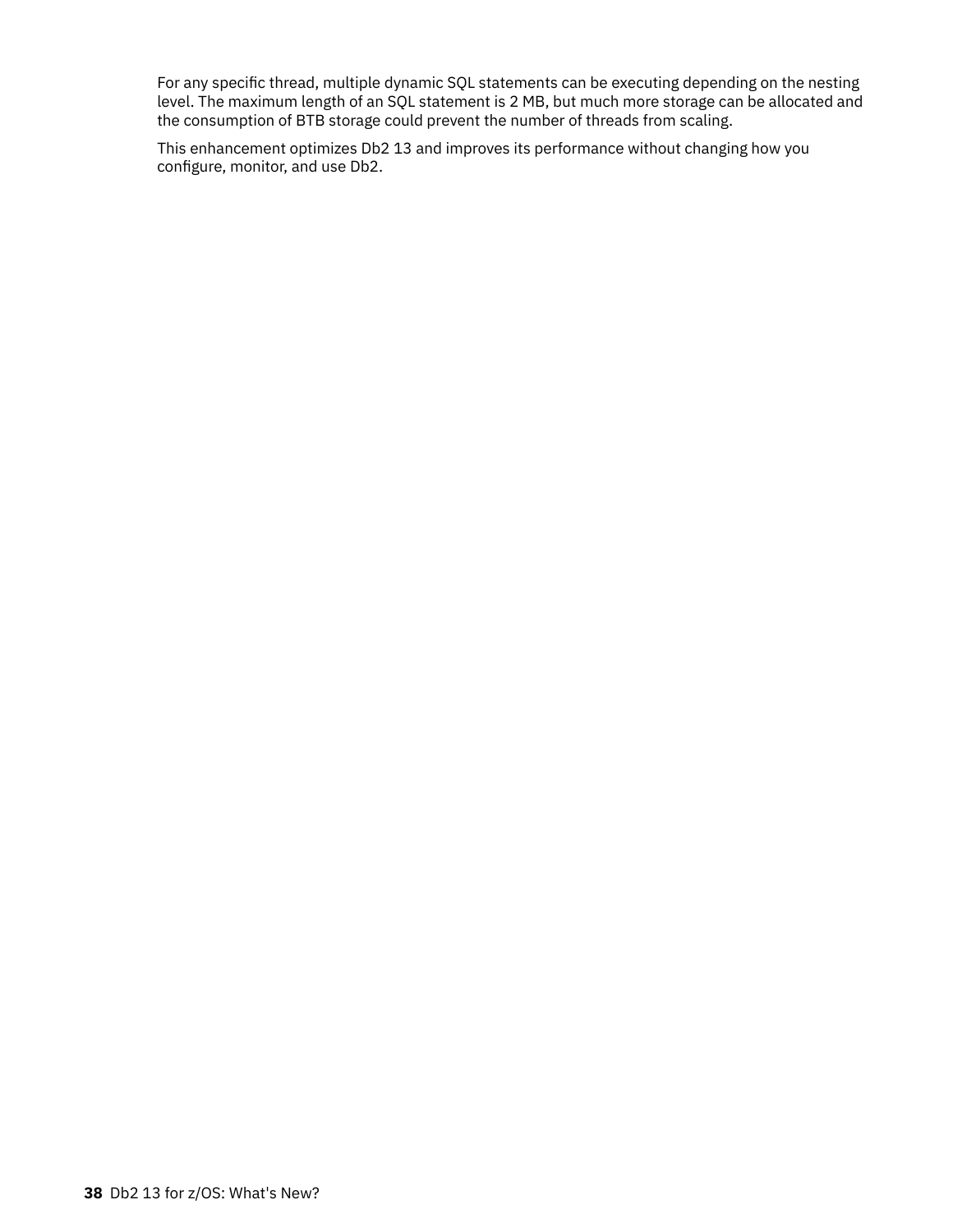# **Chapter 5. Command changes in Db2 13**

You can use this information to plan for changes in Db2 and related commands at migration to Db2 13 and in continuous delivery.

## **Command changes in function level 100**

The following changes to commands take effect when you migrate to function level 100 in Db2 13. Db2 starts at function level 100 (V13R1M100) during migration to Db2 13, and fallback and coexistence with Db2 12 in data sharing remain possible. Many new capabilities in Db2 13 remain unavailable.

| <b>Command</b>                       | <b>Change introduced</b>                                                                                                                                                                                                                                                                                                   | <b>APAR</b> | <b>Incompatibl</b><br>e change? |
|--------------------------------------|----------------------------------------------------------------------------------------------------------------------------------------------------------------------------------------------------------------------------------------------------------------------------------------------------------------------------|-------------|---------------------------------|
| -START TRACE (Db2) (Db2<br>Commands) | IFCID 0369 is added to statistics trace<br>class 1. When - START TRACE (STAT)<br>is issued without the CLASS parameter or<br>with the CLASS(1) parameter, IFCID 0369<br>is activated by default. For compatibility<br>with previous Db2 releases, statistics class<br>9, which contains IFCID 0369, is still<br>available. | None        | No                              |

For more information about these changes, see ["Function level 100 \(for migrating to Db2 13 - May 2022\)"](#page-29-0) [on page 24.](#page-29-0)

### **Related information**

[About Db2 and related commands \(Db2 Commands\)](https://www.ibm.com/docs/en/SSEPEK_13.0.0/comref/src/tpc/db2z_commanddescriptions.html)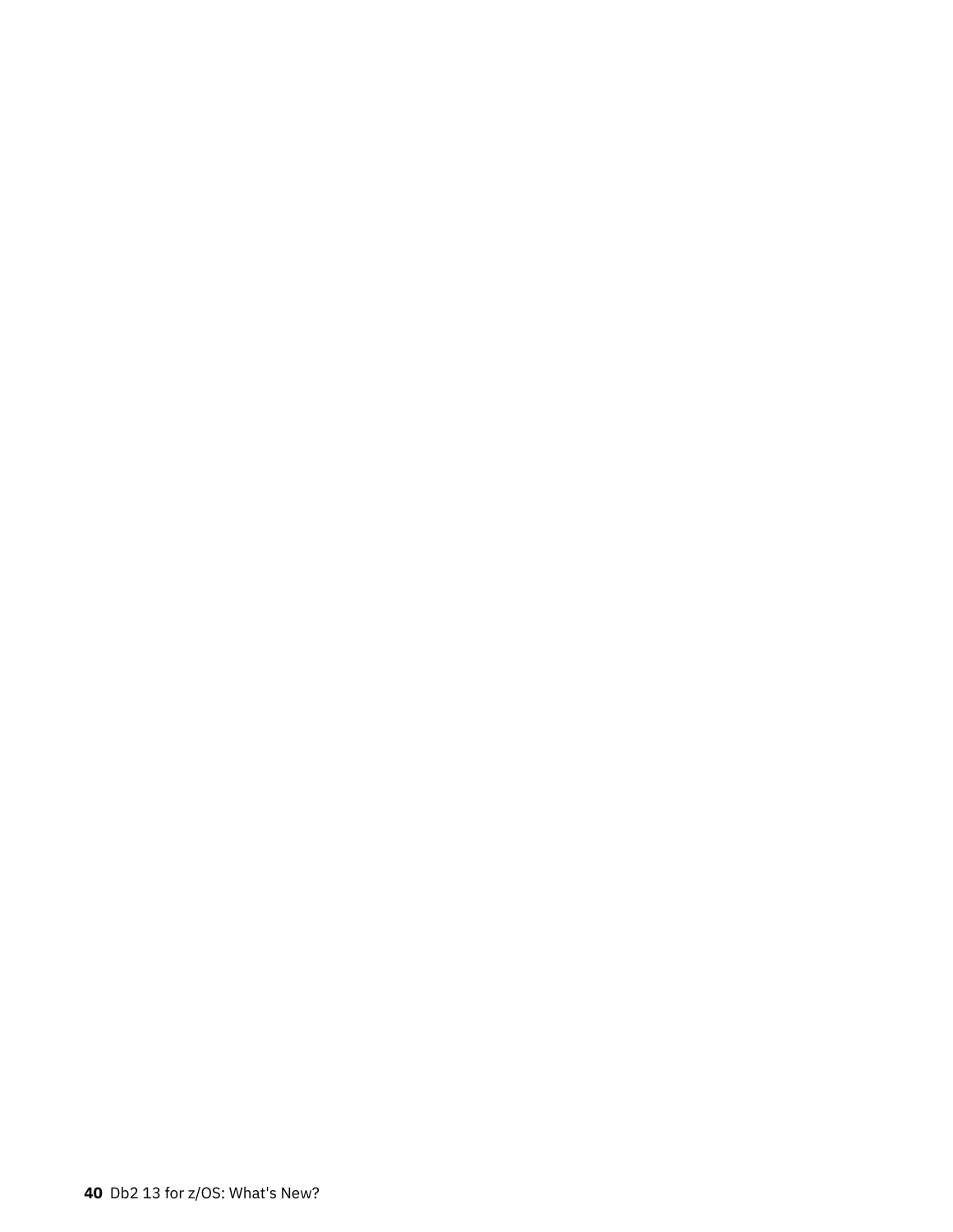# **Chapter 6. SQL changes in Db2 13**

You can use this information to plan for SQL changes at migration to Db2 13 and in continuous delivery.

## **SQL changes in function level 501**

The following SQL changes take effect in Db2 13 for applications that run at application compatibility V13R1M501 or higher. Function level 501 (V13R1M501) is the first opportunity after migration to Db2 13 for applications to use new features and capabilities that depend on catalog changes in Db2 13.

| <b>SQL element</b>                                                                          | <b>Change introduced</b> | Incompatibl<br>e change? |
|---------------------------------------------------------------------------------------------|--------------------------|--------------------------|
| DEADLOCK_RESOLUTION_P   New built-in global variable<br>RIORITY built-in global<br>variable |                          | No                       |
|                                                                                             |                          |                          |

For more information about these changes, see ["Function level 500 \(for migrating to Db2 13 - May 2022\)"](#page-24-0) [on page 19.](#page-24-0)

## **SQL changes in function level 500**

The following SQL changes take effect in Db2 13 for applications that run at application compatibility V13R1M500 or higher. Activating function level 500 (V13R1M500) prevents coexistence with and fallback to Db2 12. Function level 500 is also the first opportunity for applications to use many of the new capabilities in Db2 13. However, new capabilities that depend on Db2 13 catalog changes remain unavailable.

| <b>SQL element</b>                                           | <b>Change introduced</b>                                                                                                          | Incompatibl<br>e change? |
|--------------------------------------------------------------|-----------------------------------------------------------------------------------------------------------------------------------|--------------------------|
| <b>ALTER FUNCTION (compiled</b><br>SQL scalar) (Db2 SQL)     | New clauses: AS ROLE or AS USER on the PACKAGE<br><b>OWNER clause</b>                                                             | <b>No</b>                |
| ALTER PROCEDURE (SQL -<br>native) (Db2 SQL)                  | New clauses: AS ROLE or AS USER on the PACKAGE<br><b>OWNER clause</b>                                                             | N <sub>0</sub>           |
| <b>CREATE FUNCTION</b><br>(compiled SQL scalar) (Db2<br>SQL) | New clauses: AS ROLE or AS USER on the PACKAGE<br><b>OWNER clause</b>                                                             | N <sub>0</sub>           |
| <b>CREATE PROCEDURE (SQL -</b><br>native) (Db2 SQL)          | New clauses: AS ROLE or AS USER on the PACKAGE<br><b>OWNER clause</b>                                                             | No                       |
| ALTER TABLE (Db2 SQL)                                        | New clause: ALTER PARTITIONING TO PARTITION BY<br>RANGE<br>New concurrency behavior when the DATA CAPTURE<br>clause is specified. | No                       |
| <b>CREATE TABLESPACE (Db2</b><br>SQL)                        | The default value for the MAXPARTITIONS clause is<br>changed from 256 to 254.                                                     | No                       |
| <b>SET CURRENT LOCK</b><br>TIMEOUT                           | New statement                                                                                                                     | No                       |
| <b>CURRENT LOCK TIMEOUT</b><br>special register              | New special register                                                                                                              | <b>No</b>                |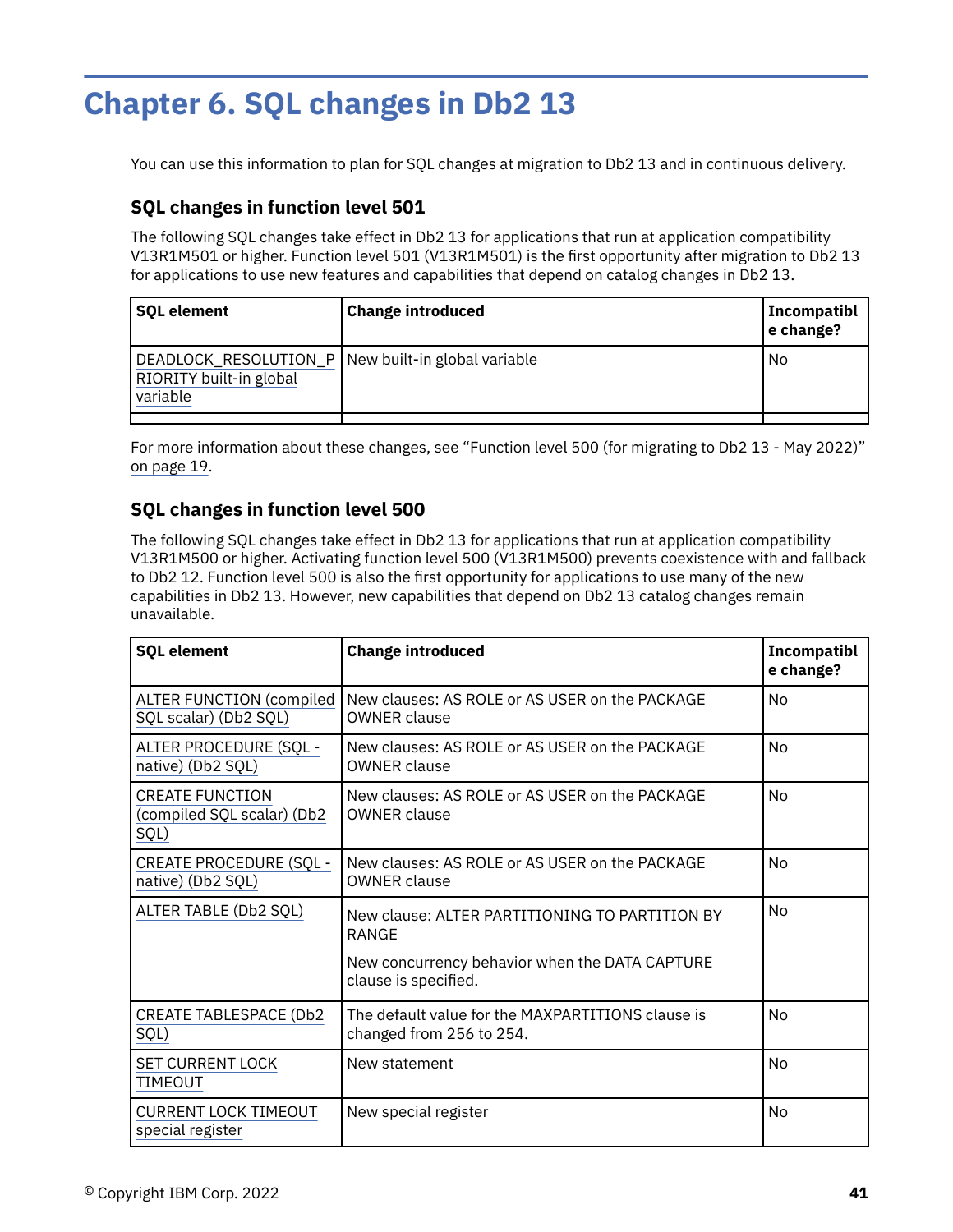| <b>SQL element</b>  | <b>Change introduced</b> | Incompatibl<br>e change? |
|---------------------|--------------------------|--------------------------|
| AI_ANALOGY          | New built-in function    | No                       |
| AI_SEMANTIC_CLUSTER | New built-in function    | No                       |
| AI SIMILARITY       | New built-in function    | No                       |

For more information about these changes, see ["Function level 500 \(for migrating to Db2 13 - May 2022\)"](#page-24-0) [on page 19.](#page-24-0)

# **SQL changes in function level 100**

The following SQL changes take effect in Db2 13 for applications that run at application compatibility V13R1M100 or higher. Db2 starts at function level 100 (V13R1M100) during migration to Db2 13, and fallback and coexistence with Db2 12 in data sharing remain possible. Many new capabilities in Db2 13 remain unavailable.

| <b>SQL element</b>                    | <b>Change introduced</b>                                                                                                                                                                                                                                                                                                                                                                                                                                                                                                                                                                                                                              | <b>APAR</b> | <b>Incompatibl</b><br>e change? |
|---------------------------------------|-------------------------------------------------------------------------------------------------------------------------------------------------------------------------------------------------------------------------------------------------------------------------------------------------------------------------------------------------------------------------------------------------------------------------------------------------------------------------------------------------------------------------------------------------------------------------------------------------------------------------------------------------------|-------------|---------------------------------|
| Column names longer than<br>30 bytes  | Function level 100 extends the maximum<br>length of a column name from 30 bytes<br>of EBCDIC, up to 128 bytes with limited<br>support for using the longer column names.<br>The longer column names can be used<br>when the TABLE_COL_NAME_EXPANSION<br>subsystem parameter setting is ON.<br>Although you can now define a column with<br>a name up to 128 bytes, column names<br>with a length greater than 30 bytes of<br>EBCDIC might be truncated on a character<br>boundary. Column names returned in an<br>SQLDA contain 30 bytes at most. APIs<br>that do not use the SQLDA to obtain<br>a column name might return complete<br>column names. | None        | <b>No</b>                       |
| <b>CREATE TABLE statement</b>         | The PAGESET_PAGENUM subsystem<br>parameter specifies the default for<br>the PAGENUM option, and its default<br>value is changed from ABSOLUTE<br>to RELATIVE. see PAGE SET PAGE<br>NUMBERING field (PAGESET_PAGENUM<br>subsystem parameter) (Db2 Installation<br>and Migration).                                                                                                                                                                                                                                                                                                                                                                      | None        | <b>No</b>                       |
| <b>CREATE TABLESPACE</b><br>statement | The PAGESET_PAGENUM subsystem<br>parameter specifies the default for<br>the PAGENUM option, and its default<br>value is changed from ABSOLUTE<br>to RELATIVE. see PAGE SET PAGE<br>NUMBERING field (PAGESET_PAGENUM<br>subsystem parameter) (Db2 Installation<br>and Migration).                                                                                                                                                                                                                                                                                                                                                                      | None        | <b>No</b>                       |

For more information about these changes, see ["Function level 100 \(for migrating to Db2 13 - May 2022\)"](#page-29-0) [on page 24.](#page-29-0)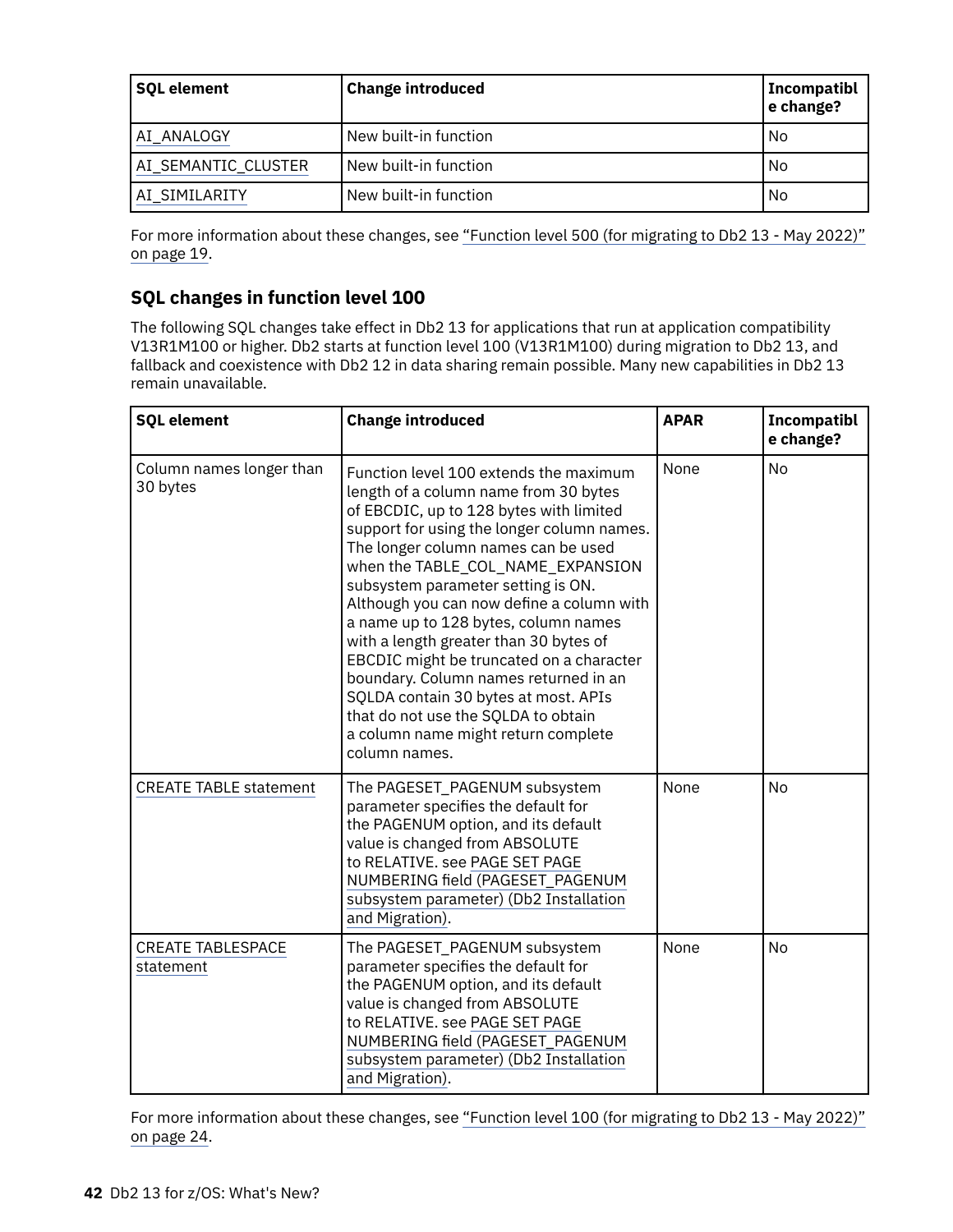## **Related reference**

[Statements \(Db2 SQL\)](https://www.ibm.com/docs/en/SSEPEK_13.0.0/sqlref/src/tpc/db2z_sql_statementsintro.html) [Reserved words \(Db2 SQL\)](https://www.ibm.com/docs/en/SSEPEK_13.0.0/sqlref/src/tpc/db2z_reservedwords.html)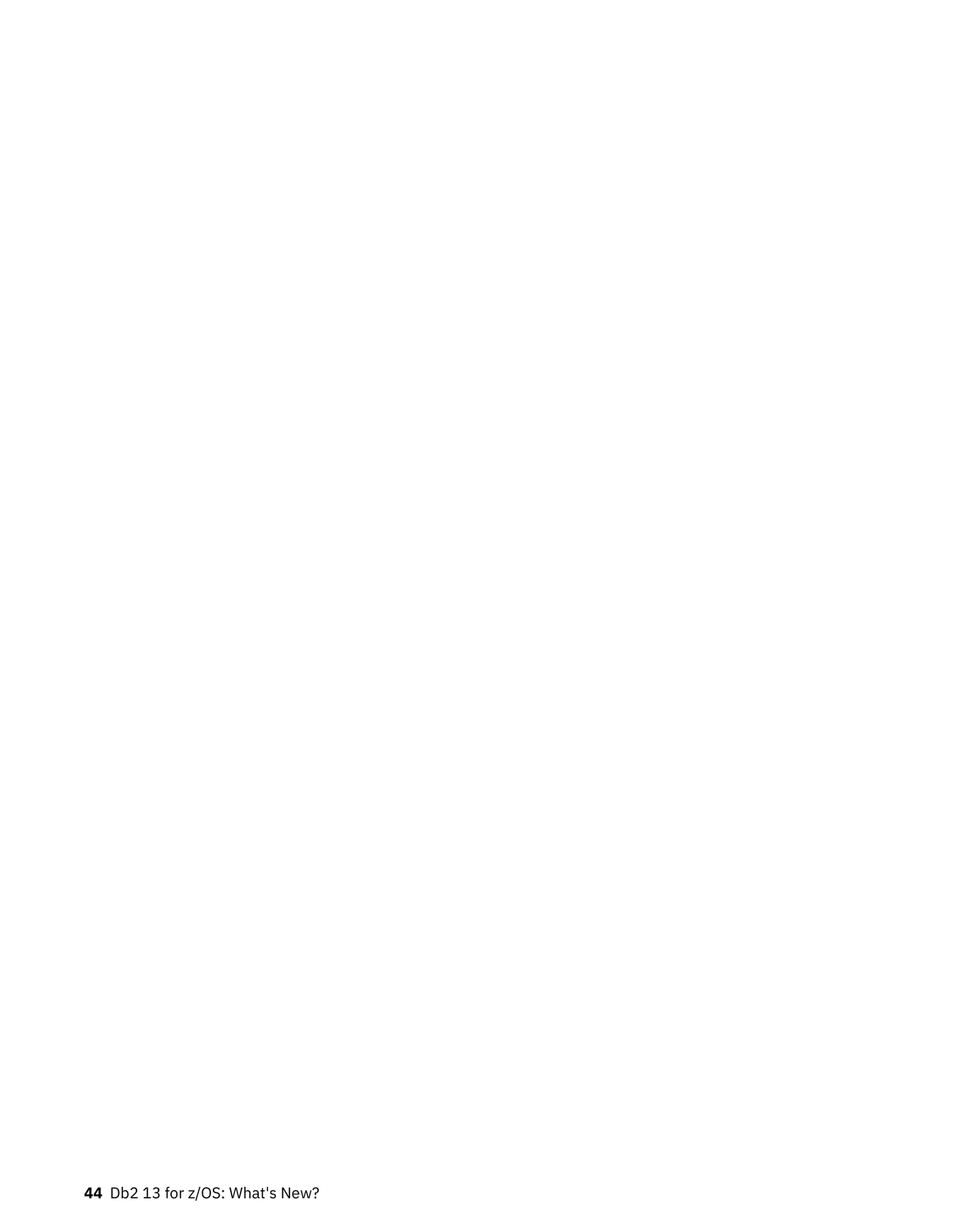# **Chapter 7. Utility changes in Db2 13**

You can use this information to plan for Db2 Utilities changes at migration to Db2 13 and in continuous delivery.

## **Utility changes in function level 500**

The following changes take effect when you activate function level 500 in Db2 13. Activating function level 500 (V13R1M500) prevents coexistence with and fallback to Db2 12. Function level 500 is also the first opportunity for applications to use many of the new capabilities in Db2 13. However, new capabilities that depend on Db2 13 catalog changes remain unavailable.

| <b>Utility</b>   | <b>Change introduced</b>                                                            | Incompatibl<br>e change? |
|------------------|-------------------------------------------------------------------------------------|--------------------------|
| LOAD             | New option: TABLESAMPLE SYSTEM                                                      | No                       |
| REORG INDEX      | NOSYSUT1 is now the default when SHRLEVEL REFERENCE   No<br>or CHANGE is specified. |                          |
| REORG TABLESPACE | New option: TABLESAMPLE SYSTEM                                                      | No                       |

For more information about these changes, see ["Function level 500 \(for migrating to Db2 13 - May 2022\)"](#page-24-0) [on page 19.](#page-24-0)

## **Utility changes in function level 100**

The following changes take effect when you migrate to function level 500 in Db2 13. Db2 starts at function level 100 (V13R1M100) during migration to Db2 13, and fallback and coexistence with Db2 12 in data sharing remain possible. Many new capabilities in Db2 13 remain unavailable.

| <b>Utility</b> | <b>Change introduced</b>                                                                                                                                                                                                         | <b>APAR</b> | <b>Incompatibl</b><br>e change? |
|----------------|----------------------------------------------------------------------------------------------------------------------------------------------------------------------------------------------------------------------------------|-------------|---------------------------------|
| <b>RECOVER</b> | For certain object types, the RECOVER<br>utility is enhanced to support space level<br>recovery (where DSNUM ALL is specified or<br>is the default), even when the image copies<br>were created at the partition or piece level. | None        | No                              |
| REPAIR         | New option values:<br>• TYPE X'4002<br>• SUBTYPE 'X'000A'                                                                                                                                                                        | None        | No                              |

For more information about these changes, see ["Function level 100 \(for migrating to Db2 13 - May 2022\)"](#page-29-0) [on page 24.](#page-29-0)

### **Related concepts**

[Basic information about Db2 utilities \(Db2 Utilities\)](https://www.ibm.com/docs/en/SSEPEK_13.0.0/ugref/src/tpc/db2z_introutilities.html)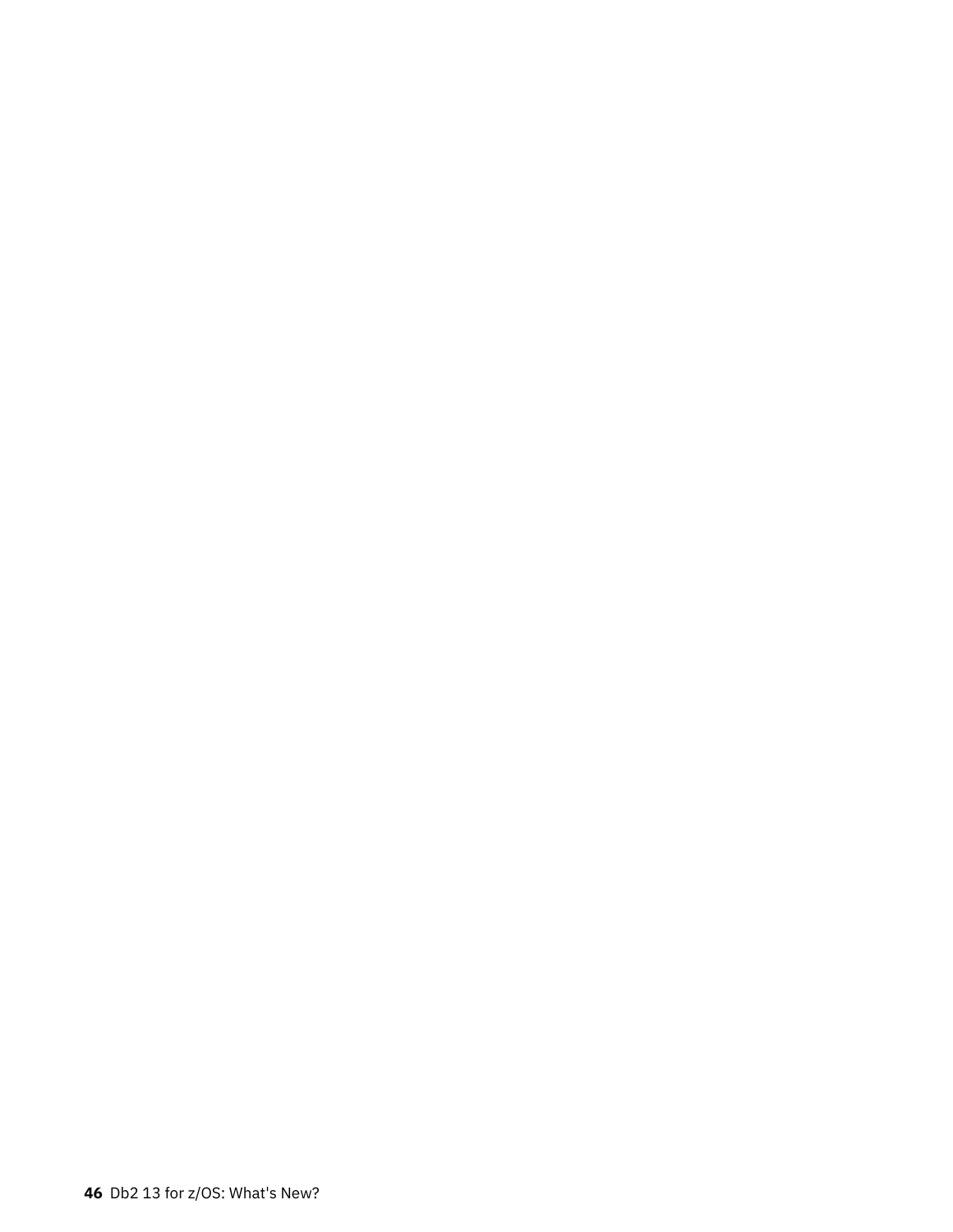# **Chapter 8. Catalog changes in Db2 13**

You can use this information to plan for catalog changes at migration to Db2 13 and in continuous delivery.

# **Catalog changes in catalog level V13R1M501**

The following catalog changes take effect in Db2 13 when you tailor the Db2 catalog for function level 501 activation.

| <b>Catalog object</b>                                                                             | <b>Change introduced</b>                                       | <b>Incompatibl</b><br>e change? |
|---------------------------------------------------------------------------------------------------|----------------------------------------------------------------|---------------------------------|
| DSNKDX02 catalog index                                                                            | This index is removed.                                         | No                              |
| SYSCOPY catalog table                                                                             | New column: EVENTID                                            | No                              |
| SYSINDEXSPACESTATS                                                                                | Changed columns:                                               | No                              |
| catalog table (Db2 SQL)                                                                           | • COPYCHANGES                                                  |                                 |
|                                                                                                   | • EXTENTS                                                      |                                 |
|                                                                                                   | · REORGAPPENDINSERT                                            |                                 |
|                                                                                                   | • REORGDELETES                                                 |                                 |
|                                                                                                   | • REORGINSERTS                                                 |                                 |
|                                                                                                   | • REORGPSEUDODELETES                                           |                                 |
|                                                                                                   | • SPACE                                                        |                                 |
|                                                                                                   | • STATSDELETES                                                 |                                 |
|                                                                                                   | · STATSINSERTS                                                 |                                 |
|                                                                                                   | New columns:                                                   |                                 |
|                                                                                                   | · REORGEXCSPLITS                                               |                                 |
|                                                                                                   | · REORGSPLITTIME                                               |                                 |
|                                                                                                   | • REORGTOTALSPLITS                                             |                                 |
| SYSPACKAGE catalog table                                                                          | New column: DEPLEVEL<br>Changed column: VALID                  | No                              |
| SYSPACKCOPY catalog table                                                                         | New column: DEPLEVEL<br>Changed column: VALID                  | No                              |
| SYSPACKSTMT catalog table                                                                         | New column: VALID                                              | No                              |
| SYSPACKSTMTCOPY catalog<br>table                                                                  | New table<br>New table space: DSNDB06.SYSTSPSC<br>New indexes: | No                              |
|                                                                                                   | DSNKTX01<br>DSNKTX02                                           |                                 |
| SYSPACKSTMTDEP catalog<br>New table<br>table<br>New table space: DSNDB06.SYSTSPSD<br>New indexes: |                                                                | No                              |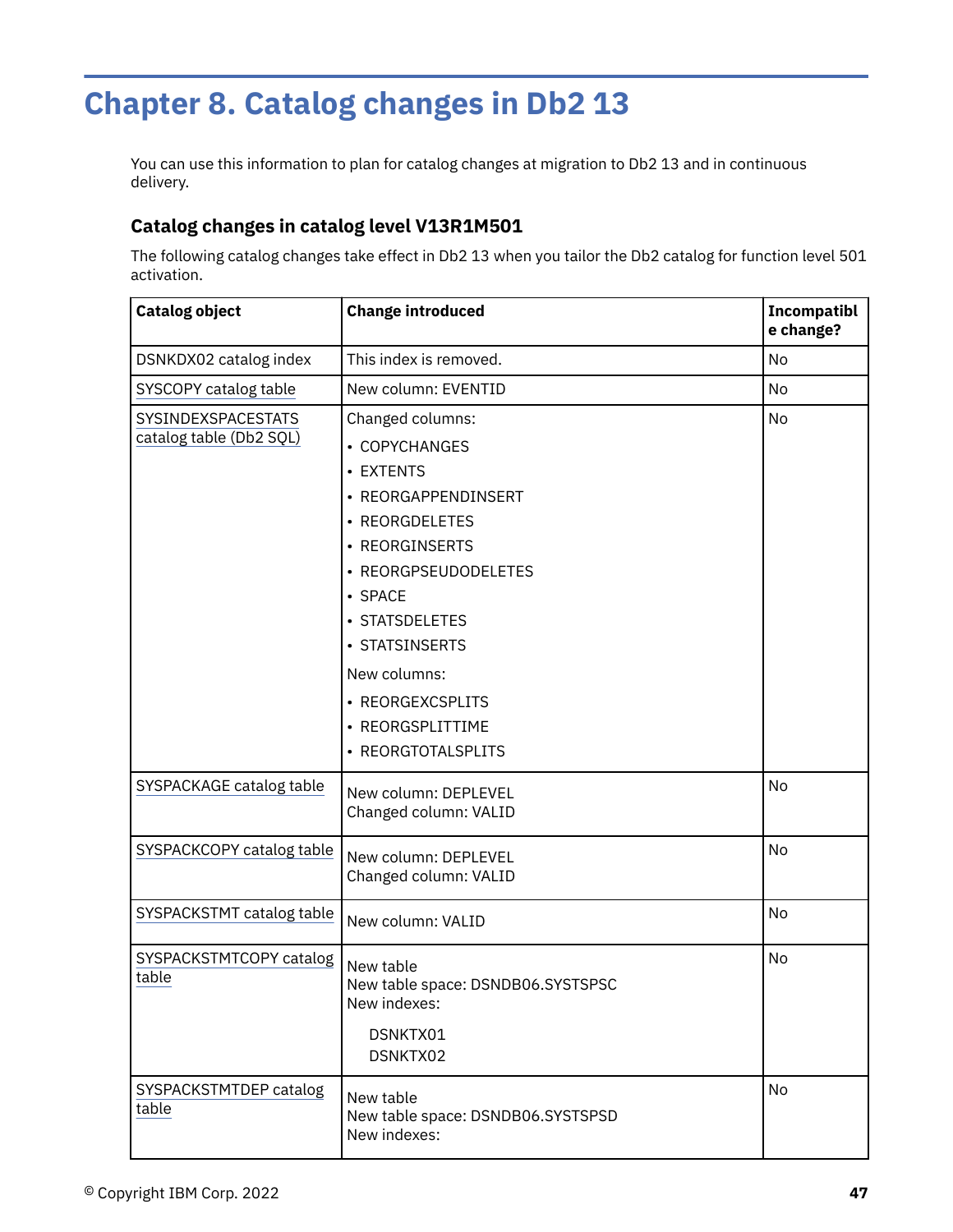| <b>Catalog object</b>                                | <b>Change introduced</b>                                                                                                                                                | <b>Incompatibl</b><br>e change? |
|------------------------------------------------------|-------------------------------------------------------------------------------------------------------------------------------------------------------------------------|---------------------------------|
|                                                      | DSNKNX01<br>DSNKNX02                                                                                                                                                    |                                 |
| <b>SYSTABLESPACESTATS</b><br>catalog table (Db2 SQL) | Changed columns:<br>• COPYCHANGES<br>• EXTENTS<br>• REORGDELETES<br>• REORGINSERTS<br>• REORGUPDATES<br>· STATSDELETES<br>• STATSINSERTS<br>• STATSUPDATES              | No                              |
| SYSUTILITIES catalog table                           | New table<br>New table space: DSNDB06.SYSTSUTL<br>New indexes:<br>DSNULX01<br>DSNULX02                                                                                  | <b>No</b>                       |
| SYSIBM.DSNSEQ_EVENTID<br>sequence                    | A Db2-supplied sequence that is intended to be used to<br>generate a value for the EVENTID column when a row is<br>inserted into the SYSIBM.SYSUTILITIES catalog table. | No                              |

For more information about these changes, see ["Function level 501 \(Db2 13 installation or migration -](#page-20-0) [May 2022\)" on page 15](#page-20-0).

# **Directory changes in function level 500**

Function level 500 introduces the following directory changes:

### **SPT01 and SYSLGRNX table spaces are converted to DSSIZE 256 GB**

Starting in function level 500, the first time that the REORG TABLESPACE utility runs for the following directory objects, it converts the DSSIZE to 256 GB.

- DSNDB01.SPT01 to resolve issues that are related to the removal of the SPT01\_INLINE\_LENGTH subsystem parameter by APAR PH24358 in Db2 12.
- DSNDB01.SYSLGRNX in anticipation of future growth in this table for increasing workloads and conversions of non-UTS table space to UTS.

The conversion is automatic and does not require any special utility syntax. It updates the following Db2 catalog table values for each table space:

- The DSSIZE columns in SYSIBM.SYSTABLESPACE and SYSIBM.SYSTABLEPART are updated to 256G.
- A SYSCOPY record is inserted for the table space, with the following values to indicate that REORG changed the DSSIZE: ICTYPE = 'A', STYPE = 'D', TTYPE = '64G'.

If function level 100\* is activated, already converted table spaces continue to use the larger DSSIZE, but the REORG utility does not convert unconverted table spaces.

Recovery to a point-in-time (PIT) before REORG converted the DSSIZE reverts the DSSIZE to 64GB. As always, if any one of the catalog or directory objects are recovered to a prior PIT, it is best to recover all catalog and directory objects to the same PIT.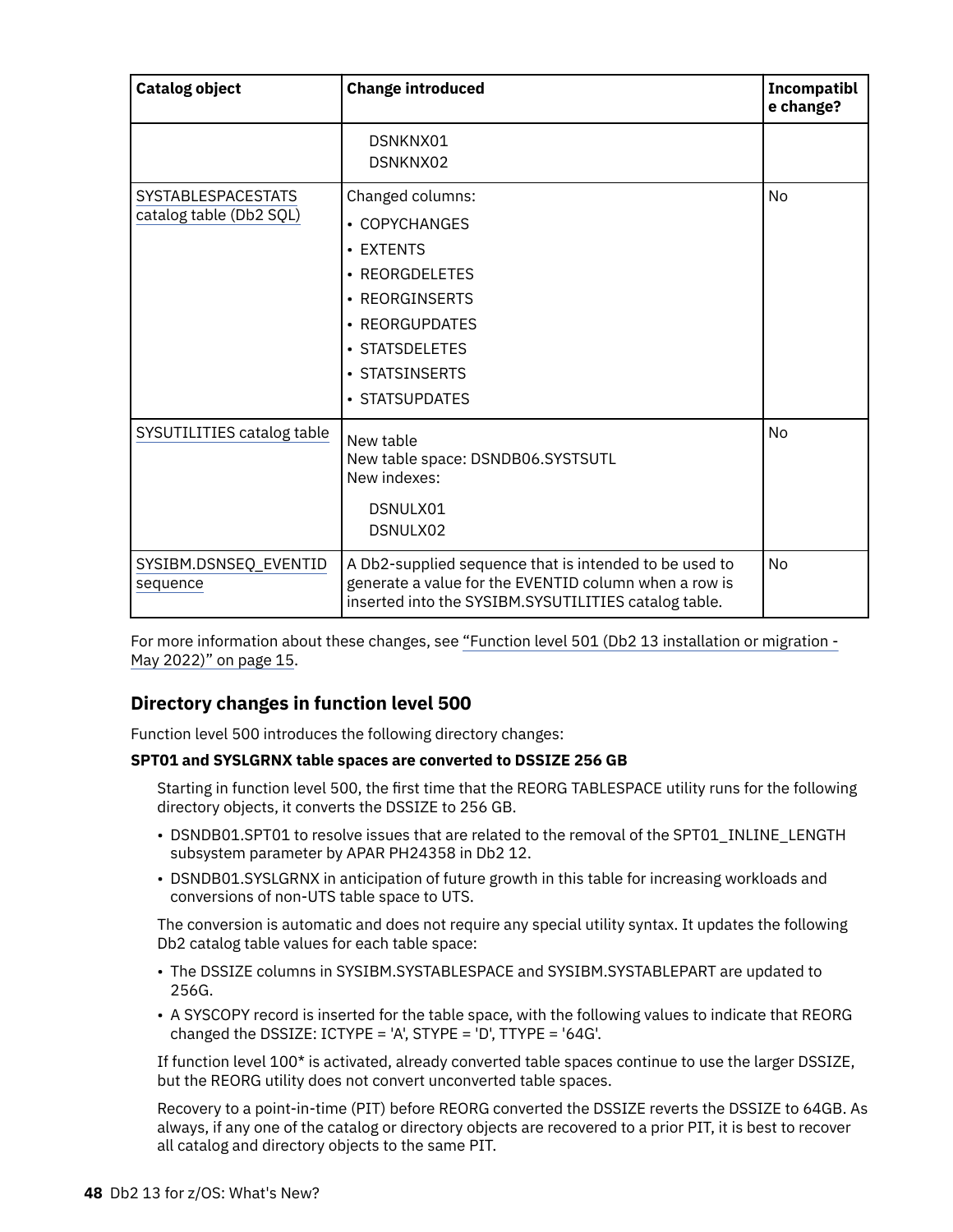# **Catalog changes in catalog level V13R1M100**

No catalog changes take effect when you tailor the Db2 catalog for migration to Db2 13 function level 100.

## **Related reference** [Db2 catalog tables \(Db2 SQL\)](https://www.ibm.com/docs/en/SSEPEK_13.0.0/cattab/src/tpc/db2z_catalogtablesintro.html)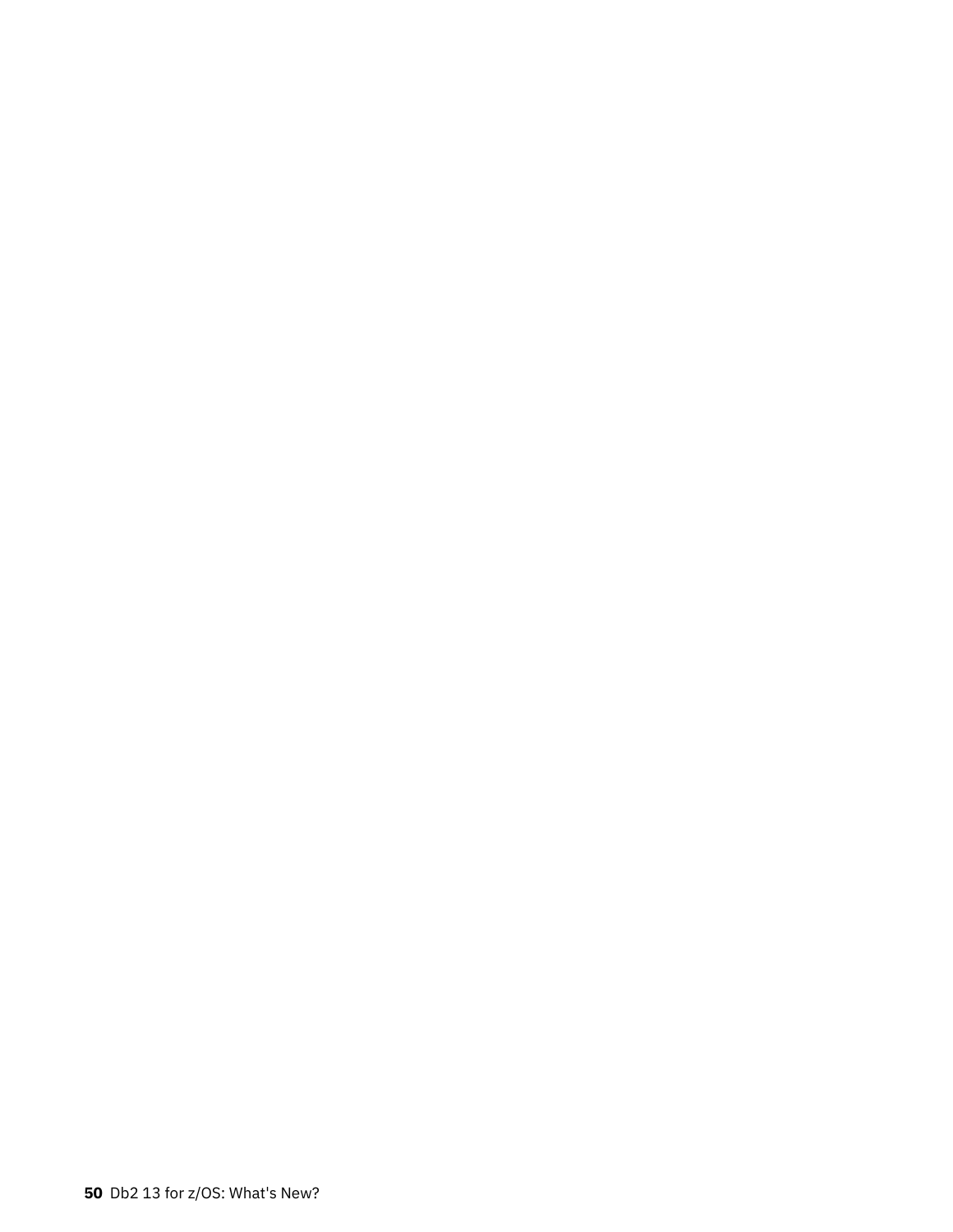# **Chapter 9. IFCID changes**

Db2 13 introduces IFCID changes.

**Important:** Db2 13 introduces continuous delivery of new capabilities and enhancements in function levels. Most new capabilities become available only after activation of the Db2 13 function level that introduces them, or when applications run with the corresponding application compatibility level. For more information, see [Chapter 18, "Activating Db2 13 function levels," on page 83.](#page-88-0)

## **New trace records**

**PSPI** 

The following table gives an overview of new IFCIDs. Serviceability trace records are not included.

| <b>IFCID</b> | <b>Trace type and class</b>                | <b>Mapping</b><br>macro | <b>Description</b>                                                             |
|--------------|--------------------------------------------|-------------------------|--------------------------------------------------------------------------------|
| 0396         | Statistics class 3,<br>Performance class 6 | DSNDQW05                | Records information about abnormal index<br>splits                             |
| 0437         | Performance class 3                        | DSNDQW05                | Records information about the SET<br><b>CURRENT LOCK TIMEOUT SOL statement</b> |

### PSPI

## **Changes to selected trace records**

**PSPI** 

The following table gives an overview of changes to specific IFCIDs. Changes to IFCID 0106, the system parameters record, and changes to serviceability trace records are not included.

| <b>IFCID</b> | <b>Function level</b> | <b>Enhancement and description of changes</b>                                                                                                                                                                                                                                                                                                                                                                                        |  |
|--------------|-----------------------|--------------------------------------------------------------------------------------------------------------------------------------------------------------------------------------------------------------------------------------------------------------------------------------------------------------------------------------------------------------------------------------------------------------------------------------|--|
| 0001         | V13R1M100             | DBAT availability improvements:                                                                                                                                                                                                                                                                                                                                                                                                      |  |
|              |                       | The value in field QDSTNDBA, which records the number of<br>times that DBATs were created, might increase significantly after<br>migration to Db2 13. In previous Db2 releases, field QDSTNDBA<br>excluded DBATs that were created to replace disconnected, pooled<br>DBATs that were terminated because they reached their reuse<br>limit. Starting in Db2 13, the count in field QDSTNDBA includes<br>all DBATs that were created. |  |
|              |                       | Fields are added to record:                                                                                                                                                                                                                                                                                                                                                                                                          |  |
|              |                       | • The current number of DBATs (distributed server threads) that<br>are active because the associated packages were bound with<br>KEEPDYNAMIC(YES).                                                                                                                                                                                                                                                                                   |  |
|              |                       | • The maximum number of DBATs that are active because the<br>associated packages were bound with KEEPDYNAMIC(YES).                                                                                                                                                                                                                                                                                                                   |  |
|              |                       | • The number of DBATs that were terminated since DDF was<br>started.                                                                                                                                                                                                                                                                                                                                                                 |  |
|              |                       | • The number of DBATs that were terminated because they<br>remained in the pool longer than the value specified by the<br>POOLINAC subsystem parameter.                                                                                                                                                                                                                                                                              |  |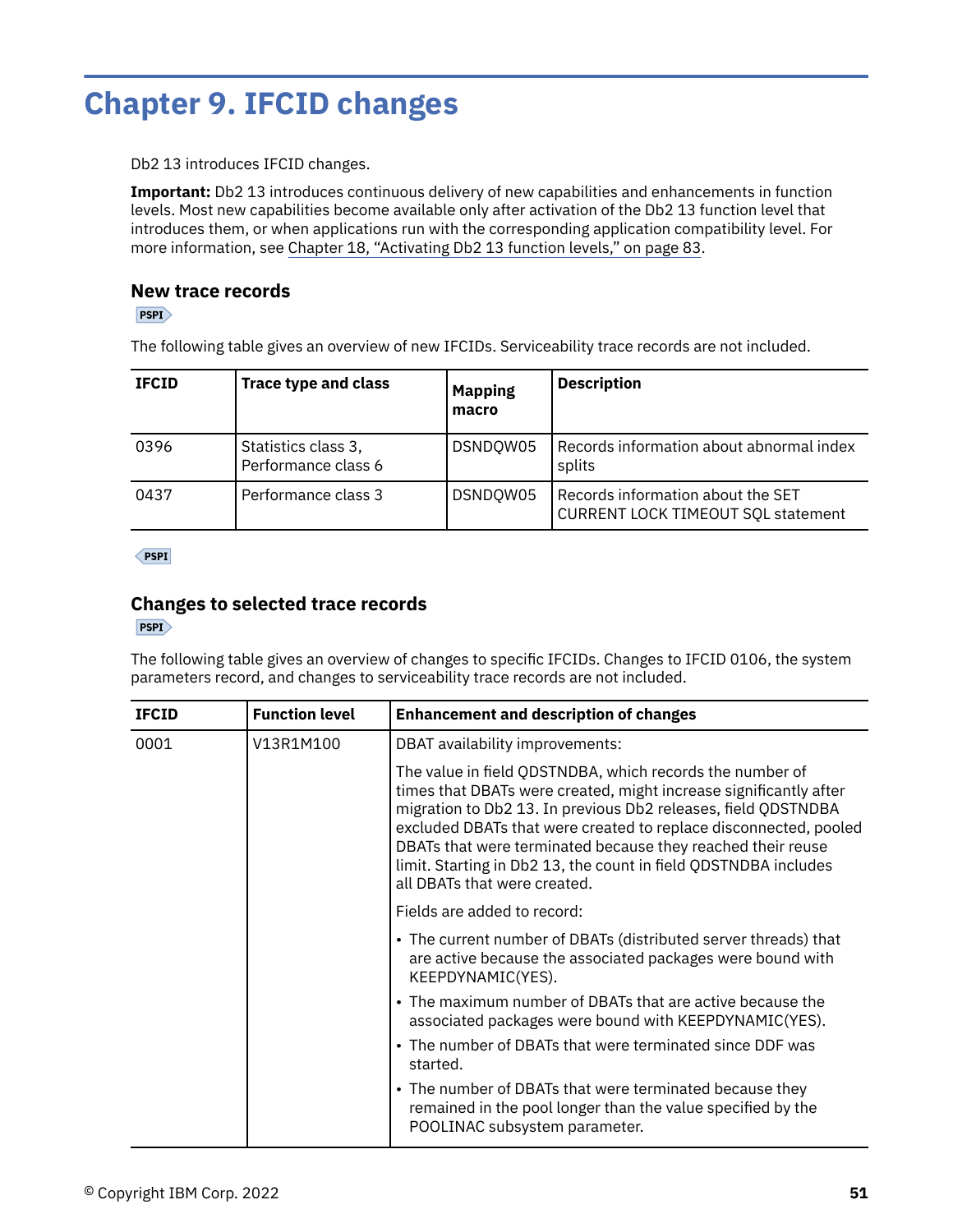| <b>IFCID</b> | <b>Function level</b> | <b>Enhancement and description of changes</b>                                                                                                                                                                      |  |
|--------------|-----------------------|--------------------------------------------------------------------------------------------------------------------------------------------------------------------------------------------------------------------|--|
|              |                       | • The number of DBATs that were terminated because they were<br>reused more times than the reuse limit.                                                                                                            |  |
|              |                       | • The number of times that threads that were used by connections<br>from the remote site were terminated because they remained<br>in the pool longer than the value specified by the pool thread<br>timeout value. |  |
|              |                       | • The number of times that threads that were used by connections<br>from the remote site were terminated because the TCP/IP socket<br>was closed due to a connection loss.                                         |  |
| 0001         | V13R1M100             | Increase number of latch classes to 64:                                                                                                                                                                            |  |
|              |                       | The following changes are made:                                                                                                                                                                                    |  |
|              |                       | • In the data that is mapped by DSNDQVLS, fields are added for<br>latch classes 33 to 64.                                                                                                                          |  |
|              |                       | • Field QSST_P64DISYES is moved to the end of the data that is<br>mapped by DSNDQSST.                                                                                                                              |  |
| 0002, 0003   | V13R1M100             | Reduce RACF contention:                                                                                                                                                                                            |  |
|              |                       | Fields are added to record:                                                                                                                                                                                        |  |
|              |                       | • The number of checks for the plan execute privilege that were<br>made using the plan authorization cache and were unsuccessful<br>because an applicable entry was not found in the cache.                        |  |
|              |                       | • The number of times that Db2 overwrote an authorization ID in<br>the plan authorization cache.                                                                                                                   |  |
| 0002, 0003   | V13R1M500             | Application timeout and deadlock control:                                                                                                                                                                          |  |
|              |                       | Fields are added to record:                                                                                                                                                                                        |  |
|              |                       | • The number of times that a SET CURRENT LOCK TIMEOUT<br>statement was executed.                                                                                                                                   |  |
|              |                       | • The number of times that the CURRENT LOCK TIMEOUT special<br>register was set from a profile table.                                                                                                              |  |
| 0003         | V13R1M100             | Increase number of latch classes to 64:                                                                                                                                                                            |  |
|              |                       | The following changes are made:                                                                                                                                                                                    |  |
|              |                       | • Field QLLLLC is expanded from one byte to two bytes.                                                                                                                                                             |  |
| 0003         | V13R1M100             | Accounting information on the longest wait times for common<br>suspension types:                                                                                                                                   |  |
|              |                       | A section is added to record the following thread-level wait time<br>information:                                                                                                                                  |  |
|              |                       | • The longest wait for a lock or latch                                                                                                                                                                             |  |
|              |                       | • The longest service task wait time                                                                                                                                                                               |  |
|              |                       | • The longest wait for a page latch                                                                                                                                                                                |  |
|              |                       | • The longest wait for synchronous or asynchronous I/O                                                                                                                                                             |  |
|              |                       | This information can simplify the task of diagnosing performance<br>issues that are due to excessive wait times for resources.                                                                                     |  |
| 0003         | V13R1M500             | SQL Data Insights support:                                                                                                                                                                                         |  |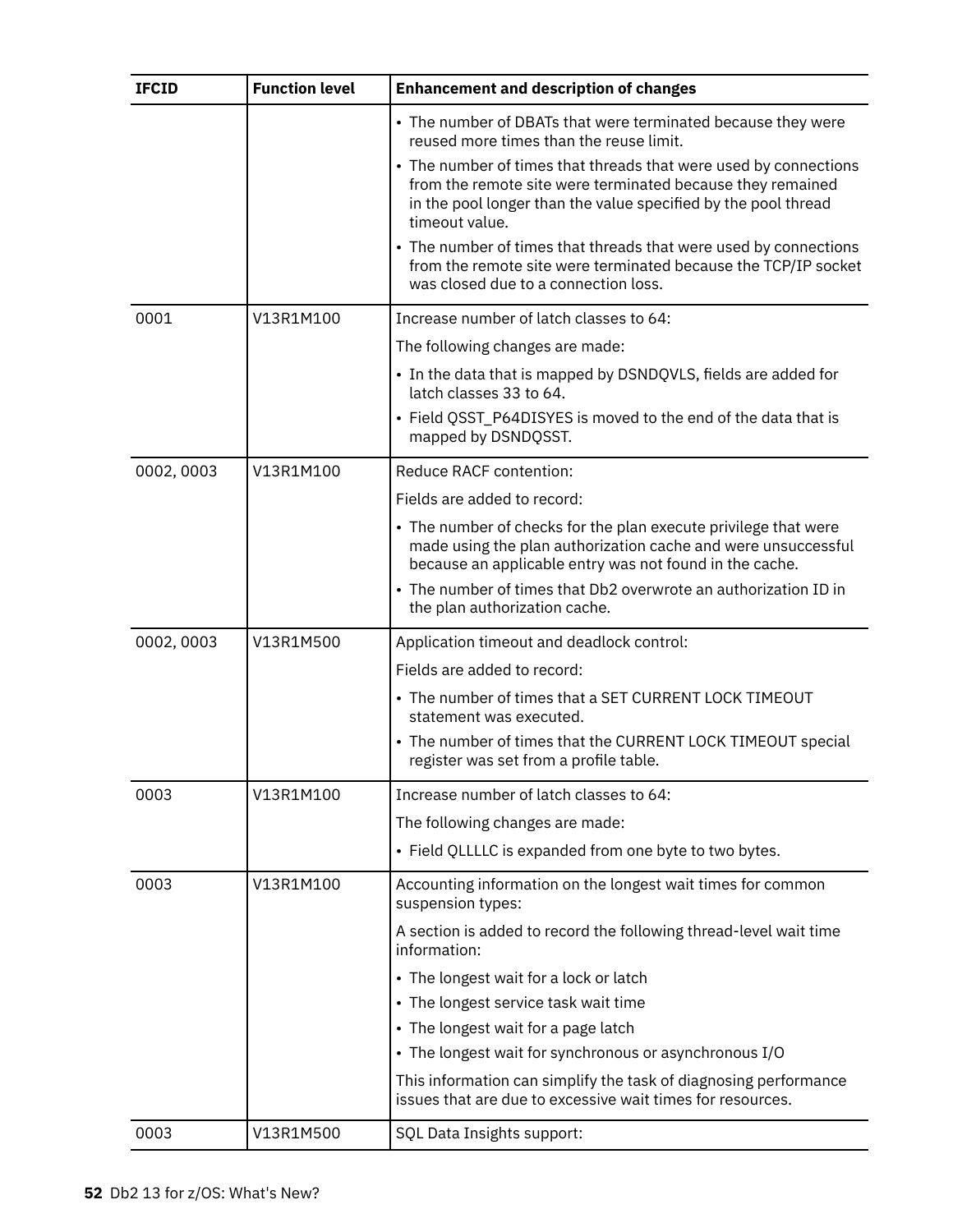| <b>IFCID</b>        | <b>Function level</b> | <b>Enhancement and description of changes</b>                                                                                                                                                                                                                                                                                                                                                                             |  |
|---------------------|-----------------------|---------------------------------------------------------------------------------------------------------------------------------------------------------------------------------------------------------------------------------------------------------------------------------------------------------------------------------------------------------------------------------------------------------------------------|--|
|                     |                       | Fields are added to record information about elapsed time and<br>CPU time that Db2 spent while processing SQL Data Insights<br>functions.                                                                                                                                                                                                                                                                                 |  |
| 0051, 0052,         | V13R1M100             | Increase number of latch classes to 64:                                                                                                                                                                                                                                                                                                                                                                                   |  |
| 0056, 0057,<br>0148 |                       | The following changes are made:                                                                                                                                                                                                                                                                                                                                                                                           |  |
|                     |                       | · Fields QW0051LC, QW0052LC, QW0056LC, QW0057LC, and<br>QW0148LC are expanded from one byte to two bytes.                                                                                                                                                                                                                                                                                                                 |  |
| 0172                | V13R1M500             | Application timeout and deadlock control:                                                                                                                                                                                                                                                                                                                                                                                 |  |
|                     |                       | A field is added to record:                                                                                                                                                                                                                                                                                                                                                                                               |  |
|                     |                       | • For the process that is waiting for a resource, the source of the<br>value that Db2 uses to determine the victim of a deadlock (worth<br>value).                                                                                                                                                                                                                                                                        |  |
| 0196                | V13R1M500             | Application timeout and deadlock control:                                                                                                                                                                                                                                                                                                                                                                                 |  |
|                     |                       | Fields are added to record the following information about a lock<br>request that times out:                                                                                                                                                                                                                                                                                                                              |  |
|                     |                       | • For the thread that requests a lock and times out, the source<br>of the timeout interval. The source is the IRLMRWT subsystem<br>parameter, the CURRENT LOCK TIMEOUT special register, or an<br>IRLM internal value.                                                                                                                                                                                                    |  |
|                     |                       | • For the thread that holds the lock, the source of the timeout<br>interval that is set for the thread. The source is the IRLMRWT<br>subsystem parameter, the CURRENT LOCK TIMEOUT special<br>register, or an IRLM internal value.                                                                                                                                                                                        |  |
| 0230, 0254          | V13R1M100             | IBM z15 group buffer pool (GBP) residency time:                                                                                                                                                                                                                                                                                                                                                                           |  |
|                     |                       | Fields are added to record:                                                                                                                                                                                                                                                                                                                                                                                               |  |
|                     |                       | • The weighted average, in microseconds, of the elapsed time that<br>a data area resides in a group buffer pool before the data area is<br>reclaimed.                                                                                                                                                                                                                                                                     |  |
|                     |                       | • The weighted average, in microseconds, of the elapsed time<br>that a directory entry resides in a group buffer pool before the<br>directory entry is reclaimed.                                                                                                                                                                                                                                                         |  |
| 0376                | V13R1M500             | Change of the default MAXPARTITIONS for partition-by-growth<br>table spaces to 254:                                                                                                                                                                                                                                                                                                                                       |  |
|                     |                       | Function code 1315001 records when CREATE TABLESPACE or<br>CREATE TABLE statements use a default MAXPARTITIONS value of<br>256 when the application compatibility level is V13R1M100, but<br>use a default MAXPARTITIONS value of 254 when the application<br>compatibility level is V13R1M500 or later. A record with function<br>code 1315001 is written only when the application compatibility<br>level is V13R1M100. |  |

PSPI

**Related concepts**

[Types of Db2 traces \(Db2 Performance\)](https://www.ibm.com/docs/en/SSEPEK_13.0.0/perf/src/tpc/db2z_tracetypes.html)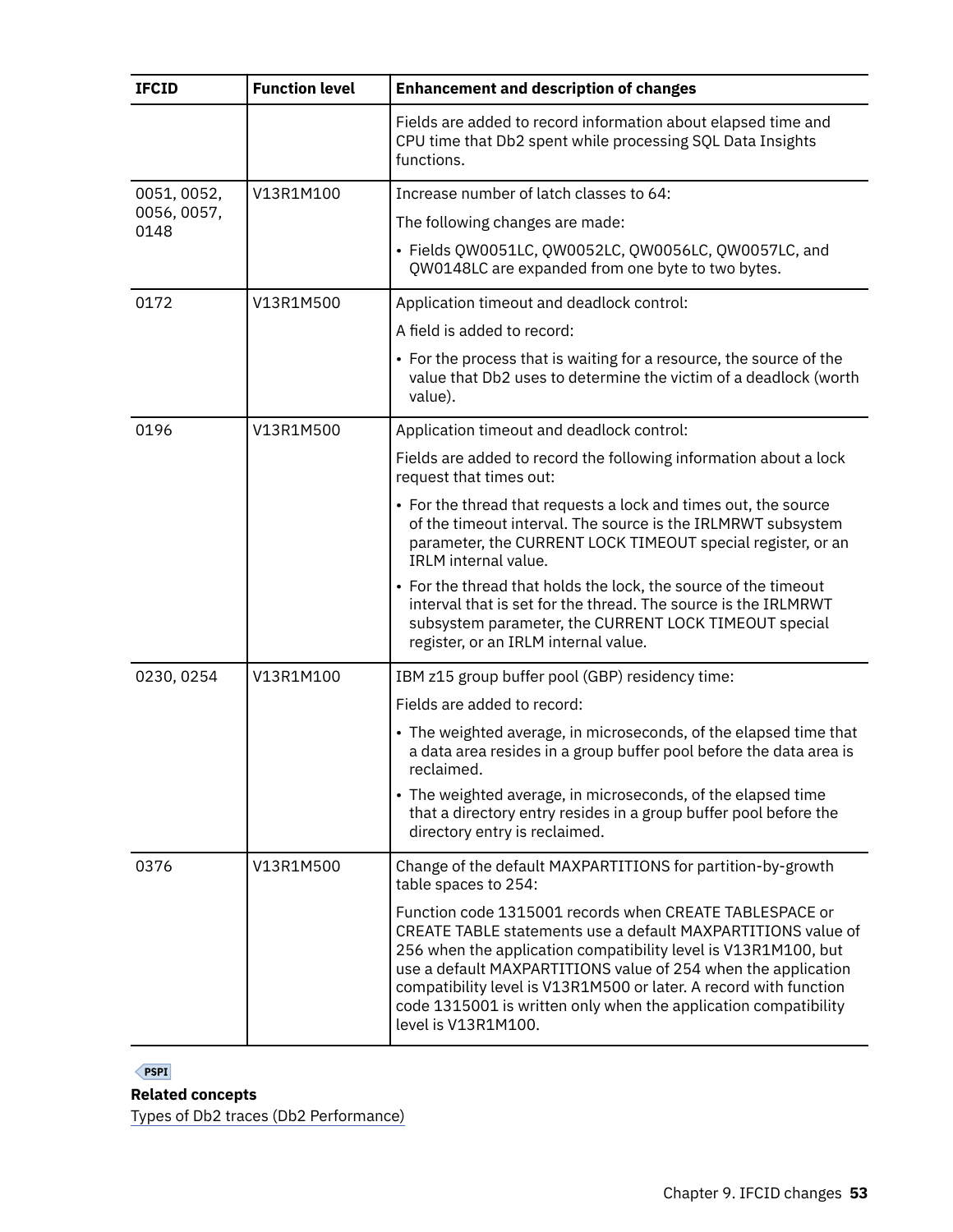### **Related reference**

[Trace field descriptions \(Db2 Performance\)](https://www.ibm.com/docs/en/SSEPEK_13.0.0/perf/src/tpc/db2z_tracefields.html)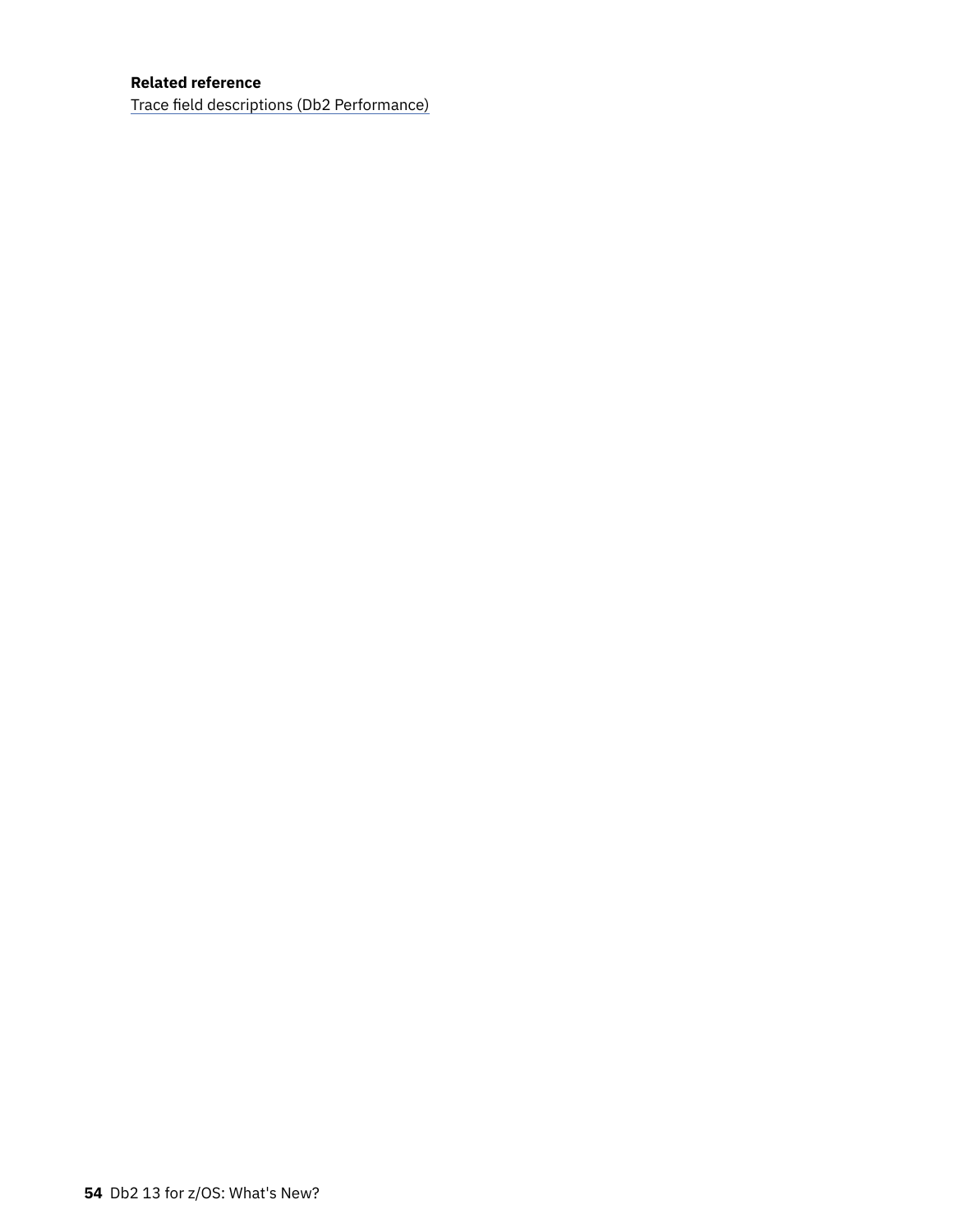# <span id="page-60-0"></span>**Chapter 10. Subsystem parameter changes in Db2 13**

You can use this information to plan for Db2 subsystem parameter changes at migration to Db2 13 and in continuous delivery.

### **Subsystem parameter changes in function level 501**

The following changes take effect when you activate function level 500 in Db2 13. Function level 501 (V13R1M501) is the first opportunity after migration to Db2 13 for applications to use new features and capabilities that depend on catalog changes in Db2 13.

| Subsystem parameter | Change introduced        |    |
|---------------------|--------------------------|----|
| I UTILITY HISTORY   | New subsystem parameter. | No |

For more information about these changes, see ["Function level 501 \(Db2 13 installation or migration -](#page-20-0) [May 2022\)" on page 15](#page-20-0).

### **Subsystem parameter changes in function level 500**

The following changes take effect when you activate function level 500 in Db2 13. Activating function level 500 (V13R1M500) prevents coexistence with and fallback to Db2 12. Function level 500 is also the first opportunity for applications to use many of the new capabilities in Db2 13. However, new capabilities that depend on Db2 13 catalog changes remain unavailable.

| Subsystem parameter  | <b>Change introduced</b>                                                                                                                                                                                                         | Incompatibl<br>e change? |
|----------------------|----------------------------------------------------------------------------------------------------------------------------------------------------------------------------------------------------------------------------------|--------------------------|
| REORG INDEX NOSYSUT1 | This subsystem parameter no longer influences use of<br>the NOSYSUT1 behavior for the REORG INDEX utility with<br>SHRLEVEL REFERENCE or SHRLEVEL CHANGE. The default<br>value is also changed to YES, and it is protected value. | No                       |
| <b>STATPGSAMP</b>    | This subsystem parameter also applies to the collection<br>of inline statistics when the LOAD or REORG TABLESPACE<br>utilities run with the STATISTICS keyword.                                                                  | No.                      |

For more information about these changes, see ["Function level 500 \(for migrating to Db2 13 - May 2022\)"](#page-24-0) [on page 19.](#page-24-0)

### **Subsystem parameter changes in function level 100**

The following changes take effect when you migrate to function level 500 in Db2 13. Db2 starts at function level 100 (V13R1M100) during migration to Db2 13, and fallback and coexistence with Db2 12 in data sharing remain possible. Many new capabilities in Db2 13 remain unavailable.

| <b>Subsystem parameter</b> | <b>Change introduced</b>                                                                                                                                                                                                                                                          | <b>APAR</b> | <b>Incompatibl</b><br>e change? |
|----------------------------|-----------------------------------------------------------------------------------------------------------------------------------------------------------------------------------------------------------------------------------------------------------------------------------|-------------|---------------------------------|
| AUTHEXIT CACHEREFRESH      | If the value is set to ALL and the z/OS<br>release is 2.5 or later, Db2 refreshes the<br>entries in the plan authorization cache<br>when a resource access on the plan object<br>profile is changed in RACF and the access<br>control authorization exit (DSNX@XAC) is<br>active. |             | No.                             |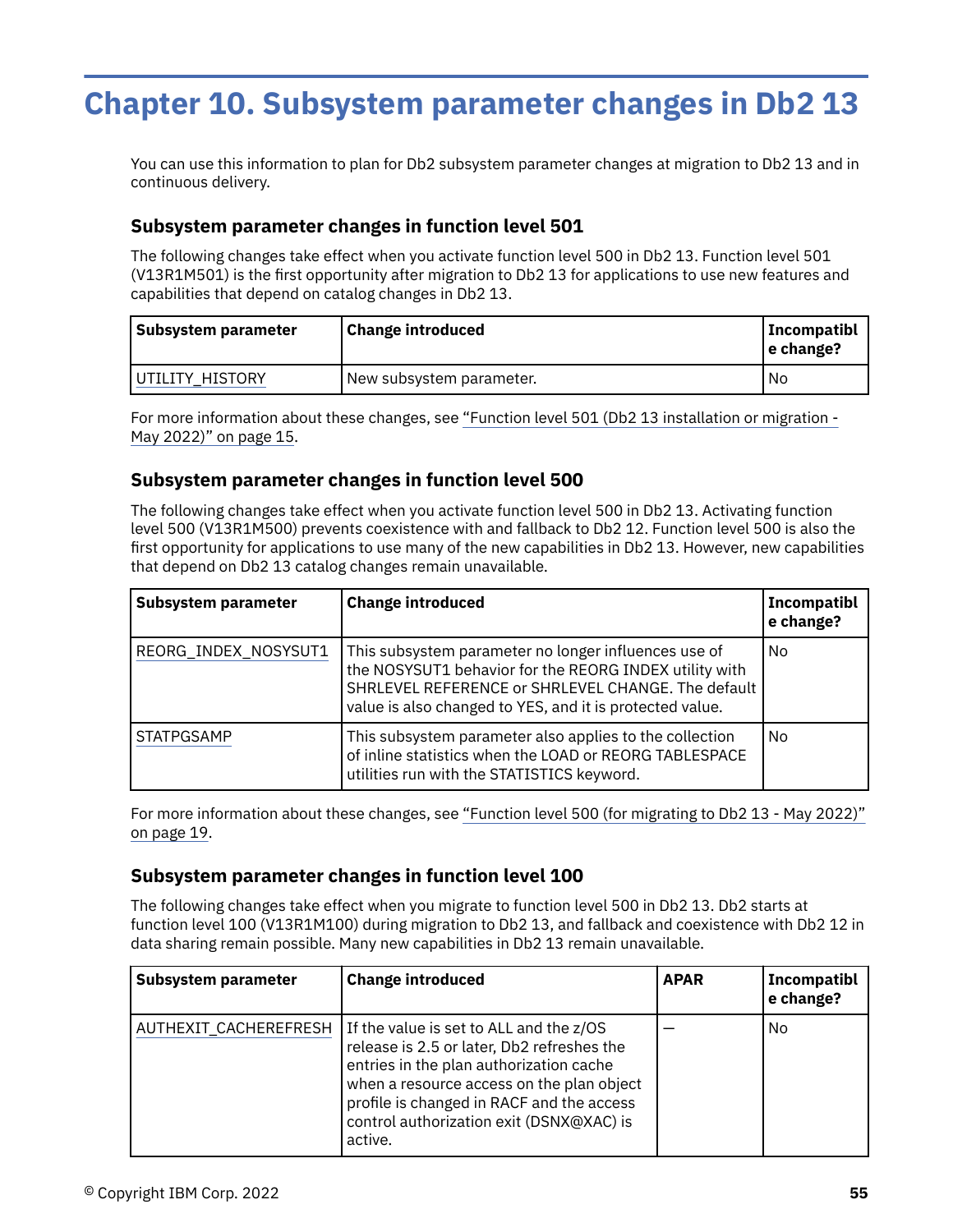| <b>Subsystem parameter</b>   | <b>Change introduced</b>                                                                                                        | <b>APAR</b>     | Incompatibl<br>e change? |
|------------------------------|---------------------------------------------------------------------------------------------------------------------------------|-----------------|--------------------------|
| <b>DDF</b>                   | The default value is changed to AUTO.                                                                                           | $\qquad \qquad$ | No                       |
| <b>DSMAX</b>                 | The range is expanded with the maximum<br>value increased from 200000 to 400000.<br>The existing default of 200000 is retained. |                 | No                       |
| EDM_SKELETON_POOL            | The default value is changed from 51200 to<br>81920 in KB.                                                                      |                 | No                       |
| <b>EDMDBDC</b>               | The default value is changed from 23400 to<br>40960 in KB.                                                                      |                 | No                       |
| FTB_NON_UNIQUE_INDEX         | The default value is changed from NO to<br>YES.                                                                                 |                 | <b>No</b>                |
| <b>IRLMRWT</b>               | IRLMRWT is now online changeable to<br>support more granular specification of the<br>lock timeout value.                        |                 | No                       |
| MAXCONQN                     | The default value is changed from OFF to<br>ON.                                                                                 | —               | No                       |
| MAXCONQW                     | The default value is changed from OFF to<br>ON.                                                                                 |                 | No                       |
| MAXSORT_IN_MEMORY            | The default value is changed from 1000 to<br>2000 (2 MB) in KB.                                                                 |                 | No                       |
| <b>NUMLKTS</b>               | The default value is changed from 2000 to<br>5000.                                                                              | —               | No                       |
| <b>NUMLKUS</b>               | The default value is changed from 10000 to<br>20000.                                                                            |                 | No                       |
| <b>OUTBUFF</b>               | The default value is changed from 4000K to<br>104857600 (100MB).                                                                |                 | No                       |
| PAGESET_PAGENUM              | The default value is changed from<br><b>ABSOLUTE to RELATIVE.</b>                                                               |                 | No                       |
| SPREG_LOCK_TIMEOUT_M<br>AX   | New subsystem parameter                                                                                                         |                 | No                       |
| <b>SRTPOOL</b>               | The default value is changed from 10000 to<br>20000 (20MB) in KB.                                                               |                 | No                       |
| STATIME_MAIN                 | The default value is changed from 60 to 10.                                                                                     |                 | No                       |
| TABLE_COL_NAME_EXPANS<br>ION | New subsystem parameter.                                                                                                        |                 | No                       |

For more information about these changes, see ["Function level 100 \(for migrating to Db2 13 - May 2022\)"](#page-29-0) [on page 24.](#page-29-0)

## **Removed subsystem parameters in Db2 13 (function level 100 and higher)**

The following table lists subsystem parameters that are removed from this version of Db2 for z/OS. Refer to the information for the earlier version for detailed descriptions of the removed subsystem parameters.

Important: For best results, check the setting used in your Db2 12 environment, especially in data sharing environments. If the current setting does not match the setting listed in the following table,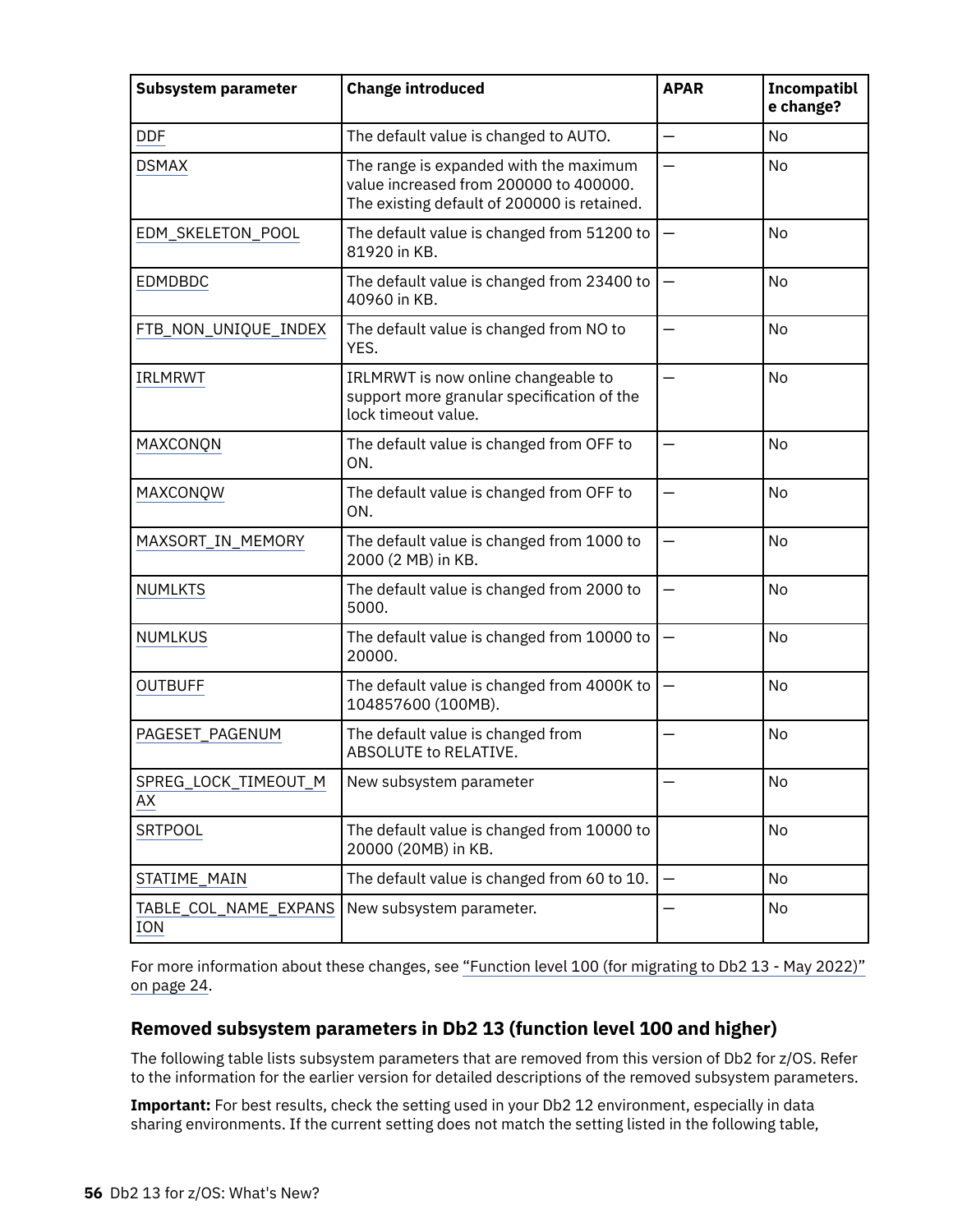evaluate whether any other changes are needed to accept the new-behavior settings, before migrating to Db2 13.

| <b>Subsystem</b><br>parameter   | Setting used in<br>Db2 13 | <b>Description in earlier releases</b>                                                                                                                                                                          | <b>Incompatible</b><br>change? |
|---------------------------------|---------------------------|-----------------------------------------------------------------------------------------------------------------------------------------------------------------------------------------------------------------|--------------------------------|
| <b>AUTHCACH</b>                 | 4K                        | Specifies the size (in bytes per plan)<br>of the authorization cache that is to be<br>used if no CACHESIZE is specified on the<br>BIND PLAN subcommand.                                                         | <b>No</b>                      |
| DDF_COMPATIBILI<br>TΥ           | <b>NULL</b>               | Controls certain characteristics of a<br>connection between a client application<br>and a Db2 for z/OS data server.                                                                                             | Yes                            |
| HONOR_KEEPDICT<br><b>IONARY</b> | <b>NO</b>                 | Specifies whether Db2 honors<br>the LOAD and REORG parameter<br>KEEPDICTIONARY when tables are<br>converted between basic row format<br>and reordered row format.                                               | No                             |
| <b>DSVCI</b>                    | <b>YES</b>                | Controls whether Db2-managed data<br>sets that are created by CREATE<br>TABLESPACE or CREATE INDEX<br>statements are to have variable VSAM<br>control intervals.                                                | No                             |
| <b>EXTRAREQ</b>                 | 100                       | Limits the number of extra DRDA query<br>blocks that Db2 can request from a<br>remote DRDA server.                                                                                                              | No                             |
| <b>EXTRSRV</b>                  | 100                       | Limits the number of extra DRDA query<br>blocks that Db2can return to a DRDA<br>client                                                                                                                          | <b>No</b>                      |
| IMMEDWRI                        | <b>NO</b>                 | Determines when updates to group<br>buffer pool-dependent buffers are to be<br>written to the coupling facility.                                                                                                | No                             |
| IX_TB_PART_CONV<br>_EXCLUDE     | <b>YES</b>                | Specifies whether to exclude<br>trailing columns from the table-<br>controlled partitioning keys when<br>table spaces are converted from<br>index-controlled partitioning to table-<br>controlled partitioning. | No                             |
| <b>MAXARCH</b>                  | 10000                     | Controls the maximum number of<br>archive log volumes that are to be<br>recorded in the BSDS.                                                                                                                   | No                             |
| MAXTYPE1                        | 0                         | Determines the number of inactive<br>DBATs that Db2 is to allow.                                                                                                                                                | No                             |
| OPT1ROWBLOCKS<br><b>ORT</b>     | <b>DISABLE</b>            | <b>No</b><br>Specifies whether Db2 explicitly blocks<br>sort operations when the OPTIMIZE FOR<br>1 ROW clause is specified on a query.                                                                          |                                |
| PARA_EFF                        | 50                        | Controls the efficiency that Db2<br>assumes for parallelism when Db2<br>chooses an access path.                                                                                                                 | No                             |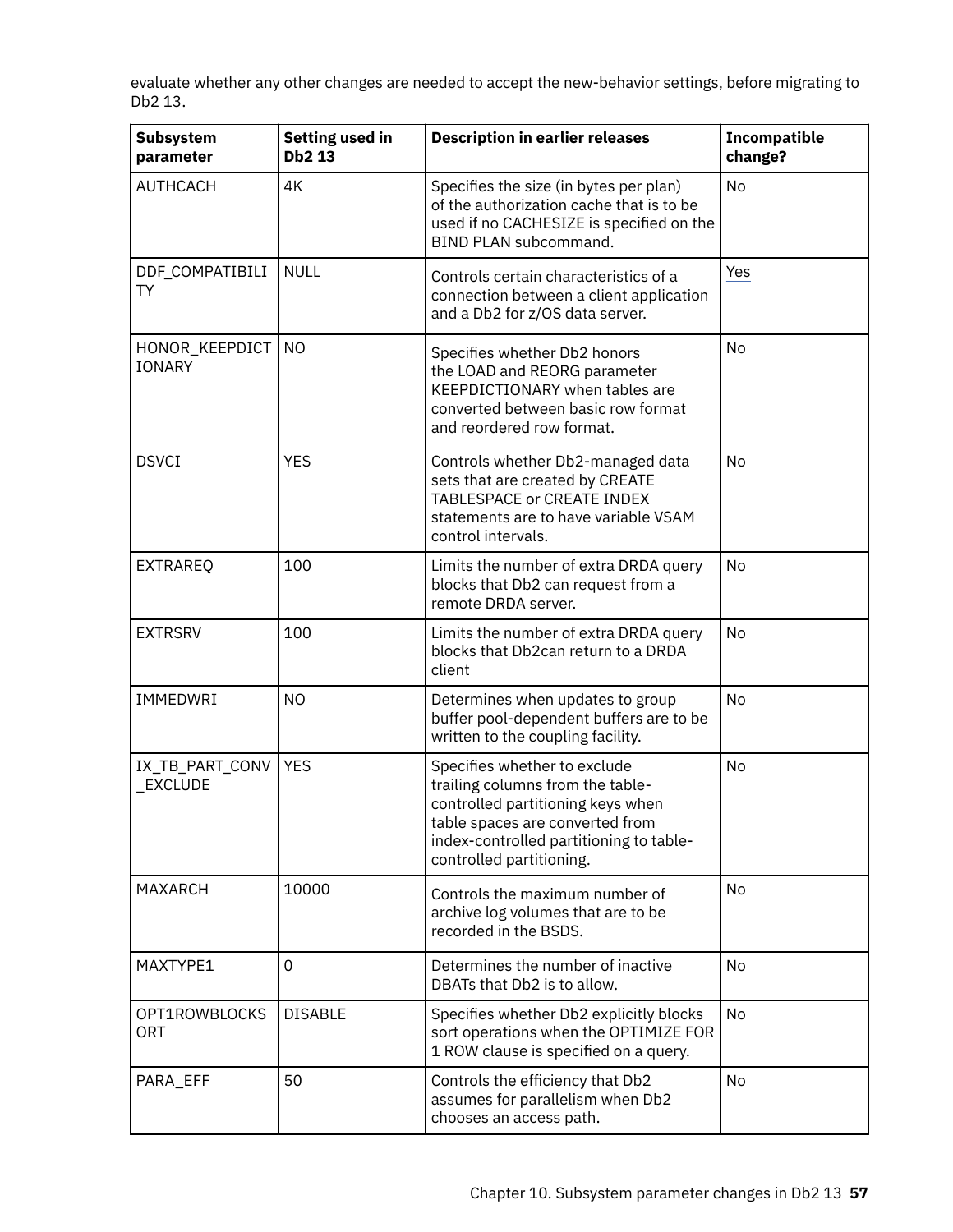| <b>Subsystem</b><br>parameter     | Setting used in<br><b>Db2 13</b> | <b>Description in earlier releases</b>                                                                                                                                                                  | <b>Incompatible</b><br>change? |
|-----------------------------------|----------------------------------|---------------------------------------------------------------------------------------------------------------------------------------------------------------------------------------------------------|--------------------------------|
| <b>PLANMGMTSCOPE</b>              | <b>STATIC</b>                    | Specifies the types of SQL statements<br>for applying the PLANMGMT subsystem<br>parameter setting.                                                                                                      | N <sub>0</sub>                 |
| REALSTORAGE_MA<br><b>NAGEMENT</b> | <b>AUTO</b>                      | Specifies whether Db2 should manage<br>real storage consumption.                                                                                                                                        | No                             |
|                                   |                                  | Important: If you currently use a<br>different setting, it is best not to change<br>this setting to AUTO in Db2 12.                                                                                     |                                |
|                                   |                                  | Db2 13 uses enhanced automatic<br>behavior for real storage management,<br>which differs from the thread-<br>based discard processing used with<br>REALSTORAGE MANAGEMENT=AUTO in<br>Db2 12 or earlier. |                                |
|                                   |                                  | Db2 13 manages real storage discard<br>processing at the system level to<br>avoidz/OS RSM serialization from<br>discard requests.                                                                       |                                |
| <b>RESYNC</b>                     | $\overline{2}$                   | Specifies the time interval, in minutes,<br>between resynchronization periods.                                                                                                                          | No                             |
| SUBQ_MIDX                         | <b>ENABLE</b>                    | Specifies whether to enable or disable<br>multiple index access on some<br>non-Boolean uncorrelated subquery<br>predicates.                                                                             | No                             |
| <b>TRACSTR</b>                    | <b>NO</b>                        | Specifies whether the global trace starts<br>automatically when Db2 starts.                                                                                                                             | No                             |

## **Related reference**

[Directory of subsystem parameters, panel fields, and application default values \(Db2 Installation and](https://www.ibm.com/docs/en/SSEPEK_13.0.0/inst/src/tpc/db2z_zparmdir.html) [Migration\)](https://www.ibm.com/docs/en/SSEPEK_13.0.0/inst/src/tpc/db2z_zparmdir.html)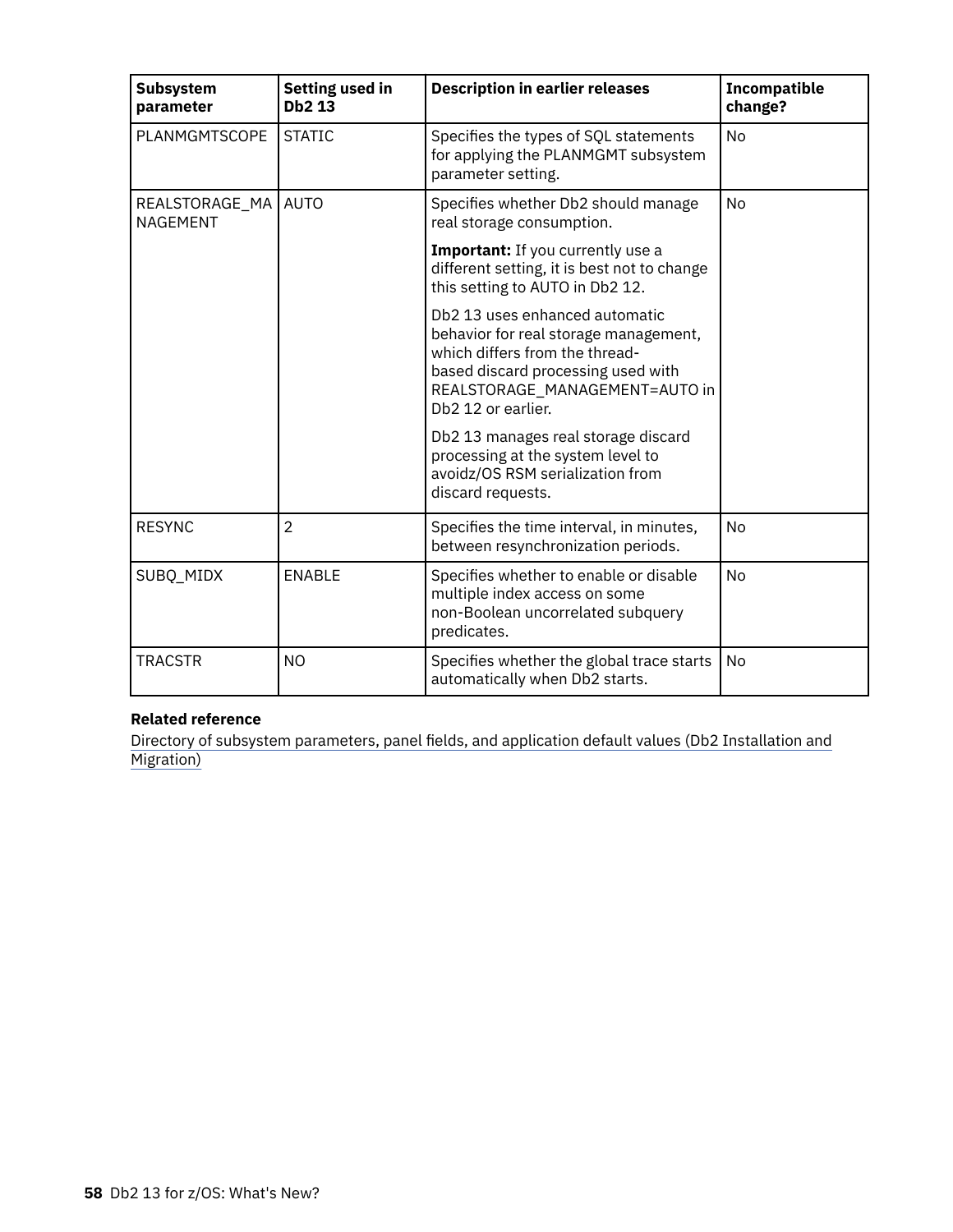# **Chapter 11. The extended 10-byte RBA and LRSN in Db2 13**

As with earlier releases, Db2 13 continues to use the extended 10-byte RBA and LRSN format that was first introduced in Db2 11. No new changes that are related to the extended 10-byte RBA and LRSN format are introduced by Db2 13, and the BSDS conversion was already required at migration to Db2 12. However, if you still have page sets yet to be converted to use extended format, you might sometimes encounter problems with them. This information is included as a reminder to develop plans to convert any page sets that still use the basic 6-byte format.

## **Differences between the 6-byte and 10-byte formats**

The terms "basic" and "extended" are sometimes used to refer to the 6-byte and 10-byte formats. When these terms are used, *basic format* refers to the 6-byte format, and *extended format* refers to the extended 10-byte format.

### **Conversion of RBA values**

A 6-byte RBA value is converted to the 10-byte format value by adding zeros to the 4 most significant bytes. That is, the zeros are added to the left side of the value, as shown in the following table.

| 6-byte RBA value: | 10-byte RBA value:   |  |
|-------------------|----------------------|--|
| 1112233445566     | 00000000112233445566 |  |

### **Conversion LRSN values**

A 6-byte LRSN value is converted to a 10-byte value by adding one zero byte to the left side and 3 bytes added to the right side of the value, as shown in the following table.

| 6-byte LRSN value: | 10-byte LRSN value:    |  |
|--------------------|------------------------|--|
| 112233445566       | 00112233445566000000 l |  |

The 3 bytes on the right side might be might be zero or x'FF', depending on the situation. For the beginning of an LRSN range, zeros are used. For the end of an LRSN range, x'FF' is used.

Internally, the values that are kept in memory are all 10 bytes, except when they need to be externalized to structures that remain in the 6-byte format. The values are stored internally as 10 bytes even in conversion mode. The conversion from the 10-byte values to 6-byte format is done at end points, such as when a log record is written, or when the PGLOGRBA field in a data or index page is updated.

# **When 10-byte format values are externalized**

Extended RBA and LRSN values are externalized in the following contexts before objects are converted:

### **Messages**

In Db2 13, all messages use 10-byte RBA and LRSN values, so that all messages have consistent formats. Sometimes Db2 needs an LRSN value that is not associated with a specific update. In this case, a log record with a matching LRSN might not exist. Such LRSN values are often generated with non-zero precision in the last 3 bytes, regardless of mode. Such full-precision 10-byte values might be seen in message output.

### **Database objects**

The RBA (non-data sharing) or LRSN (data sharing) of the last change is stored in each page of every table and index.

When objects are in the basic format, the stored RBA or LRSN values are always 6 bytes. In the extended format, the stored RBA or LRSN values are 10 bytes. An installation typically converts objects from basic to extended format by using the REORG utility, but other methods exist. In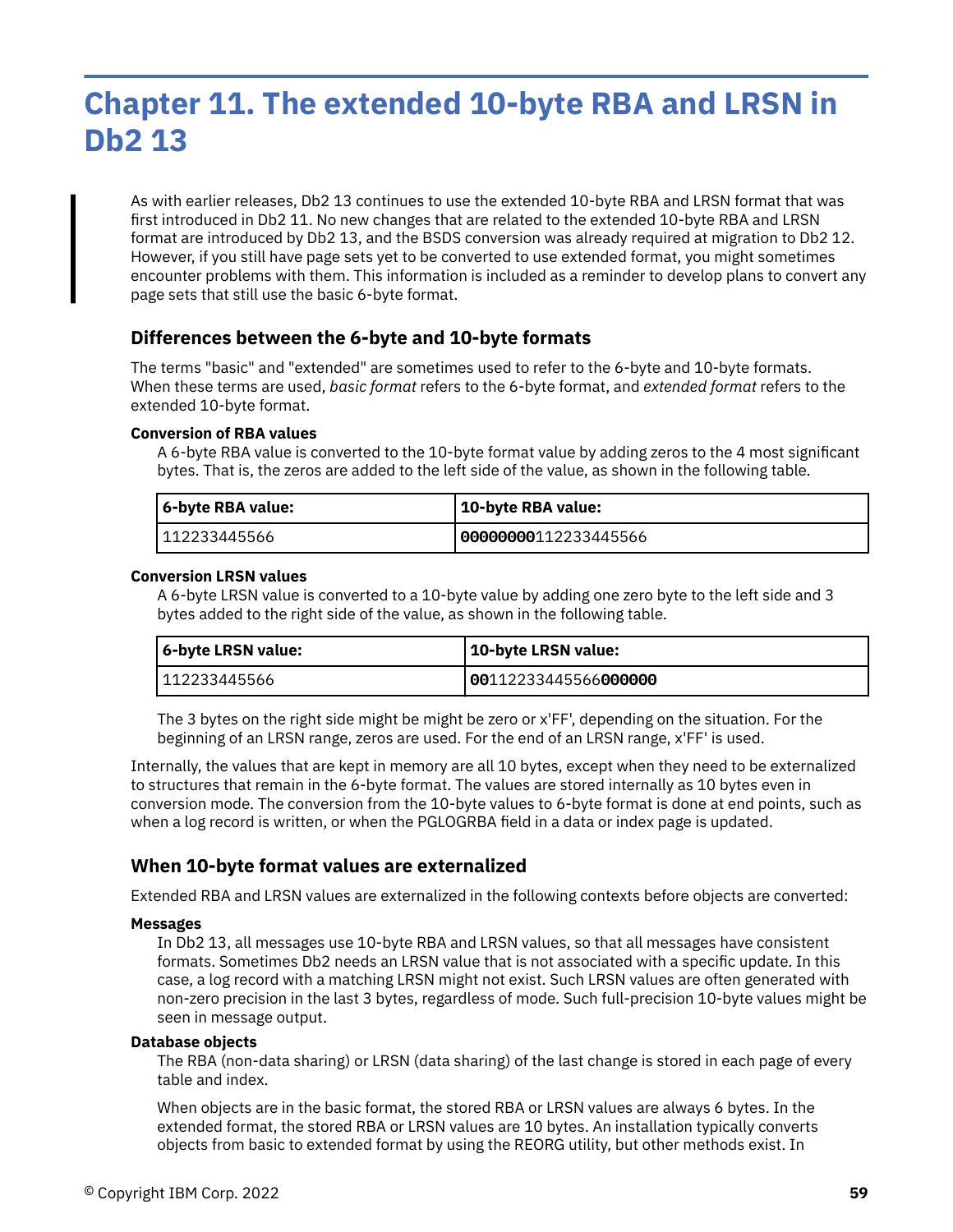addition, the installation can decide which format is used to create new database objects. Database objects can be converted from extended to basic unless prohibited by a subsystem parameter.

Objects in basic format cannot be updated when the RBA or LRSN value is beyond the 6-byte range. For data sharing groups, the 6-byte LRSN range applies to the entire group and the 6-byte RBA range applies to each member. The 6-byte LRSN range does not apply to non-data sharing environments.

#### **Recovery logs**

The log records are assigned RBA values so that they can be located. In a data sharing environment, each log record has an associated LRSN value that is based on the time the log record was created. The LRSN value can be used to sequence log records from multiple members in a data sharing group.

All values that are passed to other Db2 components internally are 10-byte values padded with zeros. To all components outside of the log manager, the log always appears to be in the 10-byte format. Conversion of the log content to the new format that supports 10-byte RBA and LRSN values is completed when the installation converts the BSDSs to the 10-byte format. These two actions must be completed in lock step because the old BSDS format cannot accommodate larger RBA and LRSN values. For more information, see [How RBA and LRSN values are displayed \(Db2 Administration](https://www.ibm.com/docs/en/SSEPEK_13.0.0/admin/src/tpc/db2z_rbalrsnvaluesdisplayed.html) [Guide\)](https://www.ibm.com/docs/en/SSEPEK_13.0.0/admin/src/tpc/db2z_rbalrsnvaluesdisplayed.html) and [SYSLGRNX table \(Db2 SQL\).](https://www.ibm.com/docs/en/SSEPEK_13.0.0/sqlref/src/tpc/db2z_sysibmsyslgrnxtable.html)

#### **Bootstrap data sets (BSDS)**

The BSDS contains the LRSN and RBA values that bound each active and archive log data and a number of others that have various purposes. The BSDS conversion was required at migration to Db2 12, so the BSDS always uses the extended 10-byte format in Db2 12 or later.



**Attention:** In Db2 subsystems that are not data sharing members, if Db2 is already at risk of reaching the 6-byte RBA limit, it is strongly recommended that you first convert all catalog and directory objects, then convert all user objects to the 10-byte RBA format, as soon as possible.



**Attention:** After the BSDS is converted to the 10-byte format, Db2 stops issuing messages to warn you about the risk of reaching the 6-byte RBA or LRSN limits. The increased size of all log records also accelerates progress toward the 6-byte RBA logging limit.

You must continuously monitor the RBA and LRSN values until all catalog, directory, and user objects are converted to the 10-byte RBA or LRSN format. Failure to convert page sets before the 6-byte soft logging limit is reached results in failed updates with reason code 00C2026D, and any objects still in the 6-byte format become read-only. RBA or LRSN values greater than x'F00000000000' indicate that your system is at risk of reaching the 6-byte logging limit.

#### **Catalog table columns**

The Db2 catalog and directory contain RBA and LRSN information in several tables.

Catalog and directory columns that contain RBA or LRSN values use 10-byte format. The catalog columns might be physically stored as either 6 bytes or 10 bytes. However, the values are converted to the 10-byte format as necessary when they are used in Db2.

Some 6-byte values still exist until a REORG of the affected catalog and directory tables is complete. The 6-byte values are padded with zeros when they are retrieved.

#### **Shared communication area (SCA)**

The SCA is used to track and communicate data pertinent to a data sharing group. This data always includes some LRSN and RBA values and there might be many such values, depending on the exception states of database objects.

#### **Utilities**

In Db2 13, RBA and LRSN values are displayed in 10-byte format. This 10-byte display is unrelated to migration of the catalog or directory, conversion of individual objects to extended format, or BSDS conversion. For recovery purposes, this 10-byte format is the preferred input format for Db2. When 10-byte RBA or LRSN values are specified as input to Db2, the values are converted to 6-byte format internally, as needed..

#### **Work files**

Data pages and space map pages for the work file database use the 10-byte format as soon as they are first accessed in Db2 11 or later (in any migration mode), regardless of whether the Db2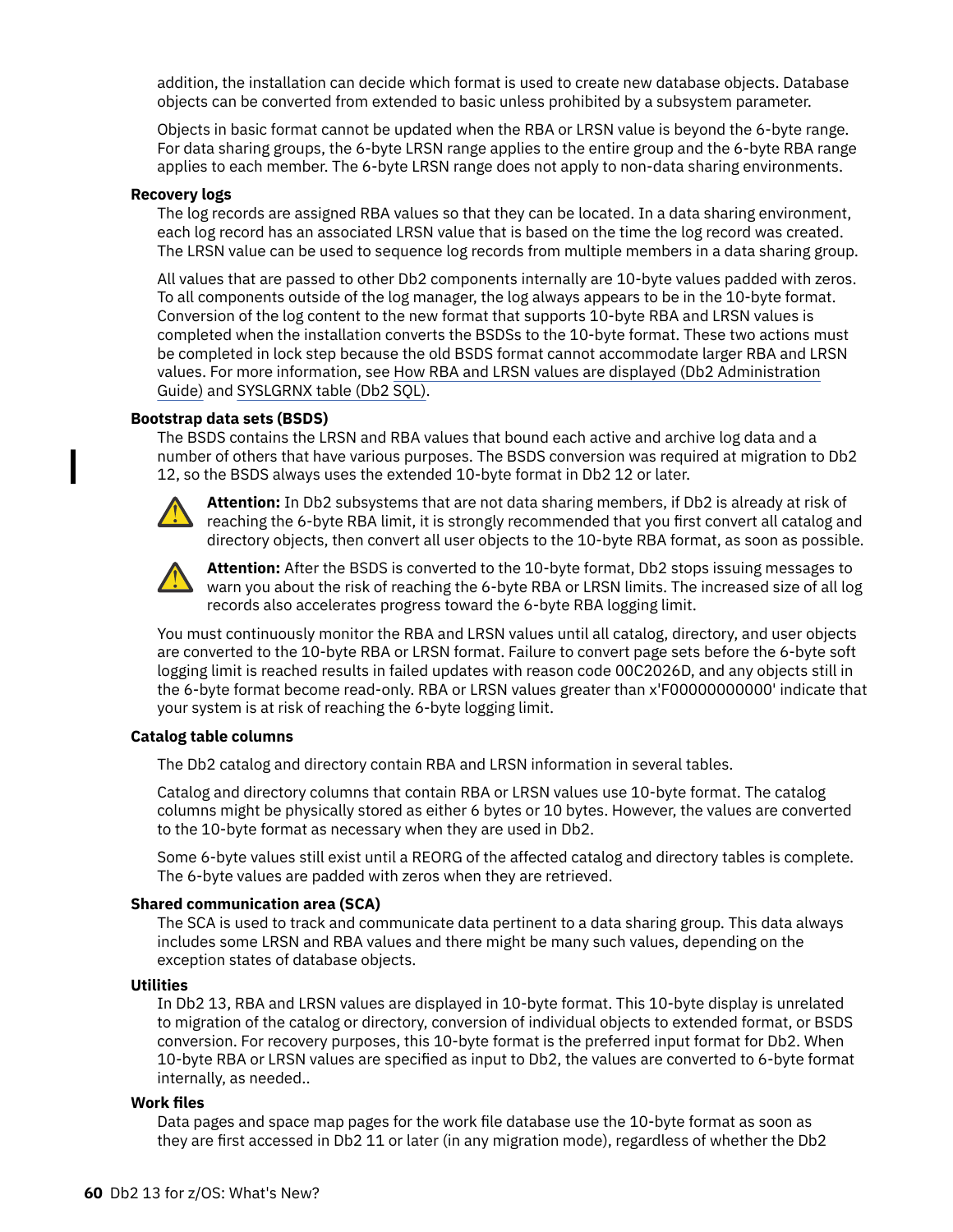subsystem is migrated from DB2 10 or is a new installation. However, for migrated subsystems, the Db2 catalog is not updated to reflect the format of the work files. For more information about work files, see [Work file database \(Introduction to Db2 for z/OS\)](https://www.ibm.com/docs/en/SSEPEK_13.0.0/intro/src/tpc/db2z_workfiledatabase.html).

#### **When object and BSDS formats do not match**

You can convert database objects to the 10-byte format when you are ready.

**Attention:** In Db2 subsystems that are not data sharing members, if Db2 is already at risk of reaching the 6-byte RBA limit, it is strongly recommended that you first convert all catalog and directory objects, then convert all user objects to the 10-byte RBA format, as soon as possible.

In Db2 subsystems that are not data sharing members, always convert all Db2 catalog, directory, and user objects to use the extended 10-byte RBA format before you convert the BSDS, especially if Db2 is close to reaching the logging limit for the 6-byte RBA. Failure to convert page sets to the 10-byte RBA format before Db2 reaches the 6-byte logging limit results in failed updates with reason code 00C2026D. No updates are allowed for any object that is still in the 6-byte format.

You must continuously monitor the RBA and LRSN values until all catalog, directory, and user objects are converted to the 10-byte RBA or LRSN format. Failure to convert page sets before the 6-byte soft logging limit is reached results in failed updates with reason code 00C2026D, and any objects still in the 6-byte format become read-only. RBA or LRSN values greater than x'F00000000000' indicate that your system is at risk of reaching the 6-byte logging limit.

If an object is in basic format and the log uses the 10-byte format, the LRSN that is stored in PGLOGRBA is truncated to fit. If a database object is in the extended format, and the log remains in the 6-byte format, LRSN values that are stored in the object are padded with zeros to the 10-byte format. Outside of data sharing environments, similar rules apply to RBA values.

When an object is in extended format and some members of the data sharing group have BSDS and logs in different formats, the order of updates is maintained. However, LRSN values from some members must be padded with zeros.

For a simple example, consider a data sharing group with two members:

- M10 is a member that has logs in the 10-byte format.
- M6 is a member that has logs in the 6-byte format.

Assume that the same data sharing group has two tables:

- TExt is a table with extended format.
- TBasic is a table with basic format.

The following illustration shows how a sequence of updates might look for the example data sharing group. These time values are for illustrative purposes. They are not representative of typical LRSN values because they correspond to updates that were completed in December, 1908.

| Time               | Update             | Content of PGLOGRBA or PGBigRBA |
|--------------------|--------------------|---------------------------------|
| 001000000001000002 | M10 updates TBasic | 100000000001 Al                 |
| 001000000001000003 | M10 updates TExt   | 00100000000001000003 B          |
| 001000000001000004 | M6 updates TExt    | 00100000000002000000 C          |
| 001000000001000005 | M6 updates TBasic  | 10000000002D                    |
| 001000000002000001 | M10 updates TBasic | 10000000003 E                   |
| 001000000002000003 | M10 updates TExt   | 00100000000002000003            |

Each of the example updates can be from different transactions, and the last two must be from separate transactions.

The logic ensures that the PGLOGRBA or PGBigRBA does not decrease, even though the two subsystems are logging updates with different formats.

- For the first update **A**, the LRSN is truncated before it is placed in PGLOGRBA.
- The value for the second update **B** stores the 10-byte format with full precision.
- For the third update  $\bigcirc$ , member M6 must generate an LRSN value that is greater than the 6 bytes that correspond to the old LRSN value. (If the LRSN is beyond the 6-byte range, updates are not allowed).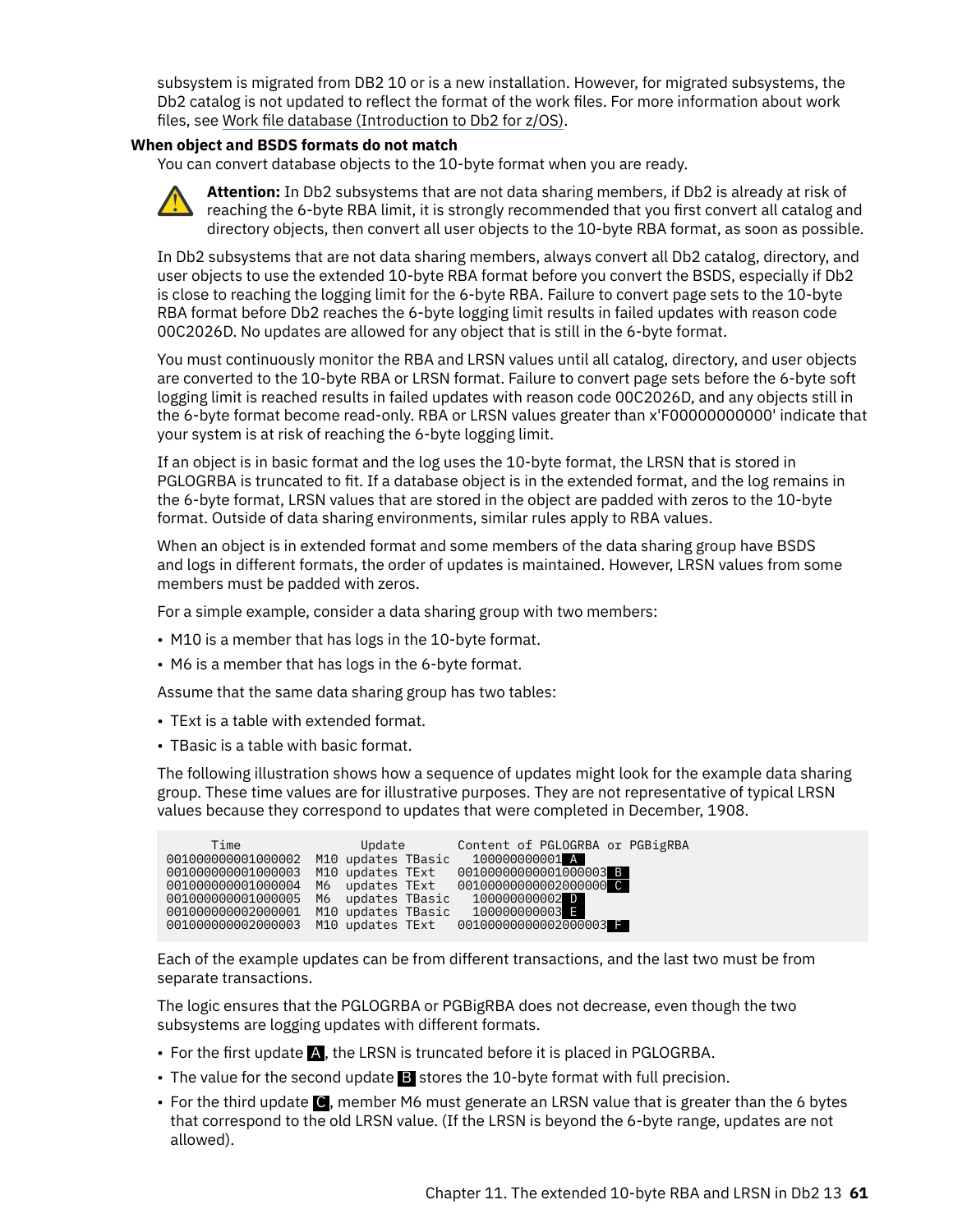- For the fourth update  $\mathbb D$ , member M6 again generates a value that is greater than the existing PGLOGRBA or PGBigRBAvalue.
- For the fifth update  $\blacksquare$ , M10 must generate a larger value. A value greater than 00100000002FFFFFF is used because the TBasic table uses a 6-byte format LRSN.
- For the last update  $\blacksquare$ , the only requirement is that the LRSN must be greater than the existing value, so the time of the log record is used.

The log entry for the fifth update  $\blacksquare$  occurs later in the log for M10 (a higher RBA value) because it was delayed in generating the LRSN value. This situation requires that the last two updates are from different transactions. Otherwise, the sixth update must wait for the fifth update to complete to ensure that the sixth transaction has a later LRSN and a later sequence in the log.

### **Related tasks**

[What to do before RBA or LRSN limits are reached \(Db2 Administration Guide\)](https://www.ibm.com/docs/en/SSEPEK_13.0.0/admin/src/tpc/db2z_rbalrsnlimitsreached.html)

### **Related information**

[Reading log records \(Db2 Administration Guide\)](https://www.ibm.com/docs/en/SSEPEK_13.0.0/admin/src/tpc/db2z_logrecord.html) [Db2 11 for z/OS Technical Overview \(IBM Redbooks\)](http://www.redbooks.ibm.com/abstracts/sg248180.html?Open)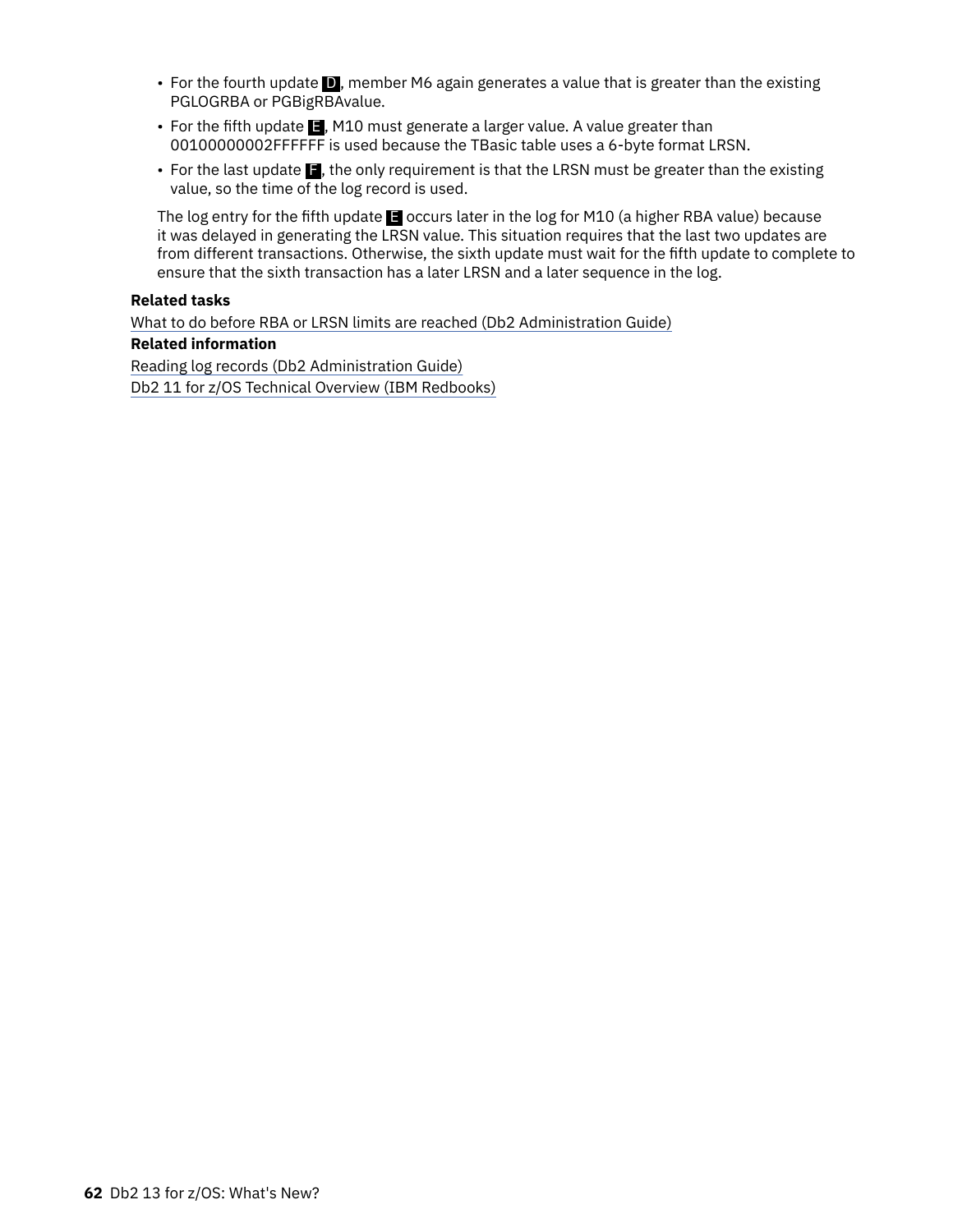# **Chapter 12. Function that Db2 13 no longer supports**

| Function level or<br><b>APAR</b> | <b>Removed support</b>                                 | <b>Behavior in Db2 13 and alternative</b>                                                                        |
|----------------------------------|--------------------------------------------------------|------------------------------------------------------------------------------------------------------------------|
| V13R1M100                        | Various subsystem parameters are<br>removed in Db2 13. | See Adjust subsystem parameter<br>settings for parameters removed in Db2<br>13 (Db2 Installation and Migration). |

Certain features that were supported in Db2 12 are no longer supported in Db2 13.

## **Deprecated function in Db2 13**

Certain capabilities that Db2 13 supports are deprecated, meaning that their use is discouraged. Although they currently remain supported in Db2 13, support is likely to be removed eventually. Avoid creating new dependencies that rely on deprecated function, and develop plans to remove any dependencies on such function.

For more information, see [Chapter 13, "Deprecated function in Db2 13," on page 65](#page-70-0).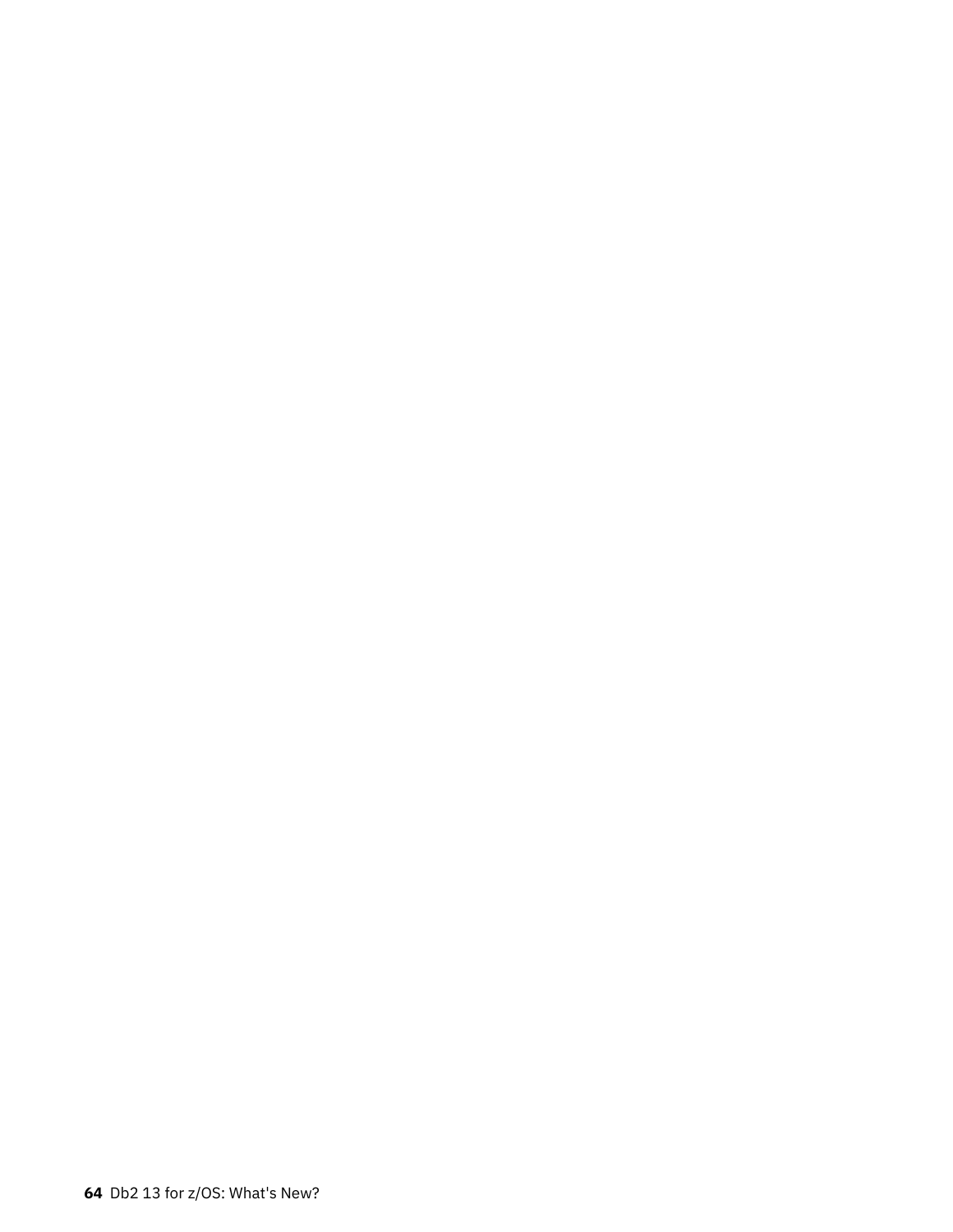# <span id="page-70-0"></span>**Chapter 13. Deprecated function in Db2 13**

Certain capabilities that Db2 13 for z/OS supports are *deprecated*, meaning that their use is discouraged. Although they remain supported except as noted below in Db2 13, support is likely to be removed eventually.

Avoid creating new dependencies that rely on deprecated function, and develop plans to remove any dependencies on such function.

*Table 1. Deprecated functions in Db2 13*

| <b>Deprecated function</b>                   | <b>Recommended alternative</b>                                                                                                                                                                                                                                                                                                                                               | <b>Support removed</b> |
|----------------------------------------------|------------------------------------------------------------------------------------------------------------------------------------------------------------------------------------------------------------------------------------------------------------------------------------------------------------------------------------------------------------------------------|------------------------|
| Basic row format table spaces                | Use reordered row format.                                                                                                                                                                                                                                                                                                                                                    |                        |
|                                              | Starting in Db2 12, any table<br>space that uses basic row format<br>is automatically converted to<br>reordered row format when you run<br>one of the following utilities:                                                                                                                                                                                                   |                        |
|                                              | • LOAD REPLACE with the<br>ROWFORMAT RRF option,<br>or LOAD REPLACE without<br>the ROWFORMAT option.<br>The ROWFORMAT option is<br>deprecated and will be removed<br>eventually.<br>• REORG TABLESPACE with the<br>ROWFORMAT RRF option, or<br>REORG TABLESPACE without<br>the ROWFORMAT option.<br>The ROWFORMAT option is<br>deprecated and will be removed<br>eventually. |                        |
| <b>BIND PLAN command MEMBER</b><br>option    | Use BIND PACKAGE commands<br>to bind DBRMs into packages<br>explicitly.                                                                                                                                                                                                                                                                                                      |                        |
| COPY utility CHANGELIMIT option              | Use the DSNACCOX stored<br>procedure to determine if the object<br>needs to be copied.                                                                                                                                                                                                                                                                                       |                        |
| CHECK_FASTREPLICATION<br>subsystem parameter | Use the default value REQUIRED.                                                                                                                                                                                                                                                                                                                                              |                        |
| DEPLOY option of the BIND<br>PACKAGE command | Deploy native SQL procedures and<br>compiled SQL scalar functions to<br>multiple environments by issuing<br>the same CREATE or ALTER<br>statements separately in each Db2<br>environment.                                                                                                                                                                                    |                        |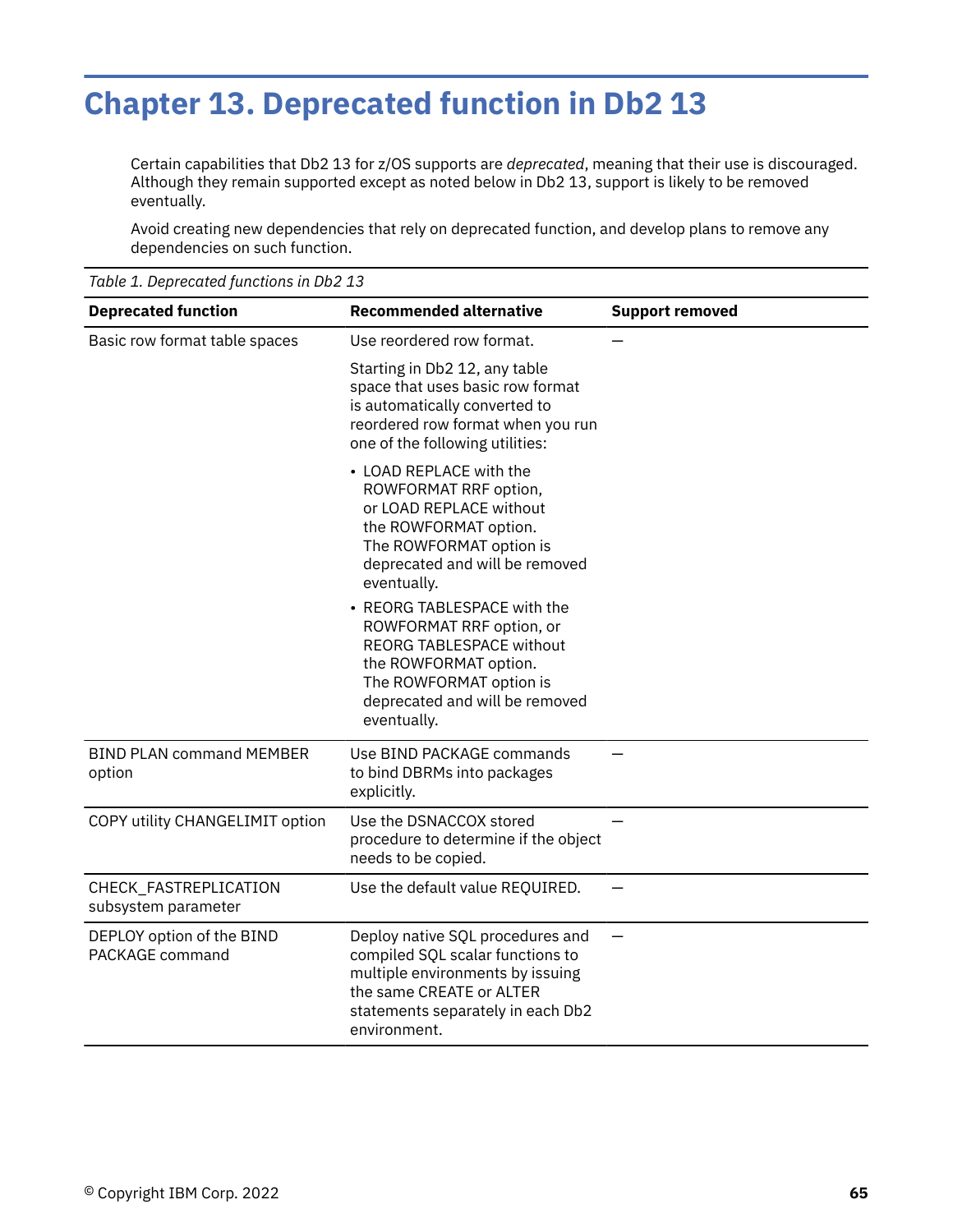*Table 1. Deprecated functions in Db2 13 (continued)*

| <b>Deprecated function</b>                      | <b>Recommended alternative</b>                                                                                                                                                                                                                                                                  | <b>Support removed</b>                                                                                                                                                                                                                                                                                       |
|-------------------------------------------------|-------------------------------------------------------------------------------------------------------------------------------------------------------------------------------------------------------------------------------------------------------------------------------------------------|--------------------------------------------------------------------------------------------------------------------------------------------------------------------------------------------------------------------------------------------------------------------------------------------------------------|
| DISALLOW_SEL_INTO_UNION<br>subsystem parameter. | Modify applications to remove any<br>use of UNION or UNION ALL<br>as the outermost from-clause of<br>a SELECT INTO statement. Then<br>set DISALLOW_SEL_INTO_UNION<br>to YES.                                                                                                                    |                                                                                                                                                                                                                                                                                                              |
| DSNRLMTxx table format from<br>before Db2 11    | Use the current format for resource<br>limit facility (RLF) tables. See<br>Convert RLF tables to the current<br>format (Db2 Installation and<br>Migration).                                                                                                                                     |                                                                                                                                                                                                                                                                                                              |
| SYSPROC.DSNTBIND stored<br>procedure            | Use the<br>SYSPROC.ADMIN_COMMAND_DSN<br>stored procedure.                                                                                                                                                                                                                                       |                                                                                                                                                                                                                                                                                                              |
| SYSPROC.DSNUTILS stored<br>procedure            | Use the SYSPROC.DSNUTILU stored -<br>procedure.                                                                                                                                                                                                                                                 |                                                                                                                                                                                                                                                                                                              |
| DSNTPSMP SQL procedure<br>processor             | The SQL procedure processor,<br>DSNTPSMP, is one of several<br>methods that you can use to<br>create and prepare an external<br>SQL procedure, which are also<br>deprecated.                                                                                                                    |                                                                                                                                                                                                                                                                                                              |
| SYSPROC.DSNWZP                                  | Use the<br>SYSPROC.ADMIN_INFO_SYSPARM<br>stored procedure.                                                                                                                                                                                                                                      |                                                                                                                                                                                                                                                                                                              |
| External SQL procedures                         | Use native SQL procedures,<br>which are more fully supported,<br>easier to maintain, and typically<br>perform better that external<br>SQL procedures. For more<br>information, see Migrating an<br>external SQL procedure to a native<br>SQL procedure (Db2 Application<br>programming and SQL) |                                                                                                                                                                                                                                                                                                              |
| Hash-organized tables                           | Alter tables to drop hash<br>organization, and, create indexes to<br>support fast index traversal in Db2<br>12 or higher. For more information,<br>see Fast index traversal (Db2<br>Performance).                                                                                               | Beginning in Db2 12 with<br>application compatibility level<br>V12R1M504, Db2 no longer<br>supports creating hash-organized<br>tables or altering tables to use<br>hash-organization. Existing hash<br>organized tables remain supported.<br>However, that support is likely to be<br>removed in the future. |
| LOAD utility IDENTITYOVERRIDE<br>option         | Use the OVERRIDE(IDENTITY)<br>option.                                                                                                                                                                                                                                                           |                                                                                                                                                                                                                                                                                                              |
| LOAD utility PERIODOVERRIDE<br>option           | Use the<br>OVERRIDE(SYSTEMPERIOD) option.                                                                                                                                                                                                                                                       |                                                                                                                                                                                                                                                                                                              |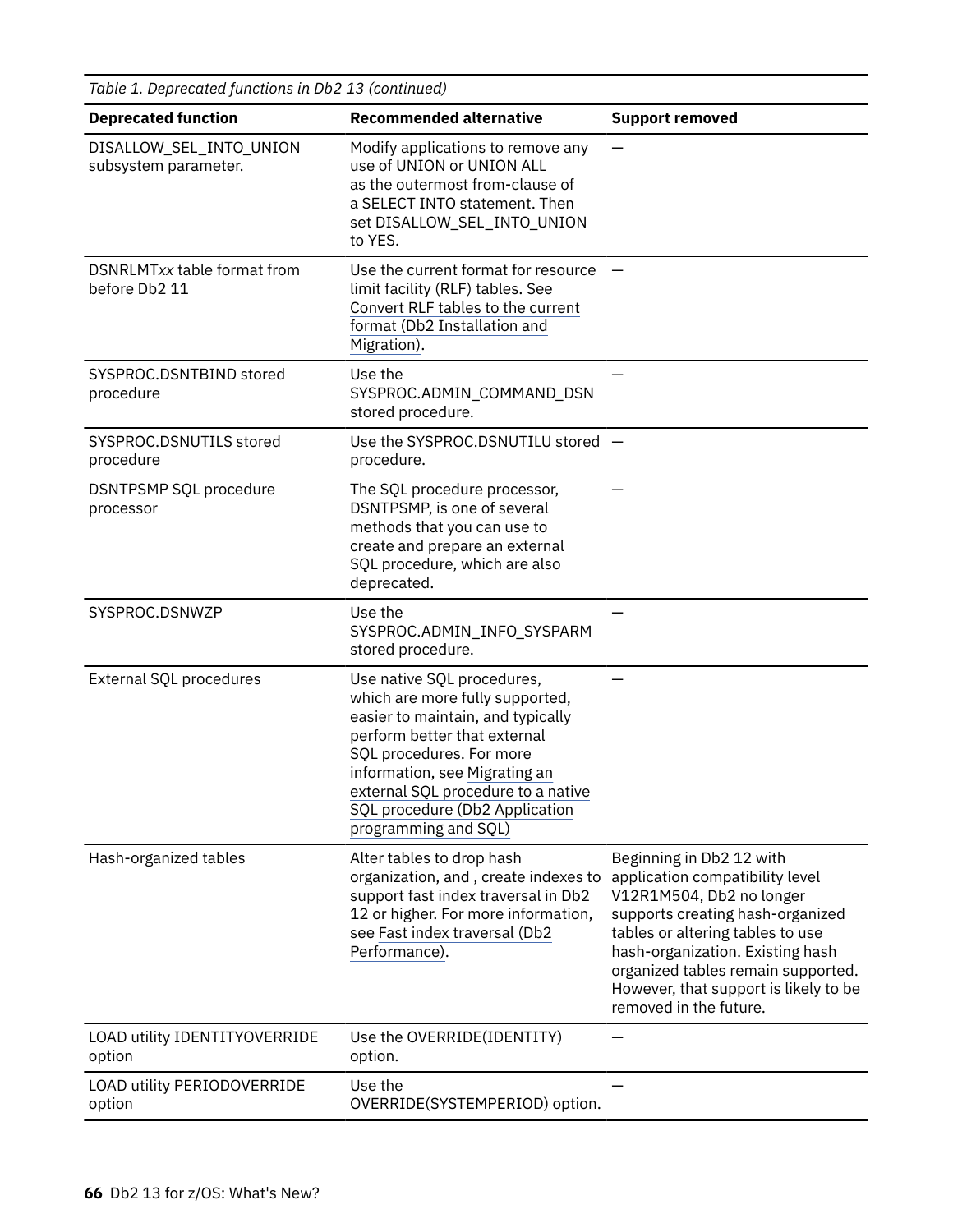*Table 1. Deprecated functions in Db2 13 (continued)*

| <b>Deprecated function</b>                                               | <b>Recommended alternative</b>                                                                                                                      | <b>Support removed</b> |
|--------------------------------------------------------------------------|-----------------------------------------------------------------------------------------------------------------------------------------------------|------------------------|
| LOAD utility TRANSIDOVERRIDE<br>option                                   | Use the OVERRIDE (TRANSID)<br>option.                                                                                                               |                        |
| NEWFUN SQL processing option                                             | Use SQLLEVEL. NEWFUN is ignored<br>if SQLLEVEL is specified.                                                                                        |                        |
| ODBC 2.0 function                                                        | See Deprecated ODBC functions<br>(Db2 Programming for ODBC).                                                                                        |                        |
| PassTickets for RACF-protected<br>user IDs.                              | Use client certificate<br>authentication.                                                                                                           |                        |
| PREVENT_NEW_IXCTRL_PART<br>subsystem parameter                           | Use the default value YES.                                                                                                                          |                        |
| REORG INDEX utility<br>LEAFDISTLIMIT and REPORT only<br>options          | Use the DSNACCOX stored<br>procedure to determine whether<br>the object needs to be reorganized                                                     |                        |
| REORG INDEX utility UNLOAD ONLY Use the UNLOAD utility.<br>option        |                                                                                                                                                     |                        |
| REORG INDEX utility UNLOAD<br>PAUSE option                               | Use the DIAGNOSE utility to stop<br>the process.                                                                                                    |                        |
| REORG TABLESPACE utility<br>UNLOAD EXTERNAL option                       | Use the UNLOAD utility.                                                                                                                             |                        |
| REORG TABLESPACE utility<br><b>INDREFLIMIT and REPORTONLY</b><br>options | Use the DSNACCOX stored<br>procedure to determine whether<br>the object needs to be reorganized.                                                    |                        |
| REORG TABLESPACE utility<br>OFFPOSLIMIT and REPORTONLY<br>options        | Use the DSNACCOX stored<br>procedure to determine whether<br>the object needs to be reorganized.                                                    |                        |
| REORG TABLESPACE utility<br>UNLOAD ONLY option                           | Use the UNLOAD utility.                                                                                                                             |                        |
| <b>REORG TABLESPACE utility</b><br>UNLOAD PAUSE option                   | Use the UNLOAD utility FORMAT<br><b>INTERNAL</b> option.                                                                                            |                        |
| <b>REPAIR VERSIONS utility</b>                                           | Use the REPAIR CATALOG utility.                                                                                                                     |                        |
| SNA communication methods,<br>including the VTAM interface               | Use TCP/IP communication<br>only. You can disable SNA<br>communication by specifying a<br>value in the DB2 TCP/IP IPNAME<br>field on panel DSNTIPR. |                        |
| DB2XML.SOAPHTTPC supplied<br>user-defined function                       | Use the DB2XML.SOAPHTTPNC<br>user-defined function.                                                                                                 |                        |
| DB2XML.SOAPHTTPV supplied<br>user-defined function                       | Use the DB2XML.SOAPHTTPNV<br>user-defined function.                                                                                                 |                        |
| Synonyms                                                                 | Use aliases when writing new SQL<br>statements or creating portable<br>applications. Aliases behave the<br>same for the Db2 family of<br>products.  |                        |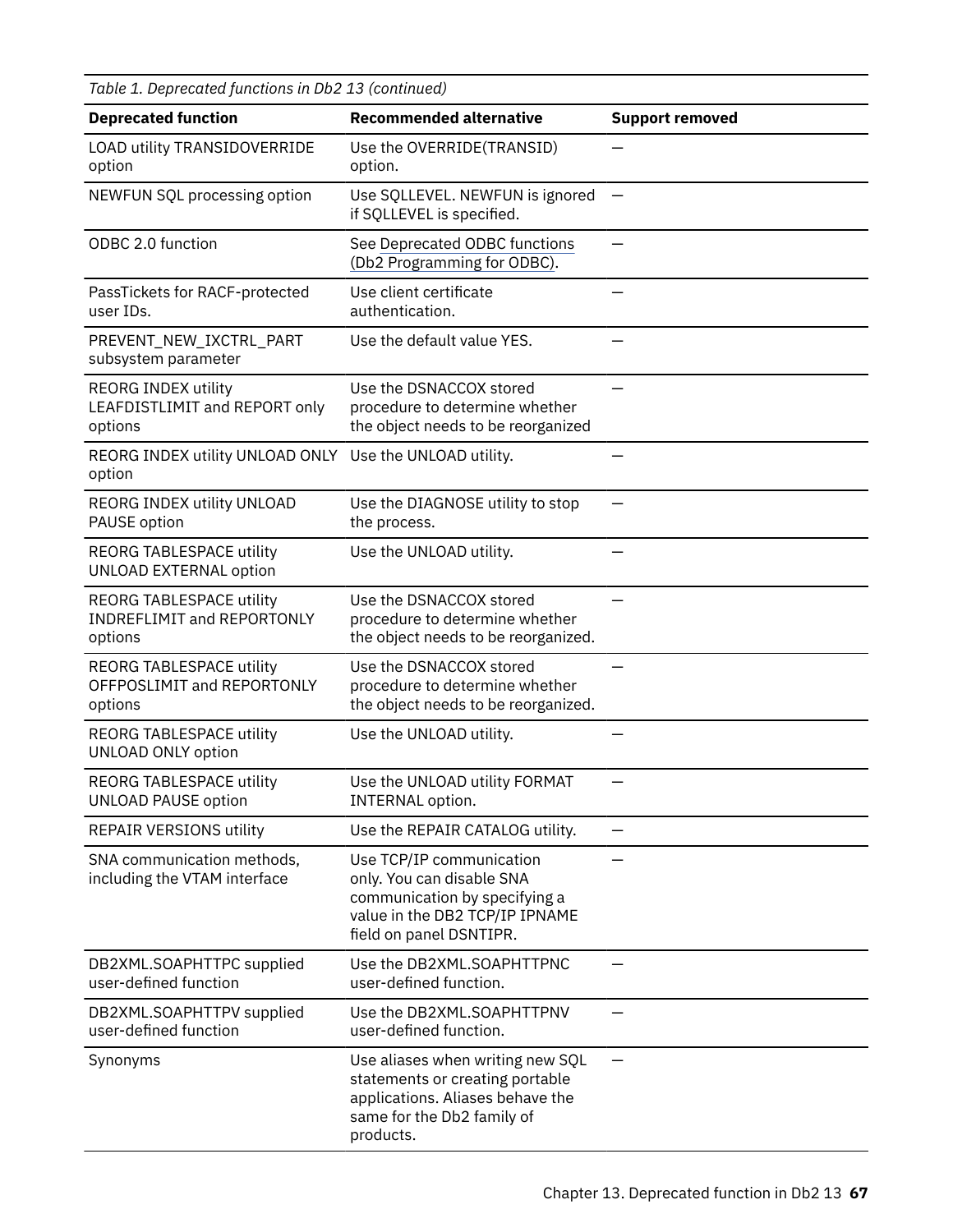*Table 1. Deprecated functions in Db2 13 (continued)*

| <b>Deprecated function</b>                                                                                                     | <b>Recommended alternative</b>                                                                                                                              | <b>Support removed</b> |
|--------------------------------------------------------------------------------------------------------------------------------|-------------------------------------------------------------------------------------------------------------------------------------------------------------|------------------------|
| SYSIBM.SYSROUTINES_OPTS<br>catalog table                                                                                       | This catalog table supports<br>the DSNTPSMP SQL procedure<br>processor for creating and<br>preparing external SQL procedures,<br>which are also deprecated. |                        |
| SYSIBM.SYSROUTINES_SRC<br>catalog table                                                                                        | This catalog table supports<br>the DSNTPSMP SQL procedure<br>processor for creating and<br>preparing external SQL procedures,<br>which are also deprecated. |                        |
| Non-UTS table spaces for base<br>tables, including segmented (non-<br>UTS), partitioned (non-UTS), and<br>simple table spaces. | Use partition-by-growth or<br>partition-by-range universal table<br>spaces instead.                                                                         |                        |
|                                                                                                                                | In Db2 12, Packages bound with<br>APPLCOMPAT(V12R1M504) or<br>higher cannot create objects of the<br>following types:                                       |                        |
|                                                                                                                                | • New partitioned (non-UTS) table<br>spaces                                                                                                                 |                        |
|                                                                                                                                | • New segmented (non-UTS) table<br>spaces                                                                                                                   |                        |
|                                                                                                                                | • New tables in existing segmented<br>(non-UTS) table spaces                                                                                                |                        |
|                                                                                                                                | • New tables in existing simple<br>table spaces                                                                                                             |                        |
|                                                                                                                                | You cannot create new simple<br>table spaces in any supported Db2<br>release.                                                                               |                        |
| <b>TEMP</b> database                                                                                                           | Db2 uses the work file database<br>instead.                                                                                                                 |                        |

#### **Related tasks**

[Preparing your system to install or migrate to Db2 13 \(Db2 Installation and Migration\)](https://www.ibm.com/docs/en/SSEPEK_13.0.0/inst/src/tpc/db2z_preparingyoursystem.html)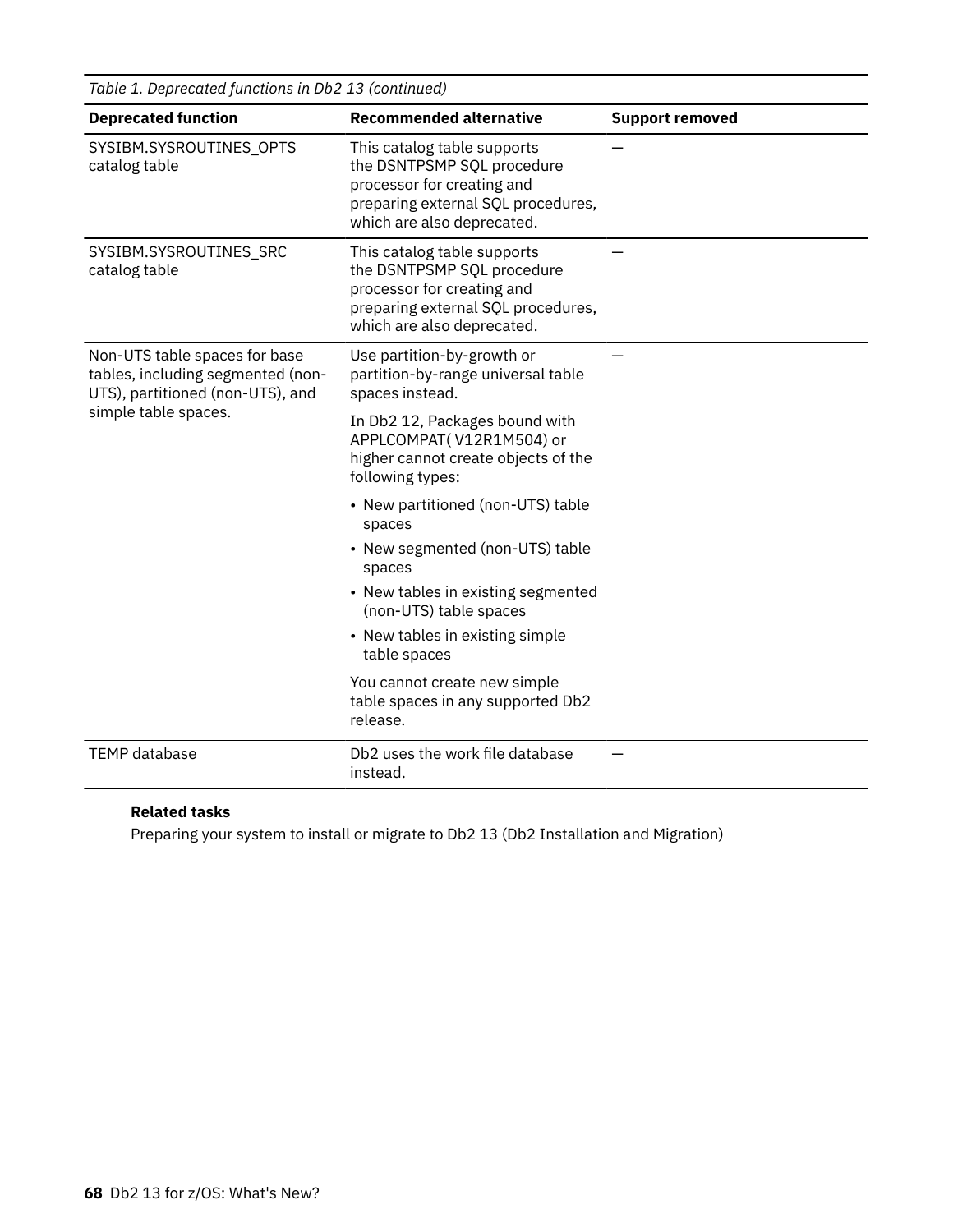# <span id="page-74-0"></span>**Part 3. Adopting new capabilities in Db2 13 continuous delivery**

In Db2 13, function levels and application compatibility levels control the adoption of most new capabilities by Db2 subsystems and Db2 applications.

## **About this task**

Function levels are specified by strings that correspond to the Db2 version, release, and maintenance value. The format is V*vv*R*r*M*mmm*, where *vv* is the version, *r* is the release, and *mmm* is the modification level. For example, V13R1M501 identifies function level 501. For a list of all available function levels in Db2 13, see [Chapter 2, "Db2 13 function levels," on page 15.](#page-20-0) Often function level identifiers are abbreviated. For example, " function level 501" refers to V13R1M501.

**Tip: GUPI** You can determine the catalog level and function level for a Db2 subsystem or data sharing group, and the code levels of individual subsystems or members, by issuing DISPLAY GROUP commands. For more information, see [Chapter 15, "Determining the Db2 code level, catalog level, and function level,"](#page-80-0) [on page 75](#page-80-0) **GUPI**

## **Procedure**

To manage the adoption of new capabilities in Db2 13, use the following overall process:

1. Apply maintenance to bring the Db2 subsystem to the required code level or higher.

**Tip:** Apply the maintenance for a code level well before you tailor the catalog level or activate a function level. By doing so, you can verify that Db2 can continue run at the required code level, while you still have the opportunity to identify and remove any problematic maintenance items.

**Important:** Do not attempt to start Db2 at any code level that is lower than the highest ever activated function level, even at the lower star (\*) function level. Activate a function level only after you are satisfied that Db2 can continue to run at the required code level.

2. If necessary, update the Db2 catalog.

You can use a single CATMAINT job that specifies the target function level. If the target function level requires multiple catalog level updates, the CATMAINT job processes each update in sequential order. If a later update in the sequence fails, the previous successful updates do not roll back, and the catalog level remains at the highest level reached. If that occurs, you can correct the reason for the failure and resubmit the same CATMAINT job. Some function levels do not require catalog changes.

**Important:** Do not attempt to start Db2 at a lower code level after any part of the CATMAINT job for a higher function level completes. Run the CATMAINT job only after you are satisfied that Db2 can continue to run at the necessary code level. The code to tolerate catalog changes is contained in the code level that delivers the CATMAINT job.

3. Activate the higher function level.

Some new capabilities and enhancements become available immediately. Optimization enhancements become available after the next full prepare of the SQL statements. The application compatibility level of each application continues to control the use of new SQL capabilities.

4. When you are ready for applications, and objects such as routines or triggers, to use new SQL capabilities of the higher function level, rebind or alter them at the higher application compatibility level. Do this only after you are satisfied that Db2 13 is stable at the higher function level.

You might need to adjust your applications for incompatible changes before they can run at the higher application compatibility level.

**Tip:** Do not raise the default application compatibility level of the Db2 subsystem immediately after migrating or activating a new function level. Instead, wait until applications have been verified to work correctly at the higher function level, and any incompatibilities have been resolved. For details,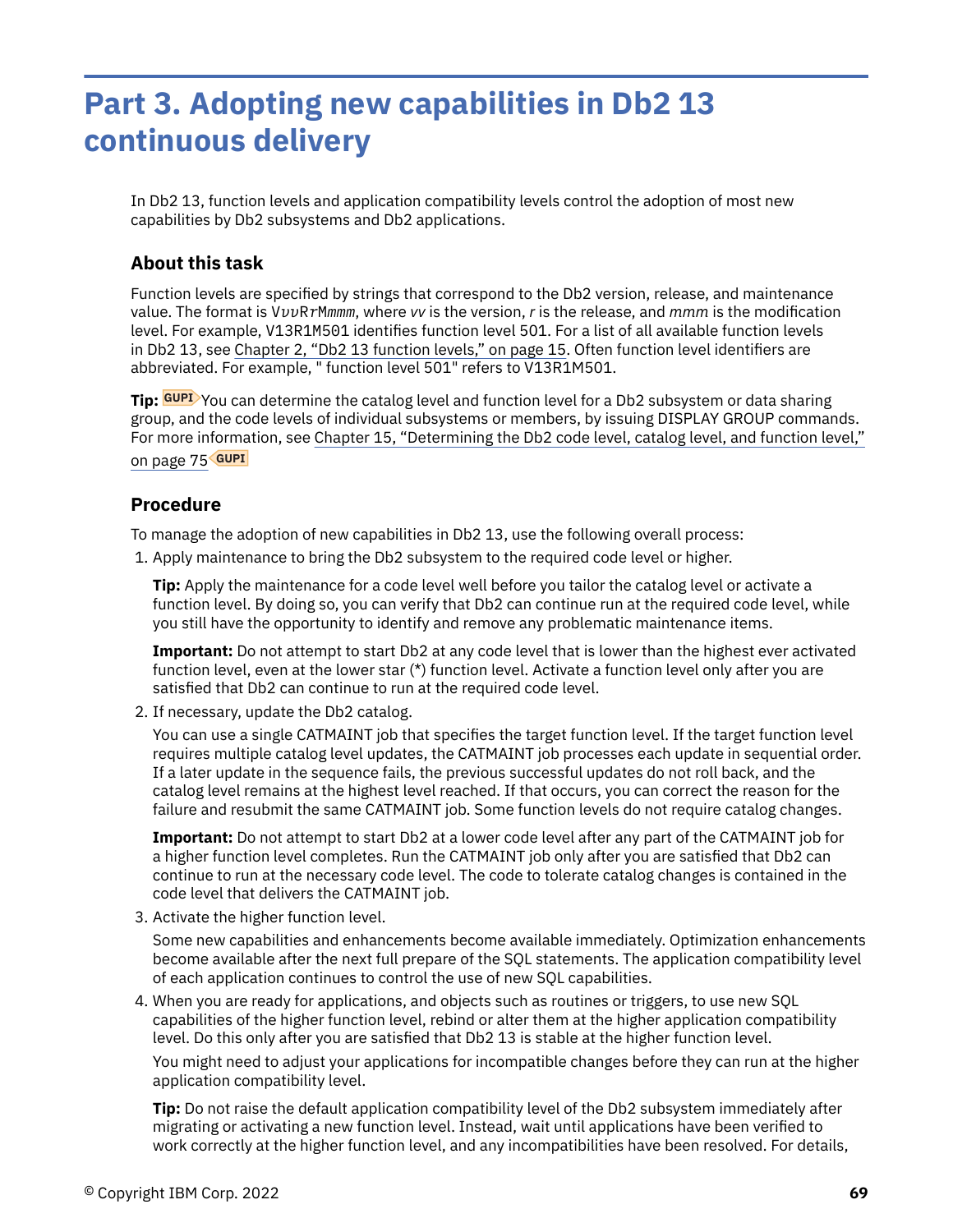see [Enabling default application compatibility with function level 500 or higher \(Db2 Application](https://www.ibm.com/docs/en/SSEPEK_13.0.0/apsg/src/tpc/db2z_enableapplcompatsubsystem.html) [programming and SQL\)](https://www.ibm.com/docs/en/SSEPEK_13.0.0/apsg/src/tpc/db2z_enableapplcompatsubsystem.html).

#### **Related concepts**

[What's new in Db2 13](#page-6-0)

Db2 13 for z/OS brings leading-edge innovation to reinforce Db2 for z/OS as a foundation for enterprise computing within the hybrid cloud world.

[Application compatibility levels in Db2 \(Db2 Application programming and SQL\)](https://www.ibm.com/docs/en/SSEPEK_13.0.0/apsg/src/tpc/db2z_applicationcompatibility.html)

#### **Related tasks**

[Managing application incompatibilities \(Db2 Application programming and SQL\)](https://www.ibm.com/docs/en/SSEPEK_13.0.0/apsg/src/tpc/db2z_identifyincompatapplication.html)

#### **Related reference**

[Db2 13 function levels](#page-20-0)

New Db2 capabilities and enhancements are continuously delivered in a single maintenance stream as the code becomes ready. You can activate the new capabilities in a data sharing group or Db2 subsystem after a function level is delivered. A *function level* corresponds to a single PTF that enables the activation of a specific set of enhancements that shipped in previous prerequisite or co-requisite PTFs. The activation of a function level results in the activation of all lower function levels.

### **Related information**

[PI70406: Add ACTIVATE mode to the Db2 installation CLIST](http://www-01.ibm.com/support/docview.wss?uid=swg1PI70406)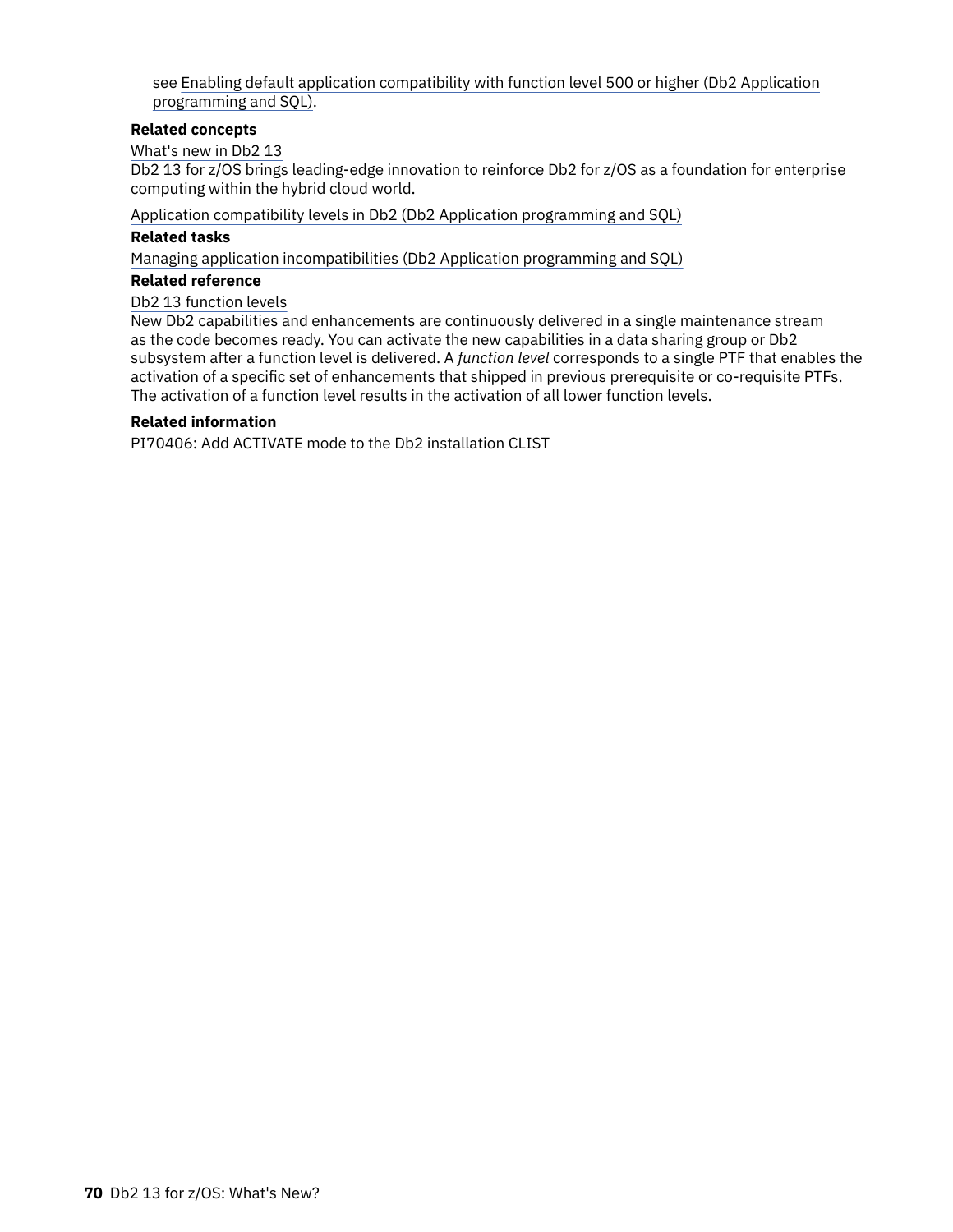# <span id="page-76-0"></span>**Chapter 14. Function levels and related levels in Db2 13**

Enhancements to Db2 are enabled for use when you activate function levels.

Each *function level* corresponds to a single APAR that enables a set of enhancements that were previously delivered in the service stream. A particular function level might enable one or several enhancements.

Before you can activate a function level, your data sharing group or Db2 subsystem must be at the appropriate catalog level, and every member must be at the minimum required code level.

In most cases, you can activate a higher function level without separately activating each lower function level above the currently activated function level. However, activating a higher function level also activates all capabilities that are introduced by all function levels lower than the one being activated.

**Tip: GUPI** You can determine the catalog level and function level for a Db2 subsystem or data sharing group, and the code levels of individual subsystems or members, by issuing DISPLAY GROUP commands. For more information, see [Chapter 15, "Determining the Db2 code level, catalog level, and function level,"](#page-80-0) [on page 75](#page-80-0) **GUPI**

## **Function level identifiers**

In most cases, code levels, catalog levels, function levels, and application compatibility levels are specified in commands and message output by nine-character strings that correspond to the Db2 version, release, and modification value. However, descriptions of function levels in documentation often refer only to the modification part of the values.

The format is V*vv*R*r*M*mmm*, where *vv* is the version, *r* is the release, and *mmm* is the modification level. For example, V13R1M501 identifies function level 501. For a list of all available function levels in Db2 13, see [Chapter 2, "Db2 13 function levels," on page 15](#page-20-0).

## **Code levels**

The *code level* of a Db2 subsystem or data sharing member indicates that the necessary APAR and any prerequisite new function code, defect fixes, and other service items for a corresponding function level are applied. Because new function levels are delivered in the same service stream as other maintenance items, the code level is likely to increase as you routinely apply maintenance to a subsystem or member. If you proactively apply maintenance, you can expect the code level to be higher than the catalog level or function level as you prepare to adopt of new Db2 capabilities.

If you remove maintenance items that support or are otherwise related to a code level, Db2 reverts to a lower code level. However, you cannot start Db2 at a lower code level after tailoring the catalog to a higher catalog level or activating a higher function level. For this reason, it is essential that you tailor the catalog at a higher catalog level or activate a function level only after you are certain that Db2 can continue to run at the corresponding code level.

**Tip:** Apply the maintenance for a code level well before you tailor the catalog level or activate a function level. By doing so, you can verify that Db2 can continue run at the required code level, while you still have the opportunity to identify and remove any problematic maintenance items.

In a data sharing group, each member can be at a different code level. However a function level is always activated at the group level. That is, if any data sharing member is not at the minimum required code level when you attempt to activate a function level, the ACTIVATE command fails. The DSNU757I message output indicates the current and required code levels.

Each code level is identified by the same identifier as the function level that it enables. The format is V*vv*R*r*M*mmm*, where *vv* is the version, *r* is the release, and *mmm* is the modification level.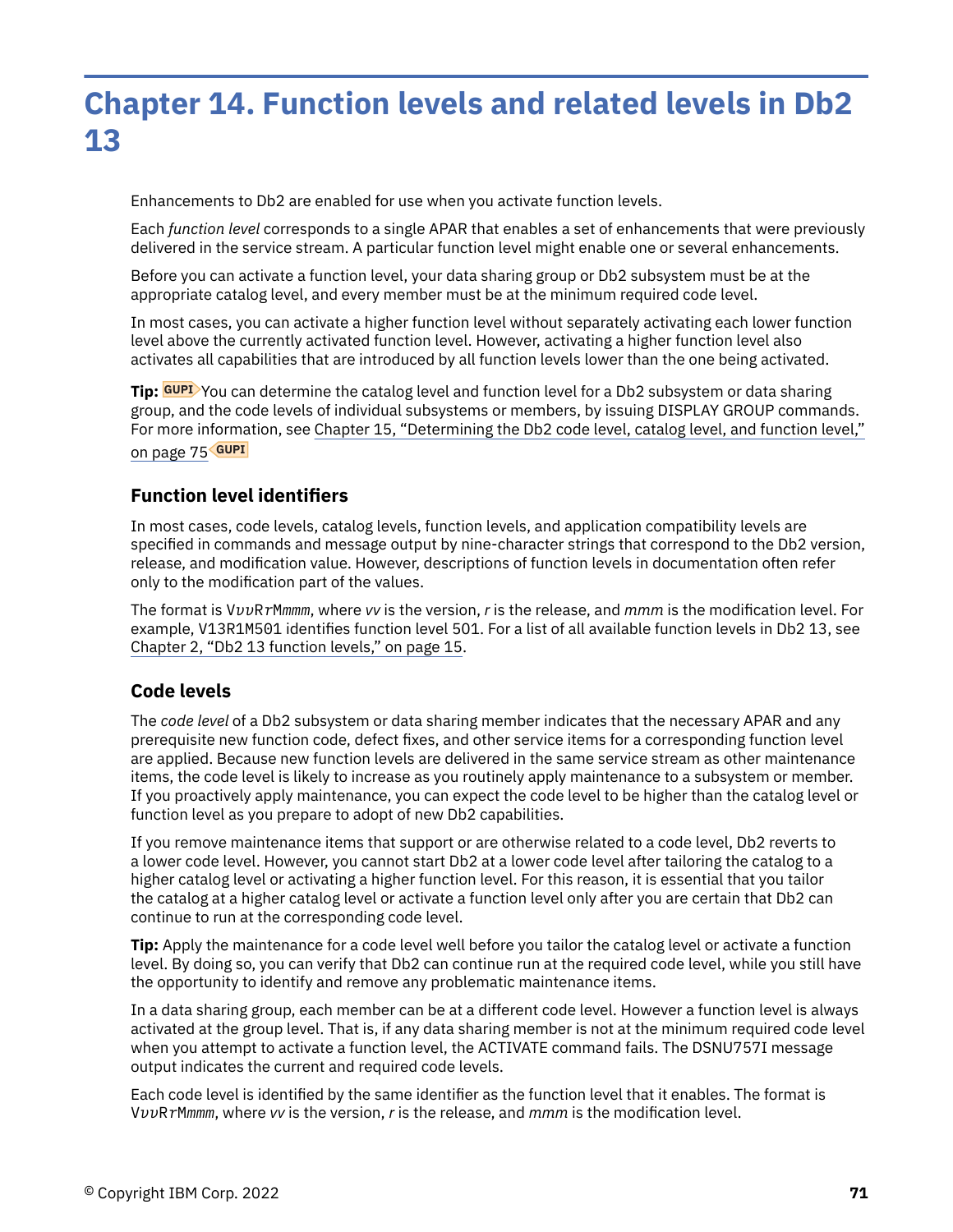**Important:** Do not attempt to start Db2 at any code level that is lower than the highest ever activated function level, even at the lower star (\*) function level. Activate a function level only after you are satisfied that Db2 can continue to run at the required code level.

In DISPLAY GROUP command output, the DB2 LVL column indicates the code level of each data sharing member or subsystem in a six-character string that contains the Db2 version, release, and modification values. The format is *vvrmmm*, where *vv* is the version, *r* is the release, and *mm* is the modification level.

## **Catalog levels**

A *catalog level* of a data sharing group or subsystem indicates that a particular CATMAINT utility UPDATE LEVEL job was run on the Db2 catalog, and the data sharing group or subsystem is ready for the activation of certain function levels.

Each function level requires a specific catalog level. However, not every function level requires a new catalog level. If the catalog is not at the minimum required level when you attempt to activate a function level, the ACTIVATE command fails. The message output indicates the current and required catalog levels.

The catalog level is updated when you submit a CATMAINT utility job by tailoring and running the DSNTIJTC sample job. You can use a single CATMAINT job that specifies the target function level. If the target function level requires multiple catalog level updates, the CATMAINT job processes each update in sequential order. If a later update in the sequence fails, the previous successful updates do not roll back, and the catalog level remains at the highest level reached. If that occurs, you can correct the reason for the failure and resubmit the same CATMAINT job.

Whereas different data sharing members can be at different code levels in a data sharing group, a data sharing group has a single catalog level.

**Important:** Do not attempt to start Db2 at a lower code level after any part of the CATMAINT job for a higher function level completes. Run the CATMAINT job only after you are satisfied that Db2 can continue to run at the necessary code level. The code to tolerate catalog changes is contained in the code level that delivers the CATMAINT job.

Each catalog level is identified by the same identifier as the lowest function level that requires it. The format is V*vv*R*r*M*mmm*, where *vv* is the version, *r* is the release, and *mmm* is the modification level. For example function level 501 requires catalog level V13R1M501.

When you first migrate to Db2 13 the catalog level is V13R1M100. The structure of the catalog does not change until you tailor the catalog for function level 501, as described in [Activating Db2 13 function levels](https://www.ibm.com/docs/en/SSEPEK_13.0.0/inst/src/tpc/db2z_activateflmigrate.html) [500 and 501 \(Db2 Installation and Migration\).](https://www.ibm.com/docs/en/SSEPEK_13.0.0/inst/src/tpc/db2z_activateflmigrate.html)

To find when the catalog level changed, you can check the SYSIBM.SYSLEVELUPDATES catalog table or check for message DSNG014I on the console.

## **Function levels**

A *function level* enables a particular set of new Db2 capabilities and enhancements that were previously delivered in the single continuous stream of Db2 code. It includes code that supports new capabilities, defect fixes, and preventive service items. Before you can use the new capabilities of a function level, you must activate the function level, or a higher function level. Activation of a function level implies activation of the capabilities that are introduced by all lower function levels.

**Important:** Do not attempt to start Db2 at any code level that is lower than the highest ever activated function level, even at the lower star (\*) function level. Activate a function level only after you are satisfied that Db2 can continue to run at the required code level.

In data sharing groups, function levels are activated at the group level. That is, if any data sharing member is not at the minimum required code level when you attempt to activate a function level, the ACTIVATE command fails. The DSNU757I message output indicates the current and required code levels.

To find when the function level changed, you can check the SYSIBM.SYSLEVELUPDATES catalog table or check for message DSNG014I on the console.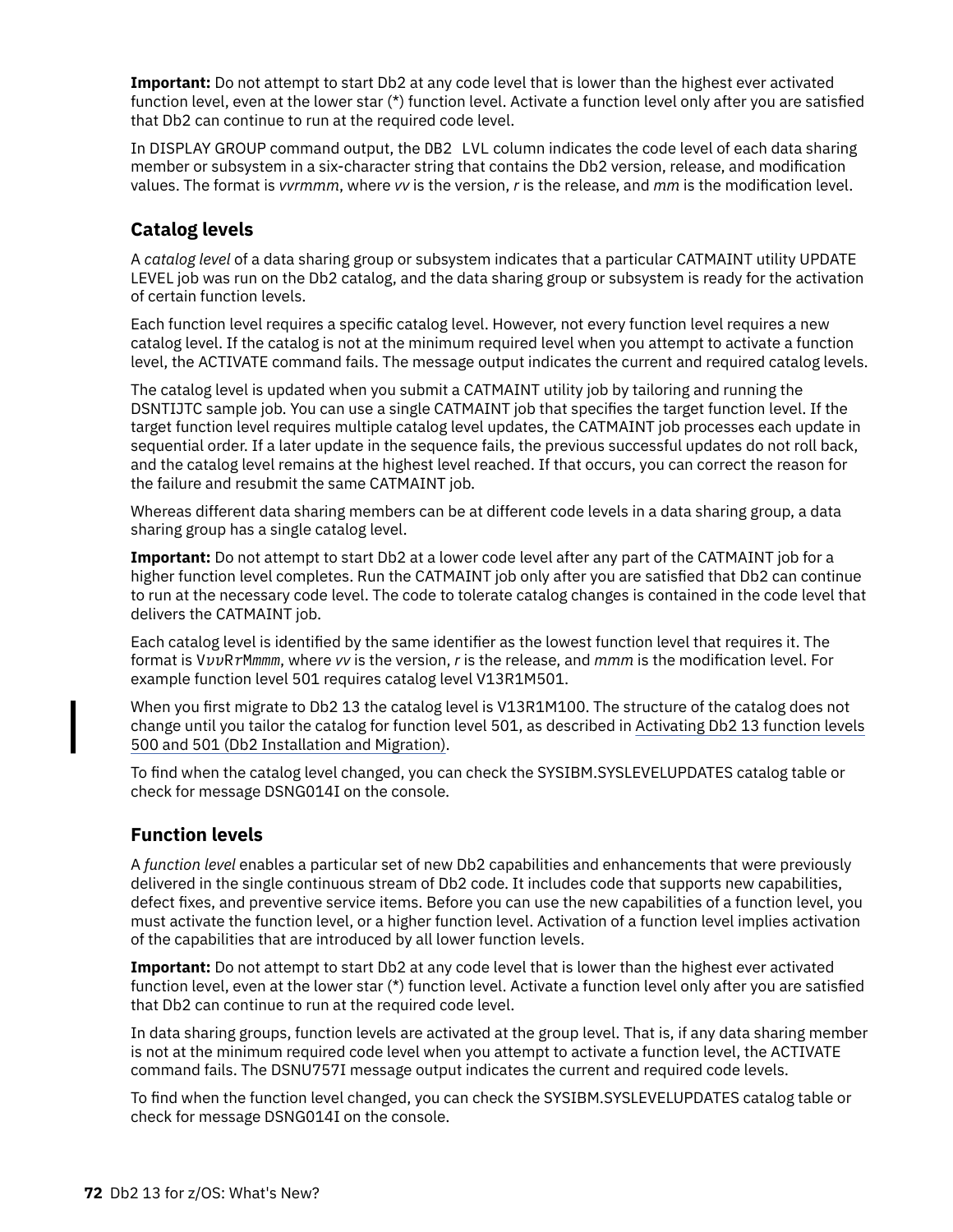Before applications can use new SQL capabilities that a function level introduces, the applications must run at the equivalent application compatibility level or higher.

## **Application compatibility levels**

You can use the *application compatibility* level of applications, and objects such as routines or triggers, to control the adoption and use of new and changed SQL capabilities that are introduced in function levels. Generally, applications, and routines or triggers, cannot use new or changed SQL capabilities unless the effective application compatibility level is equivalent to or higher than the function level that introduced the changes. The application compatibility level applies to most SQL statements, including data definition statements (such as CREATE and ALTER statements) and data control statements (such as GRANT and REVOKE statements).

The corresponding function level or higher must be activated when you bind packages at an application compatibility level. However, if you activate a lower function level (or \* function level), applications can continue to run with the higher application compatibility level. To prevent the continued use of SQL capabilities introduced in the higher function level, you must also modify the application and change the effective application compatibility level to the lower level.

For IBM data server clients or drivers that need to exploit Db2 for z/OS capabilities that are delivered with function level V12R1M501 or greater, you need to take additional steps. See [VnnRnMnnn application](https://www.ibm.com/docs/en/SSEPEK_13.0.0/apsg/src/tpc/db2z_applcompatclients.html) [compatibility levels for data server clients and drivers \(Db2 Application programming and SQL\)](https://www.ibm.com/docs/en/SSEPEK_13.0.0/apsg/src/tpc/db2z_applcompatclients.html) for details.

**Tip:** Do not raise the default application compatibility level of the Db2 subsystem immediately after migrating or activating a new function level. Instead, wait until applications have been verified to work correctly at the higher function level, and any incompatibilities have been resolved. For details, see [Enabling default application compatibility with function level 500 or higher \(Db2 Application programming](https://www.ibm.com/docs/en/SSEPEK_13.0.0/apsg/src/tpc/db2z_enableapplcompatsubsystem.html) [and SQL\)](https://www.ibm.com/docs/en/SSEPEK_13.0.0/apsg/src/tpc/db2z_enableapplcompatsubsystem.html).

Application compatibility levels for Db2 13 are identified by the same identifier as the corresponding function level. The format is V*vv*R*r*M*mmm*, where *vv* is the version, *r* is the release, and *mmm* is the modification level.

Db2 13 supports the following application compatibility levels in most contexts:

#### **V***vv***R***r***M***mmm*

Compatibility with the behavior of the identified Db2 function level. For example, V13R1M501 specifies compatibility the highest available function level. The equivalent function level or higher must be activated. For a list of supported Db2 13 function levels, see [Chapter 2, "Db2 13 function](#page-20-0) [levels," on page 15.](#page-20-0) Db2 13 also supports values from Db2 12. See [Db2 12 function levels.](https://www.ibm.com/docs/en/SSEPEK_12.0.0/wnew/src/tpc/db2z_db2functionlevels.html)

#### **V12R1**

Г

Compatibility with the behavior of Db2 12 function level 500. This value this value has the same result as specifying V12R1M500.

#### **V11R1**

Compatibility with the behavior of Db2 11 new-function mode.

#### **V10R1**

Compatibility with the behavior of DB2 10 new-function mode.

For more information about application compatibility levels, see [Application compatibility levels in Db2](https://www.ibm.com/docs/en/SSEPEK_13.0.0/apsg/src/tpc/db2z_applicationcompatibility.html) [\(Db2 Application programming and SQL\)](https://www.ibm.com/docs/en/SSEPEK_13.0.0/apsg/src/tpc/db2z_applicationcompatibility.html).

### **Star (\*) function levels**

You might activate a lower function level, called a *star (\*) function level*, if you encounter problems when you activate a higher function level. Any function level lower than the highest function level that was ever activated is always a star (\*) function level.

The output from DISPLAY GROUP and ACTIVATE commands identify star (\*) function levels by the function level identifier followed by an asterisk, hence the name. For example, assume that you activate function level 500 after function level 501 was previously activated. V13R1M500\* in the message output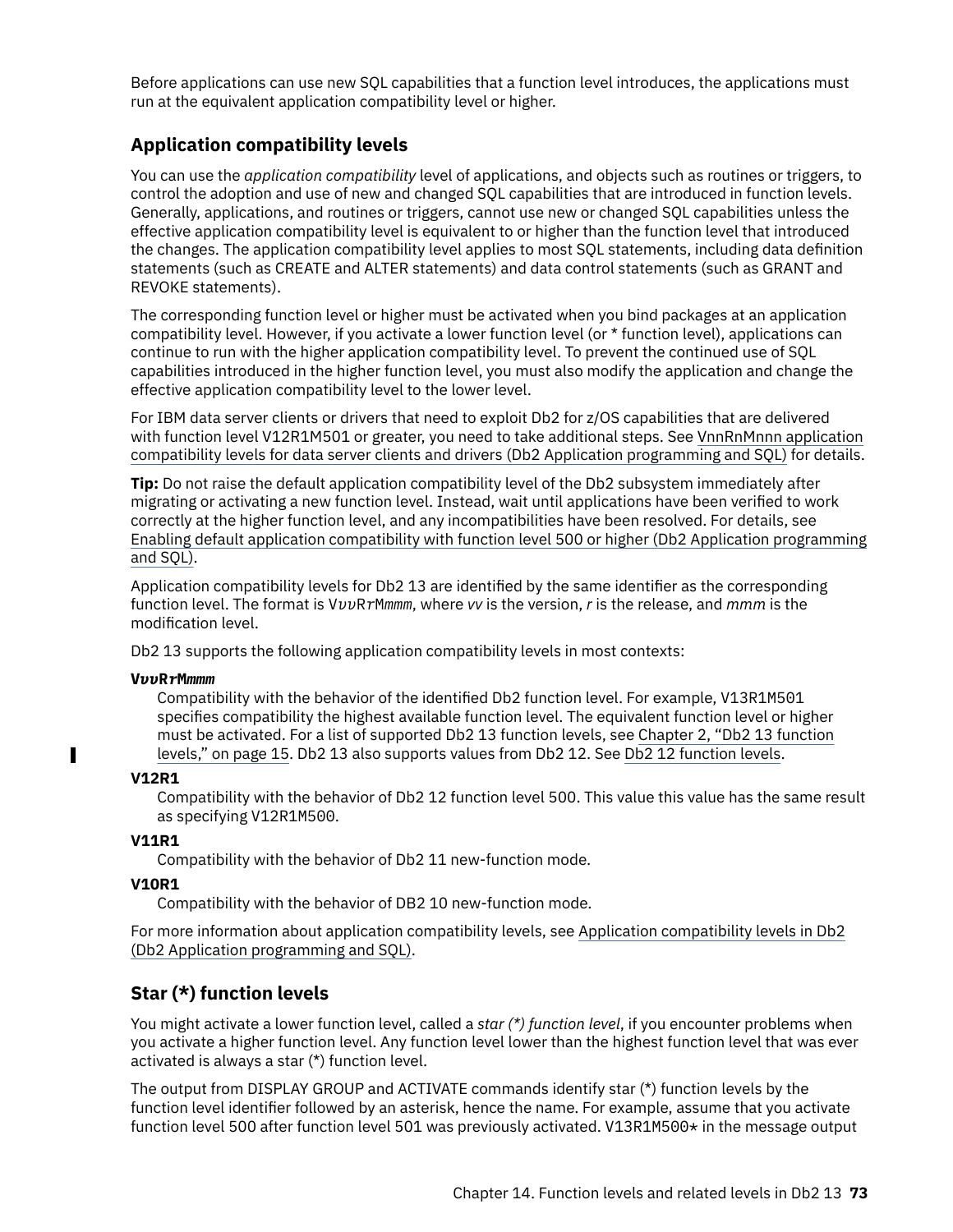indicates that the Db2 data sharing group or subsystem is at function level 500\* (you might say, "function level 500 star").

**Important:** Activating a lower star (\*) function level does not enable you to remove maintenance and start Db2 at any code level lower than the catalog level or highest ever activated function level.

Activating a lower star (\*) function level by itself does not immediately disable all use of capabilities at higher function levels. Instead, it provides flexibility for limiting or disabling the use of capabilities at higher function levels, while the problems encountered in higher function levels are resolved.

At a star (\*) function level, Db2 continues to tolerate objects, packages, and structures that were created or bound at higher function levels. Also, in any context where the effective application compatibility level remains at the higher level, new SQL capabilities from the higher level can still be used. For packages, they can still be executed, rebound, and automatically bound. However, an explicit bind of such packages succeeds only when the APPLCOMPAT bind option is equivalent to the activated star (\*) function level or lower. Similar rules apply for the application compatibility levels of native SQL procedures, compiled SQL scalar functions, and advanced triggers. The result is that applications that use capabilities at a higher function level can continue to do so if they are not related to the reason for activating the lower function level. To stop the use of all SQL capabilities at the higher function level, you must also set all effective application compatibility levels at the lower level.

#### **Related concepts**

[Application compatibility levels in Db2 \(Db2 Application programming and SQL\)](https://www.ibm.com/docs/en/SSEPEK_13.0.0/apsg/src/tpc/db2z_applicationcompatibility.html)

#### **Related reference**

#### [Db2 13 function levels](#page-20-0)

New Db2 capabilities and enhancements are continuously delivered in a single maintenance stream as the code becomes ready. You can activate the new capabilities in a data sharing group or Db2 subsystem after a function level is delivered. A *function level* corresponds to a single PTF that enables the activation of a specific set of enhancements that shipped in previous prerequisite or co-requisite PTFs. The activation of a function level results in the activation of all lower function levels.

[-DISPLAY GROUP \(Db2\) \(Db2 Commands\)](https://www.ibm.com/docs/en/SSEPEK_13.0.0/comref/src/tpc/db2z_cmd_displaygroup.html)

#### **Related information**

[DSN7100I \(Db2 Messages\)](https://www.ibm.com/docs/en/SSEPEK_13.0.0/msgs/src/tpc/dsn7100i.html) [DSNG014I \(Db2 Messages\)](https://www.ibm.com/docs/en/SSEPEK_13.0.0/msgs/src/tpc/dsng014i.html) [Video: Db2 for z/OS—Delivering New Capabilities Faster \(YouTube: 1:33:25\)](https://www.youtube.com/watch?v=9Bw_iJlj9gs)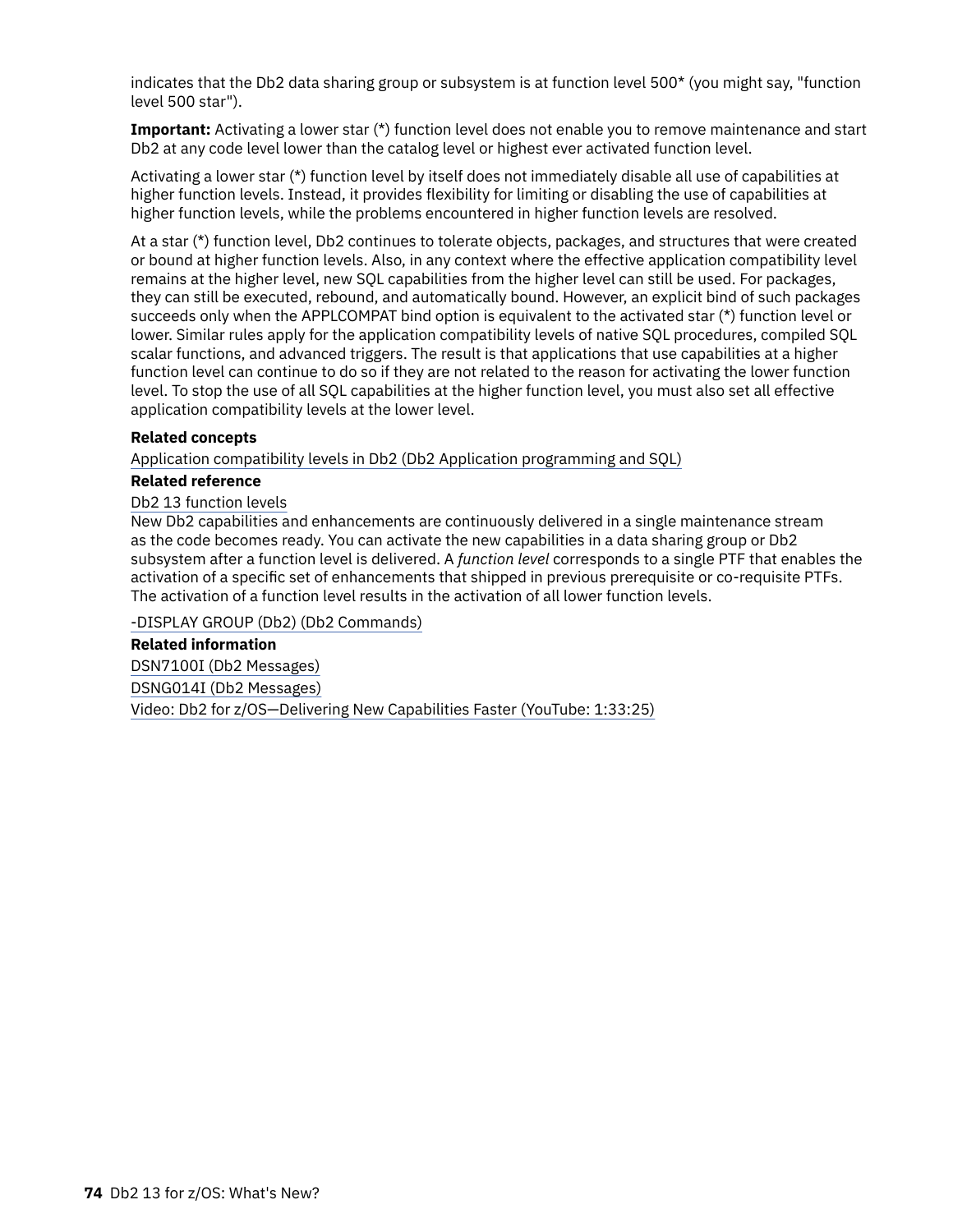## <span id="page-80-0"></span>**Chapter 15. Determining the Db2 code level, catalog level, and function level**

Before you can activate a Db2 function level, you must ensure that the Db2 subsystem or data sharing group is at the appropriate code level and catalog level.

### **Procedure**

**GUPI** To determine the code level, catalog level, and function level of a Db2 subsystem or data sharing group:

- 1. Issue a DISPLAY GROUP command.
- 2. Examine the DISPLAY GROUP output in message DSN7100I.

The DB2 LVL value indicates the code levels of each Db2 subsystem or data sharing member.

**Important:** Do not attempt to start Db2 at any code level that is lower than the highest ever activated function level, even at the lower star (\*) function level. Activate a function level only after you are satisfied that Db2 can continue to run at the required code level.

#### **Examples**

The following examples show output from DISPLAY GROUP commands:

-DB2A DISPLAY GROUP DETAIL

#### **Example: Data sharing group with coexisting Db2 13 and Db2 12 members**

In the following example, two members are migrated to Db2 13 and ready for the activation of new function in Db2 13. However, the code level of member DB2B indicates that it is not migrated to Db2 13, which means the group is not ready for activation of function level 500. The DB2 LVL value for DB2B is 121510, which indicates that all Db2 12 function levels are activated.

| -DISPLAY GROUP DETAIL<br>DSN7100I -DB2A DSN7GCMD<br>*** BEGIN DISPLAY OF GROUP(DSNCAT ) CATALOG LEVEL(V13R1M100)<br>CURRENT FUNCTION LEVEL (V13R1M100)<br>PROTOCOL LEVEL(2)<br>GROUP ATTACH NAME (DSNG) | HIGHEST ACTIVATED FUNCTION LEVEL (V13R1M100)<br>HIGHEST POSSIBLE FUNCTION LEVEL(V13R1M100) |  |
|---------------------------------------------------------------------------------------------------------------------------------------------------------------------------------------------------------|--------------------------------------------------------------------------------------------|--|
| DB2 SUB                                                                                                                                                                                                 | DB2 SYSTEM<br>IRLM                                                                         |  |
| DB2A 1 DB2A - DB2A ACTIVE 131501 MVSA DJ2A DB2AIRLM<br>DB2B 2 DB2B - DB2B ACTIVE 121510 MVSB DJ2B DB2BIRLM<br>DB2C 3 DB2C -DB2C ACTIVE 131501 MVSC DJ2C DB2CIRLM                                        |                                                                                            |  |
| DISPLAY SUBGROUP ATTACH INFORMATION FOR GROUP ATTACH DSNG<br><u></u>                                                                                                                                    |                                                                                            |  |
| SCA STRUCTURE SIZE: 12288 KB, STATUS= AC, SCA IN USE: 8 %<br>LOCK1 STRUCTURE SIZE: 12288 KB<br>NUMBER LOCK ENTRIES: 1048576                                                                             |                                                                                            |  |
| NUMBER LIST ENTRIES: 23073, LIST ENTRIES IN USE:<br>SPT01 INLINE LENGTH: 32138<br>*** END DISPLAY OF GROUP(DSNCAT)<br>DSN9022I -DB2C DSN7GCMD 'DISPLAY GROUP ' NORMAL COMPLETION                        | 7                                                                                          |  |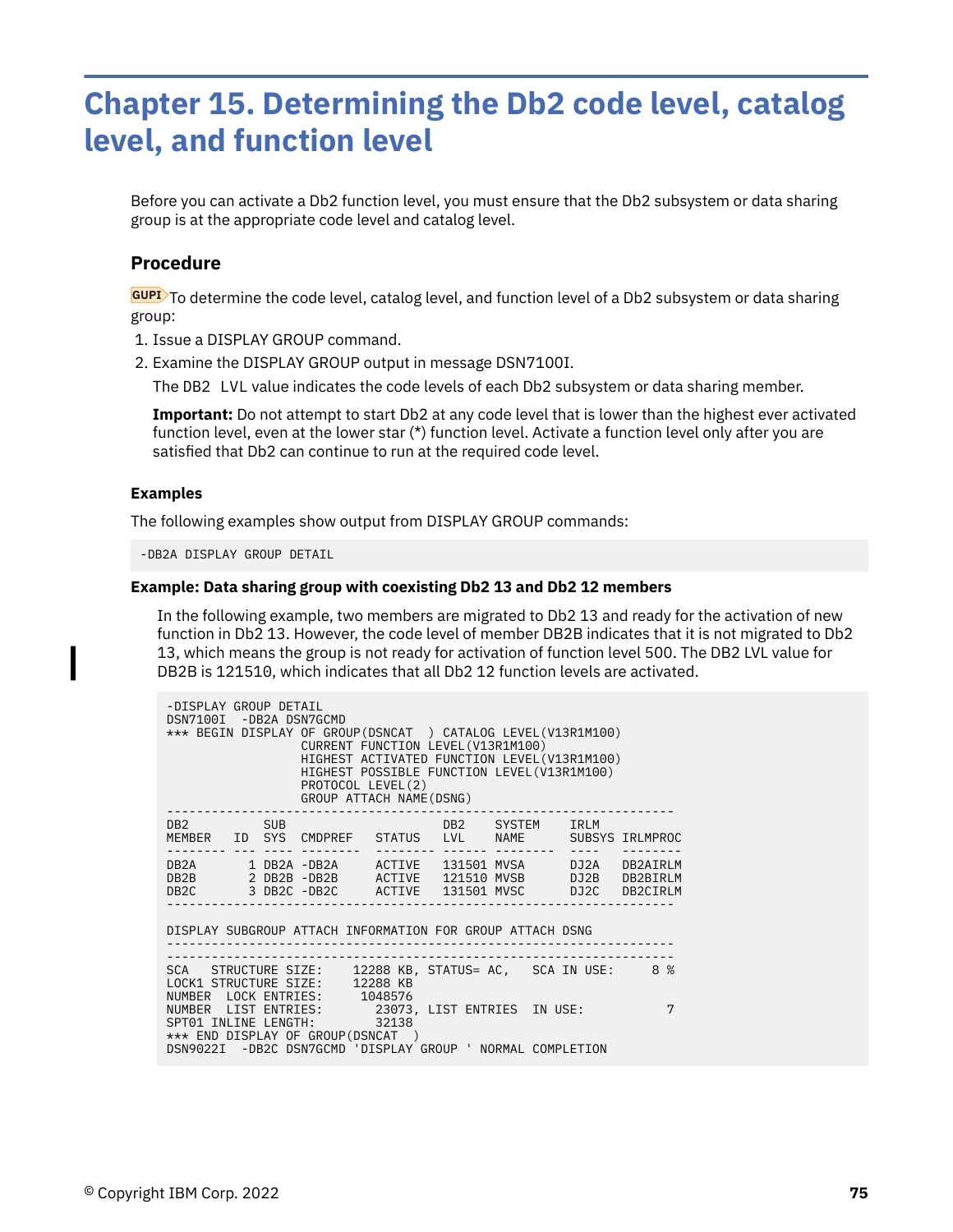#### **Example: Running a DISPLAY GROUP command run on a Db2 12 member during coexistence with Db2 13**

The following example output shows the result of running the following command on a Db2 12 member in the data sharing group from the previous example:

-DB2B DISPLAY GROUP DETAIL

Because the command was run on a Db2 12 member, the highest possible function level indicates V12R1M510, which is the highest level that you can activate by issuing an ACTIVATE command. However, the current function level indicates V13R1M100 because at least one member has been migrated to Db2 13.

| -DISPLAY GROUP DETAIL<br>DSN7100I -DB2B DSN7GCMD                                               | *** BEGIN DISPLAY OF GROUP(DSNCAT) CATALOG LEVEL(V13R1M100)<br>CURRENT FUNCTION LEVEL (V13R1M100)<br>HIGHEST ACTIVATED FUNCTION LEVEL (V13R1M100)<br>HIGHEST POSSIBLE FUNCTION LEVEL (V12R1M510)<br>PROTOCOL LEVEL(2)<br>GROUP ATTACH NAME (DSNG) |            |      |   |
|------------------------------------------------------------------------------------------------|---------------------------------------------------------------------------------------------------------------------------------------------------------------------------------------------------------------------------------------------------|------------|------|---|
| DB2 SUB                                                                                        | MEMBER ID SYS CMDPREF STATUS LVL NAME SUBSYSIRLMPROC                                                                                                                                                                                              | DB2 SYSTEM | IRLM |   |
|                                                                                                | 082A 1 082A - 082A ACTIVE 131501 MVSA 032A DB2AIRLM<br>DB2B 2 0B2B - 0B2B ACTIVE 121510 MVSB 0J2B DB2BIRLM<br>DB2C 3 DB2C -DB2C ACTIVE 131501 MVSC DJ2C DB2CIRLM                                                                                  |            |      |   |
|                                                                                                | DISPLAY SUBGROUP ATTACH INFORMATION FOR GROUP ATTACH DSNG                                                                                                                                                                                         |            |      |   |
| LOCK1 STRUCTURE SIZE: 12288 KB                                                                 | SCA STRUCTURE SIZE: 12288 KB, STATUS= AC, SCA IN USE: 8 %                                                                                                                                                                                         |            |      |   |
| NUMBER LOCK ENTRIES: 1048576<br>SPT01 INLINE LENGTH: 32138<br>*** END DISPLAY OF GROUP(DSNCAT) | NUMBER LIST ENTRIES: 23073, LIST ENTRIES IN USE:                                                                                                                                                                                                  |            |      | 7 |
|                                                                                                | DSN9022I -DB2B DSN7GCMD 'DISPLAY GROUP ' NORMAL COMPLETION                                                                                                                                                                                        |            |      |   |

#### **Example: Data sharing group with all active members migrated to Db2 13 code, before the activation of function level 500**

The following DISPLAY GROUP output illustrates a data sharing group with all active members migrated to Db2 13 and ready for the activation of function level 500.

| DSN7100I<br>DSN7GCMD                   | - DB2B |            |                            |               |                 |               |               |
|----------------------------------------|--------|------------|----------------------------|---------------|-----------------|---------------|---------------|
| *** BEGIN DISPLAY<br>LEVEL (V13R1M100) |        |            | OF GROUP (DSNCAT ) CATALOG |               |                 |               |               |
| LEVEL (V13R1M100)                      |        |            | <b>CURRENT FUNCTION</b>    |               |                 |               |               |
| LEVEL (V13R1M100)                      |        |            | HIGHEST ACTIVATED FUNCTION |               |                 |               |               |
|                                        |        |            | HIGHEST POSSIBLE FUNCTION  |               |                 |               |               |
| LEVEL (V13R1M500)                      |        |            | <b>PROTOCOL</b>            |               |                 |               |               |
| LEVEL(2)                               |        |            | <b>GROUP ATTACH</b>        |               |                 |               |               |
| NAME (DSNG)                            |        |            |                            |               |                 |               |               |
|                                        |        |            |                            |               |                 |               |               |
| DB <sub>2</sub><br>TRI M               |        | <b>SUB</b> |                            |               | DB <sub>2</sub> | <b>SYSTEM</b> |               |
| MEMBER<br>IRLMPROC                     |        | ID SYS     | CMDPREF STATUS LVL         |               |                 | NAME          | <b>SUBSYS</b> |
|                                        |        |            |                            |               |                 |               |               |
| DB <sub>2</sub> A                      |        |            |                            |               |                 |               |               |
| DB2AIRLM                               |        |            | 1 DB2A -DB2A               | <b>ACTIVE</b> | 131501 MVSA     |               | DJ2A          |
| DB <sub>2</sub> B<br>DB2BTRIM          |        |            | 2 DB2B -DB2B               | ACTIVE        | 131501 MVSB     |               | DJ2B          |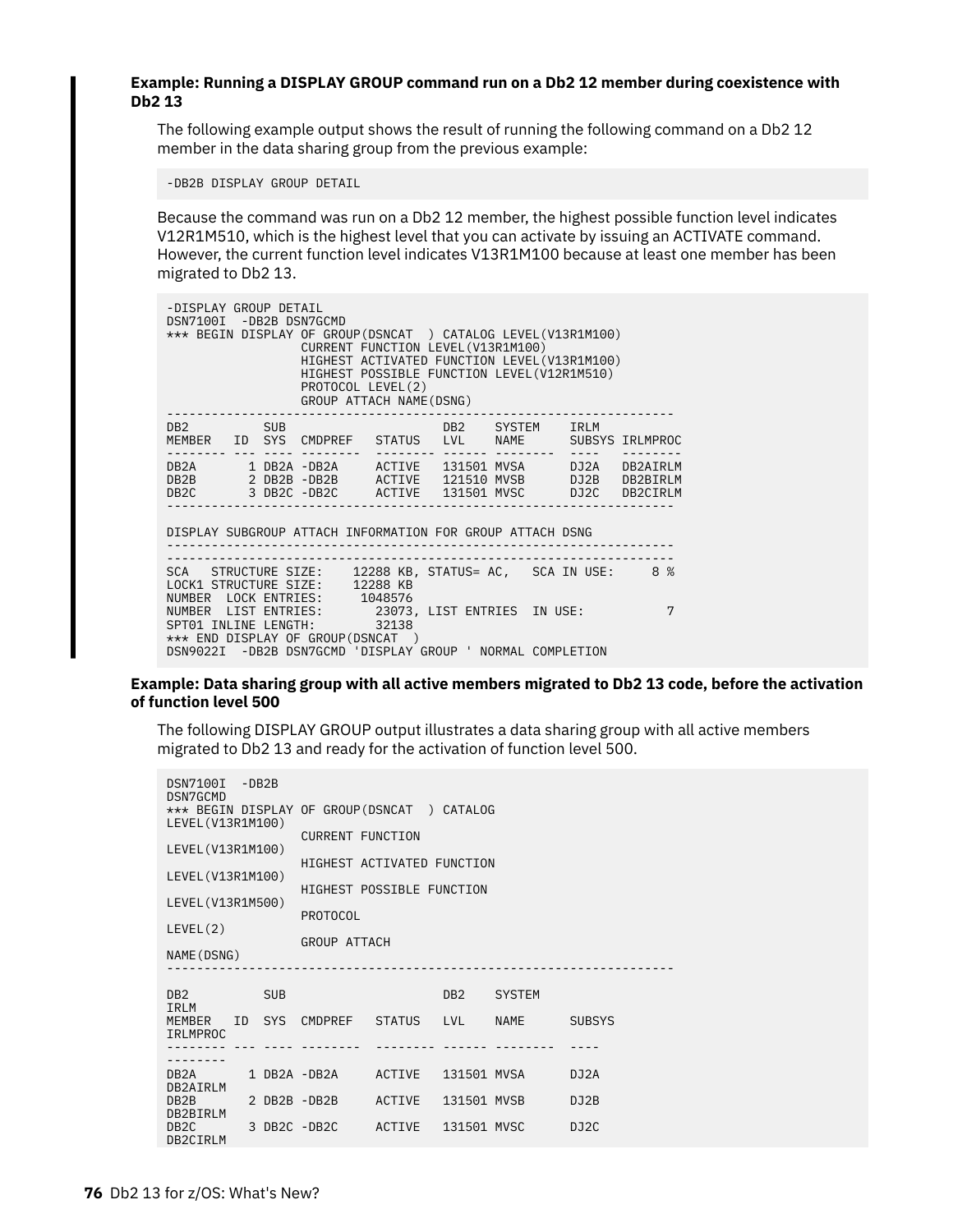```
-------------------------------------------------------------------- 
DISPLAY SUBGROUP ATTACH INFORMATION FOR GROUP ATTACH 
DSNG 
                       -------------------------------------------------------------------- 
-------------------------------------------------------------------- 
SCA STRUCTURE SIZE: 12288 KB, STATUS= AC, SCA IN USE: 9 
0/LOCK1 STRUCTURE SIZE: 12288
KB 
NUMBER LOCK ENTRIES: 
1048576<br>NUMBER LIST ENTRIES:
                            23073, LIST ENTRIES IN USE:
17 
SPT01 INLINE LENGTH: 
32138 
*** END DISPLAY OF 
GROUP(DSNCAT ) 
DSN9022I -DB2B DSN7GCMD 'DISPLAY GROUP ' NORMAL COMPLETION
```
#### **Example: Data sharing group with all active members migrated to Db2 13 after the activation of function level 500**

The following DISPLAY GROUP output illustrates a data sharing group with function level 500 activated.

| DSN7100I -DB2A DSN7GCMD                                     |                                              |          |
|-------------------------------------------------------------|----------------------------------------------|----------|
| *** BEGIN DISPLAY OF GROUP(DSNCAT) CATALOG LEVEL(V13R1M500) |                                              |          |
| CURRENT FUNCTION LEVEL (V13R1M500)                          |                                              |          |
|                                                             | HIGHEST ACTIVATED FUNCTION LEVEL (V13R1M500) |          |
| PROTOCOL LEVEL(2)                                           | HIGHEST POSSIBLE FUNCTION LEVEL (V13R1M500)  |          |
| GROUP ATTACH NAME (DSNG)                                    |                                              |          |
|                                                             |                                              |          |
| DB2 SUB                                                     | DB2 SYSTEM                                   | IRLM     |
|                                                             |                                              |          |
| DB2A 1 DB2A - DB2A ACTIVE 131501 MVSA DJ2A DB2AIRLM         |                                              |          |
| DB2B 2 DB2B - DB2B ACTIVE 131501 MVSB DJ2B DB2BIRLM         |                                              |          |
| DB2C 3 DB2C -DB2C ACTIVE 131501 MVSC DJ2C DB2CIRLM          |                                              |          |
|                                                             |                                              |          |
| DISPLAY SUBGROUP ATTACH INFORMATION FOR GROUP ATTACH DSNG   |                                              |          |
|                                                             |                                              |          |
| SCA STRUCTURE SIZE: 12288 KB, STATUS= AC, SCA IN USE: 9 %   |                                              |          |
| LOCK1 STRUCTURE SIZE: 12288 KB                              |                                              |          |
| NUMBER LOCK ENTRIES: 1048576                                |                                              |          |
| NUMBER LIST ENTRIES: 23073, LIST ENTRIES IN USE:            |                                              | $\Theta$ |
| SPT01 INLINE LENGTH: 32138                                  |                                              |          |
| *** END DISPLAY OF GROUP(DSNCAT)                            |                                              |          |
| DSN9022I -DB2A DSN7GCMD 'DISPLAY GROUP ' NORMAL COMPLETION  |                                              |          |

#### **Example: Data sharing group with an encryption key label assigned to all members**

If the subsystem parameter ENCRYPTION\_KEYLABEL is specified for the members of a data sharing group, issue the following command to display the key label:

-DISPLAY GROUP DETAIL

The output is similar to the following:

DSN7100I -DB2C DSN7GCMD \*\*\* BEGIN DISPLAY OF GROUP(DSNCAT ) CATALOG LEVEL(V13R1M500) CURRENT FUNCTION LEVEL(V13R1M500) HIGHEST ACTIVATED FUNCTION LEVEL(V13R1M500) HIGHEST POSSIBLE FUNCTION LEVEL(V13R1M500) PROTOCOL LEVEL(2) GROUP ATTACH NAME(DSNG) ENCRYPTION KEY LABEL (SYSTEM.KEY01)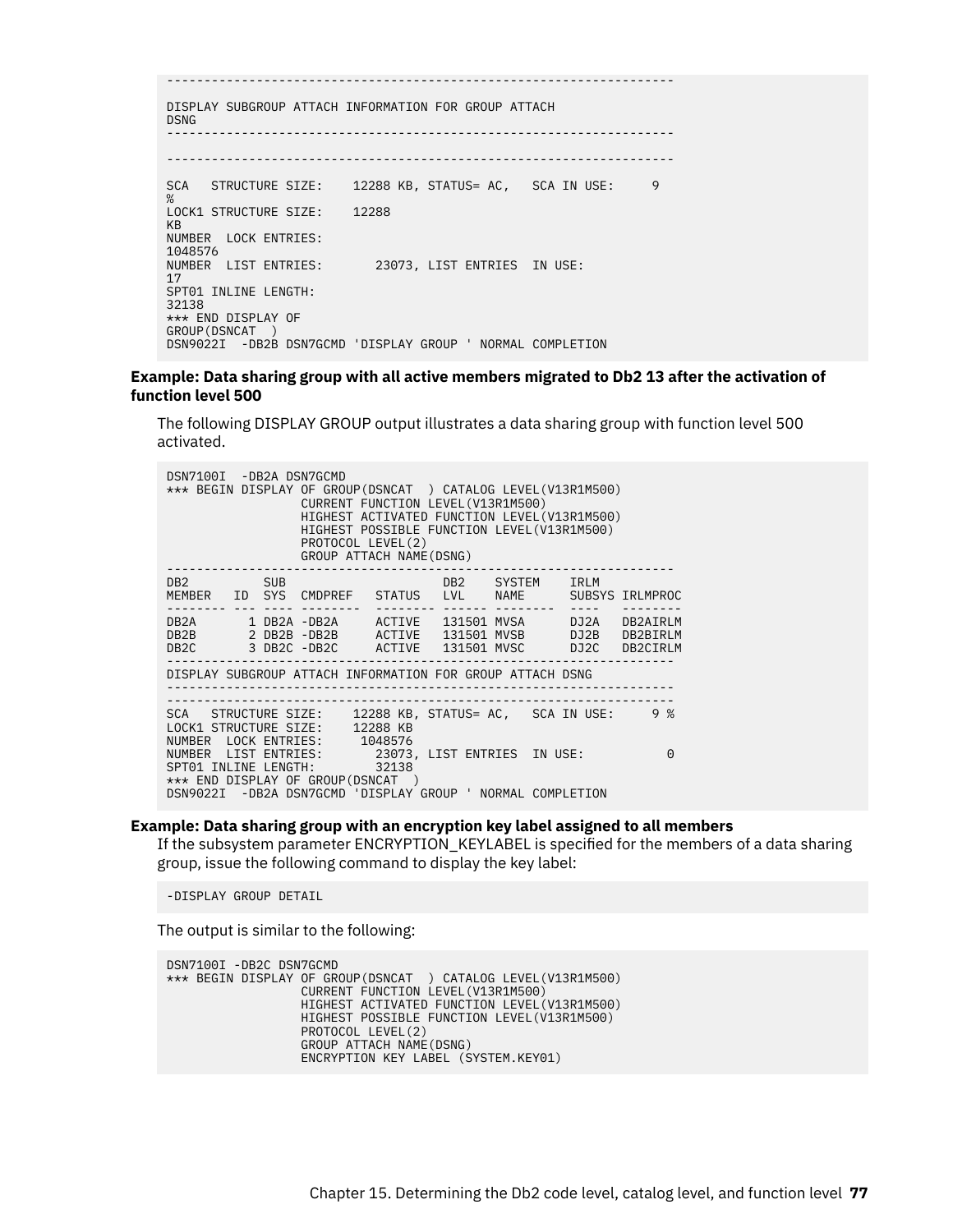## **What to do next**

- 1. If necessary, apply maintenance to the Db2 subsystem or data sharing group members for the code level required by the target function level, and repeat this task.
- 2. Activate the target function level as described in [Chapter 18, "Activating Db2 13 function levels," on](#page-88-0) [page 83](#page-88-0).

#### **Related concepts**

[Function levels and related levels in Db2 13](#page-76-0) Enhancements to Db2 are enabled for use when you activate function levels.

## **Related reference**

[-DISPLAY GROUP \(Db2\) \(Db2 Commands\)](https://www.ibm.com/docs/en/SSEPEK_13.0.0/comref/src/tpc/db2z_cmd_displaygroup.html) **Related information**

[DSN7100I \(Db2 Messages\)](https://www.ibm.com/docs/en/SSEPEK_13.0.0/msgs/src/tpc/dsn7100i.html)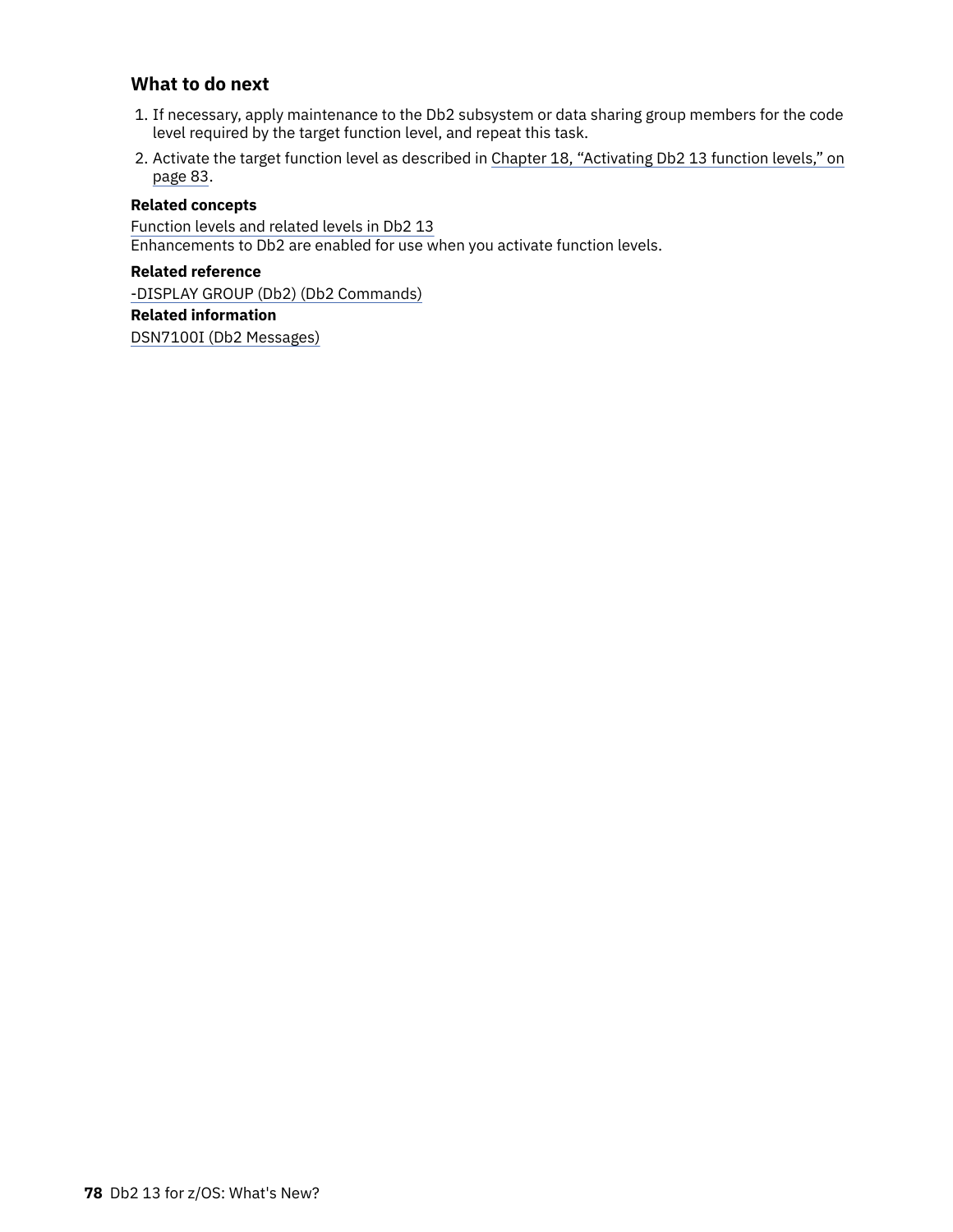## <span id="page-84-0"></span>**Chapter 16. Testing Db2 function level activation**

Before you activate a Db2 function level, you can optionally test whether the Db2 subsystem or data sharing group is ready for activation of the target function level.

### **Before you begin**

**Important:** When you check the readiness of your Db2 environment for a function level, be careful to specify the TEST option with the ACTIVATE command. After any successful completion of the ACTIVATE command without TEST, Db2 must remain at the higher code level. That is, you cannot remove any PTFs that the code level requires, even at a lower star (\*) function level. You can also use the DISPLAY GROUP command to determine the highest function level that your Db2 environment supports, without risk of inadvertent function level activation. For more information, see [Chapter 15, "Determining the Db2 code](#page-80-0) [level, catalog level, and function level," on page 75.](#page-80-0)

### **Procedure**

To test activation of a Db2 function level, complete the following steps:

1. **GUPI** Issue an ACTIVATE command with the TEST option and specify the target Db2 function level to test.

-ACTIVATE FUNCTION LEVEL (V13R1M500) TEST

2. Examine the DSNU757I message.

The DSNU757I message indicates whether the group is ready for the specified level. Because TEST is specified, the output includes detailed information about each active member of the data sharing group. In this example, all of the members are at the required code level and catalog level so that function level 500 can be activated.

| DSNU757I -DB2A DSNUGCCA                                                |  |
|------------------------------------------------------------------------|--|
| *** BEGIN ACTIVATE FUNCTION LEVEL (V13R1M500)                          |  |
| GROUP ELIGIBLE FOR FUNCTION LEVEL (V13R1M500)                          |  |
| CATALOG LEVEL (V13R1M500)                                              |  |
| CURRENT FUNCTION LEVEL (V13R1M100)                                     |  |
| PREVIOUS HIGHEST FUNCTION LEVEL (V13R1M100)                            |  |
| HIGHEST POSSIBLE FUNCTION LEVEL (V13R1M500)                            |  |
|                                                                        |  |
| CURRENT CAPABLE FUNCTION LEVELS<br>DB2                                 |  |
| CODE-LEVEL<br>MEMBER ID<br>LOWEST HIGHEST<br><b>STATUS</b>             |  |
|                                                                        |  |
| V13R1M500<br>ELIGIBLE<br>DB <sub>2</sub> A<br>1 V13R1M500<br>V13R1M100 |  |
| 2 V13R1M500<br>V13R1M100<br>V13R1M500<br>DB <sub>2</sub> B<br>ELIGIBLE |  |
| 3 V13R1M500<br>DB <sub>2C</sub><br>V13R1M100<br>V13R1M500<br>ELIGIBLE  |  |
|                                                                        |  |
| DSN9022I -DB2A DSNZACMD '-ACTIVATE FUNC' NORMAL COMPLETION             |  |

**GUPI**

#### **What to do next**

- 1. If necessary, apply maintenance to the Db2 subsystem or data sharing group members for the code level required by the target function level, and repeat this task.
- 2. Activate the target function level as described in [Chapter 18, "Activating Db2 13 function levels," on](#page-88-0) [page 83](#page-88-0).

#### **Related concepts**

[Function levels and related levels in Db2 13](#page-76-0)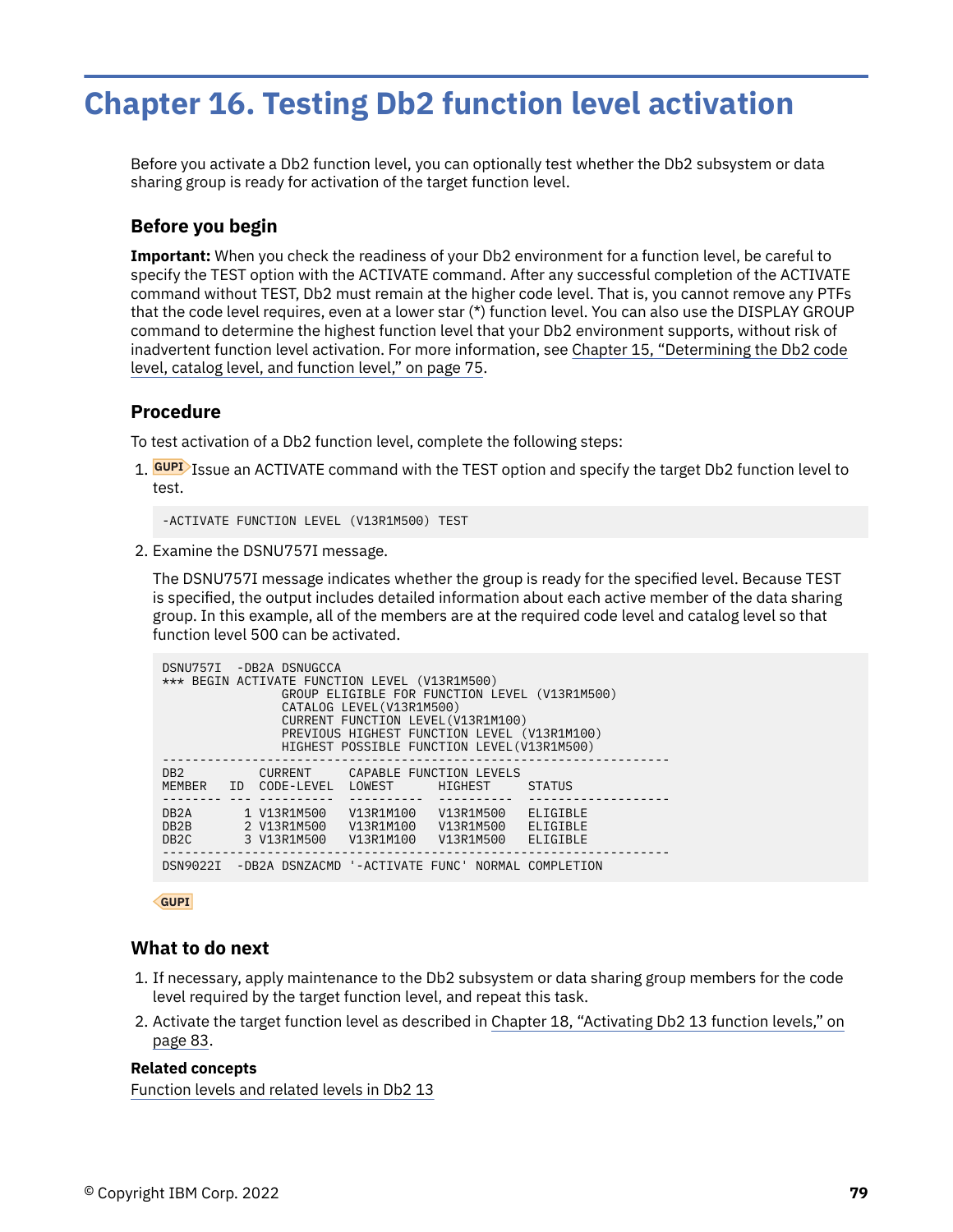Enhancements to Db2 are enabled for use when you activate function levels.

**Related reference** [-ACTIVATE \(Db2\) \(Db2 Commands\)](https://www.ibm.com/docs/en/SSEPEK_13.0.0/comref/src/tpc/db2z_cmd_activate.html) **Related information** [DSNU757I \(Db2 Messages\)](https://www.ibm.com/docs/en/SSEPEK_13.0.0/msgs/src/tpc/dsnu757i.html)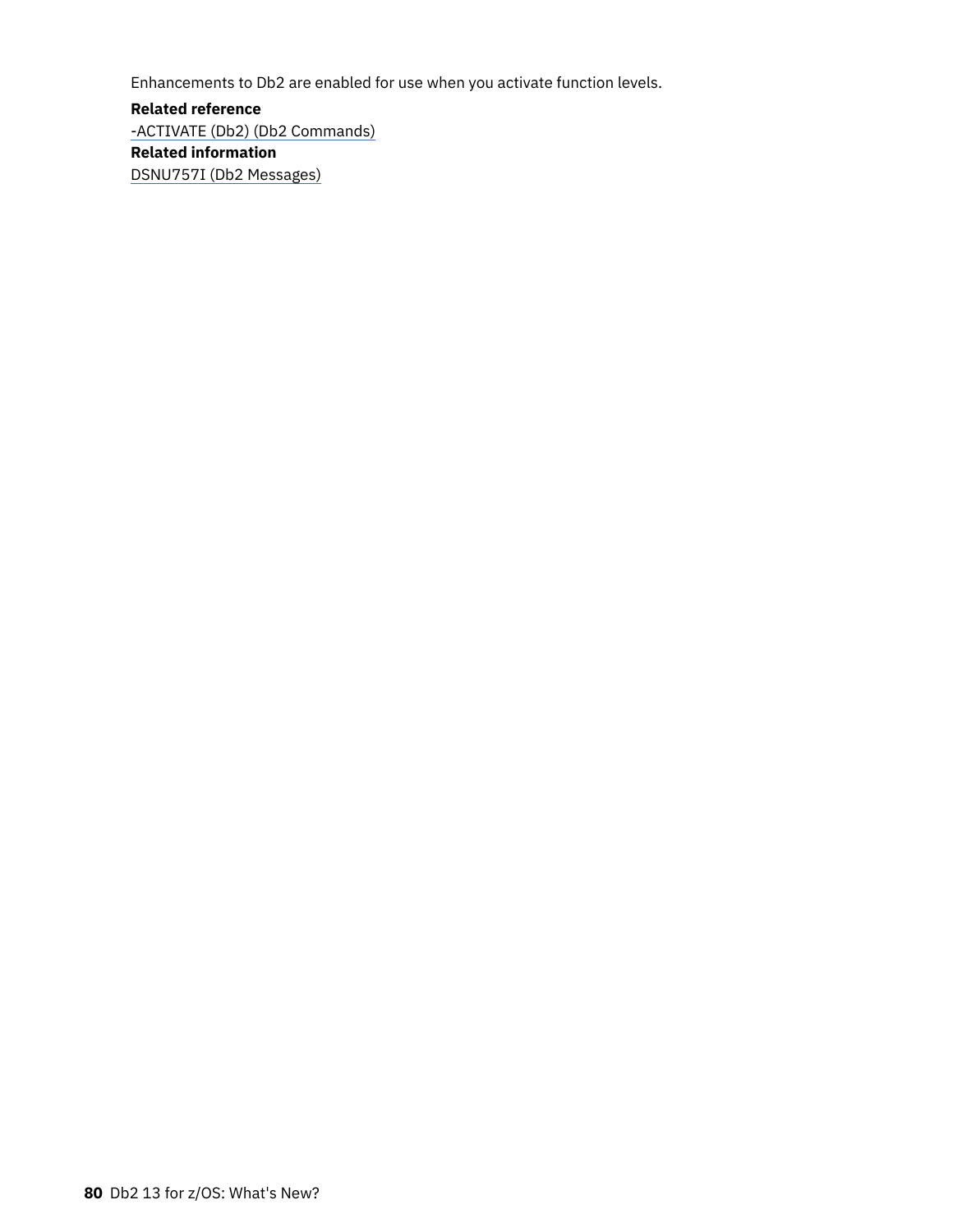## <span id="page-86-0"></span>**Chapter 17. Identifying applications that are incompatible with catalog updates**

Before you activate a Db2 function level, you might need to use the CATMAINT utility to tailor the catalog for the target function level. You can identify applications, activities, and Db2 resources that might be incompatible with catalog migrations and updates and take appropriate actions beforehand to minimize the possibility of a failed catalog update.

## **Procedure**

To identify applications that might interfere with a catalog update, take one of the following actions:

• Issue the DISPLAY BLOCKERS command, which displays locks and claims that active threads hold against specified databases.

You can use the optional DETAIL keyword to receive additional report information about each lock or claim.

• Invoke the BLOCKING\_THREADS built-in function, which returns a table that contains one row for each lock or claim that threads hold against specified databases.

## **What to do next**

If incompatible applications exist, take one of the following actions:

- Terminate any active threads that hold locks or claims against the specified databases. For more information, see [Canceling threads \(Db2 Administration Guide\)](https://www.ibm.com/docs/en/SSEPEK_13.0.0/admin/src/tpc/db2z_cancelthreads.html).
- Run the CATMAINT utility during a time window when the incompatible applications are not running.
- Schedule a planned outage for running the CATMAINT utility.

#### **Related reference**

[-DISPLAY BLOCKERS \(Db2\) \(Db2 Commands\)](https://www.ibm.com/docs/en/SSEPEK_13.0.0/comref/src/tpc/db2z_cmd_displayblockers.html) [BLOCKING\\_THREADS \(Db2 SQL\)](https://www.ibm.com/docs/en/SSEPEK_13.0.0/sqlref/src/tpc/db2z_bif_blockingthreads.html)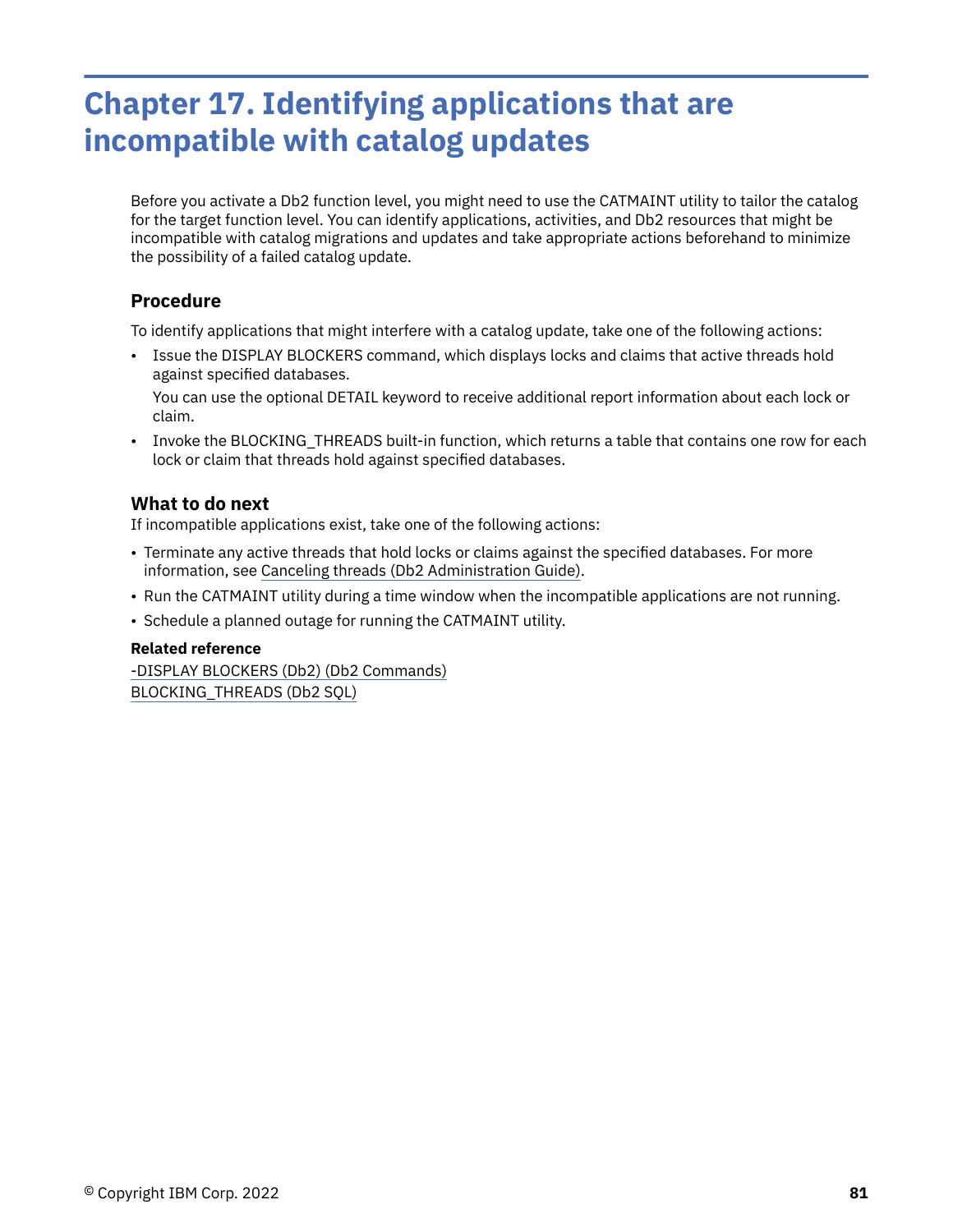Db2 13 for z/OS: What's New?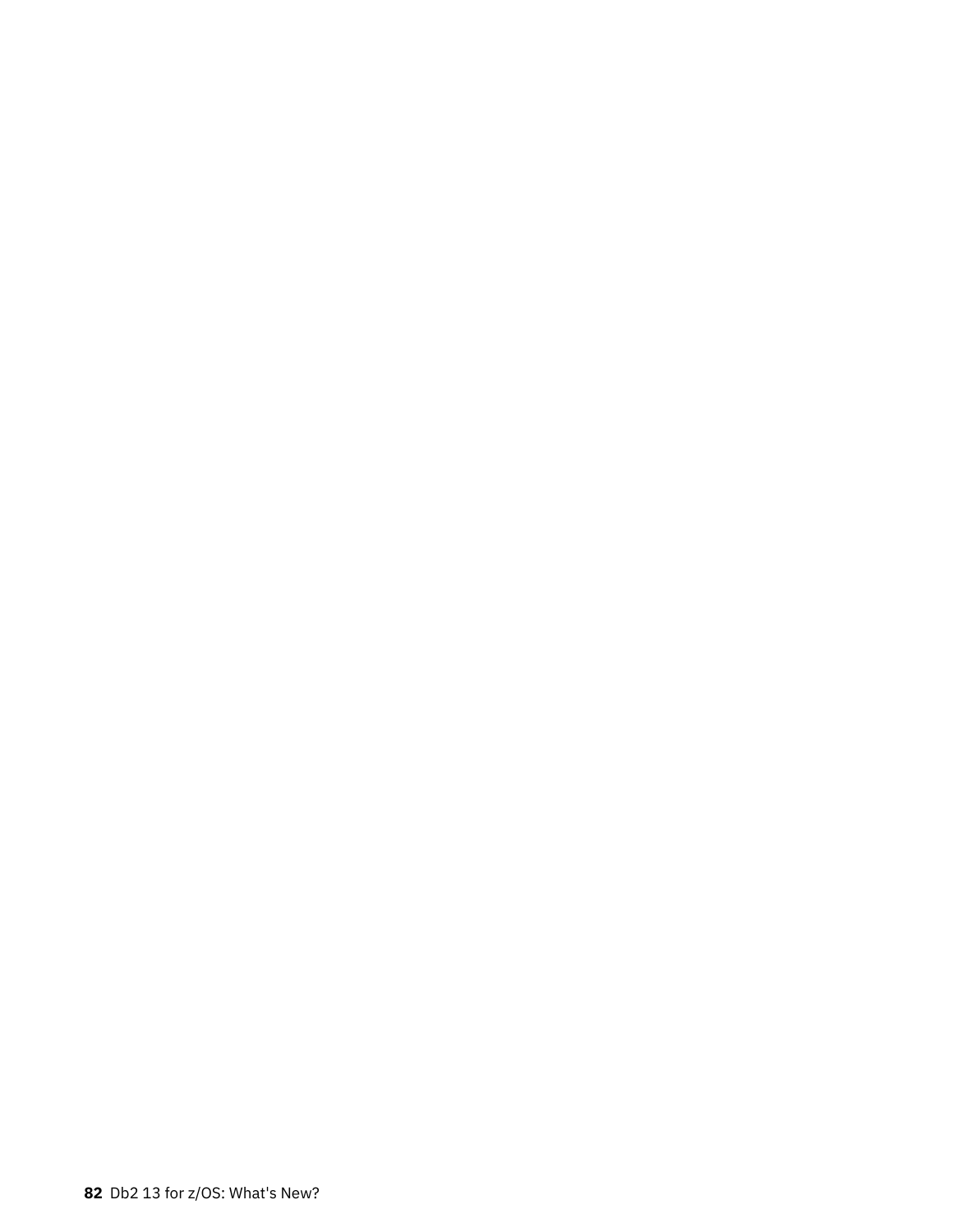# <span id="page-88-0"></span>**Chapter 18. Activating Db2 13 function levels**

You control the activation and adoption of new features in Db2 13 by activating function levels and specifying the application compatibility level. You can also continue to apply corrective and preventative service without adopting new feature function.

## **Before you begin**

Ensure that no incompatible applications will interfere with the catalog update. For details, see [Chapter](#page-86-0) [17, "Identifying applications that are incompatible with catalog updates," on page 81](#page-86-0).

Determine the function level to activate. In most cases, you can activate a higher function level without separately activating each lower function level above the currently activated function level. However, activating a higher function level also results in the activation of all lower function levels. Before activating a function level, familiarize yourself with the new capabilities and changes that all lower function levels introduce:

- • [Chapter 2, "Db2 13 function levels," on page 15](#page-20-0)
- • [Chapter 3, "Incompatible changes in Db2 13," on page 35](#page-40-0)

•

• [Part 2, "Changes to plan for in Db2 13," on page 33](#page-38-0)

## **About this task**

The ACTIVATE command controls the activation of new function in Db2. You can tailor jobs for updating the Db2 catalog and activating Db2 function levels by running the Db2 installation CLIST.

**Tip:** You can also use z/OSMF to automate running the jobs for this task. For more information, see [Chapter 19, "Activating Db2 function levels by using z/OSMF," on page 87](#page-92-0).

### **Procedure**

To activate capabilities and enhancements that are introduced by Db2 function levels, complete the following steps:

- 1. If Db2 13 is at function level 100 or 500, follow the steps in [Activating Db2 13 function levels 500 and](https://www.ibm.com/docs/en/SSEPEK_13.0.0/inst/src/tpc/db2z_activateflmigrate.html) [501 \(Db2 Installation and Migration\)](https://www.ibm.com/docs/en/SSEPEK_13.0.0/inst/src/tpc/db2z_activateflmigrate.html).
- 2. Issue a DISPLAY GROUP command to check that the code level of the Db2 subsystem or each data sharing group member supports your target function level.

In the DSN7100I message, the DB2 LVL column indicates the code level. For more information and examples, see [Chapter 15, "Determining the Db2 code level, catalog level, and function level," on page](#page-80-0) [75](#page-80-0).

- 3. If necessary, apply maintenance, such as PTFs and RSUs, to bring your Db2 subsystem or data sharing group members up to the required code level for your target function level.
- 4. Run the installation CLIST, as described in [Tailoring Db2 13 installation and migration jobs with the](https://www.ibm.com/docs/en/SSEPEK_13.0.0/inst/src/tpc/db2z_tailorjobsclist.html) [CLIST \(Db2 Installation and Migration\).](https://www.ibm.com/docs/en/SSEPEK_13.0.0/inst/src/tpc/db2z_tailorjobsclist.html)
	- a) On panel DSNTIPA1, specify values in the ACTIVATE, INPUT MEMBER, and OUTPUT MEMBER fields.
		- In the INSTALL TYPE field, specify ACTIVATE.
		- In the INPUT MEMBER field, specify the name of the CLIST output member that you created when you installed or migrated to Db2 13, or most recently activated a Db2 13 function level.
		- In the OUTPUT MEMBER field, specify a new member name, to save your changes for future use.
	- b) On panel DSNTIPT, verify the SAMPLE LIBRARY field value, which is the name of the output data set that is to be created. An asterisk appears at the far left of this field if the data set already exists. If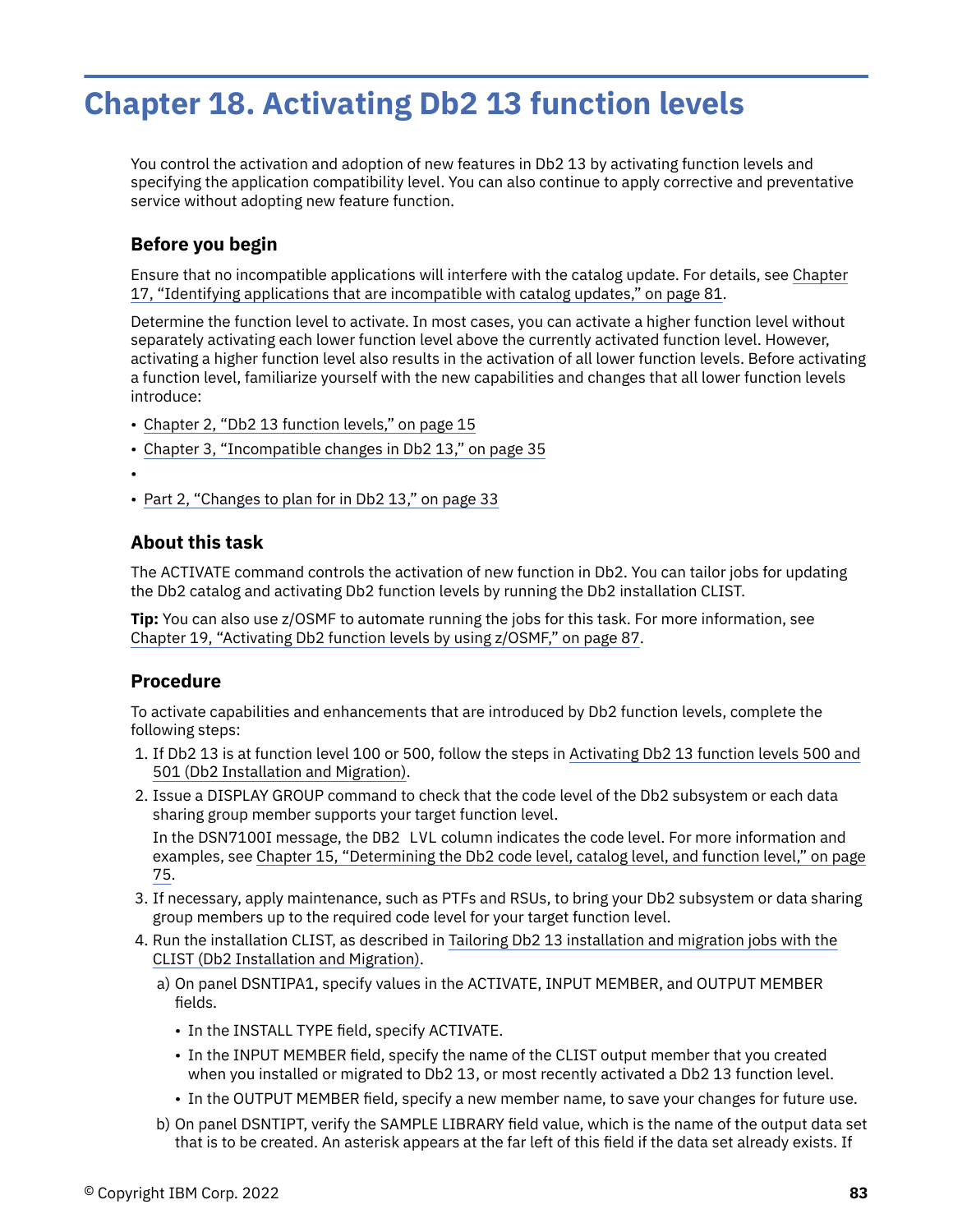the data set already exists, the CLIST replaces the members that it customizes for activation of the new function level.

c) On panel DSNTIP00, specify the target function level in the TARGET FUNCTION LEVEL field. The format is V*vv*R*r*M*mmm*, where *vv* is the version, *r* is the release, and *mmm* is the modification

The value is used in the ACTIVATE command in the DSNTIJAF job and in the CATMAINT utility control statement in the DSNTIJTC job.

- d) Optional: If all Db2 applications can be bound and run at the target function level, modify the APPLCOMPAT and SQLLEVEL subsystem parameter settings. Otherwise, leave these fields unchanged.
- e) Proceed through the remaining panels, and wait for the CLIST to tailor the jobs for the activation process.

The output data set contains the tailored jobs for the activation process.

- 5. Run the DSNTIJIC job to take an image copy of the Db2 catalog and directory.
- 6. Run the DSNTIJTC job to run the CATMAINT utility to tailor the Db2 catalog for the target function level.

You can use a single CATMAINT job that specifies the target function level. If the target function level requires multiple catalog level updates, the CATMAINT job processes each update in sequential order. If a later update in the sequence fails, the previous successful updates do not roll back, and the catalog level remains at the highest level reached. If that occurs, you can correct the reason for the failure and resubmit the same CATMAINT job.

**Important:** Do not attempt to start Db2 at a lower code level after any part of the CATMAINT job for a higher function level completes. Run the CATMAINT job only after you are satisfied that Db2 can continue to run at the necessary code level. The code to tolerate catalog changes is contained in the code level that delivers the CATMAINT job.

When the catalog level change completes, Db2 records the change in the SYSIBM.SYSLEVELUDPATES catalog table and issues message DSNG014I to the console.

7. Optional: Test the Db2 code level and catalog level for readiness to activate of the function level.

For more information and examples, see [Chapter 16, "Testing Db2 function level activation," on page](#page-84-0) [79](#page-84-0).

8. Run the DSNTIJAF job to issue an ACTIVATE command for the target function level.

**Important:** Do not attempt to start Db2 at any code level that is lower than the highest ever activated function level, even at the lower star (\*) function level. Activate a function level only after you are satisfied that Db2 can continue to run at the required code level.

If the command completes successfully, Db2 issues message DSN9022I. Message DSNU757I indicates the result of the activate command.

**GUPI** For example, the following message indicates successful activation:

| DSNU757I -DB2A DSNUGCCA                                    |
|------------------------------------------------------------|
| *** BEGIN ACTIVATE FUNCTION LEVEL (V13R1M500)              |
| FUNCTION LEVEL (V13R1M500) SUCCESSFULLY ACTIVATED          |
| CATALOG LEVEL (V13R1M100)                                  |
| CURRENT FUNCTION LEVEL (V13R1M500)                         |
| PREVIOUS HIGHEST FUNCTION LEVEL (V13R1M100)                |
| HIGHEST POSSIBLE FUNCTION LEVEL (V13R1M500)                |
| DSN9022I -DB2A DSNZACMD '-ACTIVATE FUNC' NORMAL COMPLETION |

When the function level change completes, Db2 records the change in the SYSIBM.SYSLEVELUDPATES catalog table and issues message DSNG014I to the console.

#### **GUPI**

level.

More actions are required after the ACTIVATE command completes successfully before most types of new capabilities and enhancements in the function level can be used. For example, new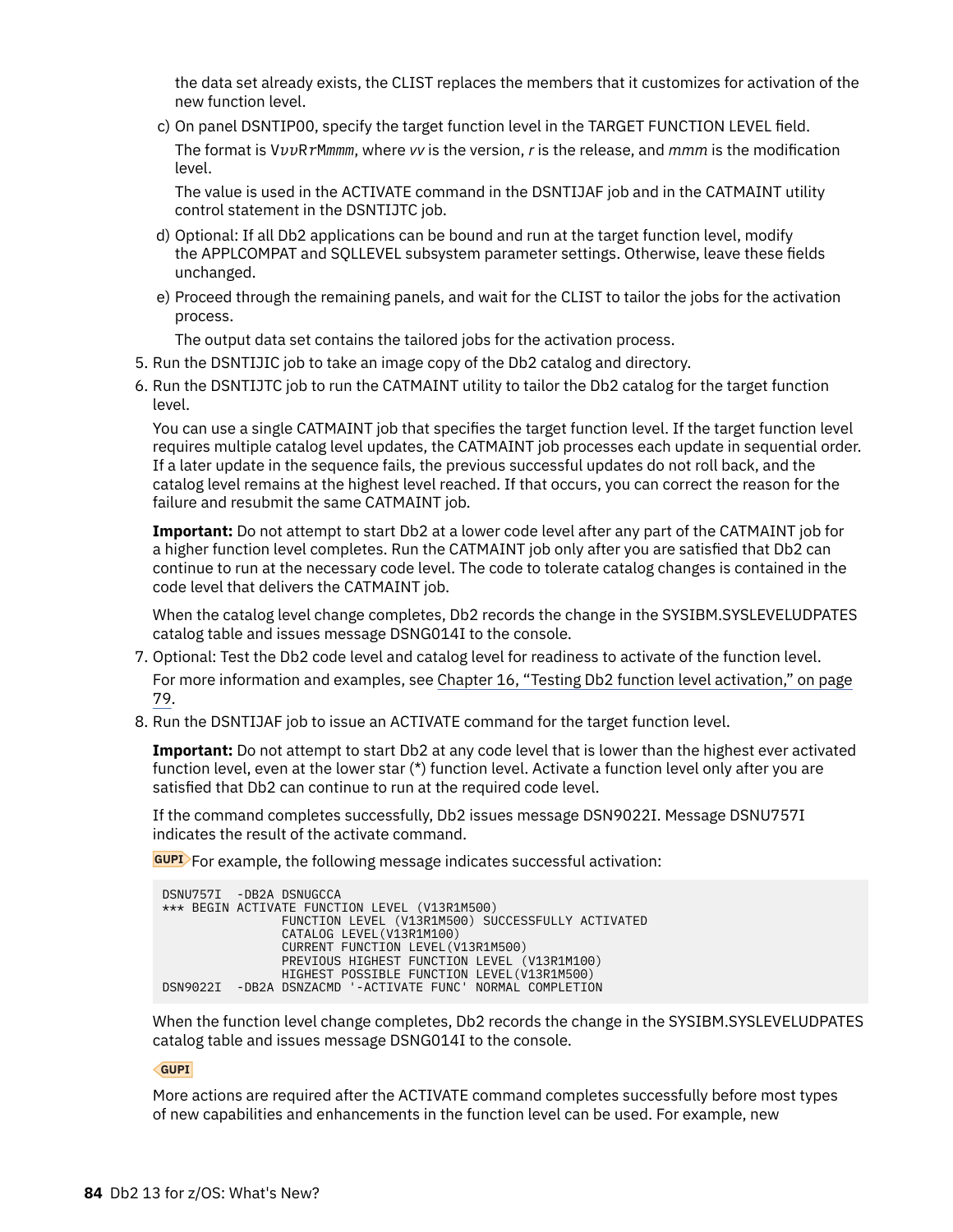SQL capabilities require that applications use the appropriate application compatibility level, and optimization enhancements apply only after full prepare of the SQL statements.

9. After you are ready for applications to use the new capabilities in the function level, rebind them at the corresponding application compatibility level. For more information, see [Chapter 21, "Controlling Db2](#page-96-0) [application compatibility," on page 91](#page-96-0).

**Tip:** Proceed with the following steps only if all Db2 applications can be bound and run at the target function level.

Optionally, when you are ready for all applications to use the new capabilities of the target function level, you can run the following jobs:

- a. Run DSNTIJUZ to modify the subsystem parameter module with the APPLCOMPAT value that was specified on panel DSNTIP00.
- b. Run DSNTIJOZ job to issue SET SYSPARM command to bring the APPLCOMPAT subsystem parameter changes online.
- c. Run DSNTIJUA job to modify the Db2 data-only application defaults module with the SQLLEVEL value that was specified on panel DSNITP00.

### **What to do next**

Complete any of the following actions:

- If the new function level includes optimization enhancements, Db2 must process a full prepare before any SQL statements can benefit. Whether a full prepare occurs depends on the statement type:
	- For static SQL statements, after bind or rebind of the package.
	- For non-stabilized dynamic SQL statements, immediately, unless the statement is in the dynamic statement cache.
	- For stabilized dynamic SQL statements, after invalidation, free, or changed application compatibility level.
- If you did not run the jobs to update the APPLCOMPAT and SQLLEVEL subsystem parameters, resolve any application incompatibilities and increase the application compatibility level of your applications after you are satisfied that Db2 is stable at the target function level, as described in [Chapter 21,](#page-96-0) ["Controlling Db2 application compatibility," on page 91.](#page-96-0)
- If you encounter regressions or other problems when you activate a Db2 13 function level, minimize the impact to your applications while you resolve the problems by following the general approaches described in [Chapter 22, "Responding to problems after function level activation," on page 93.](#page-98-0)

#### **Related concepts**

[Function levels and related levels in Db2 13](#page-76-0) Enhancements to Db2 are enabled for use when you activate function levels.

[Application compatibility levels in Db2 \(Db2 Application programming and SQL\)](https://www.ibm.com/docs/en/SSEPEK_13.0.0/apsg/src/tpc/db2z_applicationcompatibility.html)

#### **Related reference**

#### [Db2 13 function levels](#page-20-0)

New Db2 capabilities and enhancements are continuously delivered in a single maintenance stream as the code becomes ready. You can activate the new capabilities in a data sharing group or Db2 subsystem after a function level is delivered. A *function level* corresponds to a single PTF that enables the activation of a specific set of enhancements that shipped in previous prerequisite or co-requisite PTFs. The activation of a function level results in the activation of all lower function levels.

[-ACTIVATE \(Db2\) \(Db2 Commands\)](https://www.ibm.com/docs/en/SSEPEK_13.0.0/comref/src/tpc/db2z_cmd_activate.html)

[CATMAINT \(Db2 Utilities\)](https://www.ibm.com/docs/en/SSEPEK_13.0.0/ugref/src/tpc/db2z_utl_catmaint.html)

#### **Related information**

[DSNU757I \(Db2 Messages\)](https://www.ibm.com/docs/en/SSEPEK_13.0.0/msgs/src/tpc/dsnu757i.html) [DSNG014I \(Db2 Messages\)](https://www.ibm.com/docs/en/SSEPEK_13.0.0/msgs/src/tpc/dsng014i.html)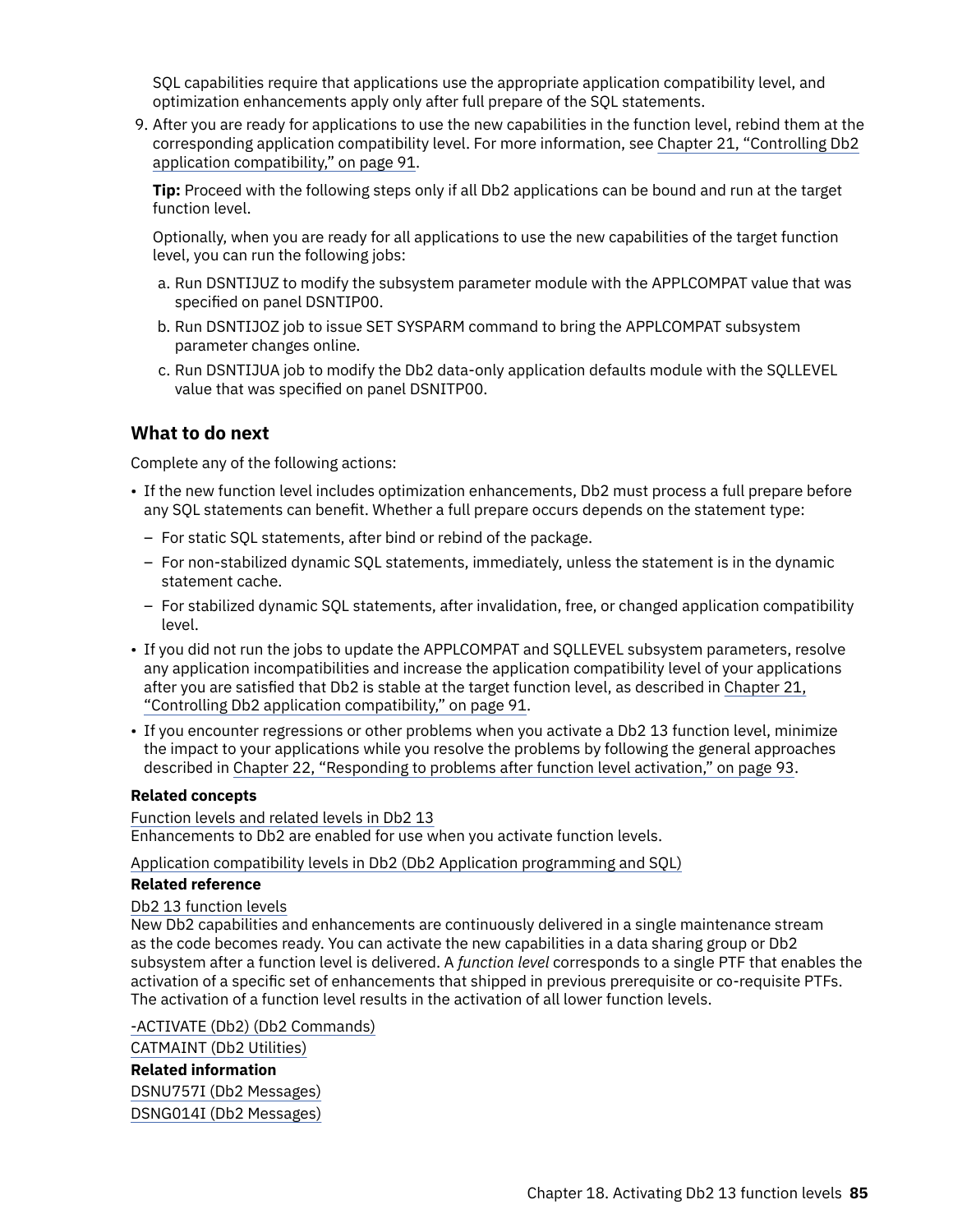Db2 13 for z/OS: What's New?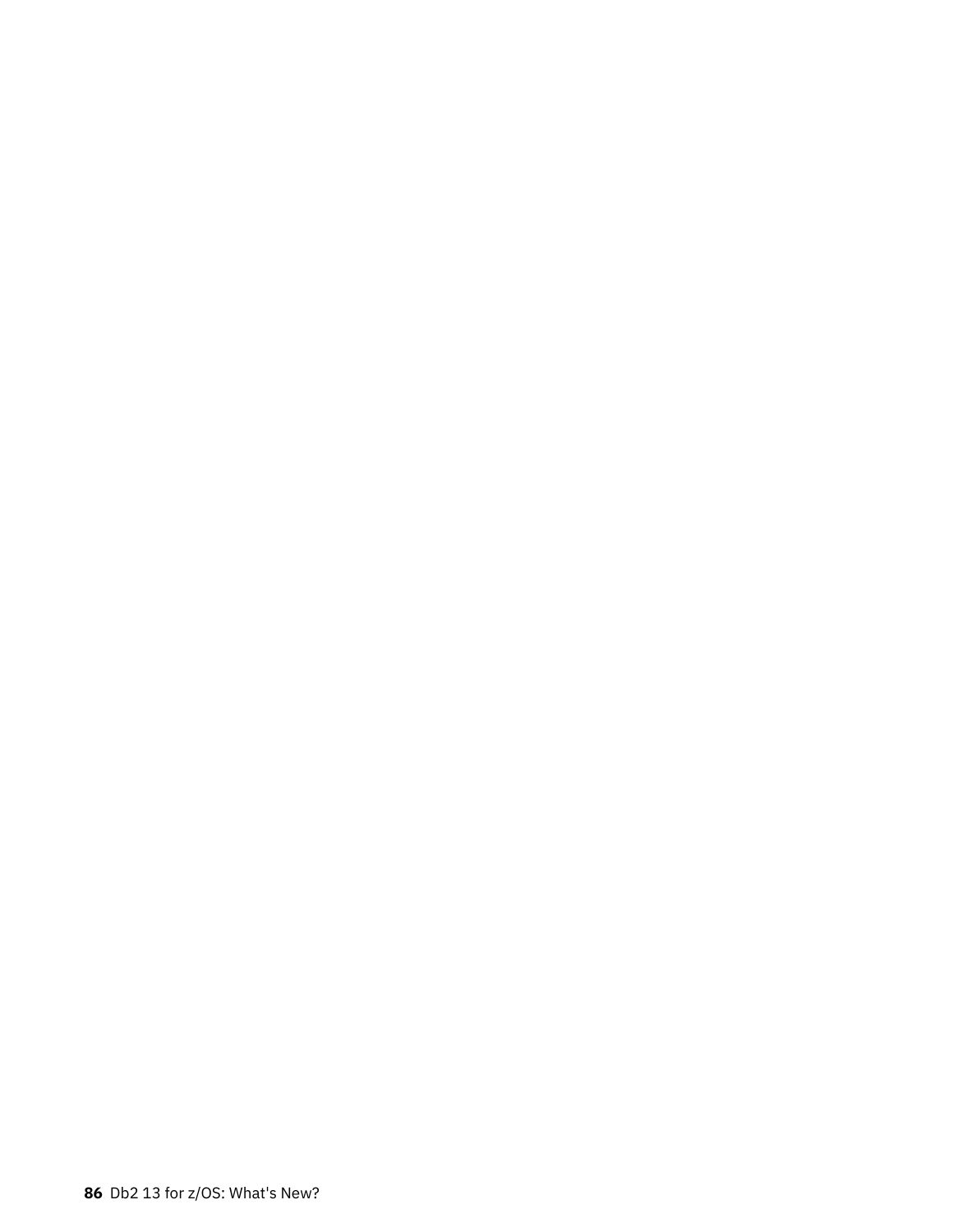# <span id="page-92-0"></span>**Chapter 19. Activating Db2 function levels by using z/OSMF**

You can use z/OSMF workflows to automate the running of jobs for activating new capabilities in Db2 function levels.

## **Before you begin**

**Important:** Before you activate function level 500 or higher for the first time, read [Activating Db2 13](https://www.ibm.com/docs/en/SSEPEK_13.0.0/inst/src/tpc/db2z_activateflmigrate.html) [function levels 500 and 501 \(Db2 Installation and Migration\)](https://www.ibm.com/docs/en/SSEPEK_13.0.0/inst/src/tpc/db2z_activateflmigrate.html).

Ensure that no incompatible applications will interfere with the catalog update. For details, see [Chapter](#page-86-0) [17, "Identifying applications that are incompatible with catalog updates," on page 81](#page-86-0).

Determine the function level to activate. In most cases, you can activate a higher function level without separately activating each lower function level above the currently activated function level. However, activating a higher function level also results in the activation of all lower function levels. Before activating a function level, familiarize yourself with the new capabilities and changes that all lower function levels introduce:

- • [Chapter 2, "Db2 13 function levels," on page 15](#page-20-0)
- • [Chapter 3, "Incompatible changes in Db2 13," on page 35](#page-40-0)
- •
- • [Part 2, "Changes to plan for in Db2 13," on page 33](#page-38-0)

## **About this task**

You can run the jobs for activating new capabilities in Db2 function levels by using z/OSMF workflows.

### **Procedure**

To activate a Db2 function level by using z/OSMF, complete the following steps:

1. Issue a DISPLAY GROUP command to check that the code level of the Db2 subsystem or each data sharing group member supports your target function level.

In the DSN7100I message, the DB2 LVL column indicates the code level. For more information and examples, see [Chapter 15, "Determining the Db2 code level, catalog level, and function level," on page](#page-80-0) [75](#page-80-0).

- 2. If necessary, apply maintenance, such as PTFs and RSUs, to bring your Db2 subsystem or data sharing group members up to the required code level for your target function level.
- 3. Run the installation CLIST, as described in [Tailoring Db2 13 installation and migration jobs with the](https://www.ibm.com/docs/en/SSEPEK_13.0.0/inst/src/tpc/db2z_tailorjobsclist.html) [CLIST \(Db2 Installation and Migration\).](https://www.ibm.com/docs/en/SSEPEK_13.0.0/inst/src/tpc/db2z_tailorjobsclist.html)
	- a) On panel DSNTIPA1, specify YES in the USE Z/OSMF WORKFLOW field.
	- b) On panel DSNTIPA1, specify ACTIVATE in the INSTALL TYPE field.
	- c) On panel DSNITP00, specify the target function level in the TARGET FUNCTION LEVEL field. The format is V*vv*R*r*M*mmm*, where *vv* is the version, *r* is the release, and *mmm* is the modification level.

The value is used in the ACTIVATE command in the DSNTIJAF job and the CATMAINT utility control statement in the DSNTIJTC job.

4. In z/OSMF, run the DSNTIWAF workflow.

The DSNTIWAF workflow always runs the DSNTIJAF job to run an ACTIVATE command for the target function level. It runs various other jobs depending on the specific situation.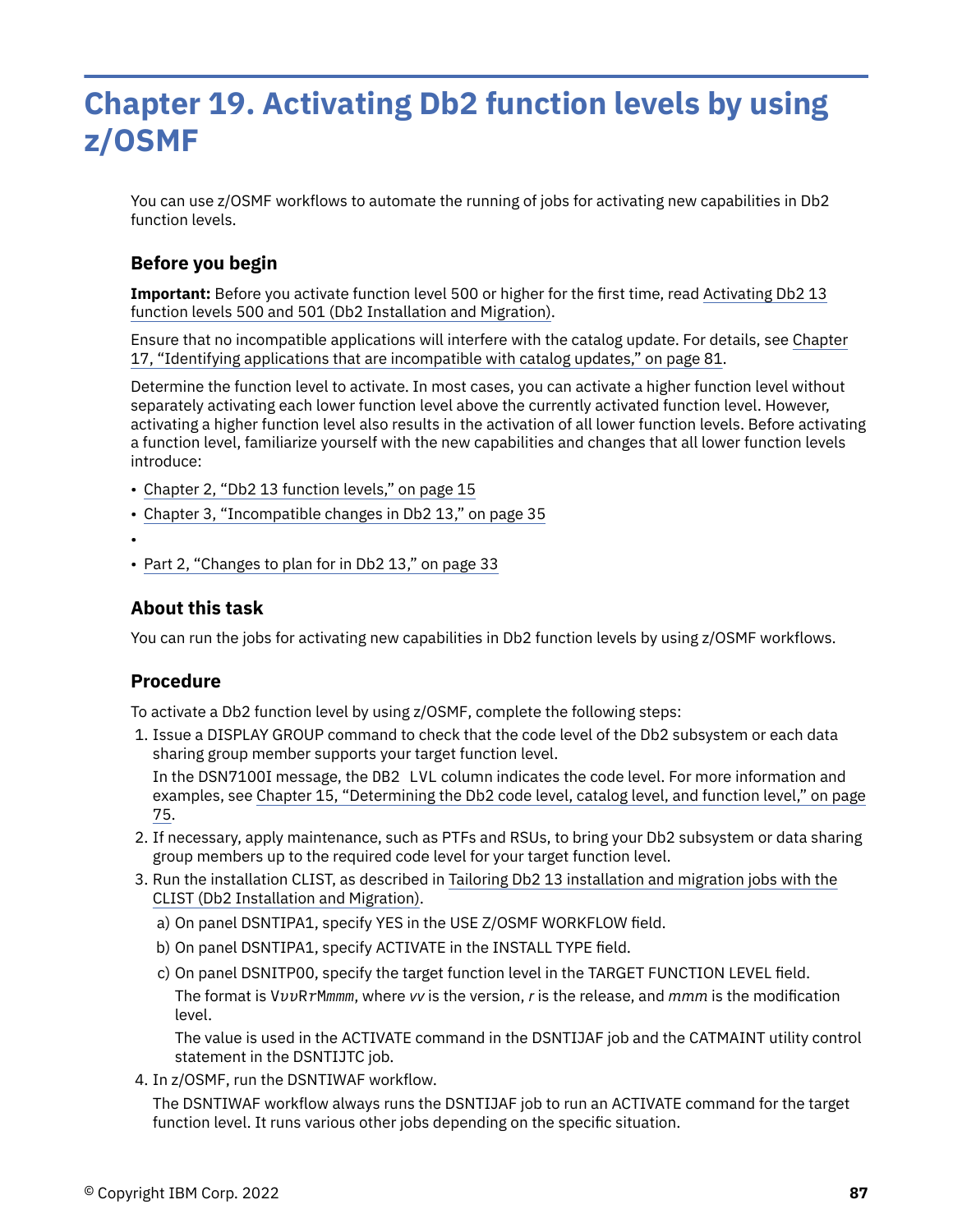## **Related tasks** [Automating Db2 migration by using z/OS Management Facility \(Db2 Installation and Migration\)](https://www.ibm.com/docs/en/SSEPEK_13.0.0/inst/src/tpc/db2z_migratedb2zosmf.html) **Related reference** [-ACTIVATE \(Db2\) \(Db2 Commands\)](https://www.ibm.com/docs/en/SSEPEK_13.0.0/comref/src/tpc/db2z_cmd_activate.html) [CATMAINT \(Db2 Utilities\)](https://www.ibm.com/docs/en/SSEPEK_13.0.0/ugref/src/tpc/db2z_utl_catmaint.html)

## **Job DSNTIJOZ: bring Db2 subsystem parameter changes online**

Job DSNTIJOZ runs a SET SYSPARM command to bring subsystem parameter changes online.

The z/OSMF workflows for migrating to Db2 13 and activating Db2 function levels use this job. **Related tasks**

[Activating Db2 function levels by using z/OSMF](#page-92-0)

You can use z/OSMF workflows to automate the running of jobs for activating new capabilities in Db2 function levels.

[Automating Db2 migration by using z/OS Management Facility \(Db2 Installation and Migration\)](https://www.ibm.com/docs/en/SSEPEK_13.0.0/inst/src/tpc/db2z_migratedb2zosmf.html)

#### **Related reference**

[-SET SYSPARM \(Db2\) \(Db2 Commands\)](https://www.ibm.com/docs/en/SSEPEK_13.0.0/comref/src/tpc/db2z_cmd_setsysparm.html)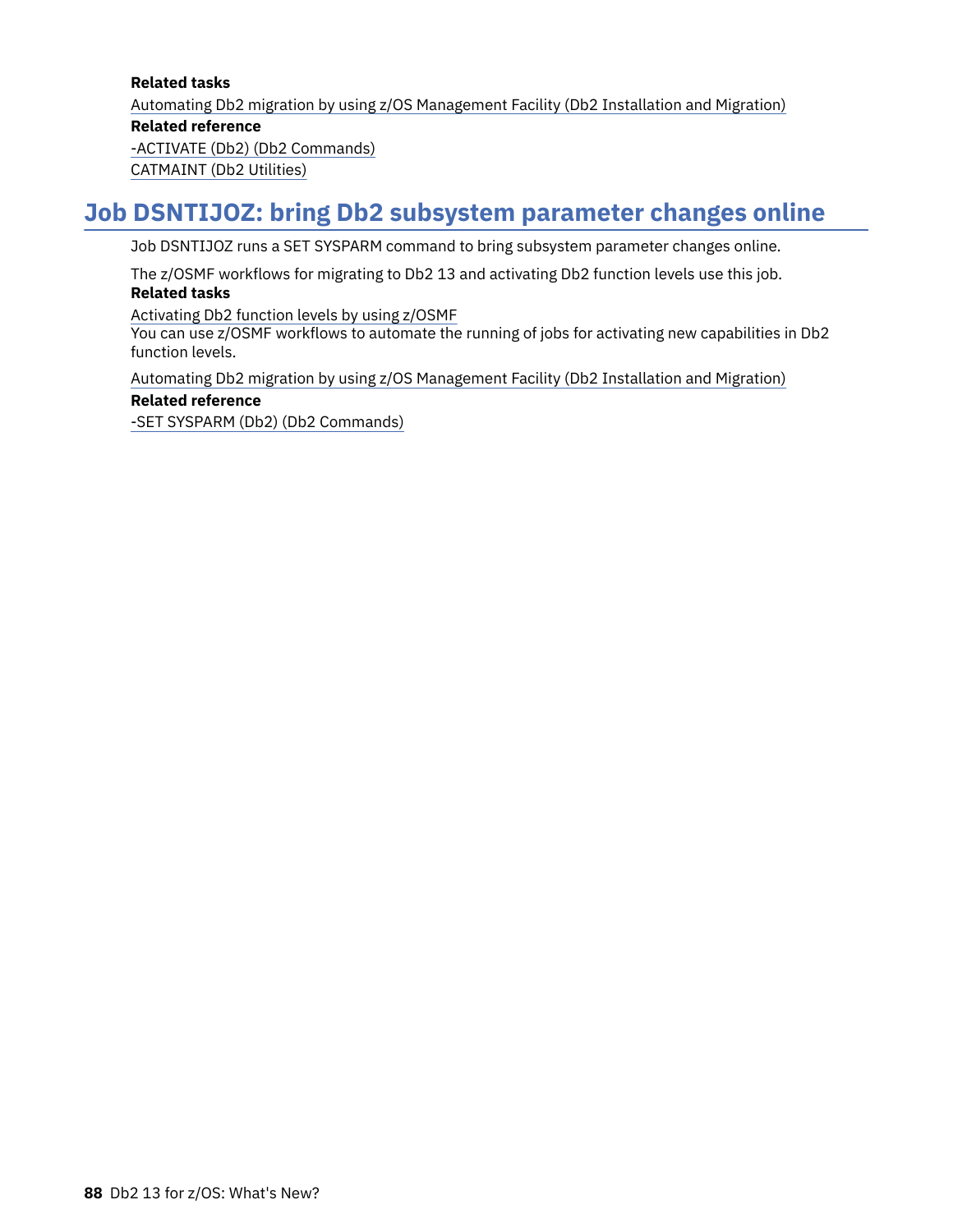# **Chapter 20. Updating Db2 initialization parameters for function level activation**

After you activate a function level, you can enable applications to begin using new capabilities by default by updating the APPLCOMPAT subsystem parameter and the SQLLEVEL value in the application defaults module.

## **About this task**

**Tip:** Do not raise the default application compatibility level of the Db2 subsystem immediately after migrating or activating a new function level. Instead, wait until applications have been verified to work correctly at the higher function level, and any incompatibilities have been resolved. For details, see [Enabling default application compatibility with function level 500 or higher \(Db2 Application programming](https://www.ibm.com/docs/en/SSEPEK_13.0.0/apsg/src/tpc/db2z_enableapplcompatsubsystem.html) [and SQL\)](https://www.ibm.com/docs/en/SSEPEK_13.0.0/apsg/src/tpc/db2z_enableapplcompatsubsystem.html).

## **Procedure**

To update initialization parameters for function level activation, complete the following steps:

1. Run job DSNTIJUZ.

Job DSNTIJUZ defines the Db2 data-only subsystem parameter module (DSNZP*xxx*), which consists of the expansion of the following macros: DSN6ARVP, DSN6FAC, DSN6GRP, DSN6LOGP, DSN6SPRM, and DSN6SYSP.

You might need to make the following adjustments before running the job:

- If you added a STEPLIB DD statement to the Db2 start procedures ahead of *prefix*.SDSNEXIT and *prefix*.SDSNLOAD, you can move the SYSLMOD output to that library.
- If you changed the prefix for the Db2 distribution libraries, edit DSNTIJUZ to correct the data set names.
- If you have not run the SMP/E ACCEPT job (DSNACEP1) of FMID HDBDD10, edit DSNTIJUZ so that the SMP/E temporary data set (SMPTLIB) is included in the concatenation for the ADSNLOAD DD statement in step DSNTIZL. This action ensures that members DSNFSYSP, DSNJARVP, DSNJLOGP, DSNTSPRM, DSNVDIR1, DSNZMSTR, and DSN3DIR1 are linked with the subsystem parameter load module. SMPTLIB is *hlq*.HDBCC10.F2, where *hlq* is from the GLOBAL SMP/E zone. Use the following SMP/E statements to get DSPREFIX:

```
SET BOUNDARY (GLOBAL).
LIST DDDEF ( SMPTLIB ).
```
Insert the DSPREFIX value after SDSNLOAD and ADSNLOAD.

When DSNTIJUZ completes, the DSNTINST CLIST performs calculations by using the values that you specified for some of the parameter values that you entered on the panels. These calculations appear in the macro descriptions.

For more information, see [Job DSNTIJUZ: define the Db2 data-only subsystem parameter module](https://www.ibm.com/docs/en/SSEPEK_13.0.0/inst/src/tpc/db2z_jobdsntijuz.html) [\(Db2 Installation and Migration\).](https://www.ibm.com/docs/en/SSEPEK_13.0.0/inst/src/tpc/db2z_jobdsntijuz.html)

2. Run job DSNTIJUA.

Job DSNTIJUA defines the Db2 data-only application defaults module.

You might need to make the following adjustments before running the job:

- If you added a STEPLIB DD statement to the Db2 start procedures ahead of *prefix*.SDSNEXIT and *prefix*.SDSNLOAD, you can move the SYSLMOD output to that library.
- If you changed the prefix for the Db2 distribution libraries, edit DSNTIJUA to correct the data set names.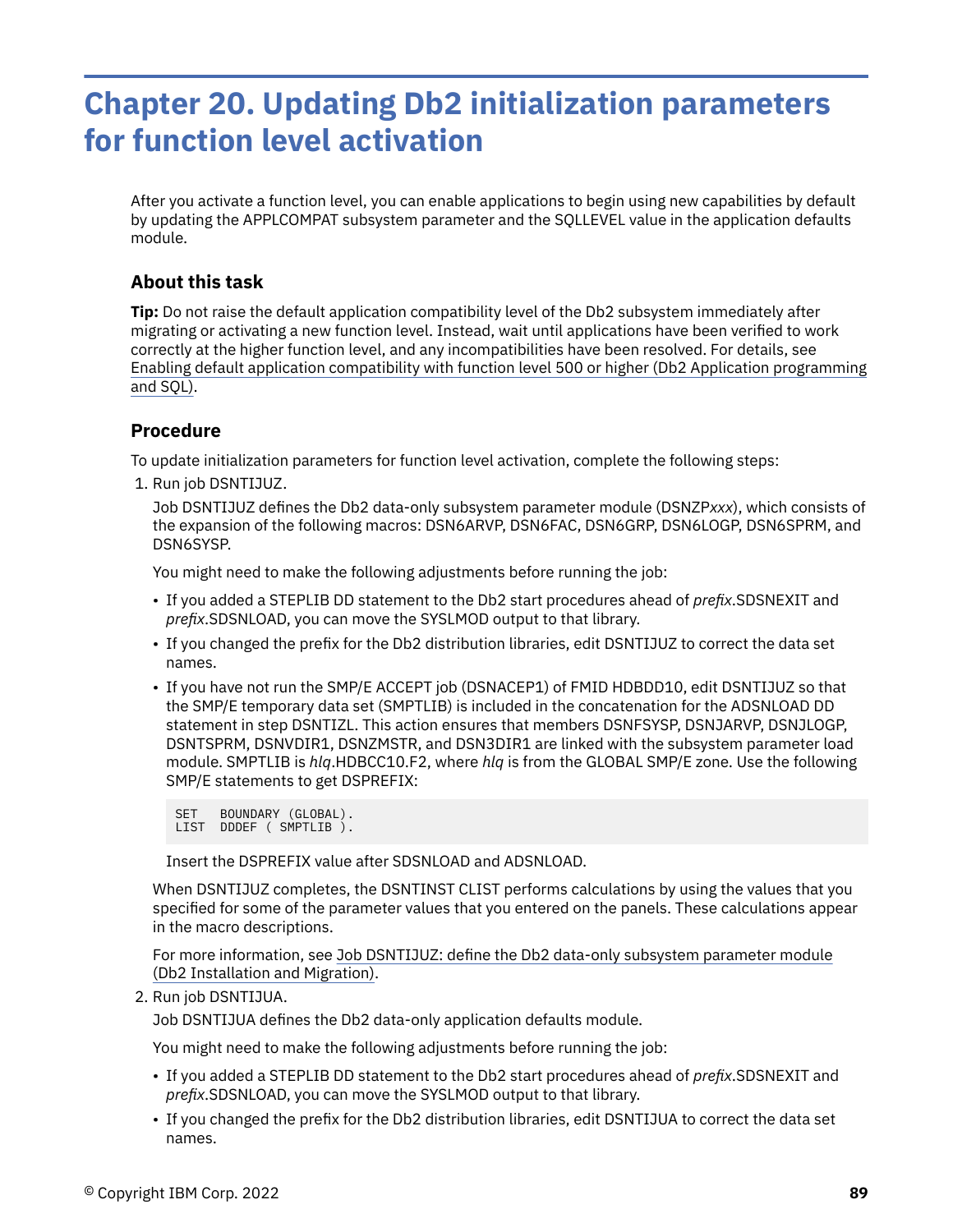• If you have not run the SMP/E ACCEPT job (DSNACEP1) of FMID HDBDD10, edit DSNTIJUA so that the SMP/E temporary data set (SMPTLIB) is included in the concatenation for the ADSNLOAD DD statement in step DSNTIZQ. This action ensures that member DSNARIB is linked with the he application defaults module. SMPTLIB is *hlq*.HDBCC10.F2, where *hlq* is from the GLOBAL SMP/E zone. Use the following SMP/E statements to get DSPREFIX:

SET BOUNDARY (GLOBAL). LIST DDDEF ( SMPTLIB ).

Insert the DSPREFIX value after SDSNLOAD and ADSNLOAD.

For more information, see [Job DSNTIJUA: define data-only application defaults module \(Db2](https://www.ibm.com/docs/en/SSEPEK_13.0.0/inst/src/tpc/db2z_jobdsntijua.html) [Installation and Migration\).](https://www.ibm.com/docs/en/SSEPEK_13.0.0/inst/src/tpc/db2z_jobdsntijua.html)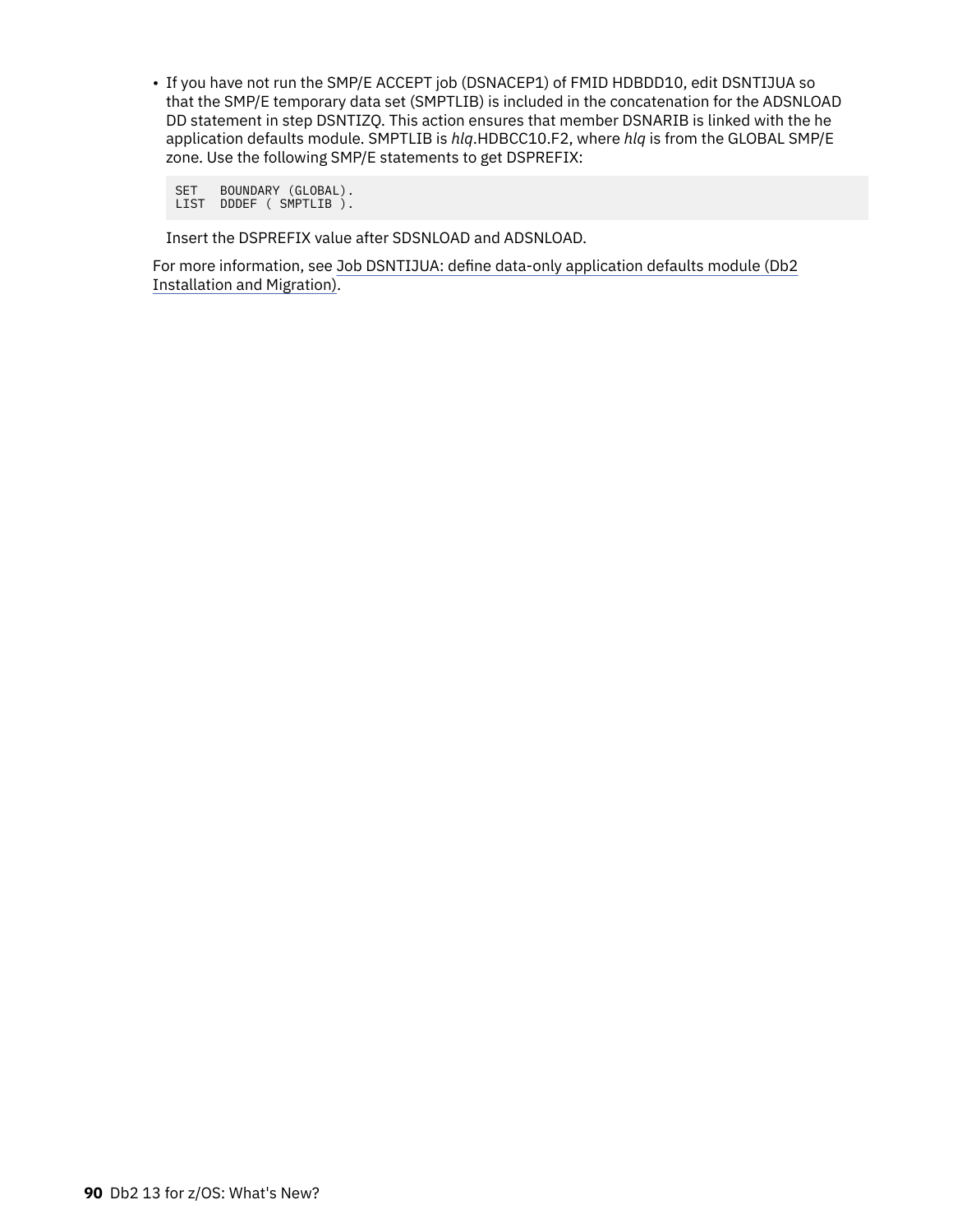# <span id="page-96-0"></span>**Chapter 21. Controlling Db2 application compatibility**

You can use the *application compatibility level* of your applications to control the adoption of new capabilities and enhancements, and the impact of incompatible changes. The result is that you can separate the Db2 13 migration process, and the activation of Db2 13 function levels, from your application updates for adoption of new function and resolution of incompatibilities.

## **Before you begin**

Activate the function level that introduces the new SQL capabilities that your applications will use. For details, see [Part 3, "Adopting new capabilities in Db2 13 continuous delivery," on page 69](#page-74-0).

## **About this task**

You can change the application compatibility level for each application when you are ready for it to run with the features and behavior of a higher Db2 version or function level. The application compatibility level applies to all SQL statements, including data definition statements.

After function level 500 or higher is activated, you can continue run applications with the features and behavior of previous versions or specific Db2 13 function levels.

## **Procedure**

To control the adoption of new SQL capabilities, and the impact of incompatible changes on your Db2 applications, and objects such as routines and triggers, use the following process:

- 1. After the activation of a new function level (including function level 500 after migration to Db2 13), continue to run your applications at the same application compatibility level until you are satisfied that your Db2 13 environment is stable at the new function level.
- 2. Rebind the packages for SPUFI and the productivity-aid sample programs (such as DSNTEP2, DSNTEP4, DSNTIAD, and DSNTIAUL) at the higher application compatibility level, so that database administrators can begin using the new SQL data definition capabilities.

For more information about preparing the sample programs, see [Db2 productivity-aid sample](https://www.ibm.com/docs/en/SSEPEK_13.0.0/apsg/src/tpc/db2z_db2prodaidsamps.html) [programs \(Db2 Application programming and SQL\).](https://www.ibm.com/docs/en/SSEPEK_13.0.0/apsg/src/tpc/db2z_db2prodaidsamps.html)

- 3. Identify the highest priority applications for the use of new capabilities. Then, identify and resolve any incompatibilities, as described in [Managing application incompatibilities \(Db2 Application](https://www.ibm.com/docs/en/SSEPEK_13.0.0/apsg/src/tpc/db2z_identifyincompatapplication.html) [programming and SQL\)](https://www.ibm.com/docs/en/SSEPEK_13.0.0/apsg/src/tpc/db2z_identifyincompatapplication.html).
- 4. Bind or rebind your high-priority applications at the higher application compatibility level.

For best results, apply the following approaches when you complete this step:

- Rebind packages for static SQL applications. Specify use of the PLANMGMT bind option so that you can revert to a previous package copy if a regression occurs.
- Rebind packages for dynamic SQL applications. The application compatibility level is also among the matching criteria for both cached and stabilized dynamic statements. When it changes, cached dynamic statements exit the cache and require a full prepare at the next execution, and stabilized dynamic SQL statements are no longer stabilized and subject to full prepare and access path change. It is best to re-stabilize such statements only after you are satisfied that no access path regression has occurred.
- Rebind distributed packages in separate collections and switch the applications to using the new collections.
- 5. Repeat the two preceding steps for any applications, and any objects such as routines or triggers, that require the use of new SQL capabilities.
- 6. After incompatible changes are resolved for most applications, rebind any remaining applications that must continue to run compatibly with the lower level, and explicitly specify the lower application compatibility level.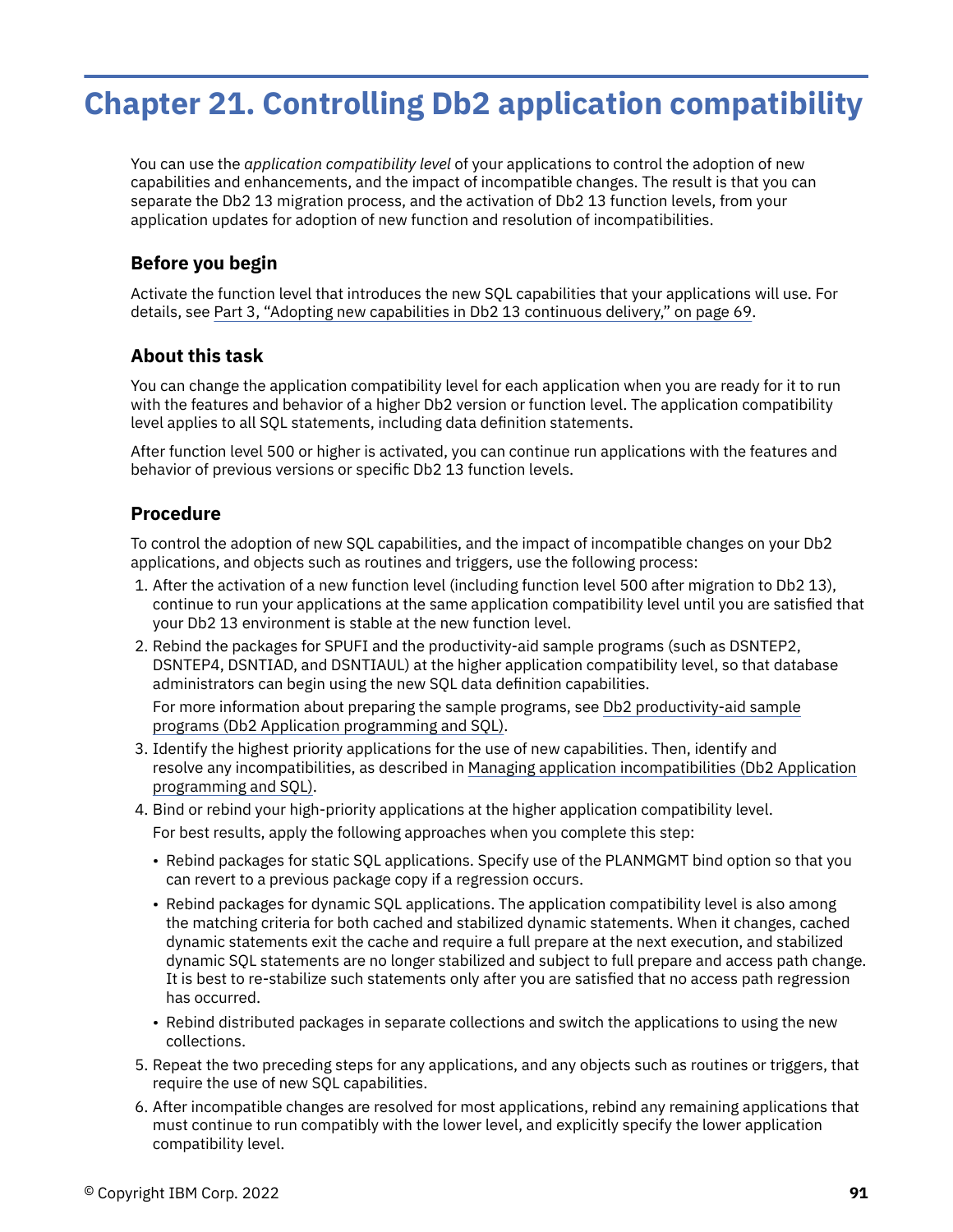7. After all applications are either ready to run at the higher level or explicitly bound at the lower level, increase the default application compatibility level, as described in [Enabling default application](https://www.ibm.com/docs/en/SSEPEK_13.0.0/apsg/src/tpc/db2z_enableapplcompatsubsystem.html) [compatibility with function level 500 or higher \(Db2 Application programming and SQL\).](https://www.ibm.com/docs/en/SSEPEK_13.0.0/apsg/src/tpc/db2z_enableapplcompatsubsystem.html)

#### **Related concepts**

[Application compatibility levels in Db2 \(Db2 Application programming and SQL\)](https://www.ibm.com/docs/en/SSEPEK_13.0.0/apsg/src/tpc/db2z_applicationcompatibility.html)

[Function levels and related levels in Db2 13](#page-76-0)

Enhancements to Db2 are enabled for use when you activate function levels.

#### **Related tasks**

[Responding to problems after function level activation](#page-98-0)

If you encounter regression or other problems after the activation of a new Db2 13 function level, you can take certain actions to minimize the impact to your applications while you resolve the underlying problems.

[VnnRnMnnn application compatibility levels for data server clients and drivers \(Db2 Application](https://www.ibm.com/docs/en/SSEPEK_13.0.0/apsg/src/tpc/db2z_applcompatclients.html) [programming and SQL\)](https://www.ibm.com/docs/en/SSEPEK_13.0.0/apsg/src/tpc/db2z_applcompatclients.html)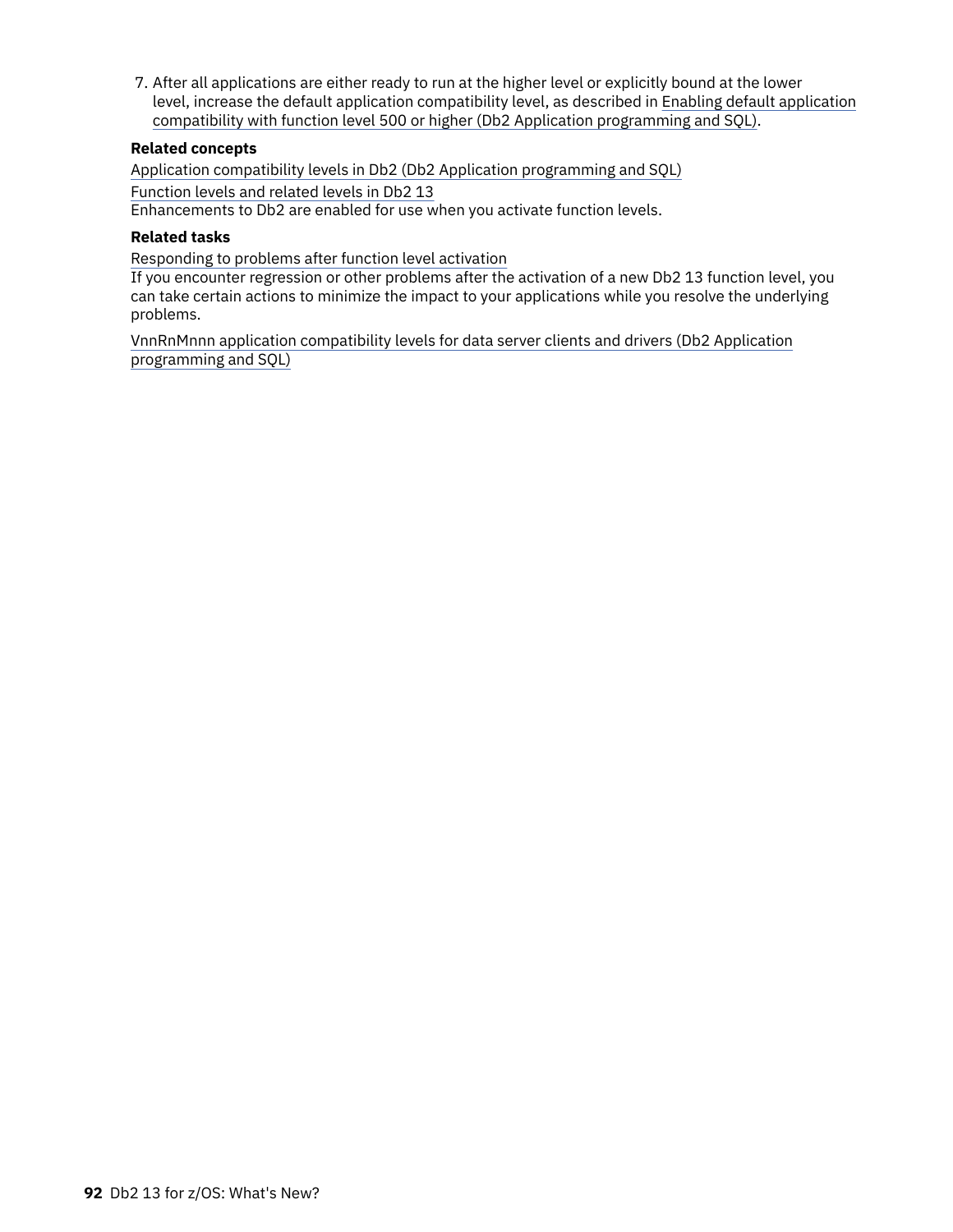# <span id="page-98-0"></span>**Chapter 22. Responding to problems after function level activation**

If you encounter regression or other problems after the activation of a new Db2 13 function level, you can take certain actions to minimize the impact to your applications while you resolve the underlying problems.

## **About this task**

You might activate a lower function level, called a *star (\*) function level*, if you encounter problems when you activate a higher function level. Any function level lower than the highest function level that was ever activated is always a star (\*) function level.

The output from DISPLAY GROUP and ACTIVATE commands identify star (\*) function levels by the function level identifier followed by an asterisk, hence the name. For example, assume that you activate function level 500 after function level 501 was previously activated. V13R1M500 $\star$  in the message output indicates that the Db2 data sharing group or subsystem is at function level 500\* (you might say, "function level 500 star").

**Important:** Activating a lower star (\*) function level does not enable you to remove maintenance and start Db2 at any code level lower than the catalog level or highest ever activated function level.

Activating a lower star (\*) function level by itself does not immediately disable all use of capabilities at higher function levels. Instead, it provides flexibility for limiting or disabling the use of capabilities at higher function levels, while the problems encountered in higher function levels are resolved.

At a star (\*) function level, Db2 continues to tolerate objects, packages, and structures that were created or bound at higher function levels. Also, in any context where the effective application compatibility level remains at the higher level, new SQL capabilities from the higher level can still be used. For packages, they can still be executed, rebound, and automatically bound. However, an explicit bind of such packages succeeds only when the APPLCOMPAT bind option is equivalent to the activated star (\*) function level or lower. Similar rules apply for the application compatibility levels of native SQL procedures, compiled SQL scalar functions, and advanced triggers. The result is that applications that use capabilities at a higher function level can continue to do so if they are not related to the reason for activating the lower function level. To stop the use of all SQL capabilities at the higher function level, you must also set all effective application compatibility levels at the lower level.

**Important:** Do not attempt to start Db2 at any code level that is lower than the highest ever activated function level, even at the lower star (\*) function level. Activate a function level only after you are satisfied that Db2 can continue to run at the required code level.

**Important:** Do not attempt to start Db2 at a lower code level after any part of the CATMAINT job for a higher function level completes. Run the CATMAINT job only after you are satisfied that Db2 can continue to run at the necessary code level. The code to tolerate catalog changes is contained in the code level that delivers the CATMAINT job.

## **Procedure**

Use the following general approaches to minimize the impact of problems at a new function level, while you resolve the underlying issues:

1. If issues occur after you rebind packages at a higher application compatibility level, do not immediately revert to a lower star (\*) function level. Instead, use REBIND SWITCH(PREVIOUS) to revert to the previous package.

This option is available only if you used PLANMGMT at the previous bind or rebind of the package.

2. If necessary, issue an ACTIVATE command or tailor and run job DNSTIJAF to activate the lower star (\*) function level.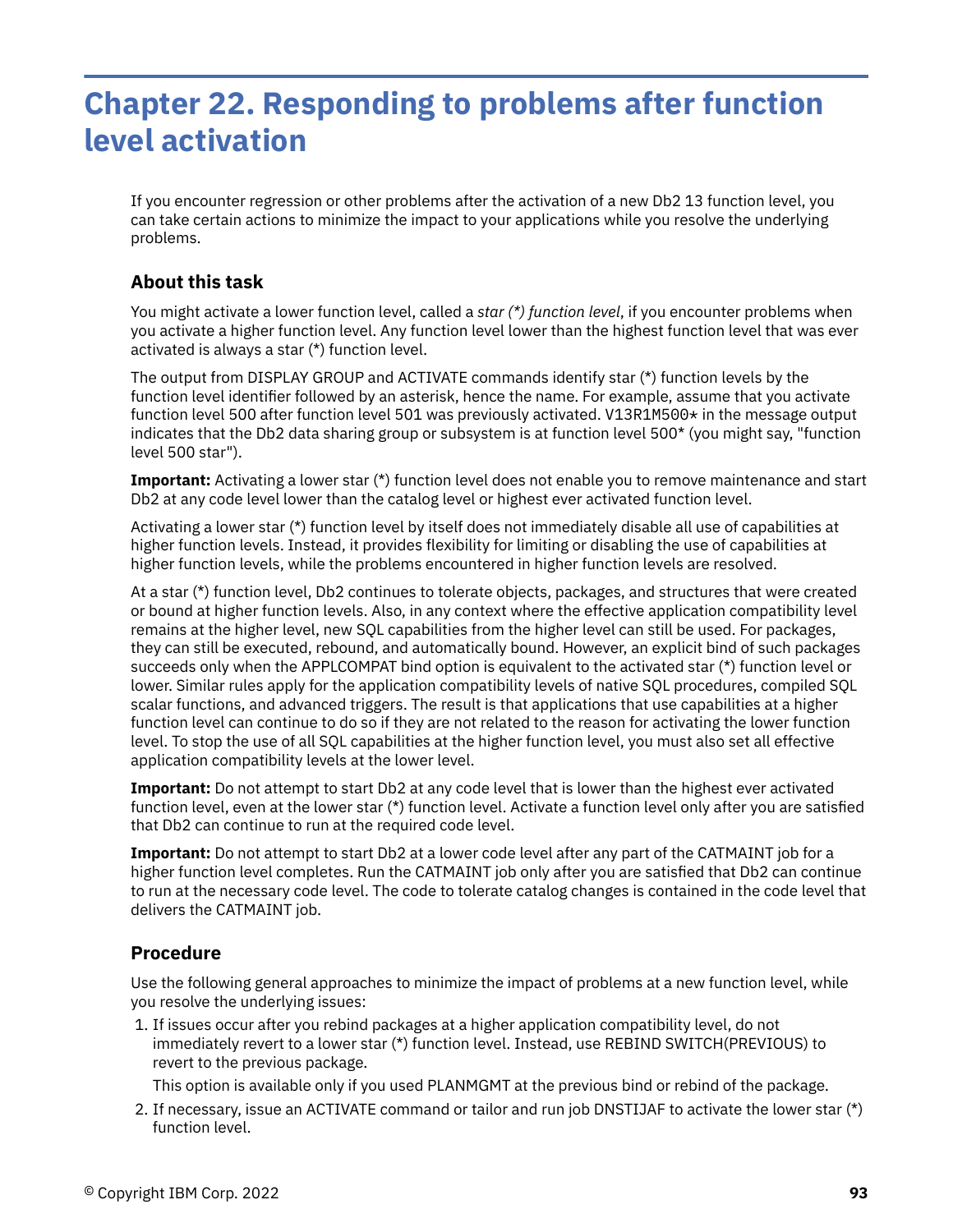Activating the star (\*) function level does not prevent the use of new SQL capabilities. You might continue to run applications not causing or related to the regression or problem at the higher application compatibility level. Such application can continue to use capabilities of the higher function level, unless you bind them at the lower application compatibility level.

- 3. If you must prevent all use of capabilities at the higher function level, bind all packages at the application compatibility level that corresponds to the star (\*) function level.
- 4. If the default application compatibility level was set at the higher function level than the star (\*) function level, reduce the default application compatibility level to that lower level to prevent bind failures.

For instructions for setting the default application compatibility, see [Enabling default application](https://www.ibm.com/docs/en/SSEPEK_13.0.0/apsg/src/tpc/db2z_enableapplcompatsubsystem.html) [compatibility with function level 500 or higher \(Db2 Application programming and SQL\).](https://www.ibm.com/docs/en/SSEPEK_13.0.0/apsg/src/tpc/db2z_enableapplcompatsubsystem.html)

### **Related tasks**

#### [Controlling Db2 application compatibility](#page-96-0)

You can use the *application compatibility level* of your applications to control the adoption of new capabilities and enhancements, and the impact of incompatible changes. The result is that you can separate the Db2 13 migration process, and the activation of Db2 13 function levels, from your application updates for adoption of new function and resolution of incompatibilities.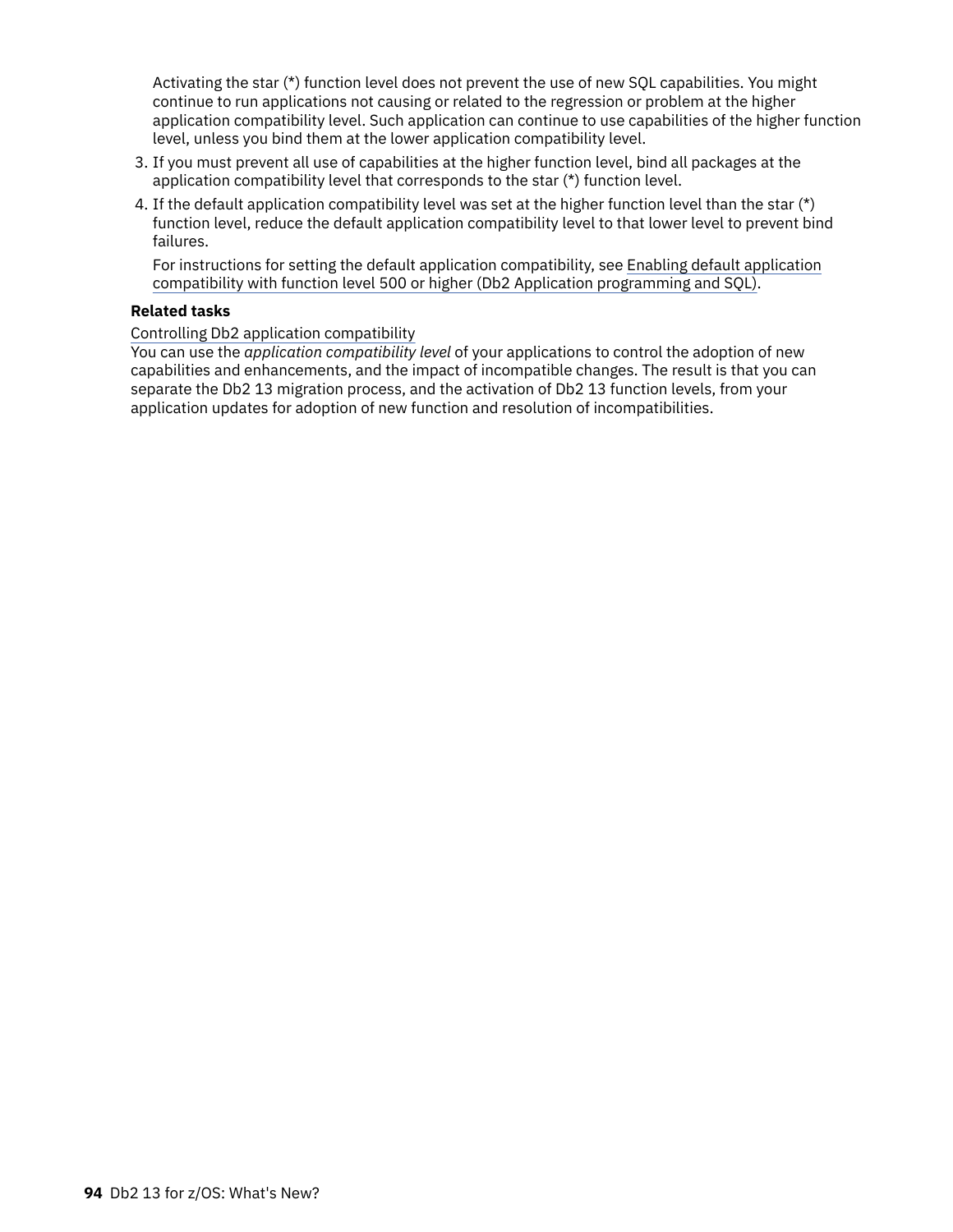## **Chapter 23. How Db2 function levels are documented**

Generally, Db2 for z/OS documentation assumes that the highest available function level is activated, and that your applications run with the equivalent application compatibility level in effect. However, new and changed content are marked for changes introduced by function levels.

[FL 500](#page-24-0) Throughout the Db2 13 information, new and changed content for function levels are marked like this paragraph, with a link to the function level that introduced the changes. You can click the link to see the overview page for the function level. If an entire topic is new, you'll find a single function level overview page link near the beginning of the new topic.

In reference information, syntax diagrams always reflect the highest available function level, and syntax diagrams never include internal revision marks. The associated option descriptions also reflect the highest available function level. However, they are marked with revision marks and links to the function level overview page. In cases where reference materials continue to describe the behavior of previous function levels or application compatibility levels, the differences are generally described in the "Notes" section at the end of the topic.

#### **Related tasks**

[Adopting new capabilities in Db2 13 continuous delivery](#page-74-0)

In Db2 13, function levels and application compatibility levels control the adoption of most new capabilities by Db2 subsystems and Db2 applications.

#### **Related reference**

#### [Db2 13 function levels](#page-20-0)

New Db2 capabilities and enhancements are continuously delivered in a single maintenance stream as the code becomes ready. You can activate the new capabilities in a data sharing group or Db2 subsystem after a function level is delivered. A *function level* corresponds to a single PTF that enables the activation of a specific set of enhancements that shipped in previous prerequisite or co-requisite PTFs. The activation of a function level results in the activation of all lower function levels.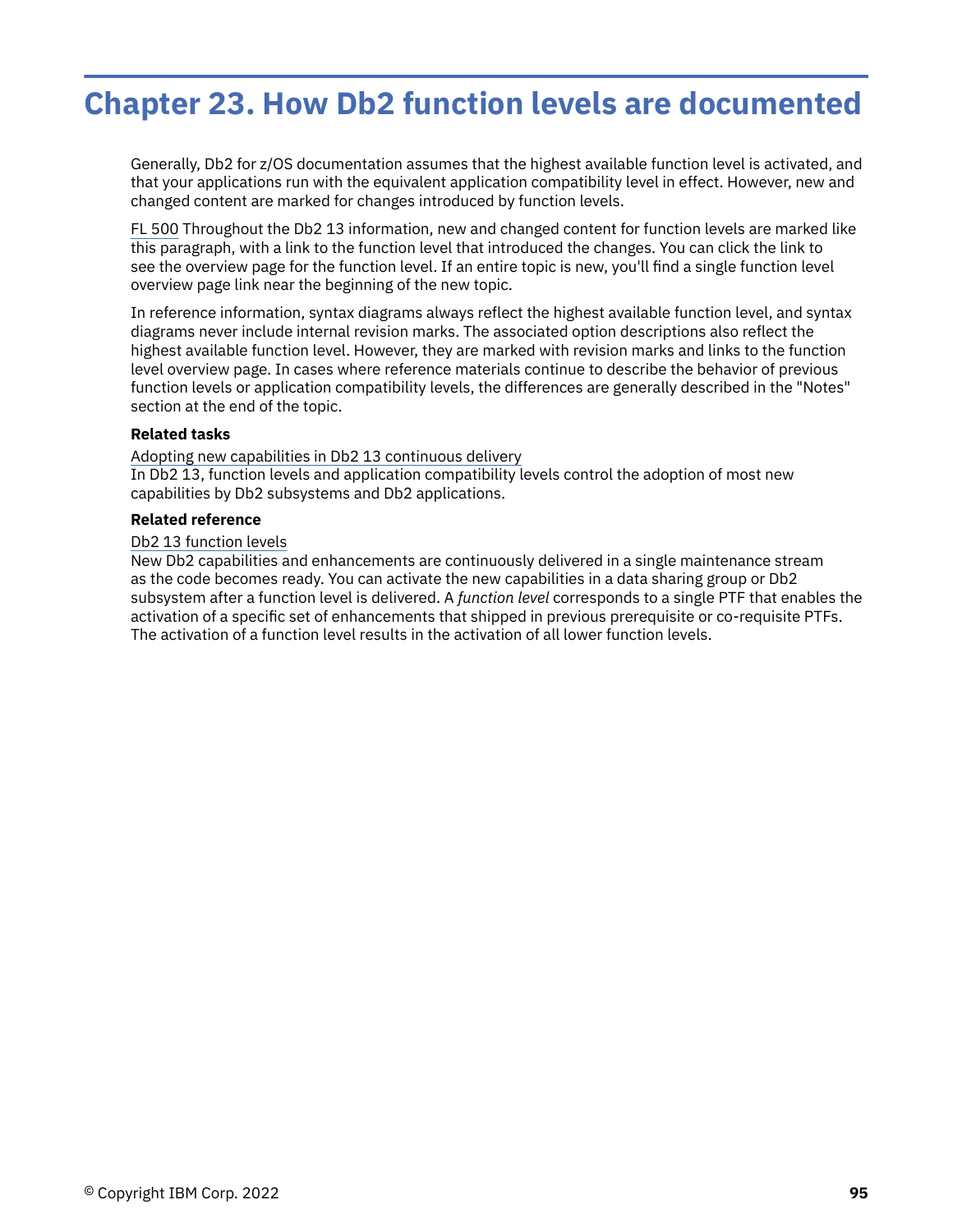Db2 13 for z/OS: What's New?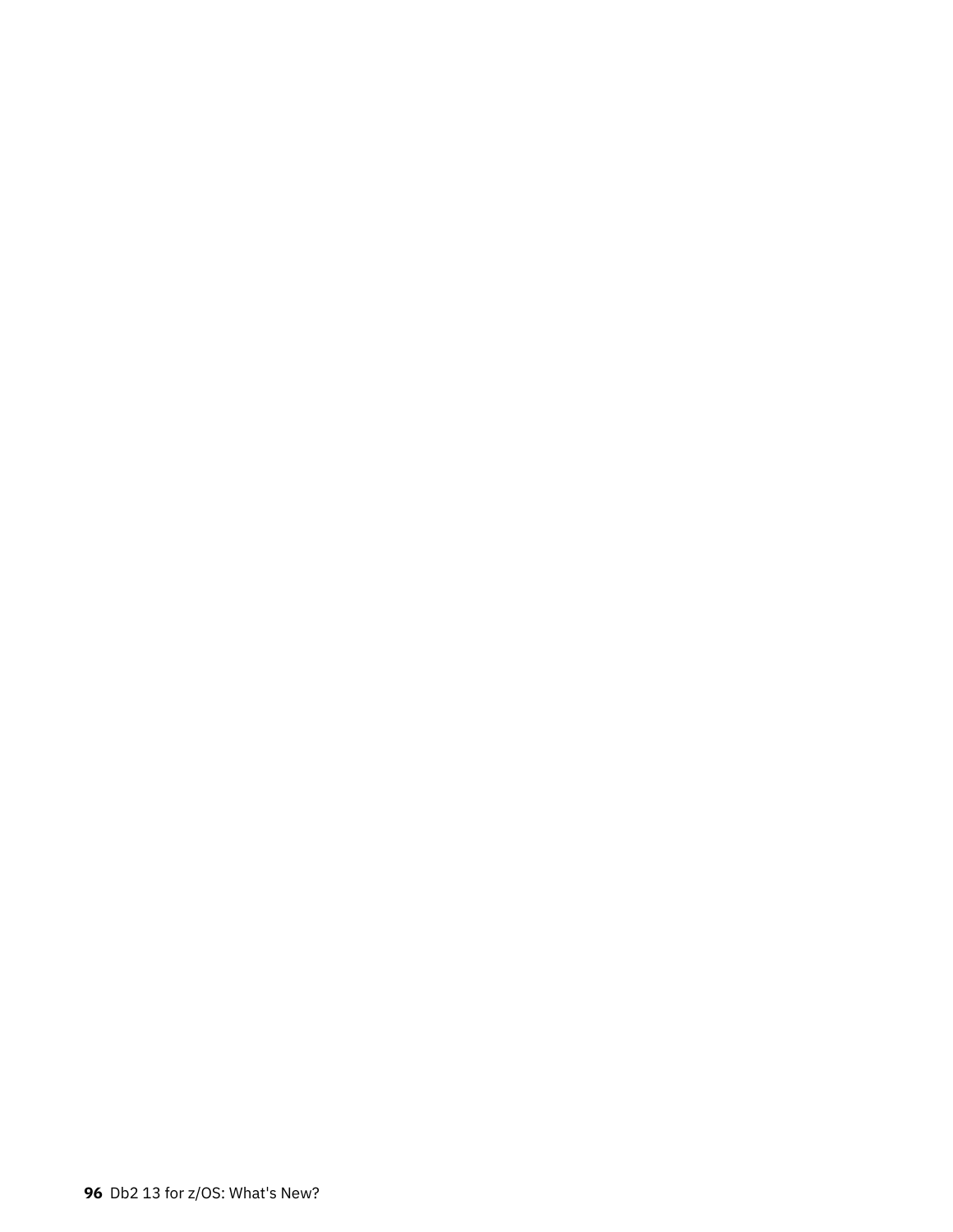## **Information resources for Db2 for z/OS and related products**

You can find the online product documentation for Db2 for z/OS in IBM Documentation.

[IBM Documentation](https://www.ibm.com/support/knowledgecenter/en/SSEPEK_13.0.0/home/src/tpc/db2z_13_prodhome.html) is the home of all online product documentation for Db2 for z/OS and related products, including [PDF format manuals.](https://www.ibm.com/docs/en/SSEPEK_13.0.0/home/src/tpc/db2z_pdfmanuals.html)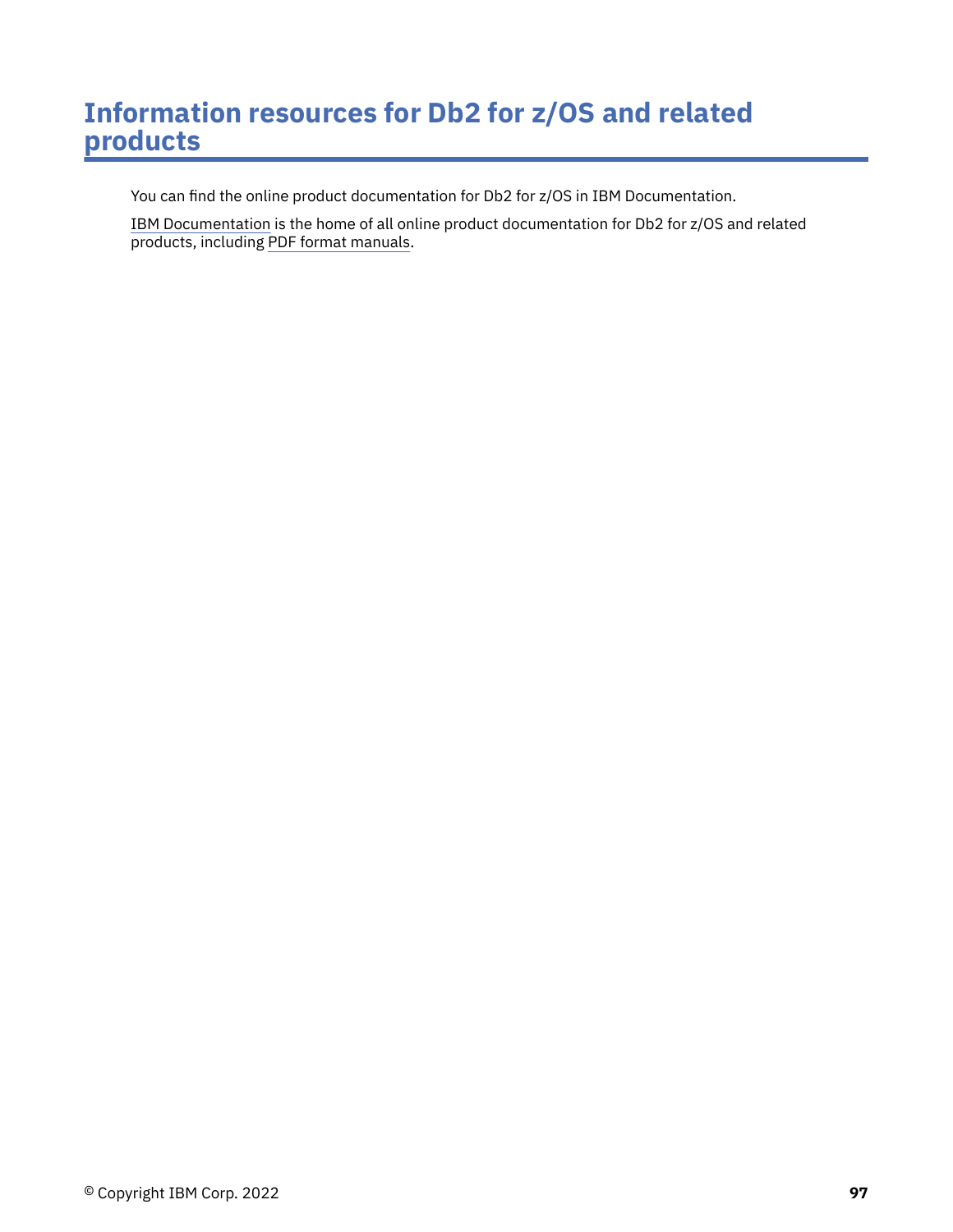Db2 13 for z/OS: What's New?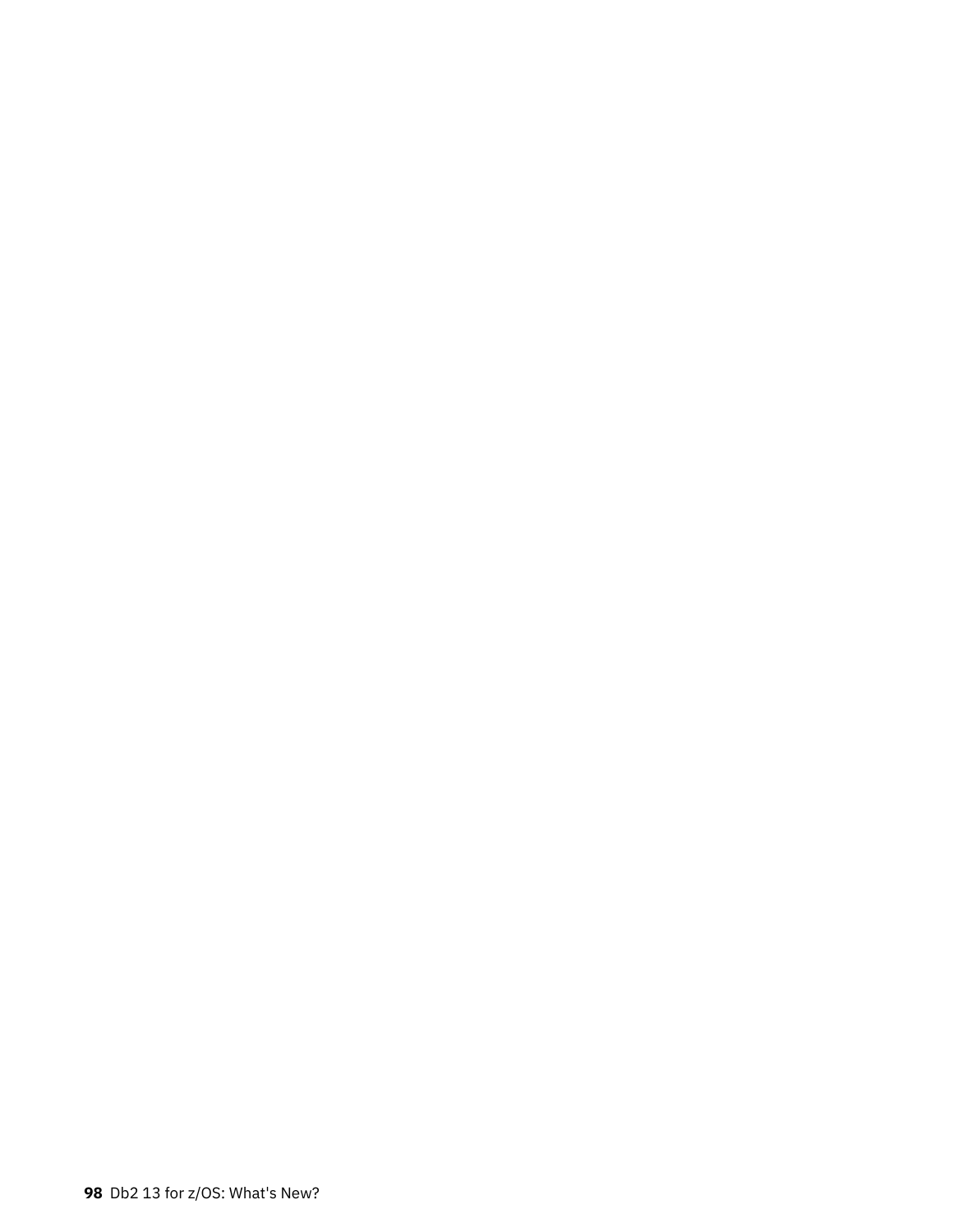## **Notices**

This information was developed for products and services offered in the US. This material might be available from IBM in other languages. However, you may be required to own a copy of the product or product version in that language in order to access it.

IBM may not offer the products, services, or features discussed in this document in other countries. Consult your local IBM representative for information on the products and services currently available in your area. Any reference to an IBM product, program, or service is not intended to state or imply that only that IBM product, program, or service may be used. Any functionally equivalent product, program, or service that does not infringe any IBM intellectual property right may be used instead. However, it is the user's responsibility to evaluate and verify the operation of any non-IBM product, program, or service.

IBM may have patents or pending patent applications covering subject matter described in this document. The furnishing of this document does not give you any license to these patents. You can send license inquiries, in writing, to:

*IBM Director of Licensing IBM Corporation North Castle Drive, MD-NC119 Armonk, NY 10504-1785 US*

For license inquiries regarding double-byte (DBCS) information, contact the IBM Intellectual Property Department in your country or send inquiries, in writing, to:

*Intellectual Property Licensing Legal and Intellectual Property Law IBM Japan Ltd. 19-21, Nihonbashi-Hakozakicho, Chuo-ku Tokyo 103-8510, Japan* 

INTERNATIONAL BUSINESS MACHINES CORPORATION PROVIDES THIS PUBLICATION "AS IS" WITHOUT WARRANTY OF ANY KIND, EITHER EXPRESS OR IMPLIED, INCLUDING, BUT NOT LIMITED TO, THE IMPLIED WARRANTIES OF NON-INFRINGEMENT, MERCHANTABILITY OR FITNESS FOR A PARTICULAR PURPOSE. Some jurisdictions do not allow disclaimer of express or implied warranties in certain transactions, therefore, this statement may not apply to you.

This information could include technical inaccuracies or typographical errors. Changes are periodically made to the information herein; these changes will be incorporated in new editions of the publication. IBM may make improvements and/or changes in the product(s) and/or the program(s) described in this publication at any time without notice.

IBM may use or distribute any of the information you supply in any way it believes appropriate without incurring any obligation to you.

Licensees of this program who wish to have information about it for the purpose of enabling: (i) the exchange of information between independently created programs and other programs (including this one) and (ii) the mutual use of the information which has been exchanged, should contact:

*IBM Director of Licensing IBM Corporation North Castle Drive, MD-NC119 Armonk, NY 10504-1785 US* 

Such information may be available, subject to appropriate terms and conditions, including in some cases, payment of a fee.

The licensed program described in this document and all licensed material available for it are provided by IBM under terms of the IBM Customer Agreement, IBM International Program License Agreement or any equivalent agreement between us.

The performance data and client examples cited are presented for illustrative purposes only. Actual performance results may vary depending on specific configurations and operating conditions.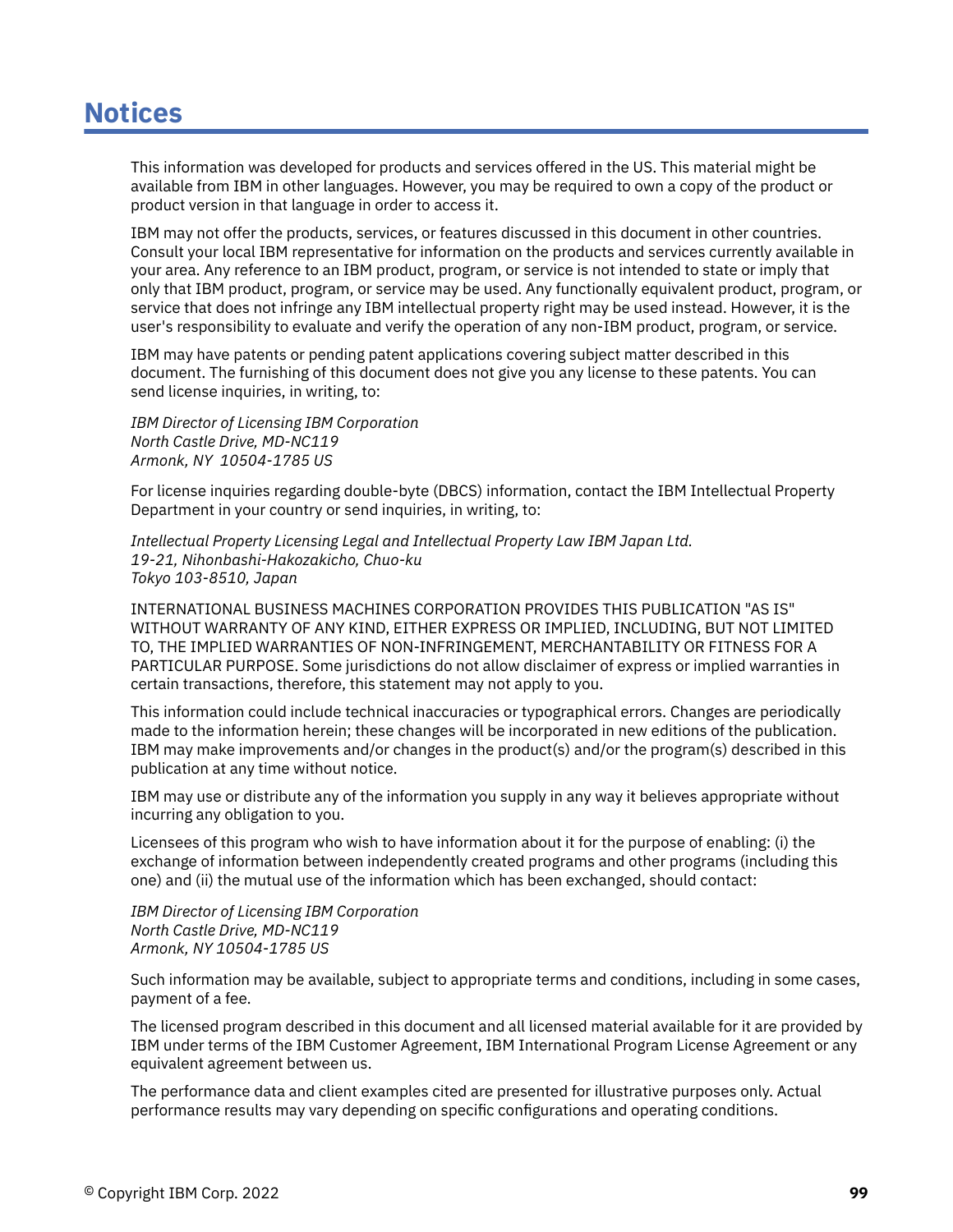Statements regarding IBM's future direction or intent are subject to change or withdrawal without notice, and represent goals and objectives only.

## **Programming interface information**

This information is intended to help you to learn about and plan to use Db2 13 for z/OS. This information also documents General-use Programming Interface and Associated Guidance Information and Productsensitive Programming Interface and Associated Guidance Information provided by Db2 13 for z/OS.

## **General-use Programming Interface and Associated Guidance Information**

General-use Programming Interfaces allow the customer to write programs that obtain the services of Db2 13 for z/OS.

General-use Programming Interface and Associated Guidance Information is identified where it occurs by the following markings:

**GUPI** General-use Programming Interface and Associated Guidance Information… **GUPI**

## **Product-sensitive Programming Interface and Associated Guidance Information**

Product-sensitive Programming Interfaces allow the customer installation to perform tasks such as diagnosing, modifying, monitoring, repairing, tailoring, or tuning of this IBM software product. Use of such interfaces creates dependencies on the detailed design or implementation of the IBM software product. Product-sensitive Programming Interfaces should be used only for these specialized purposes. Because of their dependencies on detailed design and implementation, it is to be expected that programs written to such interfaces may need to be changed in order to run with new product releases or versions, or as a result of service.

Product-sensitive Programming Interface and Associated Guidance Information is identified where it occurs by the following markings:

PSPI Product-sensitive Programming Interface and Associated Guidance Information... PSPI

## **Trademarks**

IBM, the IBM logo, and ibm.com® are trademarks or registered marks of International Business Machines Corp., registered in many jurisdictions worldwide. Other product and service names might be trademarks of IBM or other companies. A current list of IBM trademarks is available on the web at "Copyright and trademark information" at: <http://www.ibm.com/legal/copytrade.shtml>.

Linux® is a registered trademark of Linus Torvalds in the United States, other countries, or both.

Microsoft, Windows, Windows NT, and the Windows logo are trademarks of Microsoft Corporation in the United States, other countries, or both.

UNIX is a registered trademark of The Open Group in the United States and other countries.

Java™ and all Java-based trademarks and logos are trademarks or registered trademarks of Oracle and/or its affiliates.

## **Terms and conditions for product documentation**

Permissions for the use of these publications are granted subject to the following terms and conditions:

**Applicability:** These terms and conditions are in addition to any terms of use for the IBM website.

**Personal use:** You may reproduce these publications for your personal, noncommercial use provided that all proprietary notices are preserved. You may not distribute, display or make derivative work of these publications, or any portion thereof, without the express consent of IBM.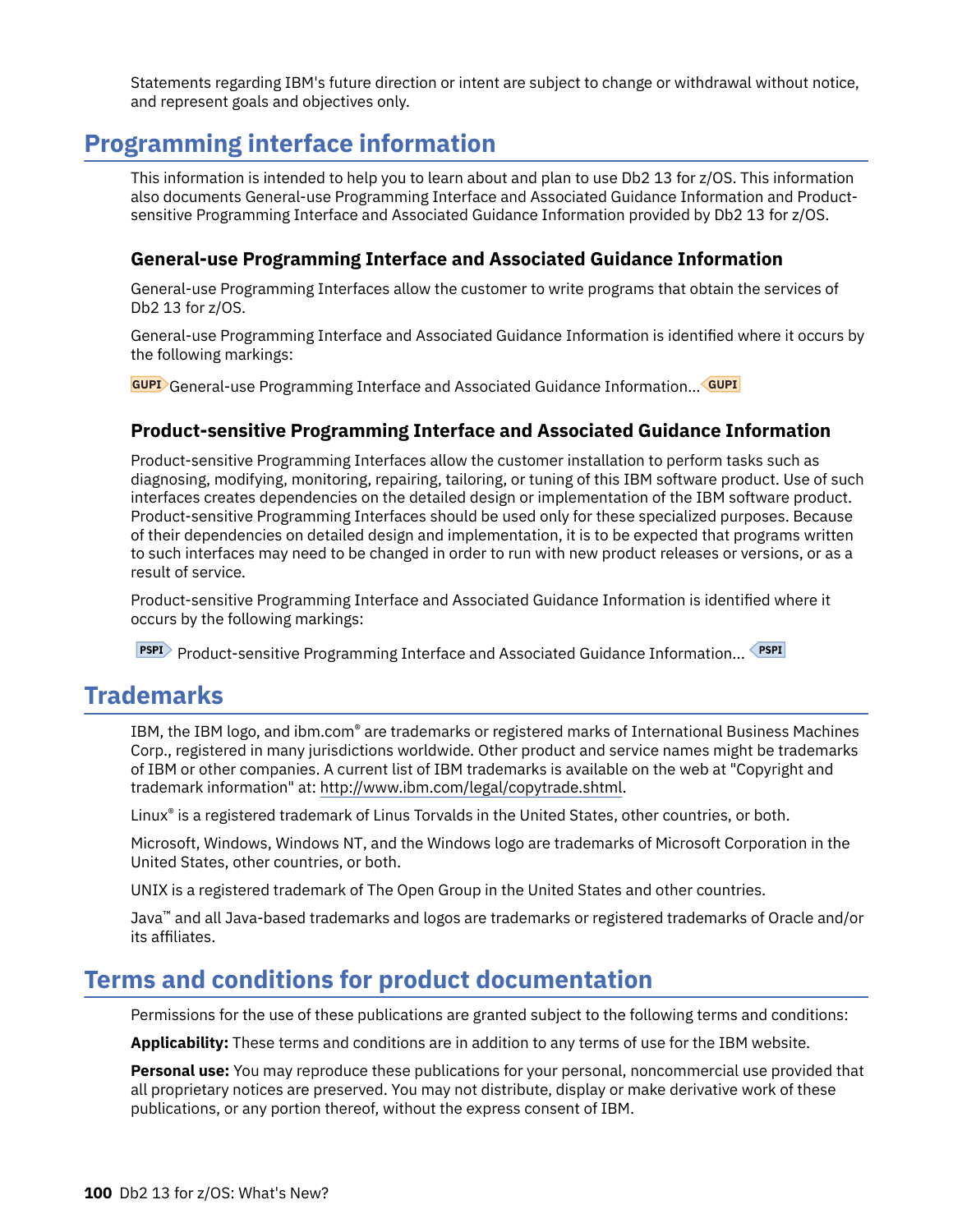**Commercial use:** You may reproduce, distribute and display these publications solely within your enterprise provided that all proprietary notices are preserved. You may not make derivative works of these publications, or reproduce, distribute or display these publications or any portion thereof outside your enterprise, without the express consent of IBM.

**Rights:** Except as expressly granted in this permission, no other permissions, licenses or rights are granted, either express or implied, to the publications or any information, data, software or other intellectual property contained therein.

IBM reserves the right to withdraw the permissions granted herein whenever, in its discretion, the use of the publications is detrimental to its interest or, as determined by IBM, the above instructions are not being properly followed.

You may not download, export or re-export this information except in full compliance with all applicable laws and regulations, including all United States export laws and regulations.

IBM MAKES NO GUARANTEE ABOUT THE CONTENT OF THESE PUBLICATIONS. THE PUBLICATIONS ARE PROVIDED "AS-IS" AND WITHOUT WARRANTY OF ANY KIND, EITHER EXPRESSED OR IMPLIED, INCLUDING BUT NOT LIMITED TO IMPLIED WARRANTIES OF MERCHANTABILITY, NON-INFRINGEMENT, AND FITNESS FOR A PARTICULAR PURPOSE.

## **Privacy policy considerations**

IBM Software products, including software as a service solutions, ("Software Offerings") may use cookies or other technologies to collect product usage information, to help improve the end user experience, to tailor interactions with the end user, or for other purposes. In many cases no personally identifiable information is collected by the Software Offerings. Some of our Software Offerings can help enable you to collect personally identifiable information. If this Software Offering uses cookies to collect personally identifiable information, specific information about this offering's use of cookies is set forth below.

This Software Offering does not use cookies or other technologies to collect personally identifiable information.

If the configurations deployed for this Software Offering provide you as customer the ability to collect personally identifiable information from end users via cookies and other technologies, you should seek your own legal advice about any laws applicable to such data collection, including any requirements for notice and consent.

For more information about the use of various technologies, including cookies, for these purposes, see IBM's Privacy Policy at<http://www.ibm.com/privacy> and IBM's Online Privacy Statement at [http://](http://www.ibm.com/privacy/details) [www.ibm.com/privacy/details](http://www.ibm.com/privacy/details) the section entitled "Cookies, Web Beacons and Other Technologies" and the "IBM Software Products and Software-as-a-Service Privacy Statement" at [http://www.ibm.com/](http://www.ibm.com/software/info/product-privacy) [software/info/product-privacy.](http://www.ibm.com/software/info/product-privacy)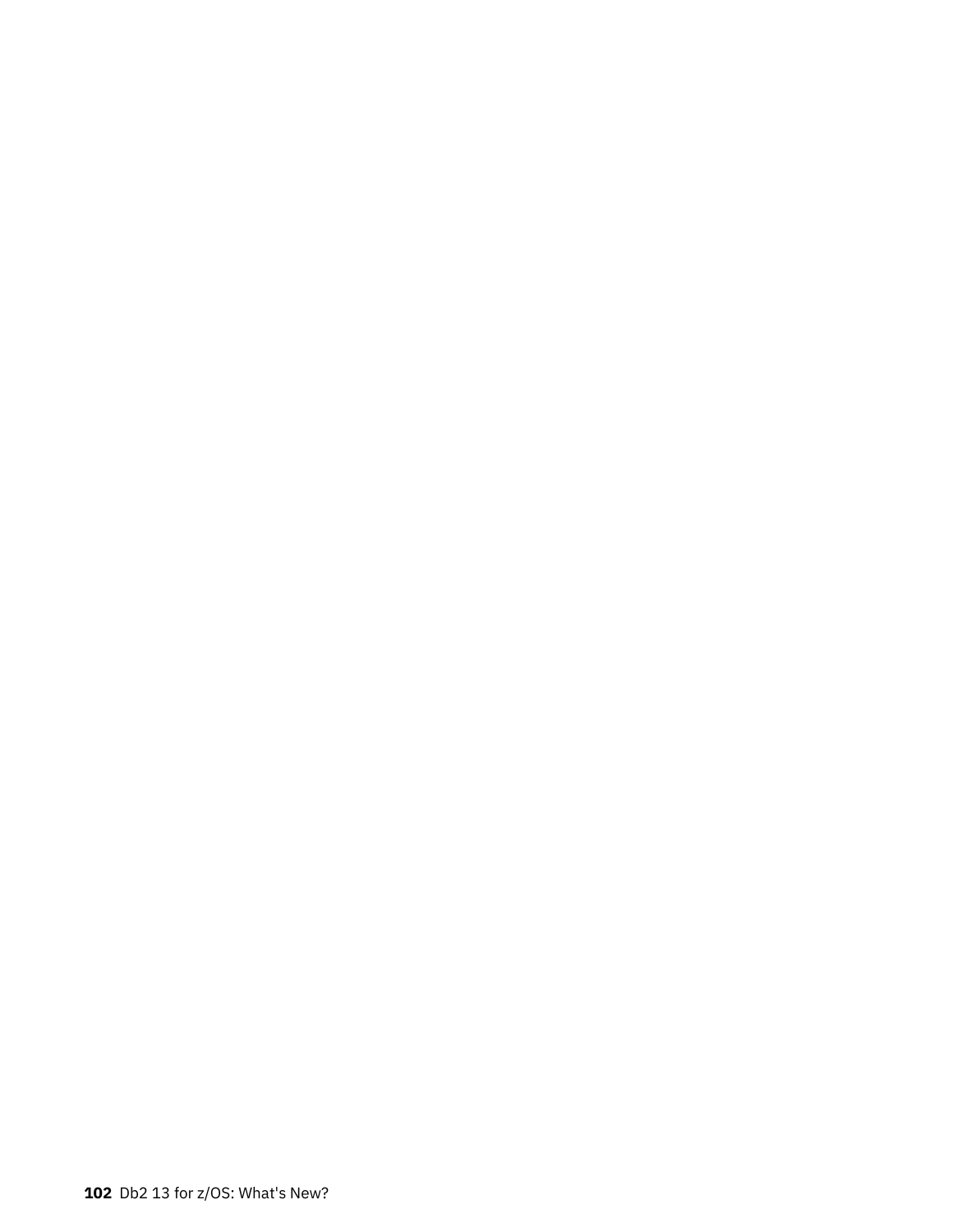# **Glossary**

The glossary is available in IBM Documentation

For definitions of Db2 for z/OS terms, see [Db2 glossary \(Db2 Glossary\).](https://www.ibm.com/docs/en/SSEPEK_13.0.0/glossary/src/gloss/db2z_gloss.html)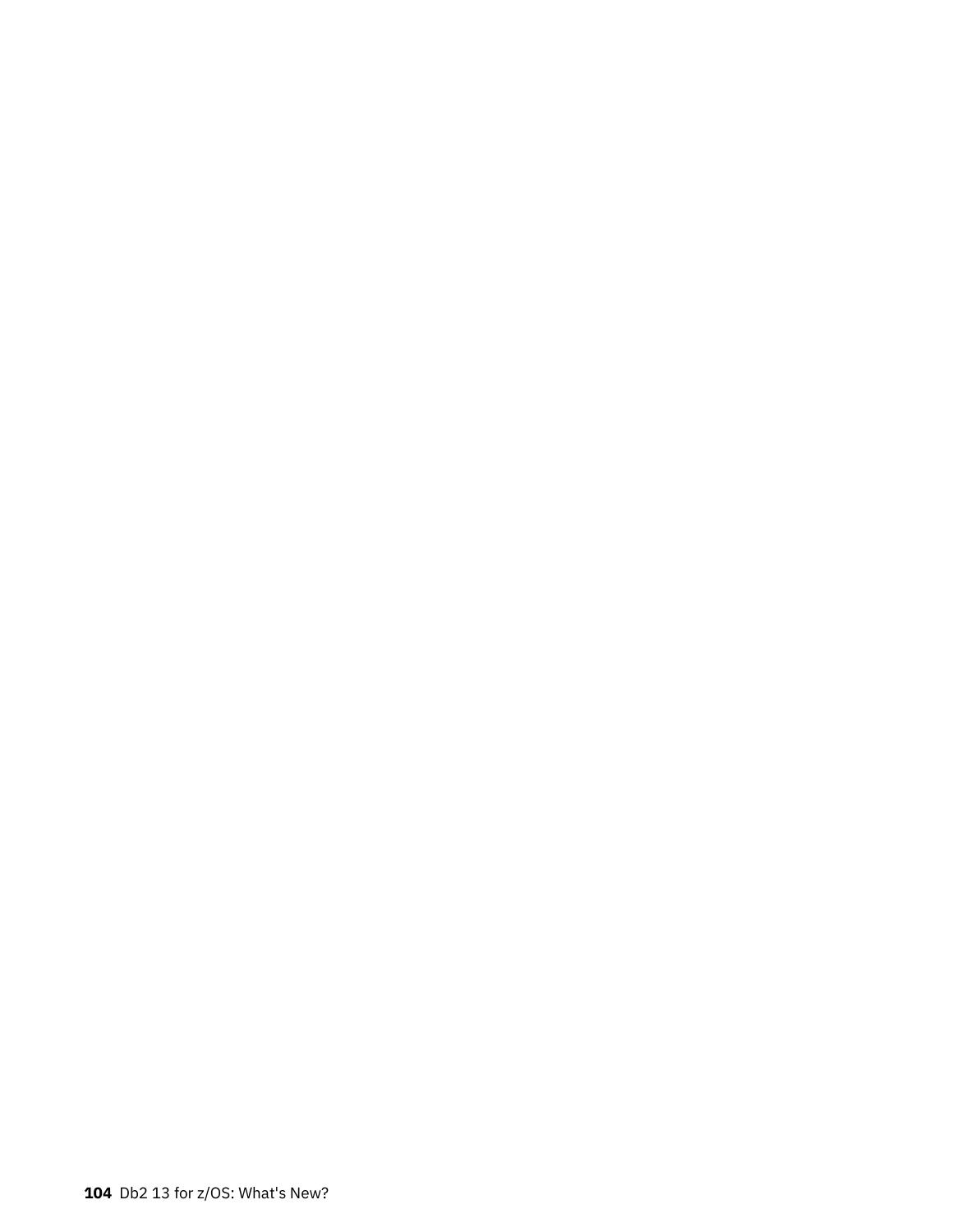# **Index**

#### **Numerics**

10-byte format extended format RBA and LRSN [59](#page-64-0) RBA and LRSN [59](#page-64-0)

### **C**

catalog levels determining [75](#page-80-0) code levels determining [75](#page-80-0) commands changes [39](#page-44-0)

# **D**

Db2 13 overview of new function [3](#page-8-0) Db2 commands DISPLAY GROUP examples [75](#page-80-0) Db2function levels determining [75](#page-80-0) DISPLAY GROUP command examples **[75](#page-80-0)** 

### **E**

enhancements by function level [15](#page-20-0), [71,](#page-76-0) [83](#page-88-0)

#### **F**

function level 500 [19](#page-24-0) function level activation incompatible applications [81](#page-86-0) function levels determining [75](#page-80-0)

### **G**

general-use programming information, described [100](#page-105-0) GUPI symbols [100](#page-105-0)

### **I**

IFCID (instrumentation facility component identifier) changed [51](#page-56-0) new [51](#page-56-0) incompatibilities of releases [35](#page-40-0) incompatible applications identifying [81](#page-86-0)

# **L**

links non-IBM Web sites [100](#page-105-0) **LRSN** extended [59](#page-64-0)

### **M**

migration considerations [35](#page-40-0)

# **O**

overview Db2 13 new function [3](#page-8-0)

#### **P**

product-sensitive programming information, described [100](#page-105-0) programming interface information, described [100](#page-105-0) PSPI symbols [100](#page-105-0)

#### **R**

RBA extended [59](#page-64-0) release incompatibilities [35](#page-40-0)

#### **S**

SQL statements changes [41](#page-46-0)

### **U**

utilities changes [45](#page-50-0)